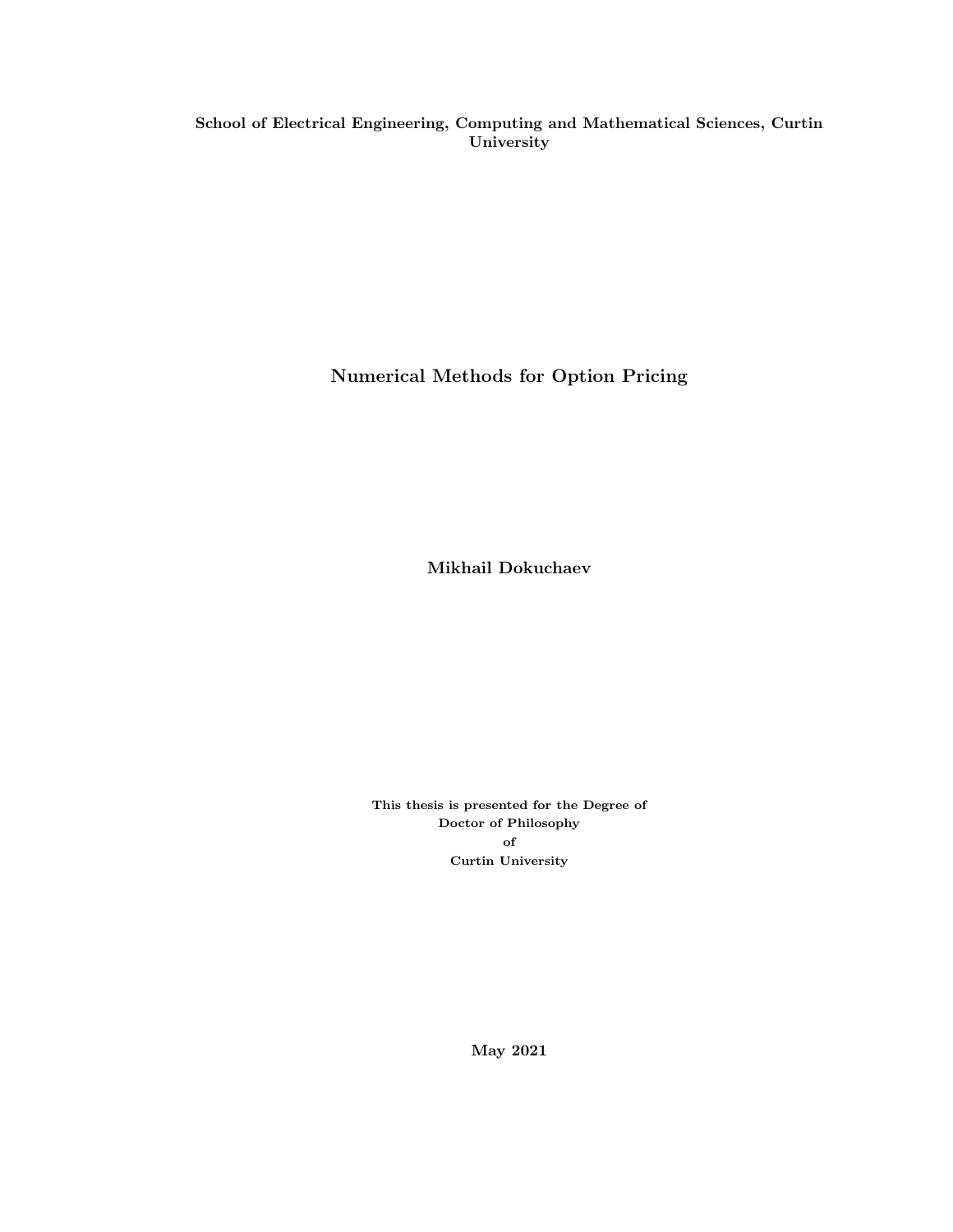#### Declaration

To the best of my knowledge and belief this thesis contains no material previously published by any other person except where due acknowledgement has been made.

This thesis contains no material which has been accepted for the award of any other degree or diploma in any university.

Signature:

Date:  $\overline{\phantom{m}}$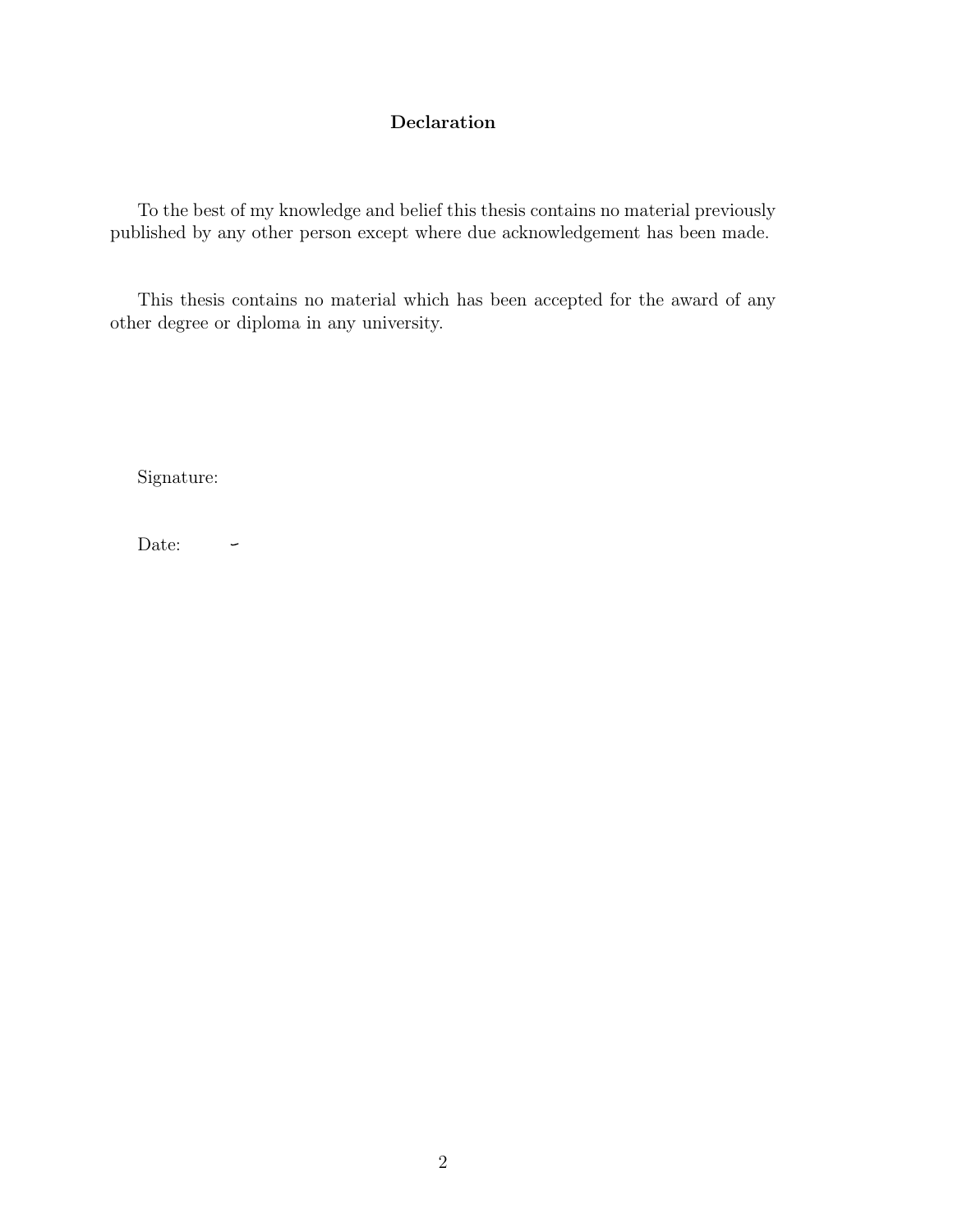#### Numerical Methods for Option Pricing

by Mikhail Dokuchaev Submitted to School of Electrical Engineering, Computing and Mathematical Sciences on May 2021, in fulfilment of the requirements for the Degree of Doctor of Philosophy

The thesis studies numerical method for solving partial differential equations arising in financial modelling. More precisely, the thesis is focused on methods of solutions of parabolic equations with state dependent coefficients describing the fair price for European options and American options with parameters that depend on the state price.

The thesis commences with a description of option pricing problems and related boundary value problems for parabolic partial differential equations. An approach representing a modification of the Galerkin method is presented in Chapter 2. This approach is developed for solutions of a Cauchy problem for linear parabolic partial differential equation for European option prices with state state dependent coefficients. The parabolic equation is approximated by systems of ordinary differential equations. Convergence of the method is established. The effectiveness of the method is analysed in numerical experiments, including experiments with state dependent volatility. This approach is extended in Chapter 3 on the case of a free boundary problem for parabolic equation for the price of American options. The approach in this case is based on the power penalty method; the impact of the presence of the moving boundary is imitated by inclusion of a non-linear penalty term in the equation. The solution of the corresponding non-linear equation approximates the solution of the free boundary problem (Stefan problem). The convergence of the Galerkin approximations is established. Numerical experiments show the effectiveness of the method.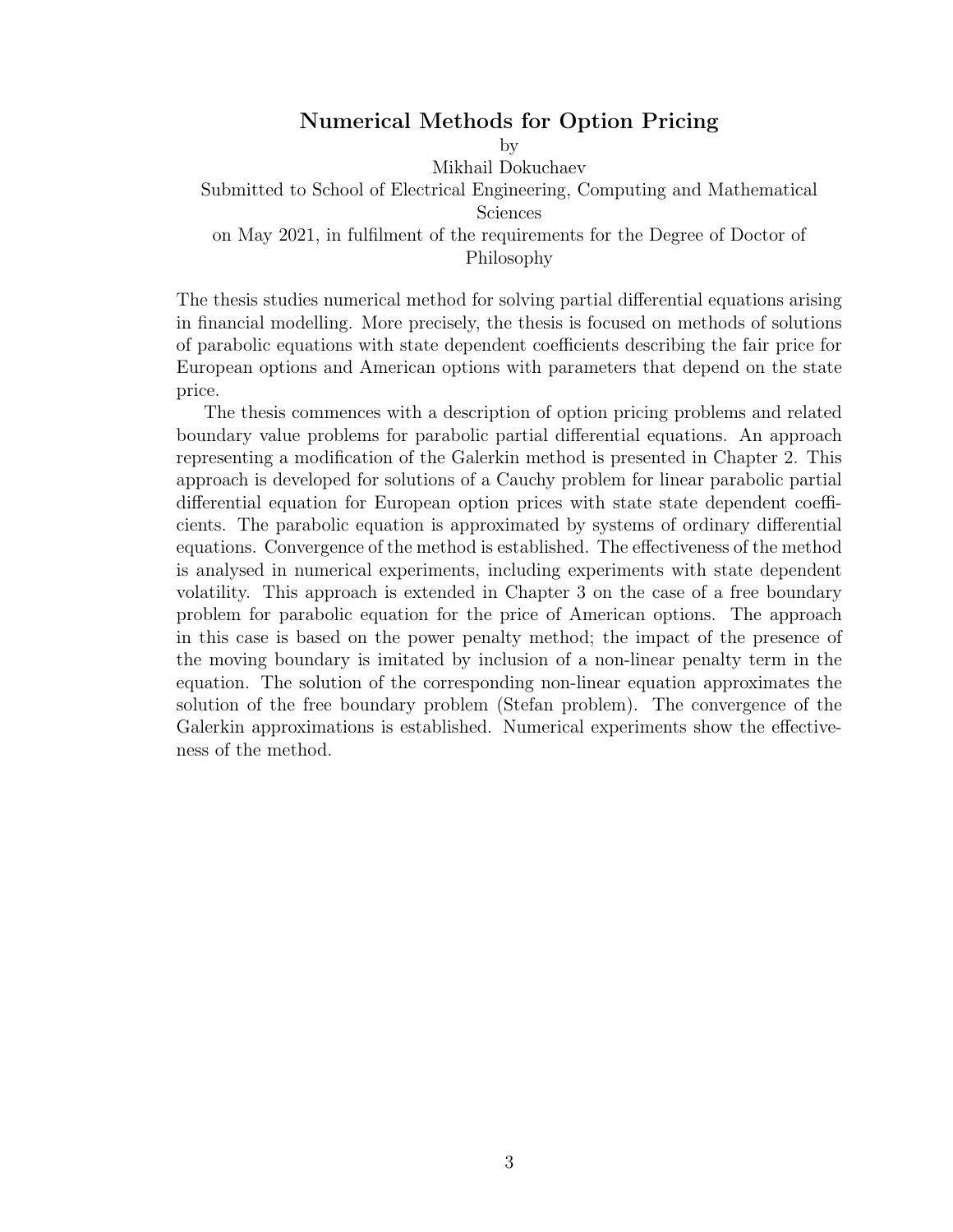#### List of keywords:

#### 1. Keywords for Chapter 1:

Galerkin Method, European Options, Parabolic Equations.

#### 2. Keywords for Chapter 2:

Galerkin's Method, American Options, Parabolic Equations, Power Penalty Method

#### Australian and New Zealand Standard Research Classifications (ANZSRC)

ANZSRC code: 010302 Numerical Solution of Differential and Integral Equations

#### Fields of Research (FoR) Classification

FoR code: 010302 Numerical Solution of Differential and Integral Equations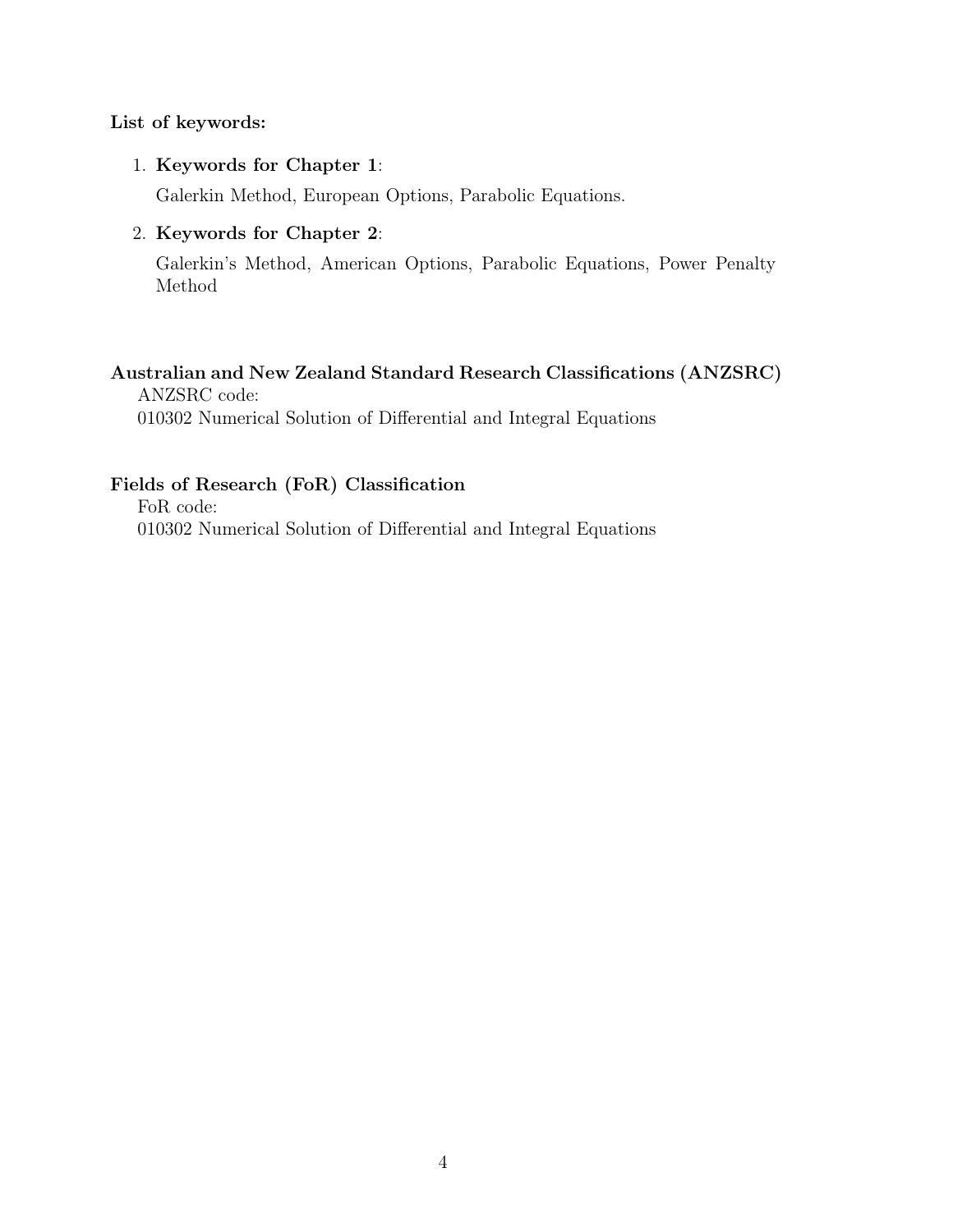#### Publications and presentations during candidature

#### I. Peer-review papers:

∙ M. Dokuchaev, G. Zhou, S. Wang. (2021) "A modification of Galerkin's method for option pricing". Journal of Industrial and Management Optimization, online first published https://www.aimsciences.org/article/doi/10.3934/jimo.2021077.

doi: 10.3934/jimo.2021077.

This paper is derived from the work presented in Chapter [2](#page-23-0) of this thesis.

#### II. Presentations:

∙ Milestone 3 presentation: Title: "A Modification of Galerkin's Method for Option Pricing". Presentation completed successfully on 29/04/2021. Location: Perth.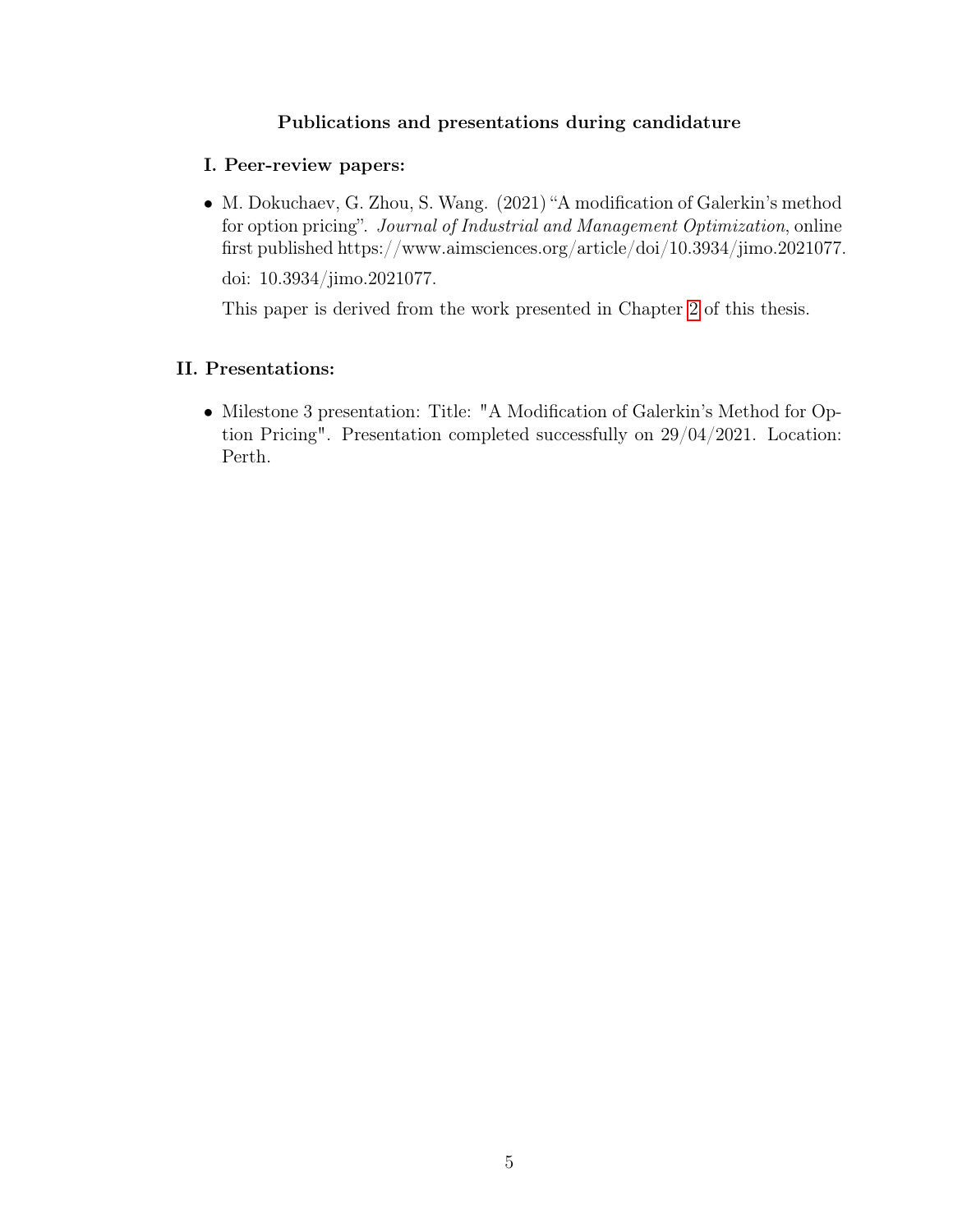#### Acknowledgements

I am grateful to Professor Kok Lay Teo for being part of my thesis committee and always being ready to help.

I am grateful to Professor Song Wang for teaching me and making invaluable suggestions on how to improve my work.

I am grateful to Professor Guanglu Zhou for always timingly answering any query and being always positive about my work.

I am grateful to Curtin University for giving me the opportunity to grow as a mathematician and a teacher.

I gratefully acknowledge School of Electrical Engineering, Computing and Mathematical Sciences, Curtin University.

The provision of ICT support and computing resources by Curtin IT Services is gratefully acknowledged. Curtin Information Technology Services (CITS) provides Information and Communication Technology systems and services in support of Curtin's teaching, learning, research and administrative activities.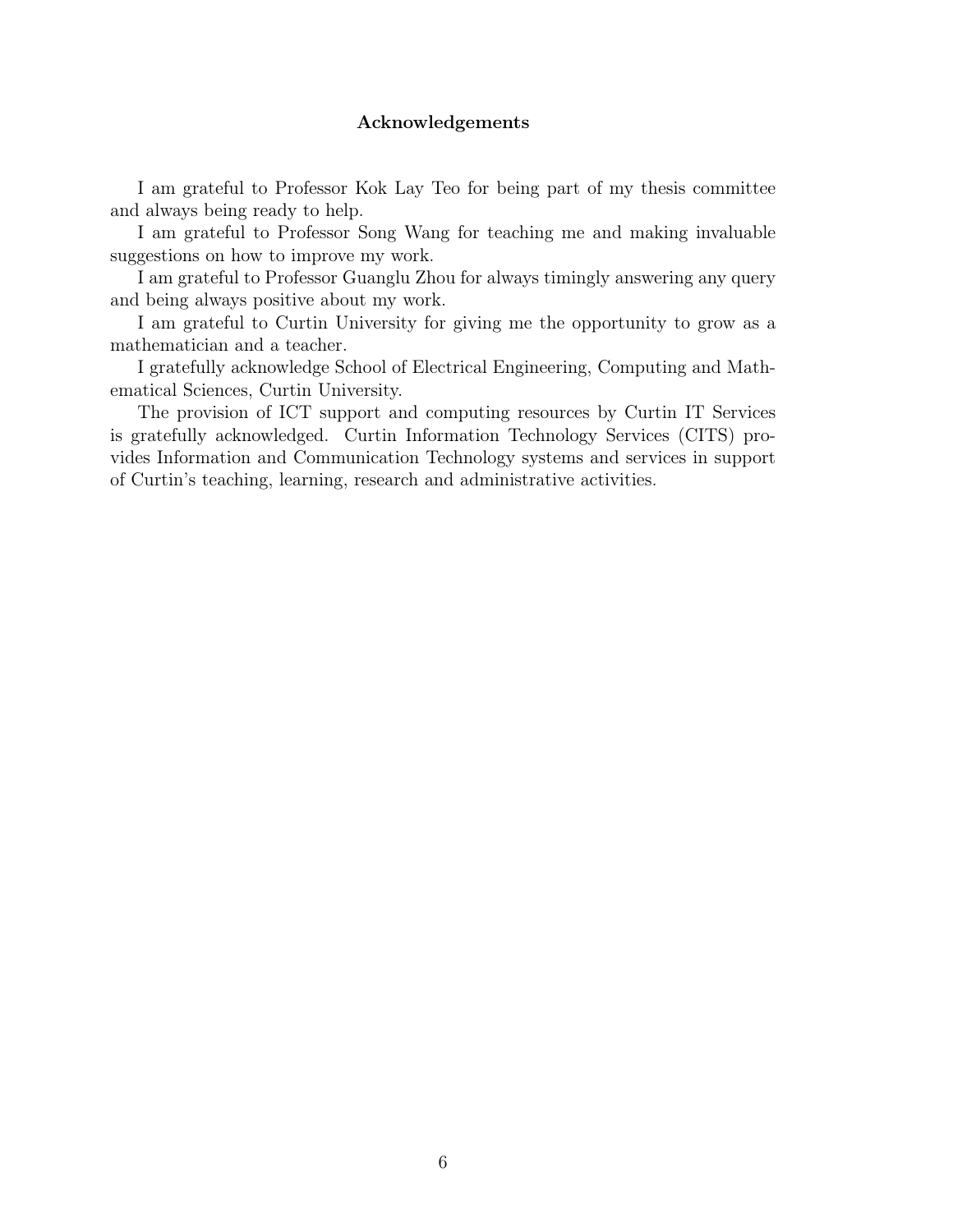# **Contents**

| $\mathbf{1}$   |     | Introduction                                                                         | 11     |
|----------------|-----|--------------------------------------------------------------------------------------|--------|
|                | 1.1 | Background: financial modelling and option pricing                                   | 11     |
|                |     | 1.1.1                                                                                | 11     |
|                |     | 1.1.2                                                                                | 12     |
|                |     | 1.1.3                                                                                | 13     |
|                |     | 1.1.4                                                                                | 16     |
|                | 1.2 | Background: numerical methods for the Black-Scholes equations                        | 18     |
|                | 1.3 | The contribution of the present work $\dots \dots \dots \dots \dots \dots$           | 22     |
| $\overline{2}$ |     | A modification of Galerkin's method for European option pricing                      | 24     |
|                | 2.1 | Introduction for Chapter $2 \ldots \ldots \ldots \ldots \ldots \ldots \ldots \ldots$ | 25     |
|                | 2.2 |                                                                                      | 25     |
|                | 2.3 |                                                                                      | 28     |
|                | 2.4 | ODE implied by the Galerkin Method                                                   | 30     |
|                | 2.5 |                                                                                      | 32     |
|                |     | Finding the components for $M$ in $(2.4.4)$<br>2.5.1                                 | 32     |
|                |     | Finding the components for $M\xi + \kappa$ in (2.4.4)<br>2.5.2                       | 33     |
|                |     | Finding the coefficients for B in $(2.4.4)$<br>2.5.3                                 | 34     |
|                |     | Alternative way of finding the coefficients for $B$ in (2.4.4)<br>2.5.4              | 40     |
|                |     | Finding the components for $B\xi + \zeta$ in $(2.4.4)$<br>2.5.5                      | 44     |
|                |     | Proof of Theorem 2.4.1: conclusion<br>2.5.6                                          | 44     |
|                | 2.6 |                                                                                      | 44     |
|                |     | Exact solution of equation $(2.4.4)$<br>2.6.1                                        | 44     |
|                |     | 2.6.2                                                                                | 45     |
|                |     | 2.6.3                                                                                | 45     |
|                | 2.7 |                                                                                      | 45     |
|                | 2.8 |                                                                                      | 49     |
|                |     | Matching the Black-Scholes price<br>2.8.1                                            | 49     |
|                |     | Experiments for state-dependent volatility $\ldots \ldots \ldots$<br>2.8.2           | $50\,$ |
|                | 2.9 |                                                                                      | $52\,$ |
| 3              |     | A modification of Galerkin's method for American option pricing                      | 53     |
|                | 3.1 |                                                                                      | 54     |
|                | 3.2 |                                                                                      | 55     |
|                | 3.3 |                                                                                      | 59     |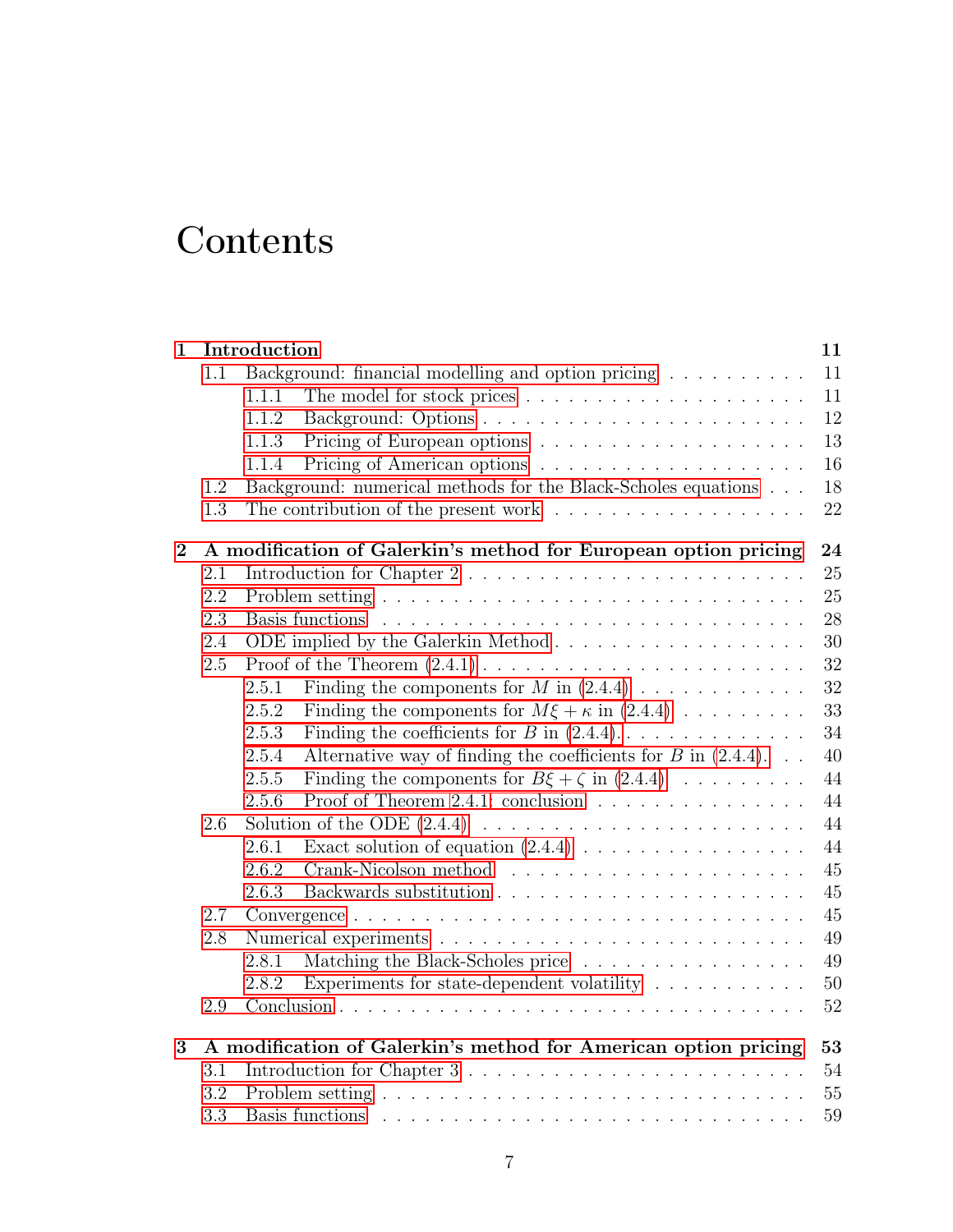| 3.4                 | ODE implied by the Galerkin Method                                               | -61  |  |  |
|---------------------|----------------------------------------------------------------------------------|------|--|--|
| 3.5                 |                                                                                  | 63   |  |  |
|                     | Finding the components for M in $(3.4.4)$<br>3.5.1                               | 63   |  |  |
|                     | Finding the components of B in $(3.4.4)$ .<br>3.5.2                              | 64   |  |  |
|                     | Finding the components for $B\xi + \zeta$ in $(3.4.4)$<br>3.5.3                  | 70   |  |  |
|                     | Finding the components for $\kappa$ in $(3.4.4)$<br>3.5.4                        | - 71 |  |  |
|                     | Proof of Theorem 3.4.1: conclusion $\ldots \ldots \ldots \ldots \ldots$<br>3.5.5 | -71  |  |  |
| $3.6\,$             |                                                                                  | - 71 |  |  |
|                     | 3.6.1                                                                            | - 71 |  |  |
|                     | 3.6.2                                                                            | 71   |  |  |
| 3.7                 |                                                                                  |      |  |  |
| 3.8                 |                                                                                  | 75   |  |  |
| 3.9                 |                                                                                  | 77   |  |  |
|                     | Conclusion                                                                       | 78   |  |  |
| <b>Bibliography</b> |                                                                                  |      |  |  |
|                     | Written statements on co-authored peer reviewed papers                           | 85   |  |  |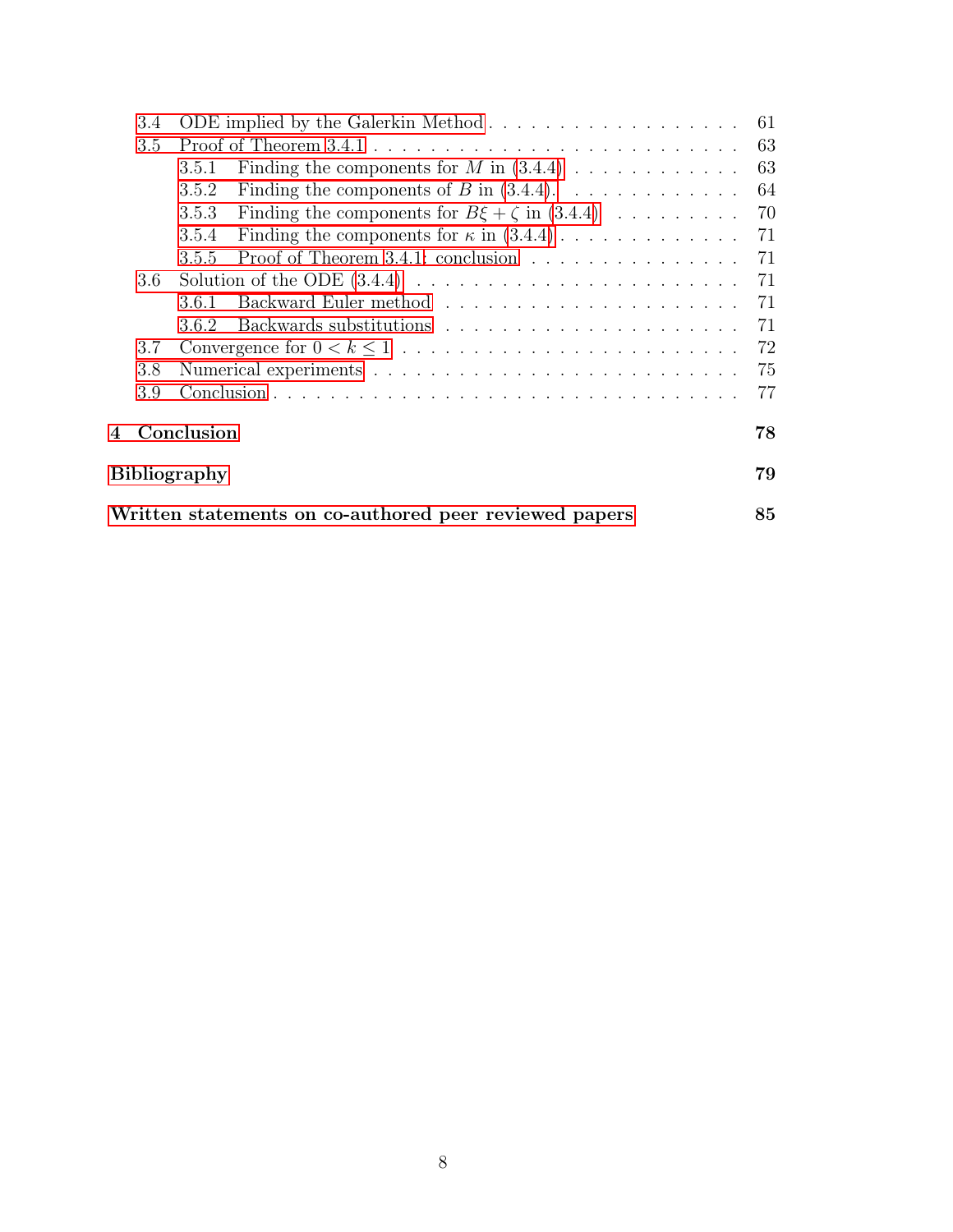# List of Figures

| 2.1 Basis function $\phi_k(y)$ for $y_{k-1} = -1$ , $y_k = 0$ , $y_{k+1} = 1$ , $\rho = 0.045$ , and      |  |
|-----------------------------------------------------------------------------------------------------------|--|
|                                                                                                           |  |
| 2.2 Comparison of exact solution U and numerical solution $V \dots \dots \dots 51$                        |  |
| 2.3 Comparison of exact function $U$ and numerical solution $V$ for the                                   |  |
|                                                                                                           |  |
| 3.1 Basis function $\phi_k(y)$ for $y_{k-1} = -1$ , $y_k = 0$ , $y_{k+1} = 1$ , $\rho = 0.045$ , and      |  |
| 3.2 Comparison of standard solution and numerical solution $V$ for Amer-                                  |  |
| ican options $\ldots \ldots \ldots \ldots \ldots \ldots \ldots \ldots \ldots \ldots \ldots \ldots \ldots$ |  |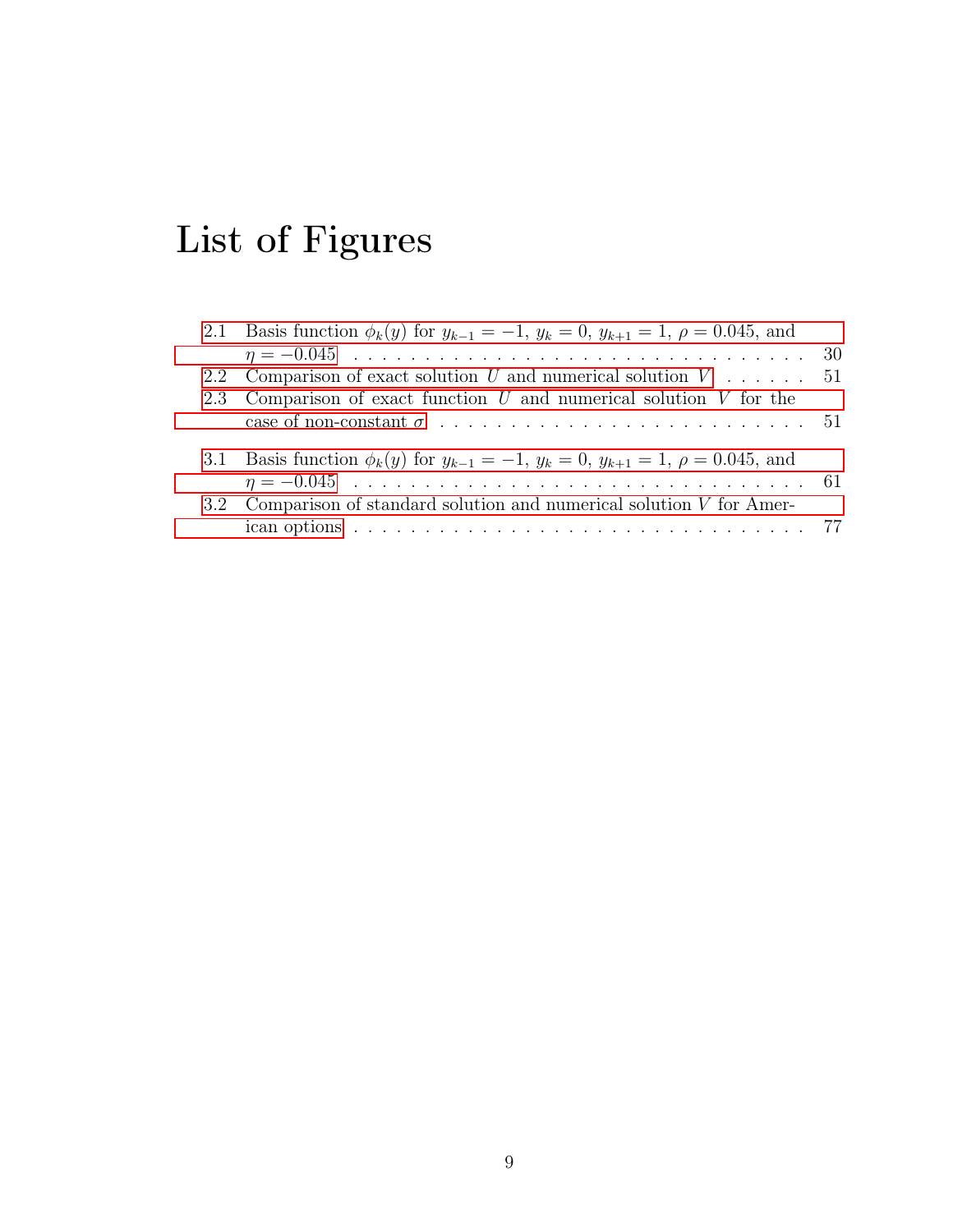# List of Tables

| 2.4 Error of calculation of the case of state-dependent volatility 52 |  |
|-----------------------------------------------------------------------|--|
|                                                                       |  |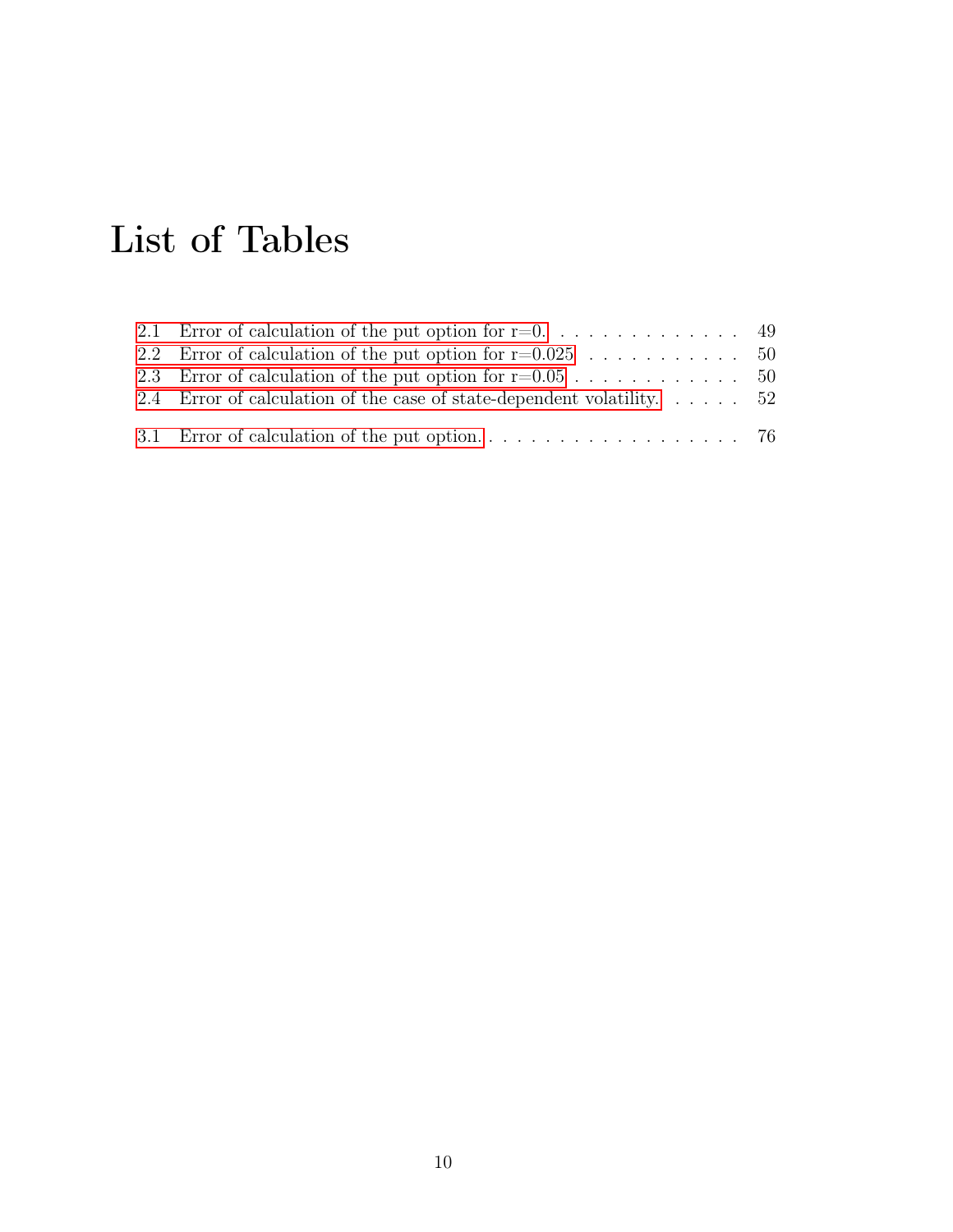# <span id="page-10-0"></span>Chapter 1

# Introduction

# <span id="page-10-1"></span>1.1 Background: financial modelling and option pricing

The financial sector is usually one of the largest sections in an economy, and its effectiveness is supported by the presence of options and other derivatives. In addition, different types of derivatives are used in energy trading, agriculture trading, and insurance. Options are a type of financial derivatives that let the user speculate about a stock price in the future. Buying an option means buying the right to buy stock at a specified price after a certain period of time or to sell stock at a specified price after a certain period of time. The options can be used to hedge the risks of market fluctuations. Speculators use options to take advantage from predicted market movements. Options are traded for stock, commodities, currencies, and even weather. Typically, option trading involves shifting risks among parties. Options are important instruments for financial risk management.

In this thesis, we assume consider options for the stock market.

#### <span id="page-10-2"></span>1.1.1 The model for stock prices

Consider a risky asset (stock, foreign currency unit, etc.) with time depending price  $S(t)$ , for example, daily prices.

The simplest model of price evolution is such that

<span id="page-10-3"></span>
$$
S(t) = S(0)e^{rt + \sigma w(t) - \frac{1}{2}\sigma^2 t},
$$
\n(1.1.1)

where  $w(t)$  is a Brownian motion process,  $r \geq 0$  is the risk free rate (inflation rate),  $\sigma > 0$  is a parameter that is called the volatility coefficient, or the volatility. The process  $w(t)$  is a Gaussian process such that

$$
\mathbf{E}\{w(t + \Delta t)|w(\cdot)|_{[0,t]}\} = w(t),
$$
  
Var  $[w(t + \Delta t) - w(t)] = \sigma^2 \cdot \Delta t \quad \forall t > 0, \ \Delta t > 0.$ 

We denote by  $\mathbf{E}\{\cdot|\cdot\}$  the conditional expectation.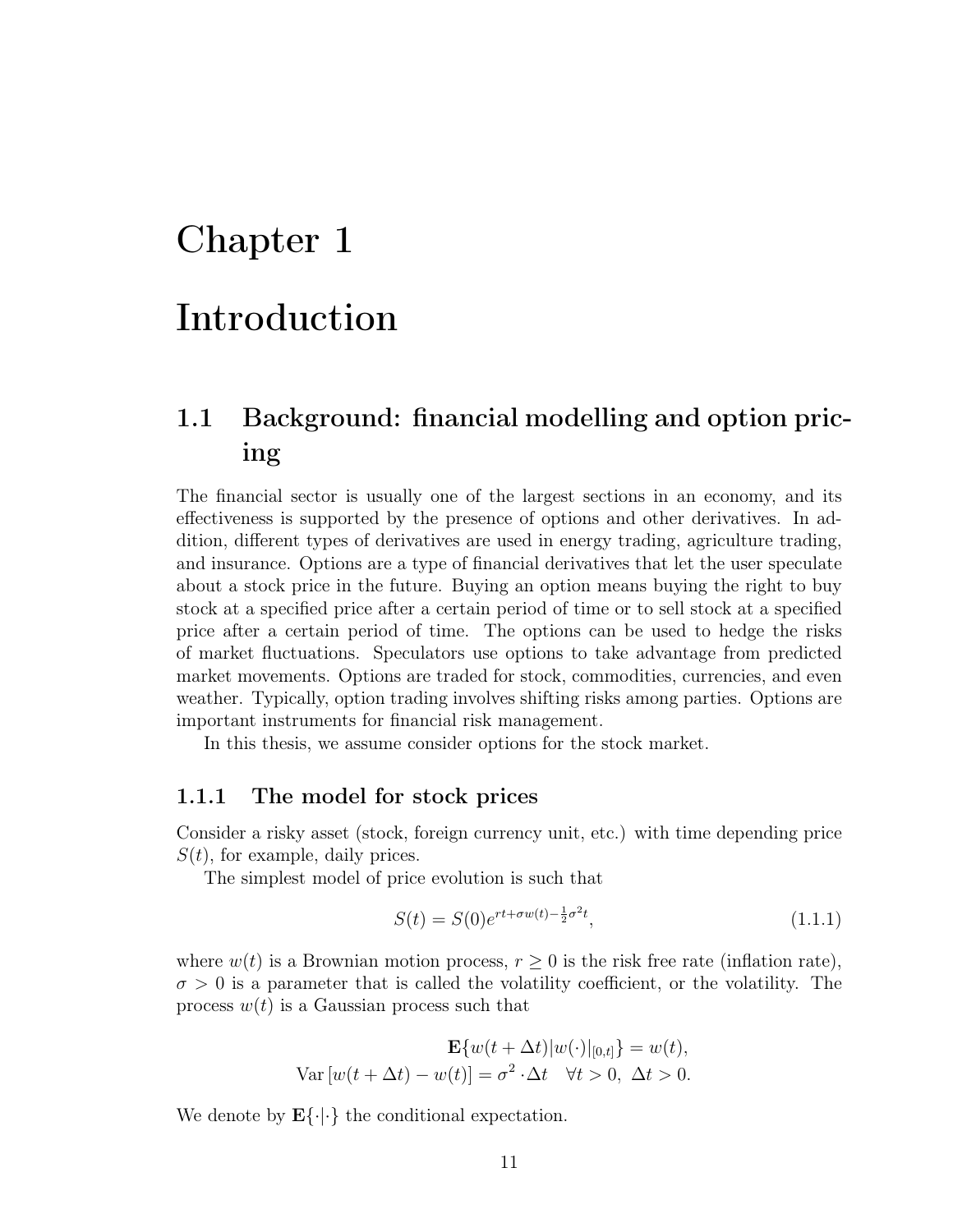The identity above for the conditional expectations of  $w$  given history of observations means that  $w(t)$  is a martingale.

Equation [\(1.1.1\)](#page-10-3) can be replaced by the equation

<span id="page-11-1"></span>
$$
dS(t) = S(t)(rdt + \sigma dw(t)).
$$
\n(1.1.2)

This equation is called stochastic differential equation. Its solution is such that the discounted process  $S_D = e^{-rt}S(t)$  is a martingale, i.e., the following holds for the conditional expectations given history of observations:

$$
\mathbf{E}\{S_D(t+\Delta t)|w(\cdot)|_{[0,t]}\}=S_D(t) \quad \forall t>0, \ \Delta t>0.
$$

In this case,

$$
S(t + \Delta t) - S(t) \approx S(t)(r\Delta t + \sigma(w(t + \Delta t) - w(t))),
$$
  
\n
$$
S_D(t + \Delta t) - S_D(t) \approx rS_D(t)\sigma(w(t + \Delta t) - w(t)) \quad \forall t > 0, \ \Delta t > 0.
$$

In particular,

$$
\text{Var}\,\frac{S(t+\Delta)-S(t)}{S(t)} = \text{Var}\,\frac{S_D(t+\Delta)-S_D(t)}{S_D(t)} \approx \sigma^2 \Delta t.
$$

The coefficient  $\sigma$  is called the volatility of stock prices.

In more general model, the stock prices is described by the equation

$$
dS(t) = S(t)(rdt + \sigma(S(t), t))dw(t)),
$$
\n(1.1.3)

where  $\sigma(x, t) : \mathbf{R}^2 \to \mathbf{R}$  is a bounded and continuous function such that  $\sigma(x, t) > 0$ for all  $x > 0$ ,  $t > 0$ , with some restrictions on the rate of decreasing of  $\sigma(x, t)$ as  $x \to 0+$ . In this case, the discounted stock price process  $S_D = e^{-rt}S(t)$  is a martingale again.

#### <span id="page-11-0"></span>1.1.2 Background: Options

Options or derivatives are contracts traded on stock markets.

There are many different types of options. The most common options are socalled European and American options.

Buying an European option means buying the right to buy stock at a specified price after a certain period of time (call option) or to sell stock at a specified price after a certain period of time (put option).

An American option lets the option holder exercise the option at any time until the expiry date. There are also other types of options such as exotic options.

The fair option price is a mathematical concept. It is defined as the price that eliminates arbitrage (the risk-free gain) in option trading. By obtaining a theoretical price, the buyer and the seller can use it as a reference point in their dealings. Thus, it is important to develop numerical methods for pricing options accurately.

Let  $(x)^+ = \max(x, 0)$ .

Let an expiration time  $T > 0$  be given.

The following types of options are the most common.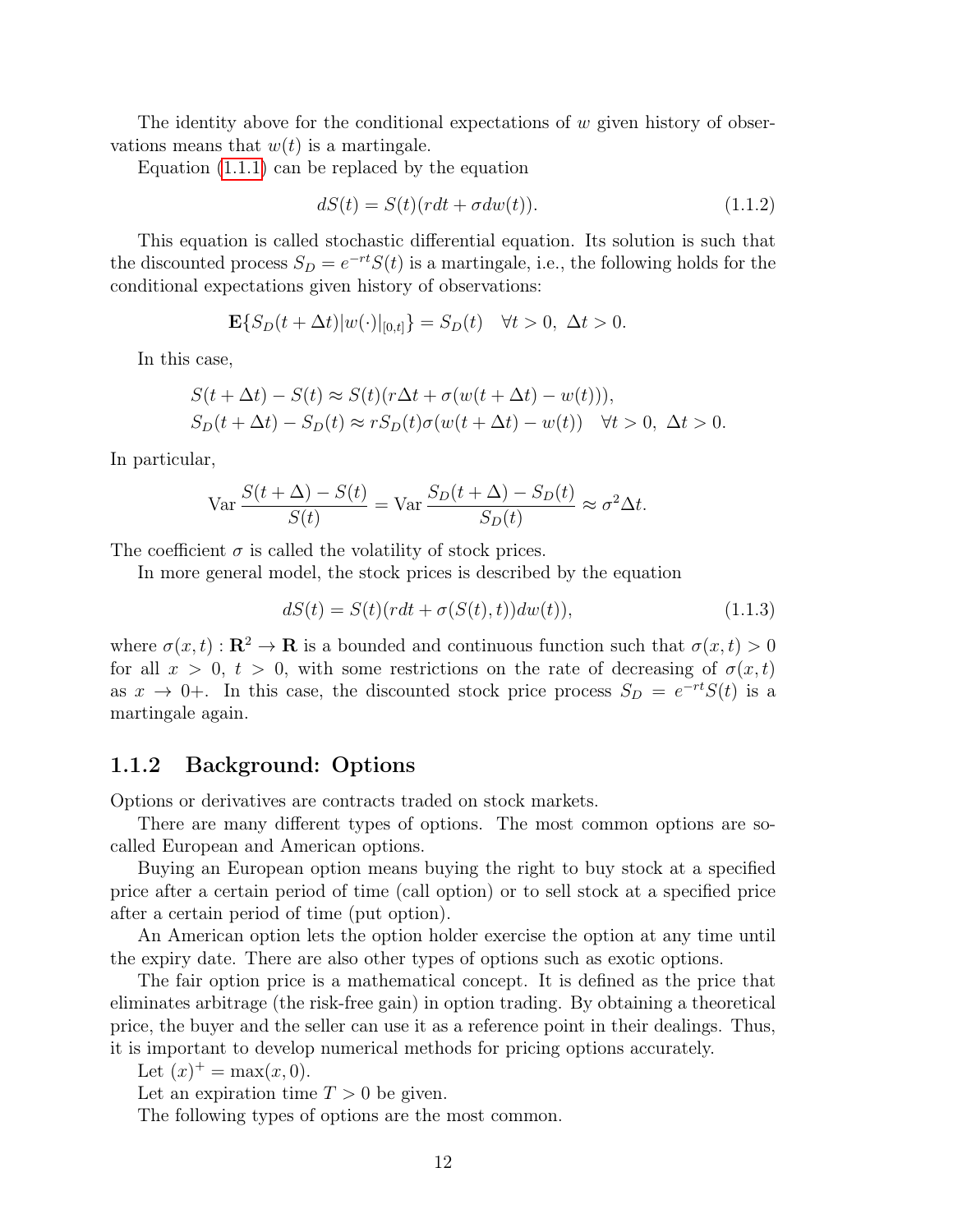- European call option: the payoff is  $f(S(T)) = (S(T) K)^+$ , where  $K > 0$  is the strike price.
- European put option: the payoff is  $f(S(T)) = (K S(T))^{+}$ , where  $K > 0$  is the strike price.
- American call option: the payoff is  $f(S(\tau)) = (S(\tau) K)^+$ , where  $K > 0$  is the strike price, and where is an exercise time selected by the option holder such that  $\tau \in [0, T]$ .
- American put option the payoff is  $f(S(\tau)) = (K S(\tau))^+$ , where  $K > 0$  is the strike price, and where  $\tau$  is an exercise time selected by the option holder such that  $\tau \in [0, T]$ .

The exercise time for American options has to be selected based on the historical observations of stock prices, without possibility to forecast future prices.

An American option lets the option holder exercise the option at any time until the expiry date, while a European option lets the option holder exercise the option only at the expiry date.

The key role in financial modelling belongs to a concept of the "fair price" of options. The fair option price eliminates arbitrage (or possibility of risk-free gain) in option trading. The model for obtaining the fair price is based on the concept of perfect hedging of the payoff by the option seller, using the price paid the option buyer as he initial wealth. In reality, the perfect hedging is not possible, and the actual price of option should be impacted by many factors, including transaction costs fo the hedging. Nevertheless, by obtaining a theoretical fair price price, the buyer and the seller can use it as a reference point in their dealings. Thus, it is important to develop numerical methods for pricing options accurately.

#### <span id="page-12-0"></span>1.1.3 Pricing of European options

It was suggested in Bachelier (1900) that, for the European options with the payoff  $f(x)$ , the fair  $P_E(0)$  price at time 0 is

<span id="page-12-1"></span>
$$
P_E(0) = e^{-rT} \mathbf{E} f(S(T)).
$$
\n(1.1.4)

The fair price at time  $t \in [0, T]$  is defined as the conditional expectation

$$
P_E(t) = e^{-rT} \mathbf{E} \{ f(S(T)) | S(t) \}.
$$
\n(1.1.5)

We have that

$$
e^{-r(T-t)}\mathbf{E}\{f(S(T))|S(t)\} = e^{-rT}\mathbf{E}\{f(S(t)e^{\eta_t})|S(t)\},\
$$

where

$$
\eta_t = -\frac{\sigma^2(T-t)}{2} + \sigma[w(T) - w(t)].
$$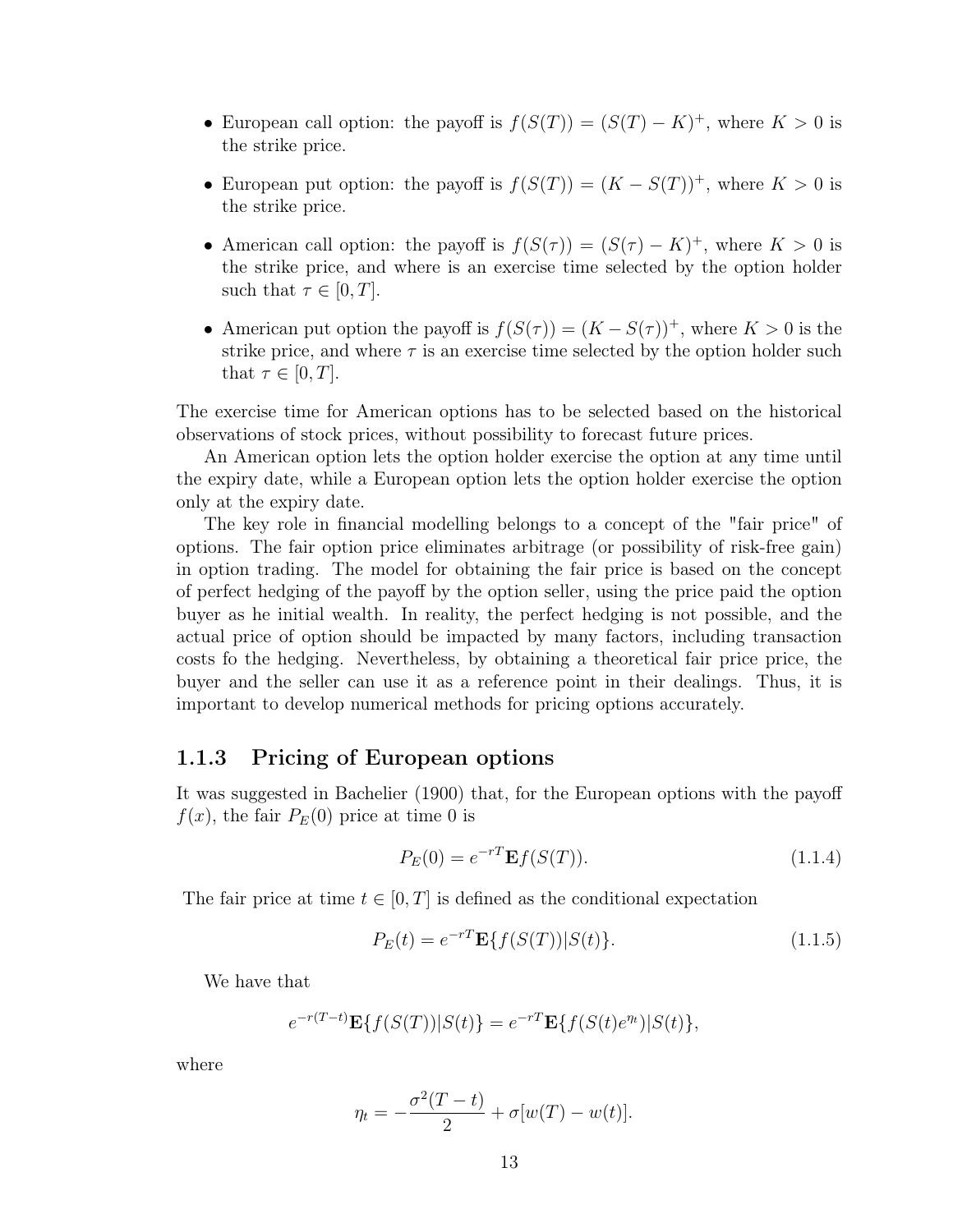We have that  $\eta_t \sim N(-\sigma^2(T-t)/2, \sigma^2(T-t))$ . It follows that

$$
\eta_t = -\sigma^2 (T - t)/2 + \sigma \sqrt{T - t} \xi,
$$

where  $\xi \sim N(0, 1)$  is a Gaussian random variable,

Then the fair price of the option at time  $t \in [0, T)$  is

$$
e^{-r(T-t)} \mathbf{E}\{f(S(T))|S(t)\} = e^{-r(T-t)} \frac{1}{\sqrt{2\pi}} \int_{-\infty}^{+\infty} e^{-\frac{x^2}{2}} f\left(\rho(S(t), x, t)\right) dx,
$$

where

$$
\rho(S(t), x, t) = S(t) \exp\left[r(T-t) - \frac{\sigma^2(T-t)}{2} + \sigma x \sqrt{T-t}\right].
$$

In particular, it follows that:

(a) For  $f(x) = (x - K)^{+}$ , the price  $P_E(t)$  converges to

$$
\lim_{x \to 0} e^{-r(T-t)} f(x) = 0
$$

as  $S(t) \rightarrow 0+$ .

(b) For  $f(x) = (x - K)^+$ , the ratio  $\frac{P_E(t)}{S(t)}$  converges to

$$
\lim_{x \to 0} \frac{f(x)}{x} = 1
$$

as  $S(t) \rightarrow +\infty$ .

(c) For  $f(x) = (K - x)^{+}$ , the price  $P_E(t)$  converges to

$$
\lim_{x \to 0} e^{-r(T-t)} f(x) = e^{-r(T-t)} K
$$

as  $S(t) \rightarrow 0+$ .

(d) For  $f(x) = (K - x)^{+}$ , the price  $P_E(t)$  converges to

$$
\lim_{x \to 0} \frac{f(x)}{x} = 0
$$

as  $S(t) \rightarrow +\infty$ .

In fact, these conditions hold for a more general model of stock prices where  $\sigma =$ const  $S(t)^{\alpha-1}$ , where  $\alpha \neq 1$ . (See, e.g., Nicholls and Sward (2015)). It can be noted that these boundary conditions are defined by the economical meaning of the option contracts.

Black & Scholes (1973) established the fundamental principle that the same pricing formulae [\(1.1.4\)](#page-12-1)-(1.1.6) give the fair price even if the stock price evolves as

$$
dS(t) = S(t)(a(t)dt + \sigma dw(t)),
$$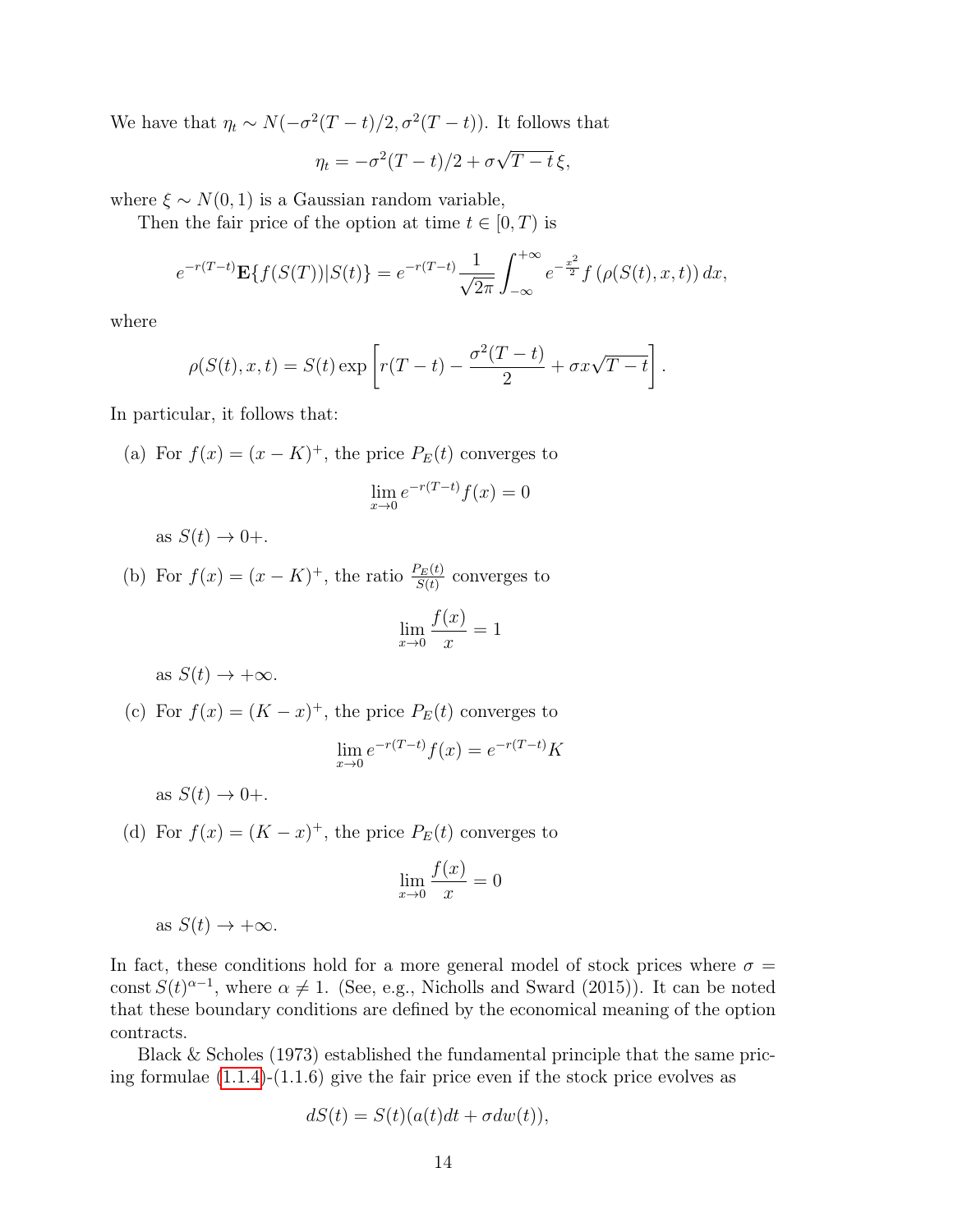where  $a(t)$  is an arbitrary random process that can be different from r;  $a(t)$  is adapted to the  $w(t)$ .

The process  $a(t)$  is called the appreciation rate. This pricing principle implies that the option price is the same for the cases where  $a(t) > 0$  (the price has positive trend) or  $a(t) < 0$  (the price is negative trend).

In addition, Black & Scholes (1973) showed that, for the stock price  $(1.1.2)$ , the price of the European option given that  $S(t) = x$  is  $V(x, x)$ , where where  $V(x, t)$  is a solution of the boundary value problem for the following linear parabolic secondorder degenerate partial differential equation parabolic equation:

$$
LV(x,t) = 0,V(x,T) = f(x), \quad x > 0, \ t \in [0,T].
$$
 (1.1.6)

Here

$$
LV(x,t) = \frac{\partial V}{\partial t}(x,t) + AV(x,t)
$$

is the Black-Scholes differential operator, where

$$
AV(x,t) = \frac{1}{2}\sigma^2 x^2 \frac{\partial^2 V}{\partial x^2}(x,t) + rx \frac{\partial V}{\partial x}(x,t) - rV(x,t).
$$

This is an elliptic differential operator with a singularity at  $x = 0$ , where the coefficient for the second order derivative vanishes.

In the model where the stock is paying dividends with the constant rate  $d$ , then the operator A has the form

$$
Av(x,t) = \frac{\partial V}{\partial t}(x,t) + \frac{1}{2}\sigma^2 x^2 \frac{\partial^2 V}{\partial x^2}(x,t) + x(r-d)\frac{\partial V}{\partial x}(x,t) - rV(x,t).
$$

The Black-Scholes equation can then be solved analytically for the case of the constant  $r, d, \sigma$ . The solution is given by the so-called Black-Scholes formula.

Consider now the stock price model described by  $(1.2.2)$  with some function  $\sigma(x)$ and with dividends being paid by the stock with the rate  $d(S(t))$ . For this model, the Black-Scholes differential operator has the form

$$
AV(x,t) = \frac{1}{2}\sigma(x)^2 x^2 \frac{\partial^2 V}{\partial x^2}(x,t) + x(r - d(x)) \frac{\partial V}{\partial x}(x,t) - rV(x,t).
$$

If the coefficients  $\sigma$  and  $d$  are constant, then the solutions of the Black-Scholes equation is given by an explicit formula for the price of European put and call options; is is so called Black-Scholes formula.

Assume that  $d(x) \equiv 0$ .

Let  $K > 0$ ,  $\sigma > 0$ ,  $r \geq 0$ , and  $T > 0$  be given.

Let  $C_{BS}(x)$  and  $P_{BS}(x)$  denotes the fair prices at time  $t = 0$  for call and put options respectively with the payoff functions  $f(S(T))$  described above and under the assumption that  $S(0) = x$ . Then

$$
C_{BS,c}(x, K, \sigma, T, r) = x\Phi(d_+) - Ke^{-rT}\Phi(d_-),
$$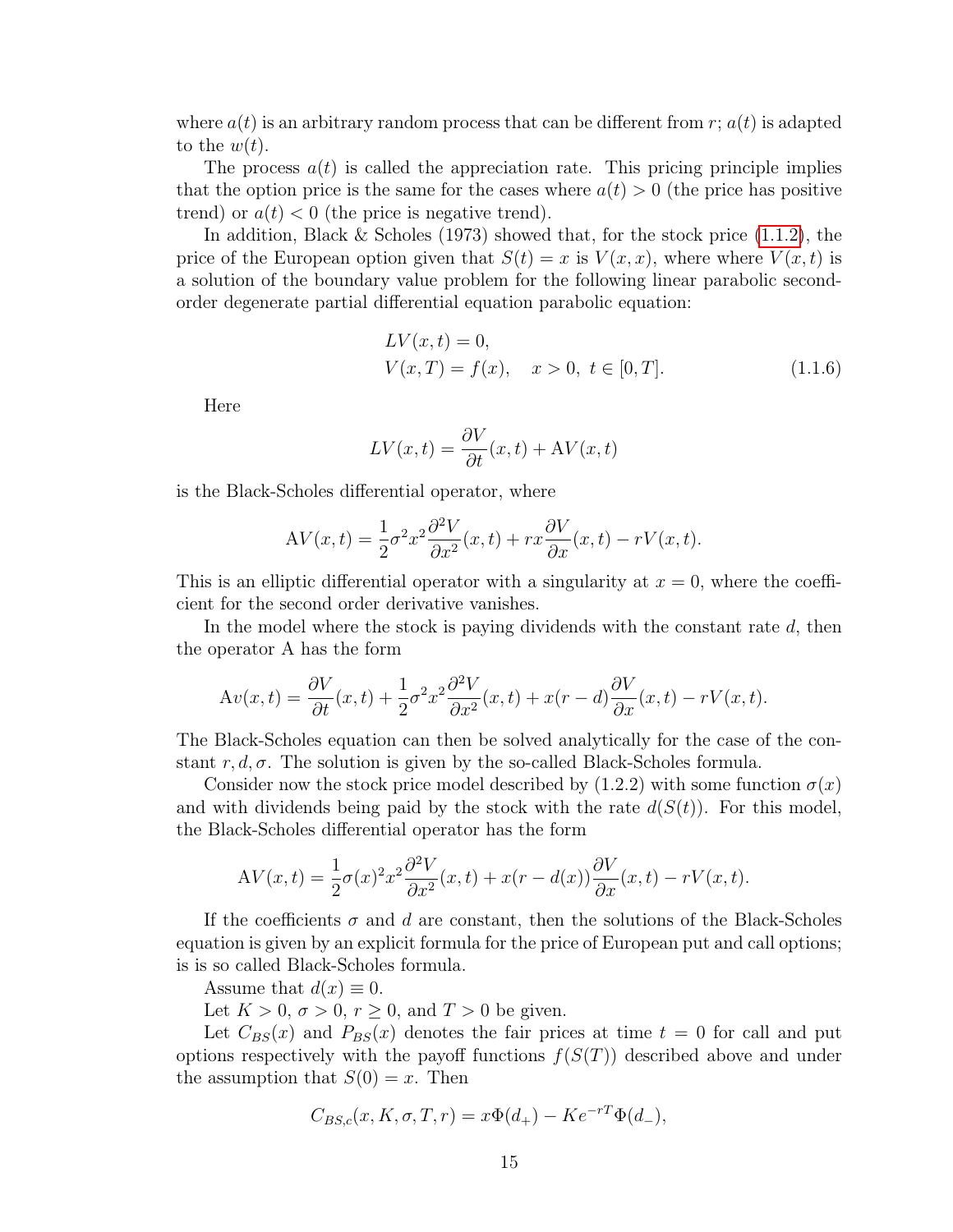$$
P_{BS,p}(x, K, \sigma, T, r) = C_{BS,c}(x, K, \sigma, T, r) - x + Ke^{-rT},
$$

where

$$
\Phi(x) := \frac{1}{\sqrt{2\pi}} \int_{-\infty}^{x} e^{-\frac{s^2}{2}} ds,
$$

and where

$$
d_{+} = \frac{\ln(x/K) + Tr}{\sigma\sqrt{T}} + \frac{\sigma\sqrt{T}}{2},
$$
  

$$
d_{-} = d_{+} - \sigma\sqrt{T}.
$$

If the coefficients are not constant, then the solutions of the Black-Scholes equation have to be found numerically.

#### <span id="page-15-0"></span>1.1.4 Pricing of American options

The fair price  $P_A(0)$  of an American option at time  $t = 0$  is represented by the formula

$$
P_A(0) = \sup_{\tau} \mathbf{E} e^{-r\tau} f(S(\tau)),
$$

where the supremum is taken over the set of random exercise times such that  $\tau \in$  $[0, T]$  with probability 1 and that  $\tau$  is calculated based on the currently available historical observations of  $S(\cdot)$ . More precisely, the option holder decides at a given time  $\tau$  to exercise the option based only on the history  $S(s), s \leq \tau$ , without possibility to forecast future price movements.

The fair price  $P_A(t)$  of an American option at time  $t \in [0, T]$  is defined as the supremum of the conditional expectations

$$
P_A(t) = \sup_{\tau} \mathbf{E} \{ e^{-r(\tau - t)} f(S(\tau)) |S(s)|_{s \in [0, t]} \},
$$

where the supremum is taken over the set of random exercise times such that  $\tau \in$  $[t, T]$  with probability 1 and that the choice of the exercise time  $\tau$  is calculated based on the historical observations of the prices  $S(s)|_{s\in[0,\tau]}.$ 

It follows from the description of the European and American option contacts that, at any time  $t$ ,

$$
P_A(t) \ge f(S(t)), \quad P_A(t) \ge P_E(t).
$$

The first inequality holds since, otherwise, the option holder would exercise the option immediately at the time of purchase  $t$  with an immediate risk-free positive profit, which would make the price unfair.

The second inequality holds since American options give more flexibility for the option holder than their European analogs.

It follows from the definition of the American options that: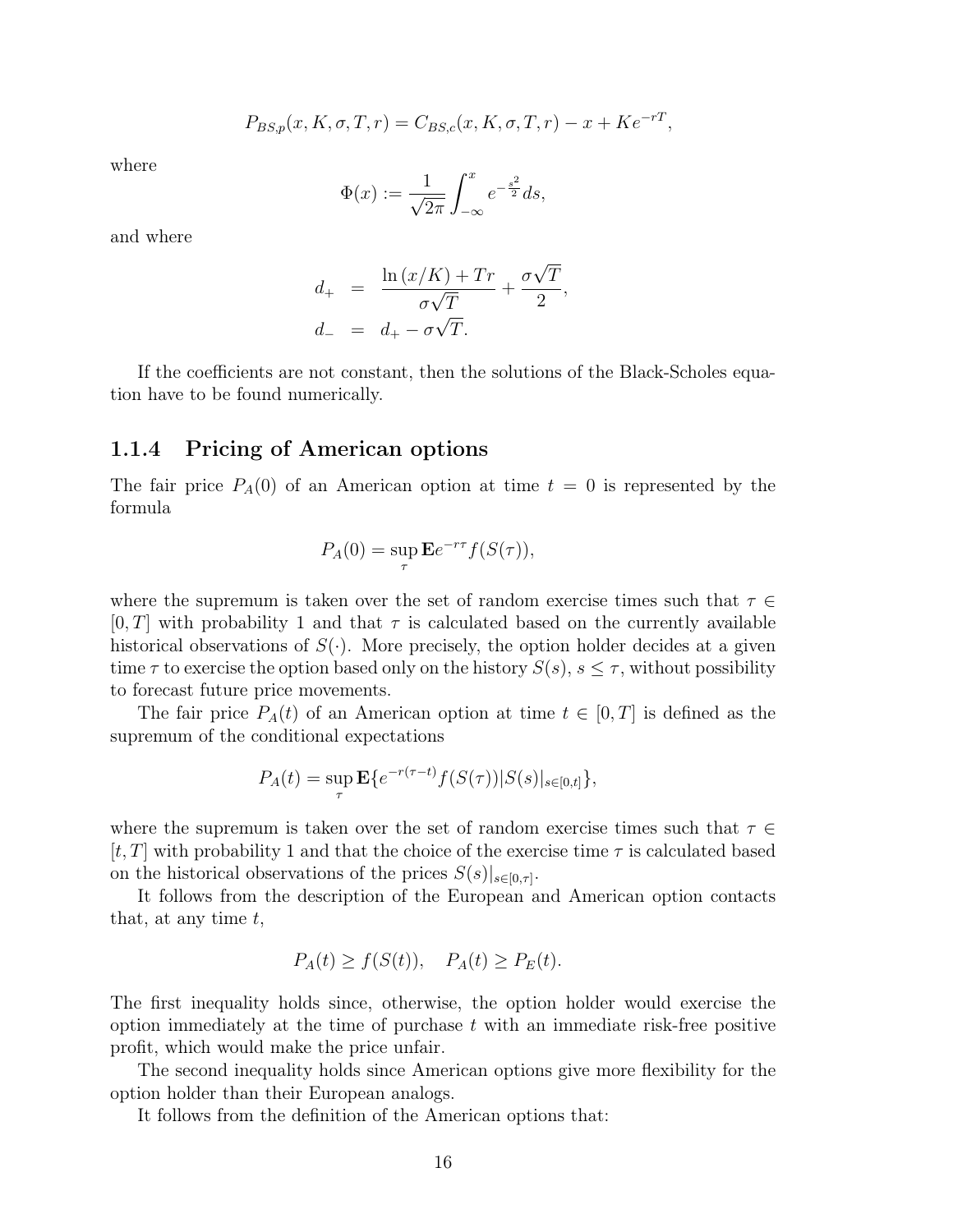(a) For  $f(x) = (x - K)^{+}$ , the price  $P_A(t)$  converges to

$$
\lim_{x \to 0} f(x) = 0
$$

as  $S(t) \rightarrow 0+$ .

(b) For  $f(x) = (x - K)^+$ , the ratio  $\frac{P_A(t)}{S(t)}$  converges to

$$
\lim_{x \to 0} \frac{f(x)}{x} = 1
$$

as  $S(t) \rightarrow +\infty$ .

(c) For  $f(x) = (K - x)^{+}$ , the price  $P_A(t)$  converges to

$$
\lim_{x \to 0} f(x) = K
$$

as  $S(t) \rightarrow 0+$ .

(d) For  $f(x) = (K - x)^{+}$ , the price  $P_E(t)$  converges to

$$
\lim_{x \to 0} \frac{f(x)}{x} = 0
$$

as  $S(t) \rightarrow +\infty$ .

It can be noted that condition (c) is different from the corresponding condition for the European put option. This is because of the nature of the American options: if  $S(t) \approx 0$ , then American option can be exercised instantly at time t with the payoff  $K$ , so the price cannot be smaller than  $K$ .

One of the most important results in financial modelling is that the price at time t can be represented as  $V(S(t), t)$ , where  $V(x, t)$  is a function satisfying the following conditions:

<span id="page-16-0"></span>
$$
V(x,t) \ge f(x),
$$
  
\nIf  $V(x,t) > f(x)$  then  $LV(x,t) = 0,$   
\n $V(x,T) = f(x), \quad x > 0, \quad x \in [0,T].$  (1.1.7)

This is so-called free boundary problem (Stefan problem). The solution of this free boundary problem cannot be found explicitly and has to be found numerically even for the case of constant coefficients.

Problem [\(1.1.7\)](#page-16-0) can be reformulated as the following problem:

$$
V(x,t) \ge f(x)
$$
  
\n
$$
LV(x,t) \le 0,
$$
  
\n
$$
LV(x,t)(V(x,t) - f(x)) = 0,
$$
  
\n
$$
V(x,T) = f(x), \quad x > 0, \ t \in [0,T].
$$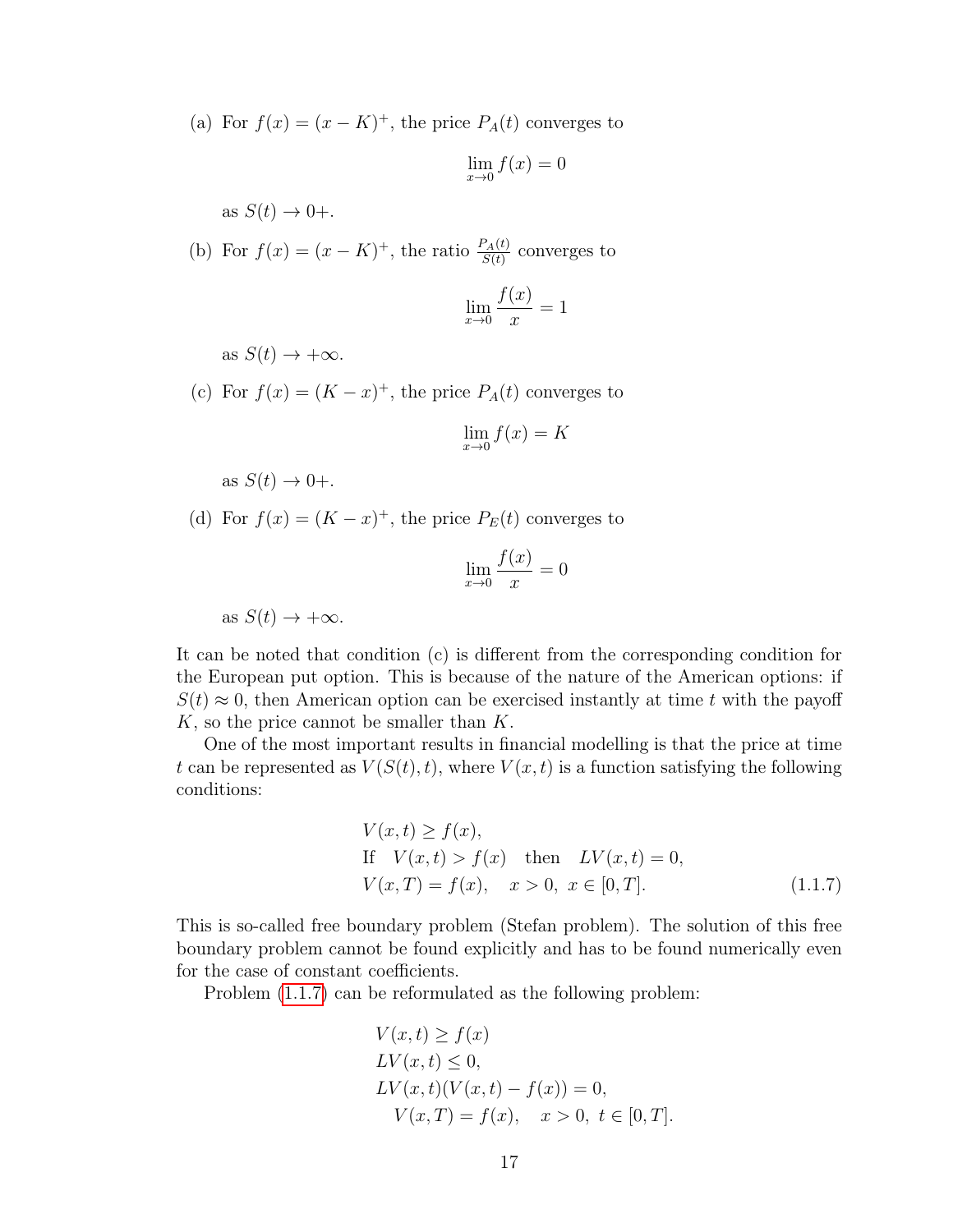In fact, the boundary value problem is not linear with respect to the input  $f$ ; however, it is called a linear complementarity problem. The term is originated from the finite-dimensional setting where related linear complementarity problems (LCP) were widely studied; see. e.g., Ferris and Pang, (1997).

For partial differential equations, linear complementarity problems. were introduced as an approach for free boundary problems for elliptic equations; see Brandt and Cryer (1983).

For American options and parabolic equations, the linear complementarity problems were considered in Wilmott, Dewynne, and Howison (1993), Wang, Yang and Teo (2006), Angermann and Wang (2007), Oosterlee (2003).

## <span id="page-17-0"></span>1.2 Background: numerical methods for the Black-Scholes equations

Mathematical methods of European and American option pricing were widely studied; see the review of these methods in Wilmott, Dewynne and Howison (1993).

In particular, it is common to use Monte-Carlo simulation that allows to find the fair price in a particular state point without solving partial differential equations; see Broadie, Glasserman and Jain (1997), Rogers and Shi (1995). However, the approach based PDEs allows more precise estimation of the entire value function.

The first numerical approach to the Black-Scholes equations was the lattice technique proposed in Cox et al. (1979) and improved in Hull and White (1988). That approach is equivalent to an explicit time-stepping scheme.

#### Overcoming singularity of Black-Scholes equations

The Black-Scholes equation is an equation with a singularity at  $x = 0$  since it has a non-constant higher order coefficient that vanishes at zero. This makes it difficult for many numerical methods.

The equation can be transformed into a non-degenerate diffusion equation using the change of variables  $y = \log x$ ,  $x \in (0, +\infty)$  (the Euler transformation). This allows to remove the singularity of the differential operator; see, e.g., Jaillet, Lamberton and Lapeyre (1990), Angermann and Wang (2007).

A major setback of this method is that the natural equidistant grid on the transformed domain corresponds to heavily deformed grid in the original domain  $(0, +\infty)$ for the original Black-Scholes equation, with excessive concentration of grid points in the neighbourhood of  $x = 0$ .

There is an alternative approach: to exclude the point singularity  $x = 0$  and consider the parabolic equation in truncated interval  $[\varepsilon, L]$  for some  $\varepsilon > 0$  and  $X > \varepsilon$ ; see, for example, Vazquez (1998). There is also an approach based on a transformation technique which transforms the space interval  $(0, L]$  into a semiinfinite interval (see, for example, Barles, Daher and Romano (1995), Barles (1997). These approaches do not resolve the singularity completely since the truncation on the left-side at the neighbourhood of the singularity point of the domain cause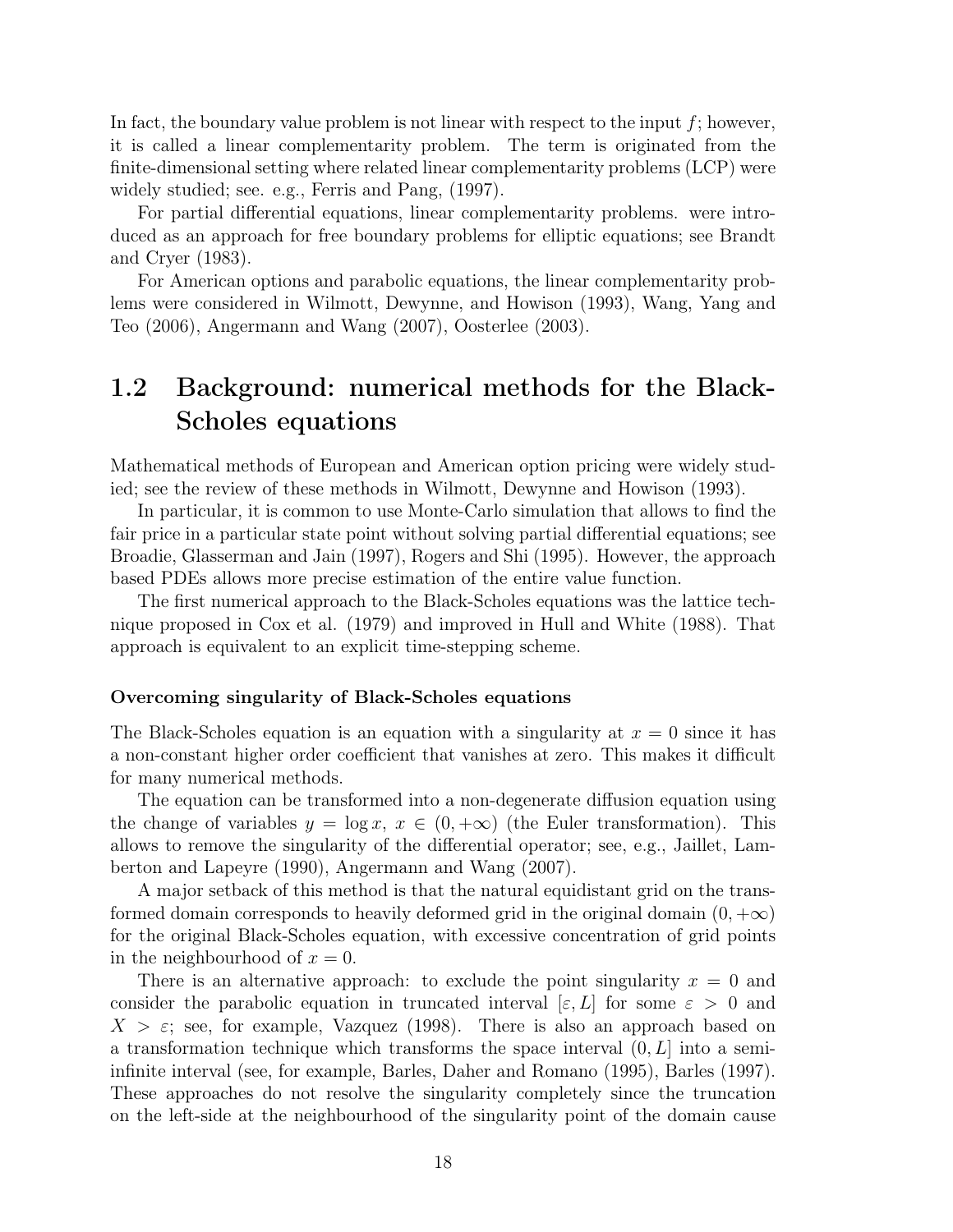additional numerical errors. Note that the truncation at the right-hand side of the domain is unavoidable, but is not that damaging since the the diffusion coefficient is separated from zero therein as the Black-Scholes operator is regular for  $x > 0$ .

A different approach allowing to avoid transformation of the state space was accepted in Wang (2004), Wang, Yang and Teo (2006), Angermann and Wang (2007): a special functional Sobolev space is suggested for the solutions in the original state domain  $(0, +\infty)$ . A review of Sobolev spaces can be found in Kufner (1985) and Brenner and Scott (1994). This approach was further developed in Valkov (2014), where Black-Scholes equation was studied on the half line transformed into a finite interval  $(0, 1)$ .

More difficult problem is solution for the stock pricing model where the stock price does not have a log-normal distribution such as models with state dependent volatility. A more general version of this model is the Constant Elasticity of Variance (CEV) model, where equation for  $S(t)$  is replaced by the equation

$$
dS(t) = rS(t)dt + \sigma S(t)^{\alpha}dw(t)
$$
\n(1.2.1)

This model was considered in Becker (1980), Nicholls and Sward (2015), Cox (1996), Hsu et al (2008), Wong and Zhao (2008).

It can be noted that equation (1.2.2) can be rewritten as an equation

$$
dS(t) = S(t)(rS(t)dt + \sigma(S(t))dw(t)),
$$

where  $\sigma(x) = \text{const} \cdot x^{\alpha-1}$ . This would be an example of state dependent volaltility considered iin this thesis.

Achdou (2005) considered the problem with state dependent volatility in a general form that does cover CEV model.

#### Numerical schemes

As was mentioned above, in the case of constant volatility, the Euler transformation transforms the Black-Scholes equation into a heat equation. Some numerical schemes based on classical finite difference methods applied to constant-coefficient heat equations have been developed; see, e.g. Barles (1997), Barles et al. (1995), Courtadon (1982), Hull & White (1996), Rogers & Talay (1997), Schwartz (1977), Vazquez (1998), Wilmott et al. (1993). A comprehensive review of finite difference methods can be found in Brenner and Scott (1994) and Haslinger et al. (1999)

To improve computational precision for European options, Wang (2004) considered numerical solution of parabolic Black-Scholes equation based on the so-called fitted finite volume method. This was a discretization method based on a finite volume formulation of the problem coupled with a fitted local approximation to the solution and on an implicit time-stepping technique. The local approximation is determined by a set of two-point boundary value problems; this fitting technique is based on the idea proposed by Allen and Southwell (1955), for convection-diffusion equations. This approach has been extended to triangular and tetrahedral elements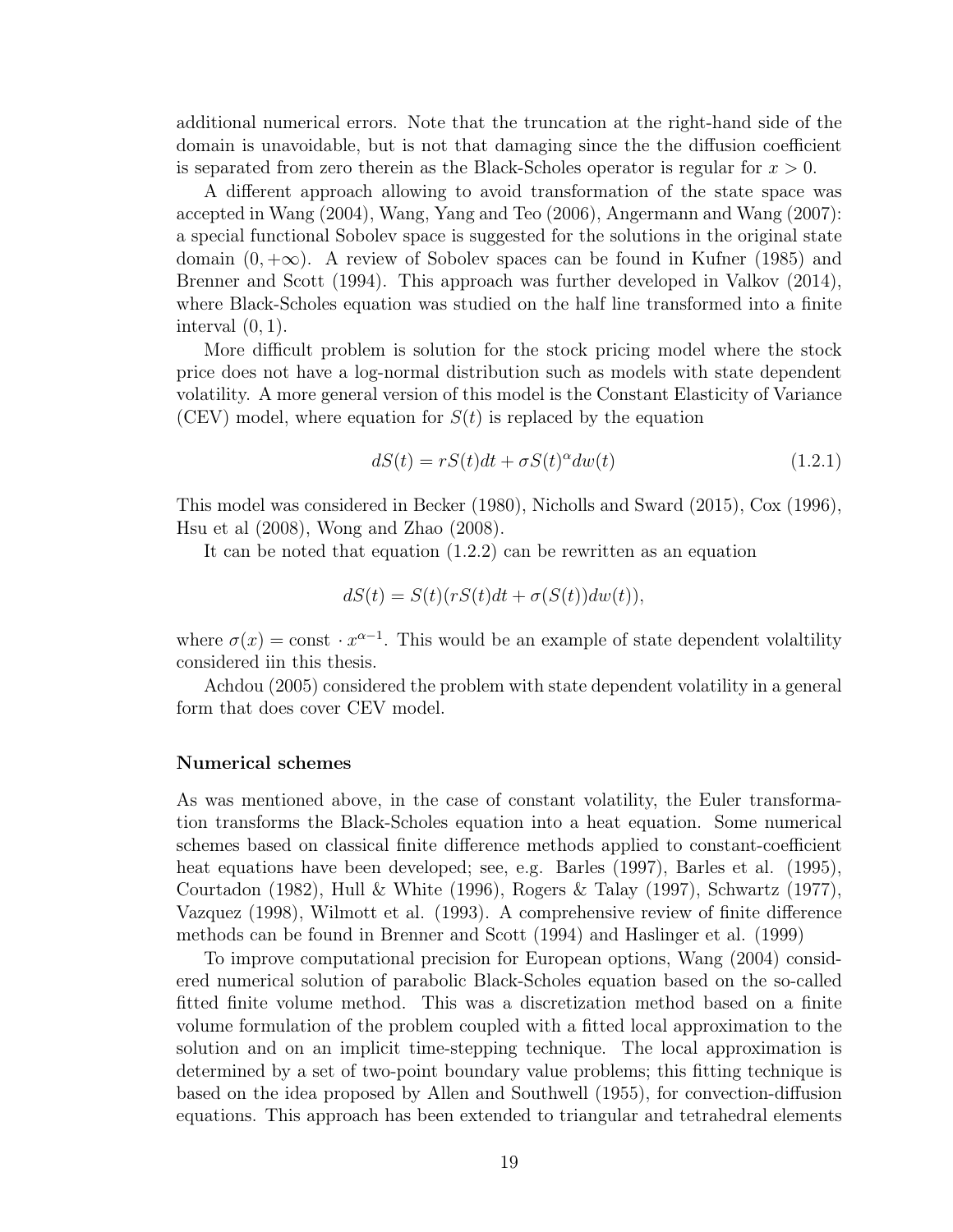by several authors; for example, by Miller and Wang (1994a,b), Wang (1997), Angermann and Wang (2003), Zhang et al (2009), Valkov (2014). An error analysis for the stationary case was given in Wang (2004) was based on the assumption that

$$
3r - d - \sigma^2 \ge \beta
$$

for a positive constant  $\beta > 0$ . This restriction was used for establishing the coercivity of the bilinear form in the finite element formulation of the stationary problem; however, this restrictions was removed in Wang and Angermann (2007).

Overall, the method in Wang (2004) represents a special case of Petrov-Galerkin's method and increases the accuracy of calculation of the price comparing with the straightforward finite-difference method. In related works published by Angermann and Wang (2003), Angermann and Wang (2007), Wang, Yang, and Teo (2006), Wang and Yang (2008), Zhang and Wang (2012), some regularity problems were solved.

#### Solution of the free boundary problem

Solution of the pricing problem for American option pricing via analysis of the PDEs is more complicated since it requires to solve free boundary problem, or linear complementarity problem involving the Black-Scholes differential operator and a constraint on the value of the option; see Wilmott, Dewynne, and Howison (1993).

It does not have an exact analytic solution even in the case of constant coefficients.

There are several methods based on PDEs for the numerical valuation of American options.

In Holtz and Kunoth (2004), higher-order splines were applied to a formulation of the American option valuation problem in terms of a variational inequality, where the resulting discrete problems are solved by a monotone multigrid method. However, the convergence of the full discretization is demonstrated by numerical examples, only.

The approach developed in Allegretto, Lin and Yang (2001) was based on use of power penalty functions. The power penalty functions had been introduced in nonlinear programming; see for example Rubinov and Yang (2003), Yang and Huang (2001).

For the free-boundary problem, a penalty function method was used in Zvan, Forsyth and Vetzal (1998) for solving the discrete complementarity problem. A penalty function approach was used also in Forsyth and Vetzal (2002). The approach is the same as the linear penalty function proposed by several authors; see for example Bensoussan and Lions (1982), Glowinski (1984).

Zhang et al (2004), Wang, Yang and Teo (2006), and Angermann and Wang (2007), extended the fitted finite volume method combined with power penalty method to the pricing of American option. In Wang, Yang and Teo (2006) and Angermann and Wang (2007), power penalty functions were used to approximate the solution  $V$  of the the free boundary problem (Stefan problem) for a linear Black-Scholes parabolic equation with moving boundary by the solution  $V_{\lambda,k}$  by solutions of nonlinear problems

<span id="page-19-0"></span>
$$
LV_{\lambda}(x,t) - \lambda (f(x) - V_{\lambda}(x,t))_{+}^{1/k} = 0,
$$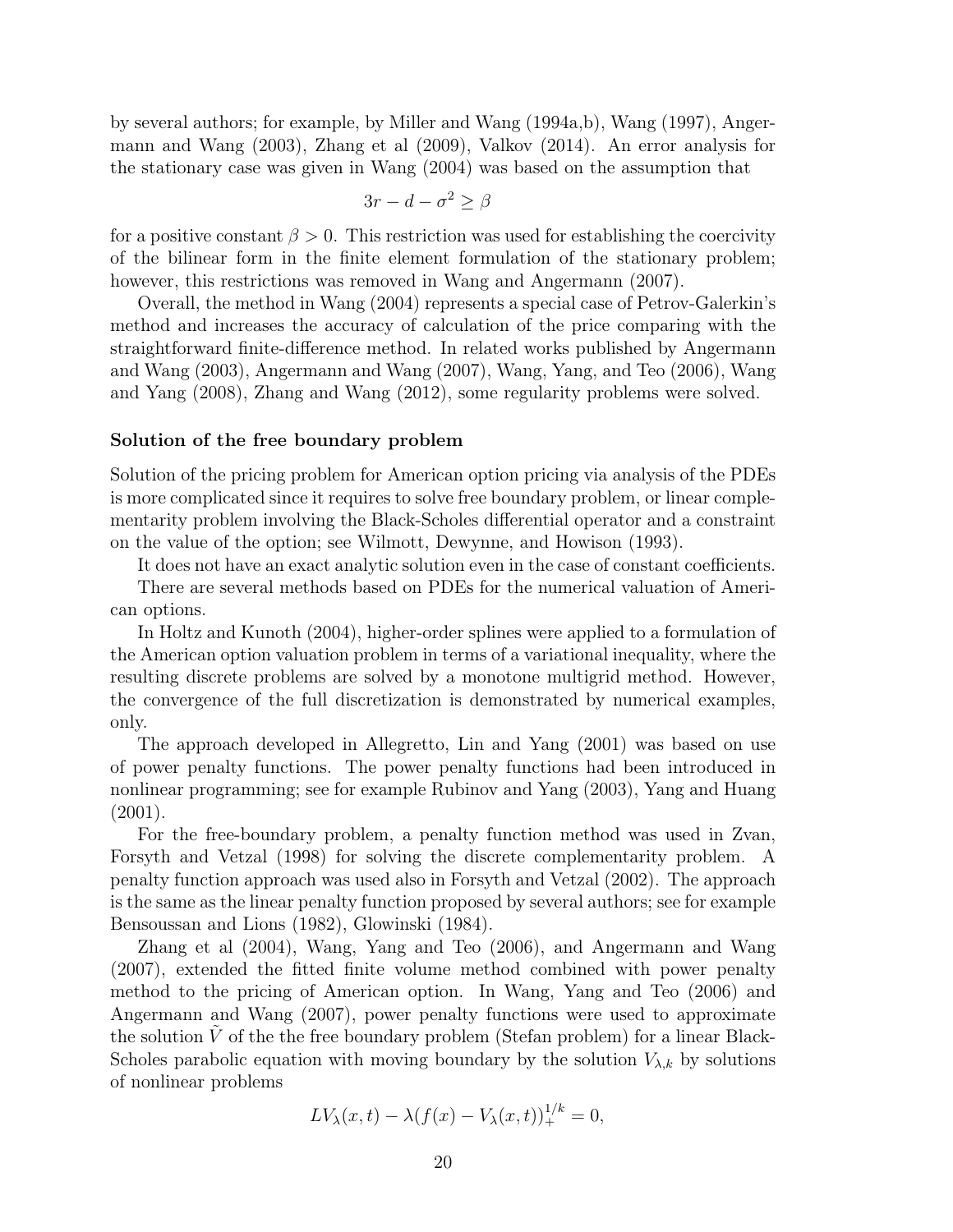$$
V(x,T) = f(x),\tag{1.2.2}
$$

with fixed boundary with the nonlinear penalty term

$$
\lambda(f(x) - V_{\lambda,k}(x,t))_{+}^{1/k} \tag{1.2.3}
$$

representing the power penalty for violating the Stefan boundary condition. Here  $k > 0$  is a preselected fixed parameter, and  $\lambda > 0$  is the penalty parameter that is supposed to be variable.

The method also includes a Newton's iterative method for the nonlinear system and a smoothing technique for the nonlinear term based on the properties of  $M$ matrices; see Ortega and Rheinboldt (1970).

When  $[f(x) - V_{\lambda}(x, t)]_{+} = 0$ , the non-linear term vanishes, and the parabolic equation becomes the standard linear Black-Scholes equation.

For the case where  $k = 1$ , the penalty [\(3.1.1\)](#page-53-1) is a piecewise linear function used in Forsyth and Vetzal (2002), Bensoussan and Lions (1982), Glowinski (1984). It was shown in Bensoussan and Lions (1982) that the error rate  $\|\tilde{V} - V_{\lambda,k}\|$  is of order  $O(\lambda^{-1/2})$ .

This square root rate of convergence requires that  $\lambda$  is sufficiently large to achieve a given accuracy of the approximate solution. However, it was reported that large values of  $\lambda$  will cause computational problems in practice; see, e.g., for example Fletcher (1987).

It has been shown in Wang, Yang and Teo (2006), Theorem 5.2) that the matrices of the sequence of linear systems arising from Newton's method are M-matrices, and therefore the discretization scheme is monotone. Wang, Yang and Teo (2006) analysed convergence of the solutions of penalised Black-Scholes equation to the solution of Stefan problem defining the price of the American option. They showed that the error rate is  $\|\tilde{V} - V_{\lambda,k}\|$  is of order  $O(\lambda^{-k/2})$  for some Sobolev type norm. In Wang, Yang and Teo (2006) and Angermann and Wang (2007), solution of nonlinear penalised equations for parabolic equations with time-depending coefficients was studied based on the fitted finite volume method which is a modification of Petrov-Galerkin's method. It was shown therein that the method ensures convergence of discretized solution  $V_{\lambda,N}$  to  $V_{\lambda}$  for any  $\lambda > 0$ , where  $V_N$  is the solution using N basis functions for Petrov-Galerkin's setting. Option value at any point along the state variable can be found by interpolating two basis functions (Wang, Yang and Teo  $(2006)$ ).

Some regularity problems were solved in Angermann and Wang (2003), Angermann and Wang (2007), and related papers Wang, Yang and Teo (2006), Wang and Yang (2008), Zhang and Wang (2012), Lesmana and Wang (2015) Convergence of a fitted finite volume method for the penalized Black-Scholes equation requires to remove the degeneracy, as is done in most of the existing methods. This may cause computational errors. Very few papers deal with proper boundary conditions (see, e.g., Allegretto, Lin, Yang (2001), Han and Wu (2003)). We comment that the papers either lack investigation of convergence rates or assume unrealistic step-size restrictions. Another notable work is Benth, Karlsen and Reikvam (2004) in which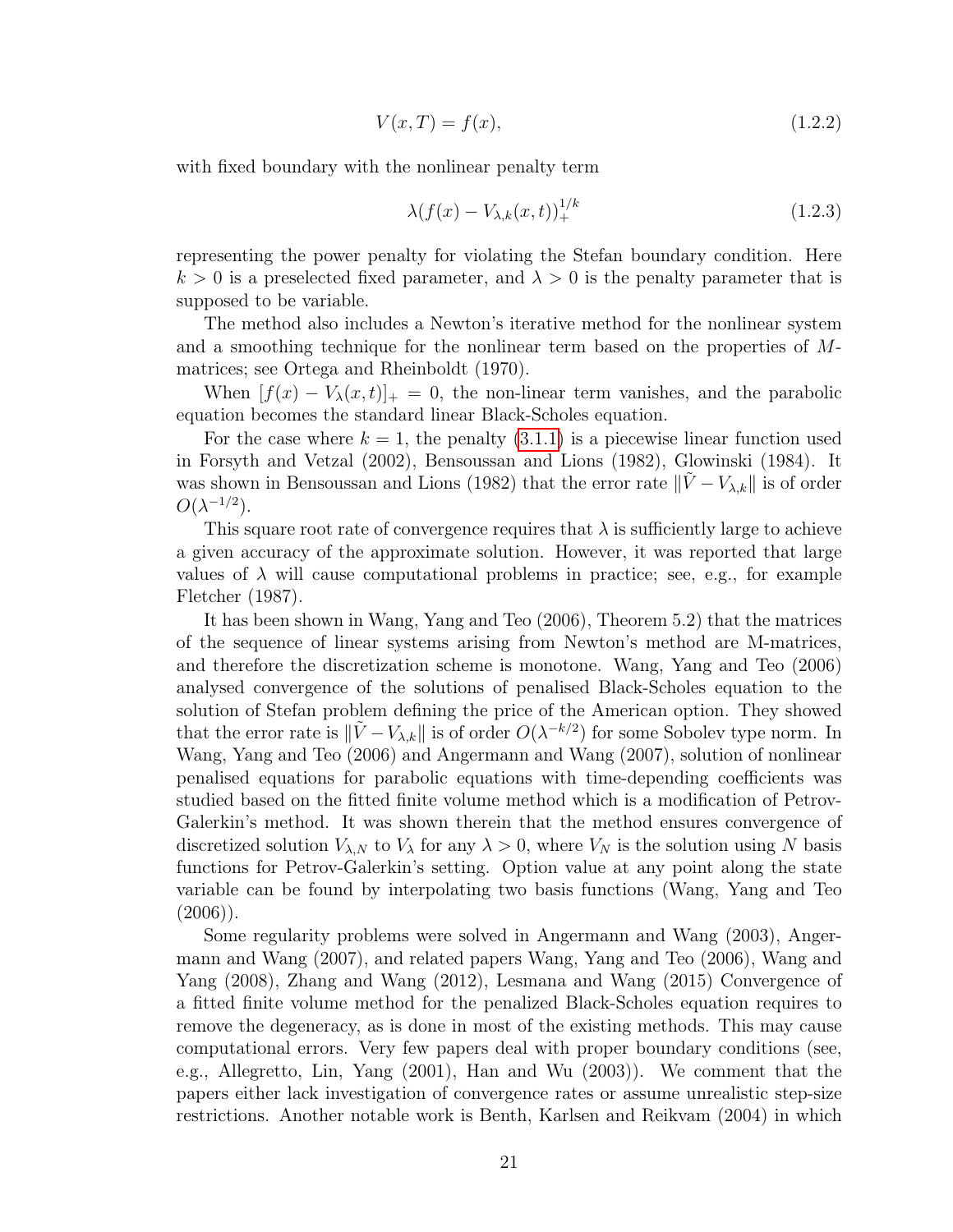the authors propose and analyze an upwind finite difference method of predictorcorrector type.

In Wang and Angermann (2007), an error analysis was provided for the full discretization method for  $(1.2.2)$  with  $k = 1$ . Stability and the convergence were established for the time-stepping scheme; it was shown that the interpolated error converges at  $t = 0$  linearly in both space and time. In Zhang et al  $(2004)$ , convergence was studied for two-asset American option. Lesmana and Wang (2015) considered pricing of American options under the transaction costs.

### <span id="page-21-0"></span>1.3 The contribution of the present work

This work develops a method of solution of Black-Scholes parabolic equations in a setting where the volatility coefficient and the dividend rate depend on the current stock price. The work suggests a modification of the Galerkin method.

The novelty of the approach is that basis functions  $\phi_k$  such that  $A\phi_k = 0$ , where

$$
A = \rho \frac{\partial^2}{\partial y^2} + \eta \frac{\partial}{\partial y},
$$

and where  $\rho(y) = \frac{1}{2}\sigma(y)^2$ ,  $\eta(y) = r - d(y) - \frac{1}{2}$  $\frac{1}{2}\sigma^2(y)$ . This operator is the operator that corresponds to the operator

$$
AV(x,t) = \frac{1}{2}\sigma(x)^2 x^2 \frac{\partial^2 V}{\partial x^2}(x,t) + rx \frac{\partial V}{\partial x}(x,t) - rV(x,t).
$$

after the Euler transformation  $x = \log y$ .

These basis functions are convenient for the equations with state dependent volatility and dividends since they allow explicit calculation of the coefficients of the ODEs generated by Galerkin method for the case of state dependent volatility  $\sigma(x)$  and state dependent dividend rate  $d(x)$ . This allow relatively easy approximation of the corresponding boundary value problems for parabolic equations describing prices of European and American options by systems of ordinary differential equations. The option price value at any point along the state variable can be found by interpolating two basis functions.

With these convenient basis functions, we were able to establish convergence of Galerkin method for the case of state-dependent volatility and dividend rate.

For the case of American options, we extended the power penalty approach Wang, Yang and Teo (2006) and Angermann and Wang (2007) on the case of statedependent volatility and dividend rate. In this approach, the solution of free boundary problem is approximated by solution of a nonlinear problem with fixed boundary with a non-linear term non-homogeneous input term representing a power penalty.

An additional novelty of the present work is that we used a new non-linear term representing a power penalty.

$$
\mathcal{N}_{\lambda,k}(x) = \lambda [x]_{+}^{1/k}, \quad x < C
$$
  

$$
\mathcal{N}_{\lambda,k}(x) = \lambda C^{1/k-1}x, \quad x > C,
$$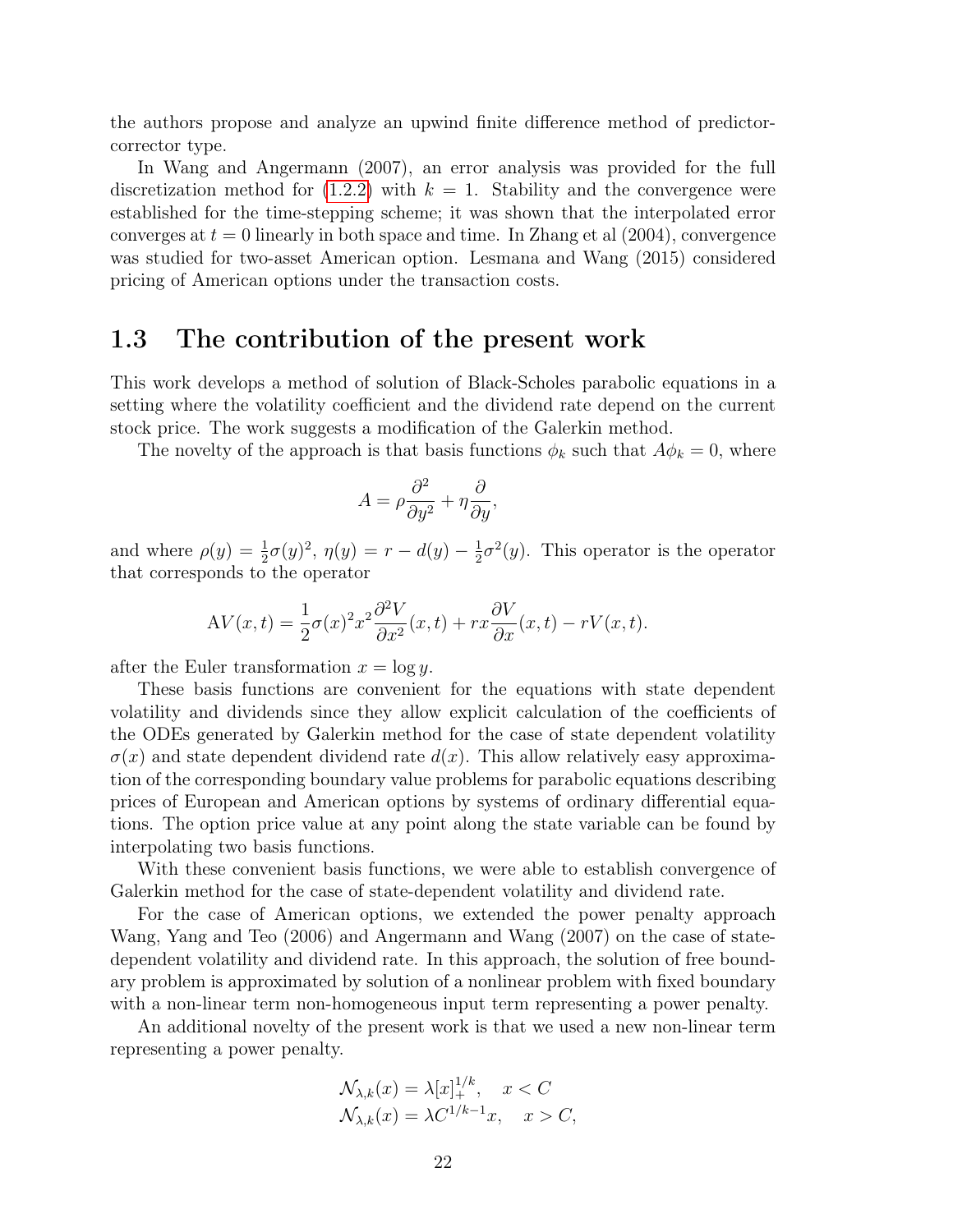where  $\lambda > 1, k > 0, C > 0$  are penalty parameters. This function is piecewise continuous. If  $k = 1$  this function is piecewise linear. For large  $C > 0$ , this function approximates penalty  $\lambda[x]_+^{1/k}$ ,  $x > 0$  that was used in Wang, Yang and Teo (2006) and Angermann and Wang (2007). In general, this power penalty is a modification of power penalty from Wang, Yang and Teo (2006) and Angermann and Wang (2007).

This modification allowed to establish convergence of penalised solutions where  $k \leq 1$ . It can be noted that Wang, Yang and Teo (2006) and Angermann and Wang (2007) considered the case where  $k \geq 1$ .

It can be noted that the convergence for the case where  $k > 1$  is not covered by our method, since the proof based on our approach would require the Lipschitz continuity for  $\mathcal{N}_{\lambda,k}$  which does not hold for  $k > 1$ .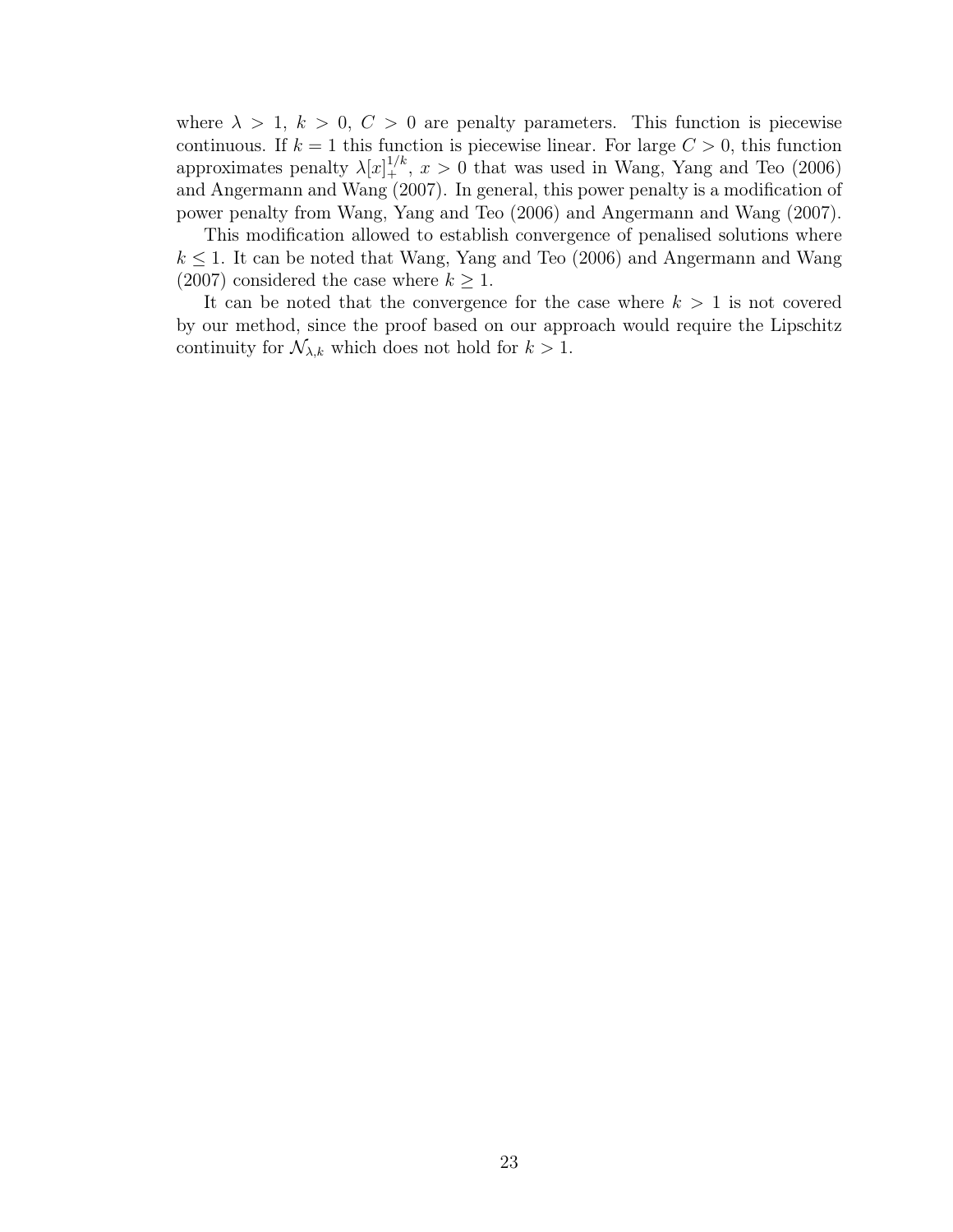# <span id="page-23-0"></span>Chapter 2

# A modification of Galerkin's method for European option pricing

#### Abstract

We present a novel method for solving a complicated form of a partial differential equation called the Black-Scholes equation arising from pricing European options. The complication is that the terms of the equation, namely the volatility and dividend, as variables dependent on the state price. We develop a Galerkin finite element method to solve the problem. More specifically, we discretize the system along the state variable and build new basis functions which we use to approximate the solution. The novelty of the approach is that we are using a new special basis functions. We establish convergence of the proposed method and numerical results are reported to show the proposed method is accurate and efficient.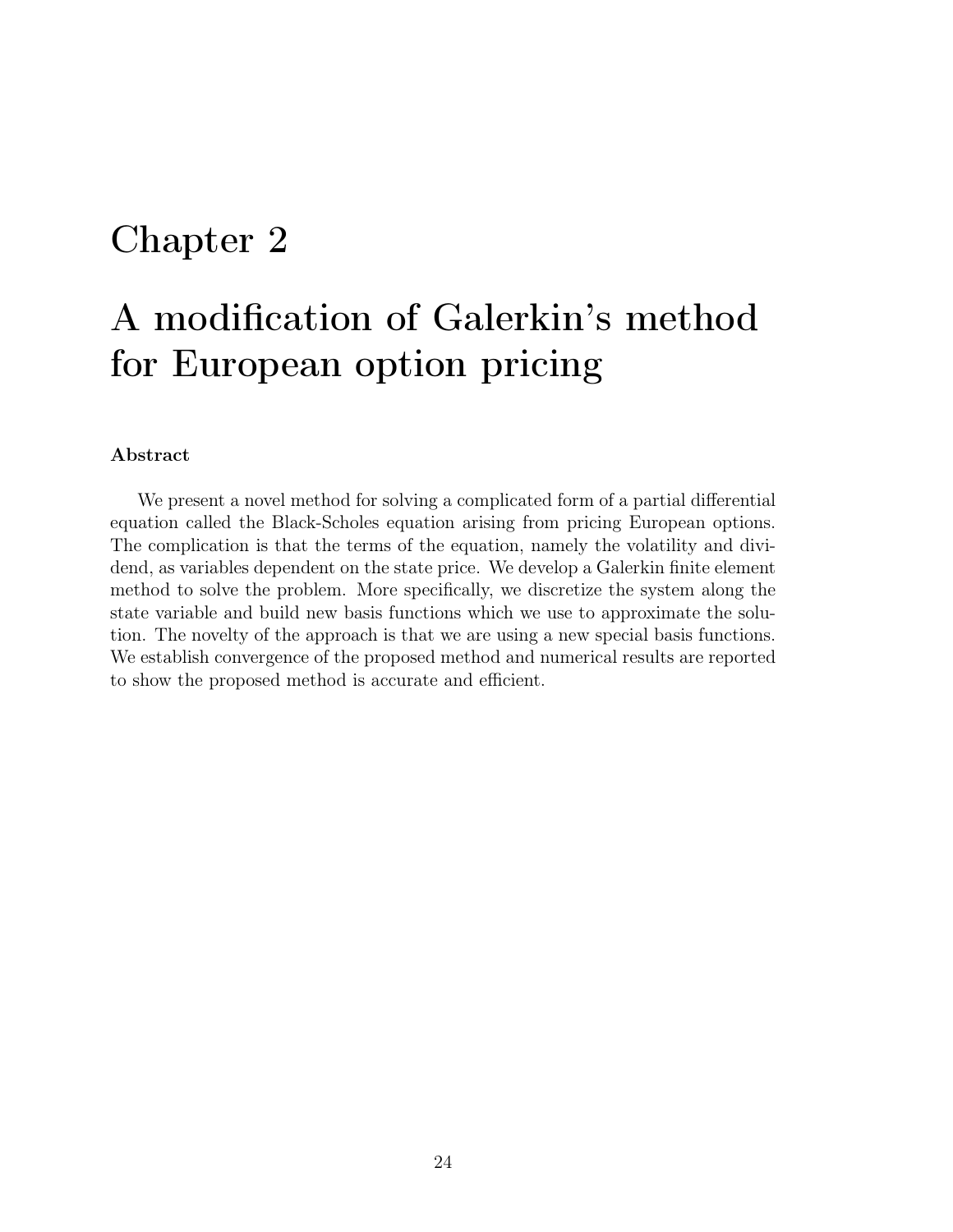### <span id="page-24-0"></span>2.1 Introduction for Chapter 2

This chapter consider pricing of European options. As was mentioned above, there is a vast volume of literature for mathematical methods of option pricing; see the review of these methods in Wilmott, Dewynne and Howison (1993). However, there are still problems of convergence and computational precision of these methods for the case of non-constant coefficients. This chapter suggests a modification of the approach developed in Wang (2006), Angermann and Wang (2007), Angermann and Wang (2004), Wang, Yang and Teo (2006), Wang and Yang (2008), Zhang and Wang (2012) for improving the computational precision. The novelty of the result in this chapter that we consider the state-dependent functions for volatility and dividends. Another novelty of this chapter is that we construct basis functions such that  $A\phi = 0$  locally, for the state-dependent functions for volatility and dividends, where  $A$  is the differential operator presented in the Black-Scholes equation after the log transformation of the state space. Each basis function can be derived using the given parameters. Option value at any point along the state variable can be found by interpolating two basis functions. The local approximation is determined by a set of two-point boundary value problems. Overall, this method represents a special case of Galerkin' method.

In addition, the converges is proven based on a different approach than in Wang (2006), Angermann and Wang (2007), Angermann and Wang (2004), Wang, Yang and Teo (2006), Wang and Yang (2008), Zhang and Wang (2012).

The chapter is organized as follows. In Section 2, we set up the problem by transforming the original Black-Scholes equation. In Section 3, we set up basis functions to apply Galerkin's method. In Section 4, we introduce weak formulation of the problem as well as the main theorem that is important for solving the problem. In Section 5, we prove the theorem. In Section 6, we review some methods of solution: exact method and Crank-Nicolson's method. In Section 7, we prove the convergence of the method. In Section 8, we test the method numerically.

## <span id="page-24-1"></span>2.2 Problem setting

We will consider a model of a stock price  $S(t)$  described by the following stochastic Ito equation

$$
dS(t) = S(t)(rdt + \sigma(S(t), t)dw(t)), \quad t > 0,
$$
\n(2.2.1)

where  $w(t)$  is a Wiener process, r is a risk-free rate,  $\sigma$  is the volatility of this stock. Assume that there are dividends  $d(x)$  on the stock. The pricing problem can be formulated as follows: Let a random variable  $X$  represent a payoff of a financial option. If  $X = f(S(T))$  for some function  $f: \mathbf{R} \to \mathbf{R}$  then the option is said to be of a European type. In this case, the "fair" option price at time t is  $P(t) =$  $e^{-r(T-t)}E\{f(S(T)|S(t)\},$  i.e. it can be calculated as the conditional expectation.

We assume that one of the following conditions is satisfied:

1.  $r = 0$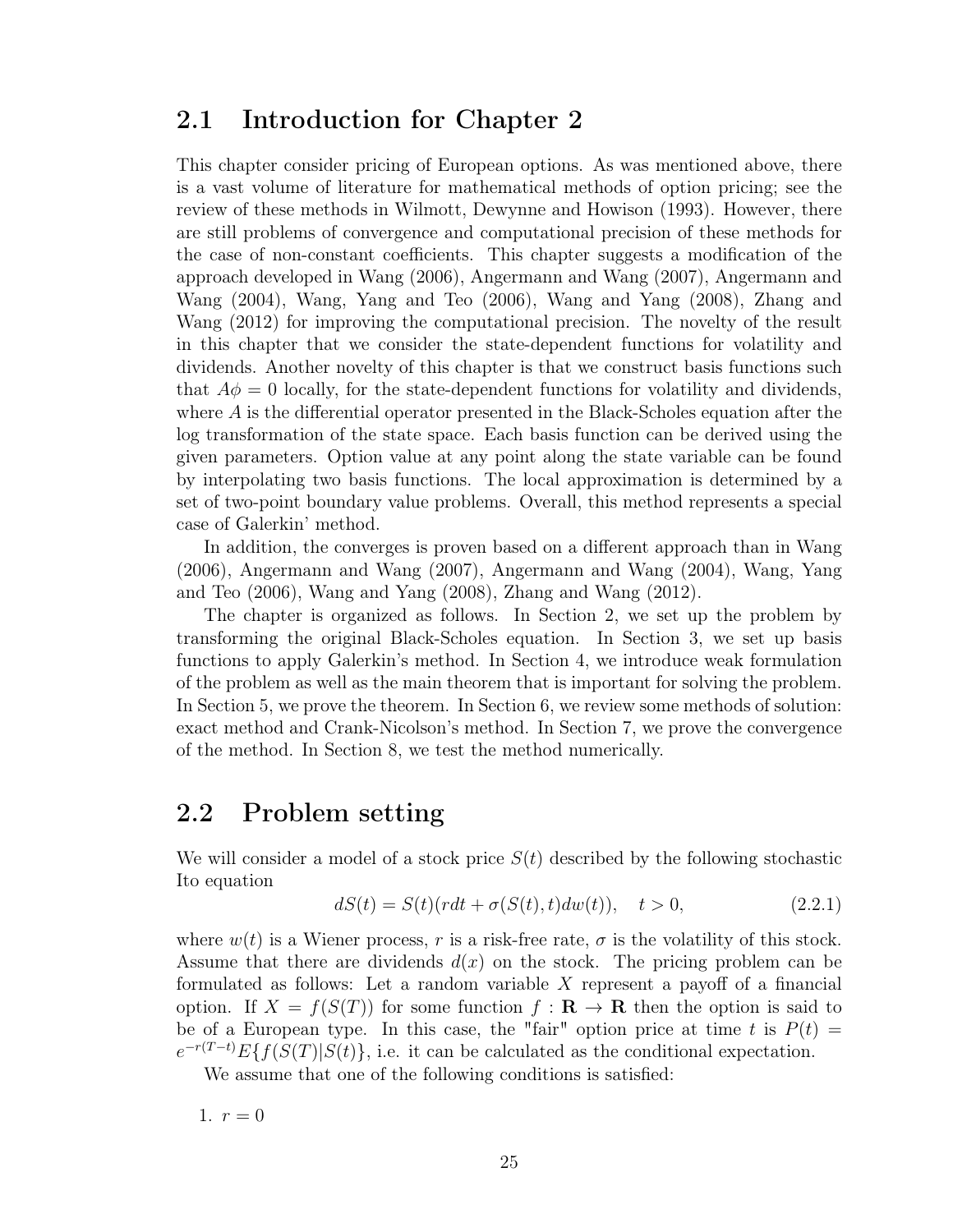2.  $f(x) = (x - K)^+$  or  $f(x) = (K - x)^+$ , where  $K > 0$  is given, for call and put options respectively. Here we use the notation  $(x)^{+} = \max(x, 0)$ .

It can be shown, using Ito's Lemma, that

$$
P(t) = V(S(t), t),
$$

where  $V(x, t)$  is a solution of the boundary value problem for the following partial differential equation:

<span id="page-25-0"></span>
$$
\frac{\partial V}{\partial t}(x,t) + \frac{1}{2}\sigma(x)^2 x^2 \frac{\partial^2 V}{\partial x^2}(x,t) + x(r - d(x)) \frac{\partial V}{\partial x}(x,t) - rV(x,t) = 0,
$$
  
\n
$$
V(x,T) = f(x), \quad x > 0,
$$
  
\n
$$
\lim_{x \to \infty} \frac{V(x,t)}{f(x)} = R_0(t), \quad 0 < t < T,
$$
  
\n
$$
V(0,t) = R_0(t)f(0), \quad 0 < t < T.
$$
\n(2.2.2)

Here,  $R_0(t) \equiv 1$  for the call option and  $R_0(t) \equiv e^{-r(T-t)}$  for the put option. Equation [\(2.2.2\)](#page-25-0) is a so-called Black-Scholes equation which is a special case of a parabolic equation, see, e.g., Evans (2010). Here,  $x \in (0,\infty), t \in [0,T), \sigma(x)$  represents the volatility coefficient,  $d(x)$  represents the dividend rate, r represents the risk-free bank rate,  $T > 0$  is the terminal time. We assume that  $d(x)$  is a bounded function and that  $\sigma(x)$  is a bounded function with a bounded first derivative. In this paper we consider volatility  $\sigma(x)$  as a function of underlying stock price x rather than a constant.

We introduce a variable  $y$  such that

$$
x = e^y, \quad V(x, t) = \hat{V}(\ln x, t). \tag{2.2.3}
$$

Then  $\frac{\partial V}{\partial x} = \frac{\partial \hat{V}}{\partial y} e^{-y}$ .  $\frac{\partial^2 V}{\partial x^2} = e^{-2y} (\frac{\partial^2 \hat{V}}{\partial y^2} - \frac{\partial V}{\partial y})$ . Equation [\(2.2.2\)](#page-25-0) takes the form

<span id="page-25-1"></span>
$$
\frac{\partial \hat{V}}{\partial t}(y,t) + \frac{1}{2}\sigma(y)^2(\frac{\partial^2 \hat{V}}{\partial y^2}(y,t) - \frac{\partial \hat{V}}{\partial y}(y,t)) + (r - d(y))\frac{\partial \hat{V}}{\partial y}(y,t) - r\hat{V}(y,t) = 0,\n\hat{V}(y,T) = f(y), \quad x \in (-L, L),\n\hat{V}(L,t) = R_0(t)f(L), \quad \hat{V}(-L,t) = R_0(t)f(-L), \quad t \in [0, T)
$$
\n(2.2.4)

Note that we write  $f(e^y)$  and  $\sigma(e^y)$  as  $f(y)$  and  $\sigma(y)$  respectively, to keep notations short. Next, we use the substitution:

$$
\hat{v}(y,t) = e^{-r(t-T)}\hat{V}(y,t).
$$

Let  $R(t) := R_0(t)e^{-r(t-T)}$ . By the definitions,  $R(t) = 1$  for the call options. Clearly,

$$
\frac{\partial \hat{V}}{\partial t}(y,t) = r e^{r(t-T)} \hat{v}(y,t) + \frac{\partial \hat{v}}{\partial t}(y,t) e^{r(t-T)}, \n\hat{V}(y,T) = e^{r(T-T)} f(y) = f(y),
$$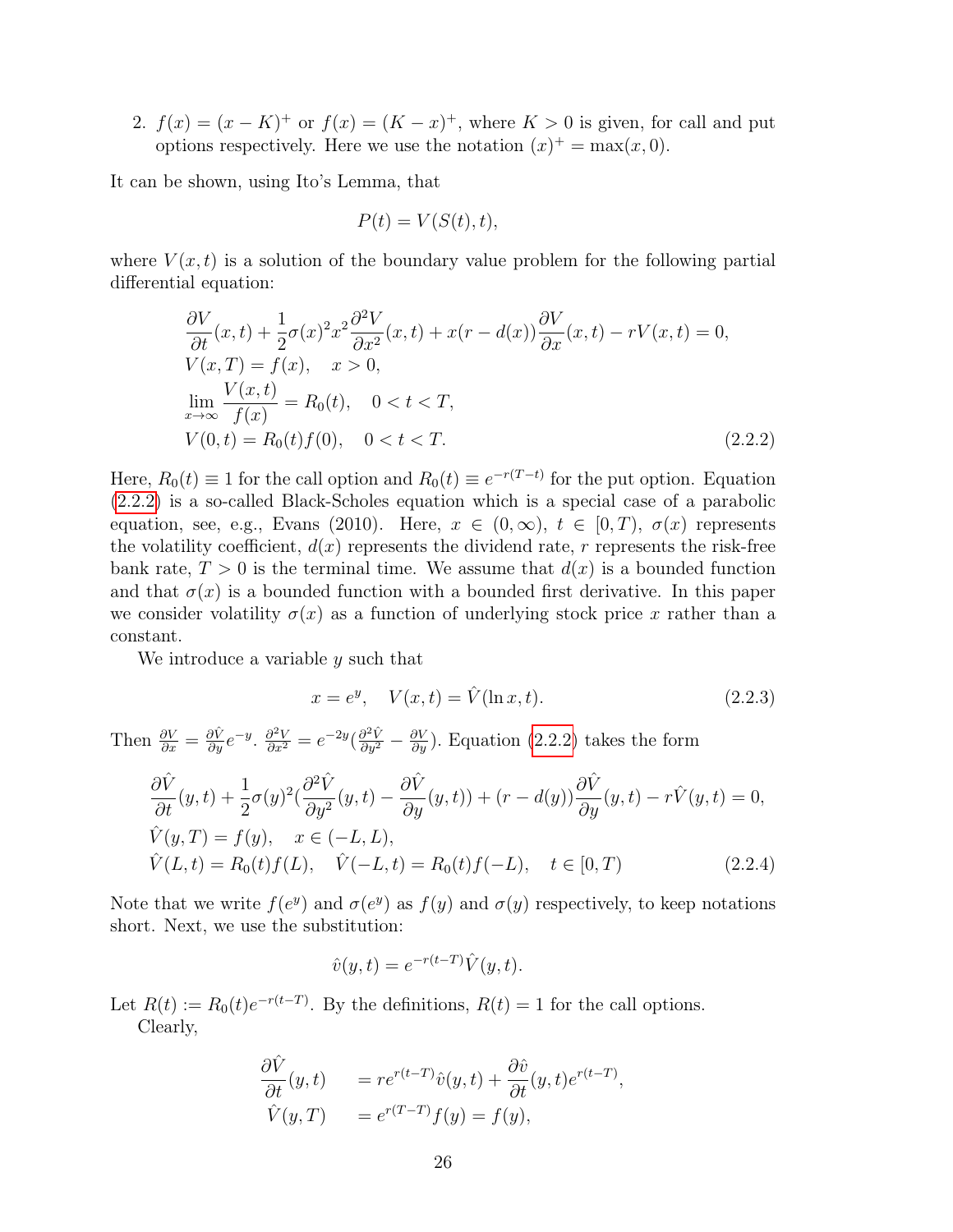$$
\begin{aligned}\n\hat{v}(L,t) &= R(t)f(L), \\
\hat{v}(-L,t) &= R(t)f(-L).\n\end{aligned}
$$

Eq. [\(2.2.4\)](#page-25-1) becomes

$$
re^{r(t-T)}\hat{v}(y,t) + \frac{\partial \hat{v}}{\partial t}(y,t)e^{r(t-T)} + \frac{1}{2}e^{r(t-T)}\sigma(y)^2(\frac{\partial^2 \hat{v}}{\partial y^2}(y,t) - \frac{\partial \hat{v}}{\partial y}(y,t))
$$
  
+ 
$$
e^{r(t-T)}(r-d(y))\frac{\partial \hat{v}}{\partial y}(y,t) - re^{r(t-T)}\hat{v}(y,t) = 0.
$$

Simplifying the above, we obtain that

<span id="page-26-0"></span>
$$
\frac{\partial \hat{v}}{\partial t}(y,t) + \frac{1}{2}\sigma(y)^2 \frac{\partial^2 \hat{v}}{\partial y^2}(y,t) + (r - d(y) - \frac{1}{2}\sigma^2(y))\frac{\partial \hat{v}}{\partial y}(y,t) = 0,
$$
  

$$
\hat{v}(y,T) = f(y), \quad \hat{v}(L,t) = R(t)f(L), \quad \hat{v}(-L,t) = R(t)f(-L). \quad (2.2.5)
$$

For brevity, we will rewrite this as

$$
\frac{\partial \hat{v}}{\partial t}(y,t) + \rho(y)\frac{\partial^2 \hat{v}}{\partial y^2}(y,t) + \eta(y)\frac{\partial \hat{v}}{\partial y}(y,t) = 0,\n\hat{v}(y,T) = f(y), \quad \hat{v}(L,t) = R(t)f(L), \quad \hat{v}(-L,t) = R(t)f(-L) \quad (2.2.6)
$$

Here,  $\rho(y) = \frac{1}{2}\sigma(y)^2$ ,  $\eta(y) = r - d(y) - \frac{1}{2}$  $\frac{1}{2}\sigma^2(y)$  and  $R(t) = e^{r(t-T)}$ . We assume that in  $(2.2.2), |f(x)| \le c(1+|x|)$  $(2.2.2), |f(x)| \le c(1+|x|)$ , for some constant  $c > 0$  and we look for solution  $|\hat{v}(x, t)| \leq C_1(1 + |x|)$ . Let us introduce a differential operator A such that

$$
A\hat{v} = \rho \frac{\partial^2 \hat{v}}{\partial y^2} + \eta \frac{\partial \hat{v}}{\partial y}.
$$
\n(2.2.7)

We consider [\(2.2.5\)](#page-26-0) for  $y \in (-L, L)$ , where  $L > 0$  is a sufficiently large constant. We consider the boundary problem

$$
\frac{\partial \hat{v}}{\partial t} + A\hat{v} = 0, \quad \hat{v}(y, T) = f(y), \quad y \in \mathbf{R},
$$
  
\n
$$
\hat{v}(-L, t) = R(t)f(-L),
$$
  
\n
$$
\hat{v}(L, t) = R(t)f(L).
$$
\n(2.2.8)

We use the substitution

$$
v(y,t) = \hat{v}(y,t) - f(y)R(t).
$$
\n(2.2.9)

Then,

$$
\frac{\partial \hat{v}}{\partial t} = \frac{\partial v}{\partial t} + f(y)\frac{\partial R}{\partial t}.
$$
\n(2.2.10)

This leads to the following problem:

<span id="page-26-1"></span>
$$
\frac{dv}{dt} = -Av - AfR(t) - f(y)\frac{\partial R}{\partial t},
$$
\n
$$
v(y, T) = 0,
$$
\n
$$
v(-L, t) = v(L, t) = 0.
$$
\n(2.2.11)

Here  $y \in D$ ,  $D = (-L, L)$ .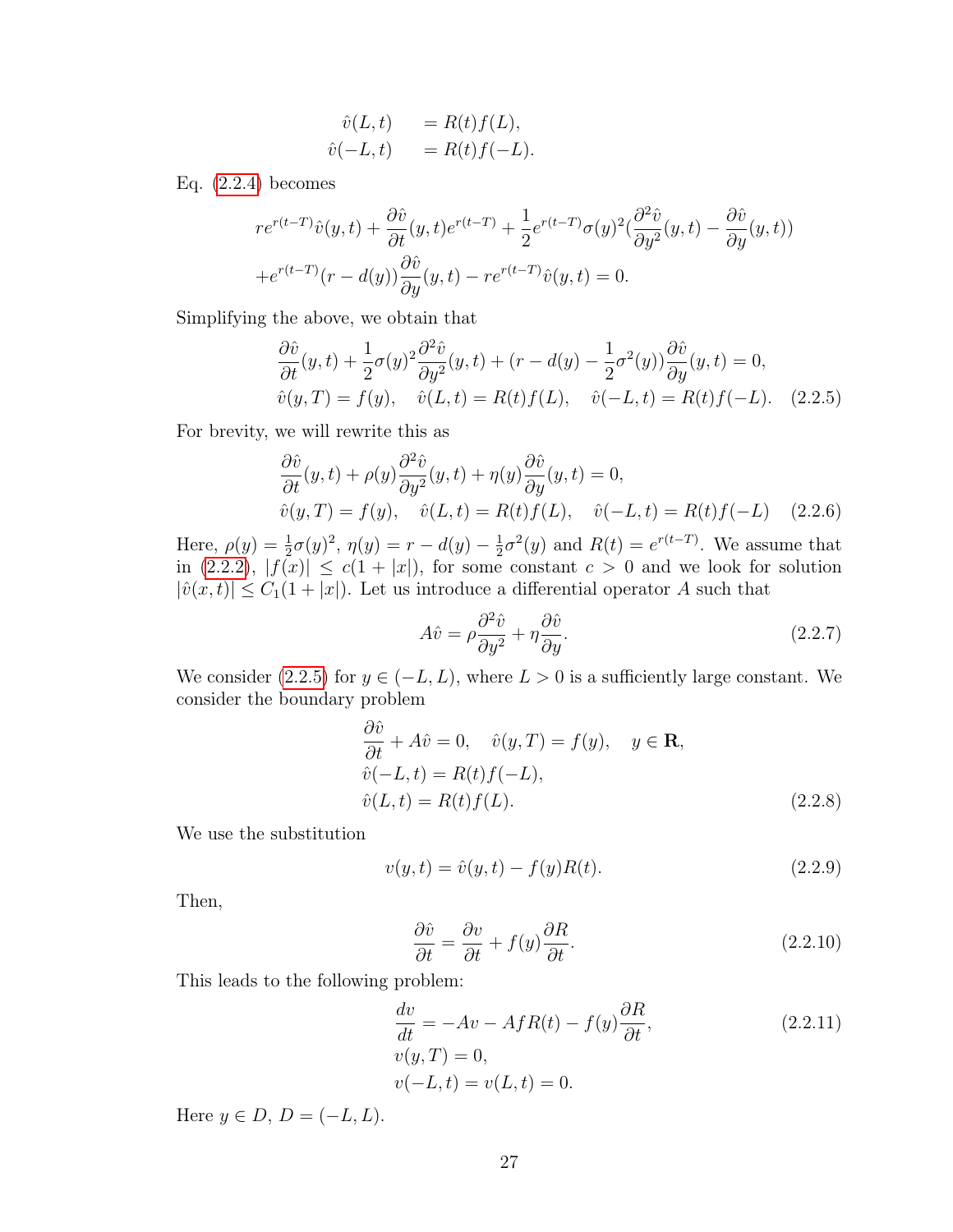### <span id="page-27-0"></span>2.3 Basis functions

Let  $\{y_k\}_{k=0}^{N+1} \subset D$  be selected such that  $-L = y_0 < y_1 < y_1 < ... < y_{N+1} = L$ . Let us introduce the basis functions  $\phi(y) = \phi_k(y), k = 0, ..., N + 1$  that satisfy the following conditions:

- 1.  $\phi_k(y_k) = 1, \, \phi_k(y_{k-1}) = \phi_k(y_{k+1}) = 0.$
- 2.  $\phi_k(y) \geq 0$ .
- 3.  $\phi_k(y) = 0$  for  $y \notin (y_{k-1}, y_{k+1})$ .
- 4.  $\phi_y|_{[y_{k-1},y_k]} \in C^2([y_{k-1},y_k])$ ;  $\phi_y|_{[y_k,y_{k+1}]} \in C^2([y_k,y_{k+1}])$ . Here,  $C^2$  is the space of twice differentiable functions.
- 5.  $\phi_k|_{[y_{k-1},y_{k+1}]}\in W^1_\infty([y_{k-1},y_{k+1}])$ . Here,  $W^1_\infty$  is a Sobolev space of functions with bounded first derivative.
- 6.  $A\phi_k(y) = 0$  for  $y \in (y_{k-1}, y_k) \cup (y_k, y_{k+1}).$
- 7.  $\phi_k(y) + \phi_{k+1}(y) = 1$  for  $y \in [y_k, y_{k+1}].$

Diagrams of these functions form intersecting deformed triangles on the  $\phi - x$  plane. To find  $\phi's$ , we need to solve the following equation:

<span id="page-27-1"></span>
$$
A\phi_k(y) = \rho(y)\frac{\partial^2 \phi_k}{\partial y^2}(y) + \eta(y)\frac{\partial \phi_k}{\partial y}(y) = 0.
$$
\n(2.3.1)

We consider two cases: (1)  $y \in [y_{k-1}, y_k]$  and (2)  $y \in [y_k, y_{k+1}]$ . The boundary conditions are as follows:

<span id="page-27-2"></span>
$$
\phi_k(y_{k-1}) = 0, \quad \phi_k(y_k) = 1, \quad \phi_k(y_{k+1}) = 0.
$$
\n(2.3.2)

Let  $\gamma(y) = \frac{\partial \phi_k}{\partial y}(y)$ . The equation [\(2.3.1\)](#page-27-1) becomes

$$
\rho(y)\frac{\partial \gamma}{\partial y}(y) + \eta(y)\gamma(y) = 0.
$$

This equation can be solved exactly using the integrating factor method. It can be written as

$$
\frac{\partial \gamma}{\partial y}(y) + \frac{\eta(y)}{\rho(y)}\gamma(y) = 0.
$$

Let

$$
\omega_{k,-}(y) = \int_{y_{k-1}}^{y} \frac{\eta(x)}{\rho(x)} dx + c.
$$

Let integrating factor be  $\mu = C_1 e^{\omega_{k,-}(y)}$ . Then

$$
\gamma_k(y) = C_1 e^{-\omega_{k,-}(y)}.
$$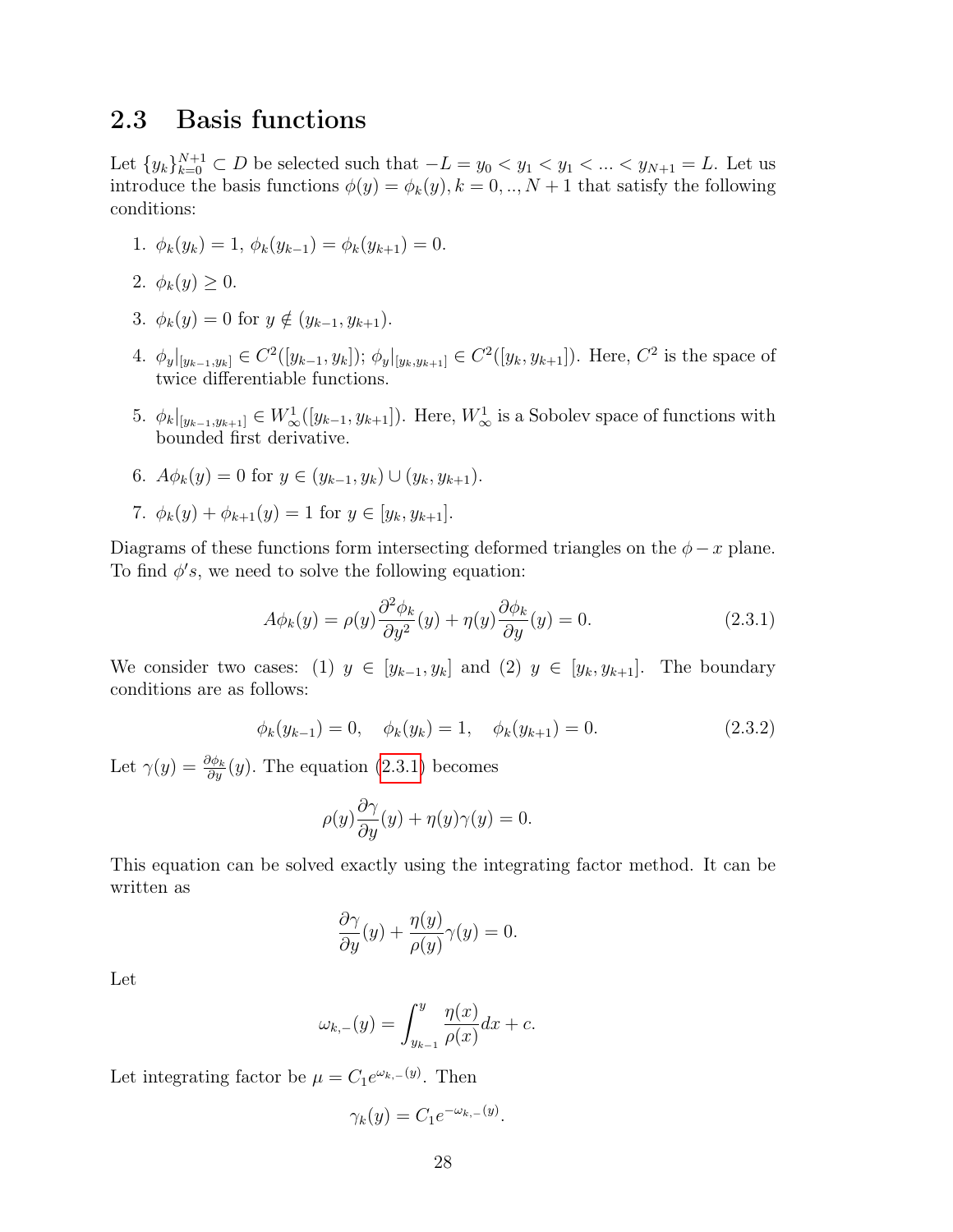To find  $\phi_k$ , we integrate  $\gamma$ :

$$
\phi_k(y) = \int_{y_{k-1}}^y \gamma(x) dx + C_2.
$$

Next, we check the initial conditions [\(2.3.2\)](#page-27-2):

$$
\phi_k(y_{k-1}) = \int_{y_{k-1}}^{y_{k-1}} \gamma(x) dx + C_2 = 0,
$$

$$
C_2=0,
$$

$$
\phi_k(y_k) = \int_{y_{k-1}}^{y_k} \gamma(x) dx = C_1 \int_{y_{k-1}}^{y_k} e^{-\omega_{k,-}(x)} dx = 1.
$$

Hence,

$$
C_1 = \frac{1}{\int_{y_{k-1}}^{y_k} e^{-\omega_{k,-}(x)} dx}.
$$

Thus, we determined  $\phi_k(y)$  for  $y \in (y_{k-1}, y_k)$ , and

$$
\phi_k(y) = \frac{1}{\int_{y_{k-1}}^{y_k} e^{-\omega_{k,-}(x)} dx} \int_{y_{k-1}}^{y} e^{-\omega_{k,-}(x)} dx.
$$
\n(2.3.3)

When the discretization step is small enough, this function will be increasing from  $y_{k-1}$  to  $y_k$ .

Similarly, we find  $\phi_k(y)$  for  $y \in (y_k, y_{k+1})$ . Let

$$
\omega_{k,+}(y) = \int_{y_k}^{y} \frac{\eta(x)}{\rho(x)} dx + c.
$$

Let  $\mu = C_1 e^{\omega_{k,+}(y)}$  and  $\gamma_k(y) = C_1 e^{-\omega_{k,+}(y)}$ . To find  $\phi_k(y)$ , we integrate  $\gamma(x)$ :

$$
\phi_k(y) = \int_{y_k}^y \gamma(x) dx + C_2.
$$

Next, we match the initial conditions [\(2.3.2\)](#page-27-2) to find  $C_1$  and  $C_2$  as follows:

$$
\phi_k(y_k) = \int_{y_k}^{y_k} \gamma(x) dx + C_2 = 1,
$$

$$
C_2=1,
$$

$$
\phi_k(y_{k+1}) = \int_{y_k}^{y_{k+1}} \gamma(x) dx + 1 = C_1 \int_{y_k}^{y_{k+1}} e^{-\omega_{k,+}(x)} dx + 1 = 0,
$$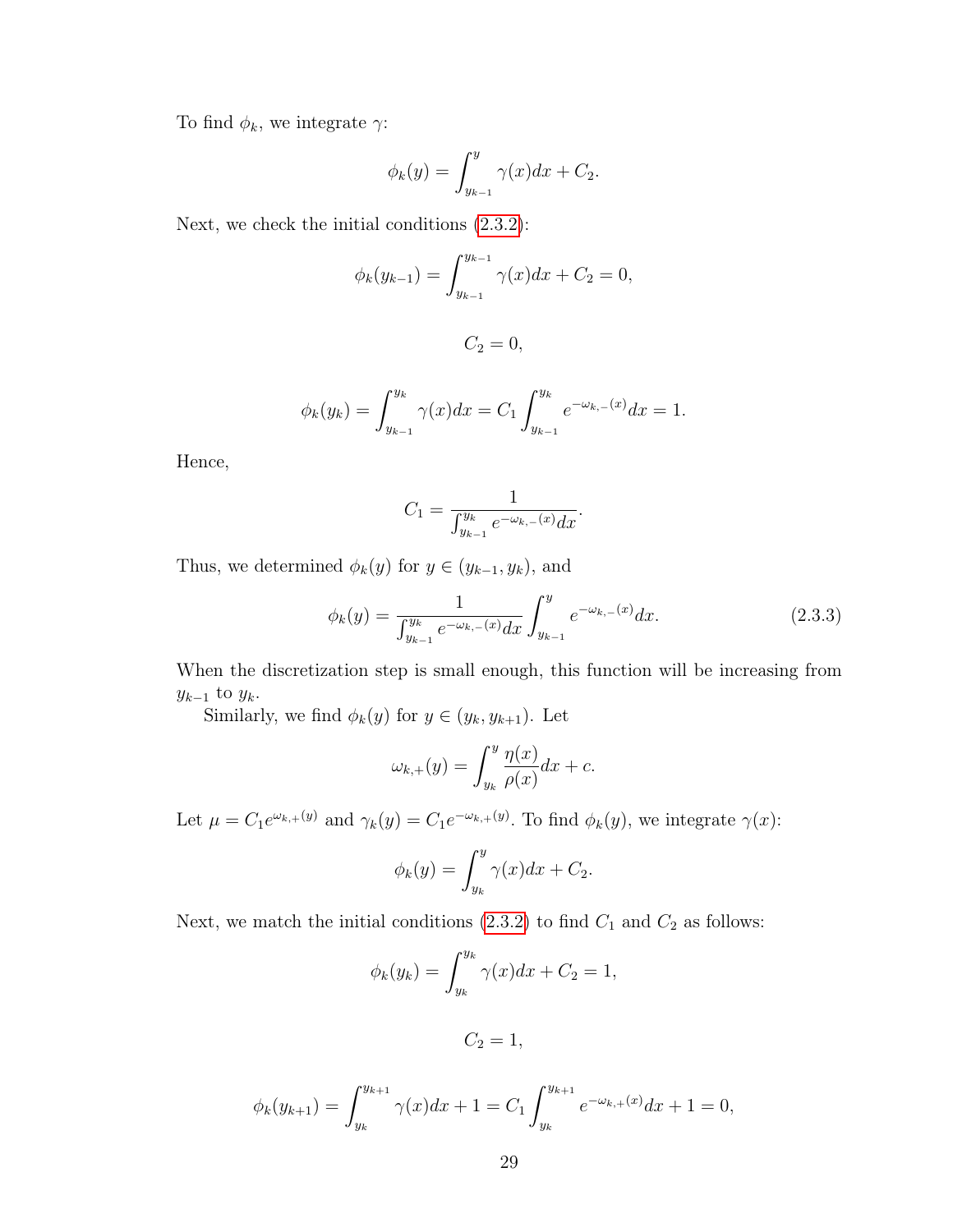<span id="page-29-1"></span>

Figure 2.1: Basis function  $\phi_k(y)$  for  $y_{k-1} = -1$ ,  $y_k = 0$ ,  $y_{k+1} = 1$ ,  $\rho = 0.045$ , and  $\eta = -0.045$ 

$$
C_1 = \frac{-1}{\int_{y_k}^{y_{k+1}} e^{-\omega_{k,+}(x)} dx}.
$$

Thus,  $\phi_k(y)$  for  $y \in (y_k, y_{k+1})$  is determined as follows:

.

$$
\phi_k(y) = \frac{-1}{\int_{y_k}^{y_{k+1}} e^{-\omega(x)_{k+1}} dx} \int_{y_k}^{y} e^{-\omega_{k,+}(x)} dx + 1.
$$

We will use these basis functions to discretize the system. At any point,  $V(y)$ can be represented as a linear combination of two appropriate basis functions in the domain:  $v_k(t)\phi_k(y) + v_{k+1}(t)\phi_{k+1}(y)$  if  $y \in [y_k, y_{k+1}].$ 

Figure 2.1 shows an example of such a basis function.

### <span id="page-29-0"></span>2.4 ODE implied by the Galerkin Method

Using  $\phi_m$  from the previous section we can approximate V in [\(2.2.12\)](#page-26-1) as  $V_N(y,t) =$  $\sum_{k=1}^{N} v_k(t) \phi_k(y)$ . The boundary conditions is ensured if we select  $v_0(t) = 0$  and  $v_{N+1}(t) = 0$ . Let  $S_N$  be the span of  $\{\phi_k\}_{k=1,\dots,N}$ . Let us consider a bilinear mapping  $a: H_0^1(D) \times H_0^1(D) \to \mathbf{R}$  such that  $(Au, w)_{L_2(D)} = a(u, w)$  for all  $u, w \in H_0^1(D) \cap$  $W_2^2(D)$ . In a weak form the equation  $(2.2.12)$  is

$$
\left(\frac{du}{dt}, w\right)_{L_2(D)} = -a(u, w) - R(t)a(f, w) - R'(t)(f, w)_{L_2(D)} \tag{2.4.1}
$$

for all  $w \in H_0^1(D)$ , where  $H_0^1(D)$  is the space of functions belonging to  $L_2(D)$  together with their first derivatives and such that they vanish at  $\partial D$ . Following the Galerkin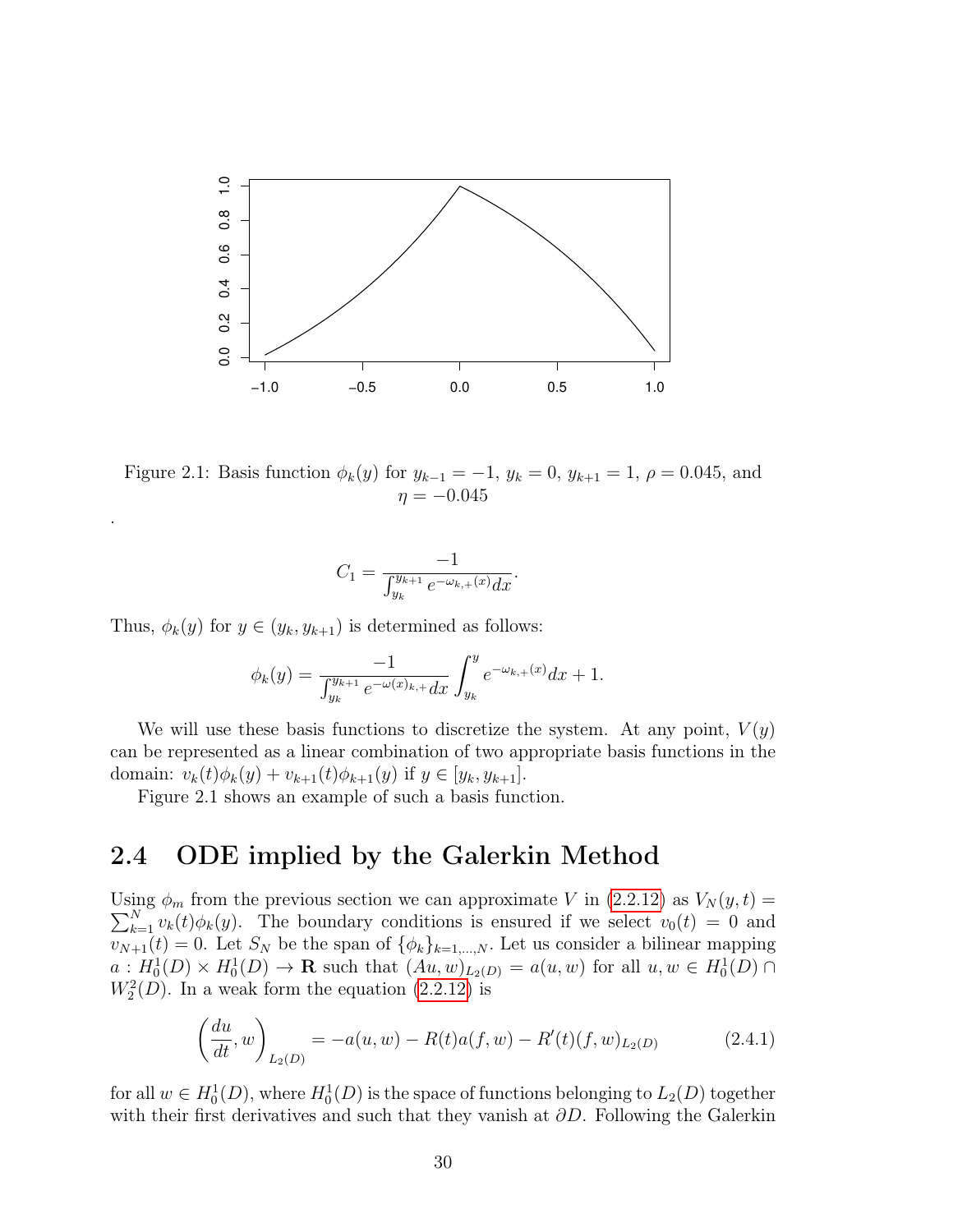Method, we look for  $\boldsymbol{v}_k$  such that

<span id="page-30-2"></span>
$$
(V'_N, w)_{L_2(D)} = -a(V_N, w) - R(t)a(f_N, w) - R'(t)(f_N, w)_{L_2(D)},
$$
\n(2.4.2)

for all  $w \in S_N$ ,  $m = 1, ..., N$ . Formally, equation [\(2.4.2\)](#page-30-2) can be presented as

$$
\sum_{k=0}^{N+1} v'_k(t)\phi_k(y) = -\sum_{k=0}^{N+1} v_k(t)A\phi_k(y) - R(t)\sum_{k=0}^{N+1} \xi_k A\phi_k(y) - R'(t)\sum_{k=0}^{N+1} \xi_k \phi_k(y).
$$

Here,  $\xi_k = f(y_k)$ . Since  $v_0 = v_{N+1} = 0$ , we can rewrite the above as

$$
\sum_{k=1}^{N} v'_k(t)\phi_k(y) = -\sum_{k=1}^{N} v_k(t)A\phi_k(y) - R(t)\sum_{k=0}^{N+1} \xi_k A\phi_k(y) - R'(t)\sum_{k=0}^{N+1} \xi_k \phi_k(y).
$$

Multiplying by  $\phi_m$ , for  $m = 1, ..., N$  and integration by dy gives

<span id="page-30-3"></span>
$$
\int_{\mathbb{R}} \sum_{k=1}^{N} v'_k(t) \phi_k(y) \phi_m(y) dy = - \int_{\mathbb{R}} \sum_{k=1}^{N} v_k(t) A \phi_k(y) \phi_m(y) dy
$$

$$
-R(t) \int_{\mathbb{R}} \sum_{k=0}^{N+1} \xi_k A \phi_k(y) \phi_m(y) dy - R'(t) \int_{\mathbb{R}} \sum_{k=0}^{N+1} \xi_k \phi_k(y) \phi_m(y) dy. \tag{2.4.3}
$$

Using the above we can construct the following system.

Theorem 2.4.1

<span id="page-30-1"></span><span id="page-30-0"></span>
$$
Mv'(t) = Bv(t) + \varphi, \quad v(T) = 0,
$$
\n(2.4.4)

where

$$
\varphi = R(t)(B\xi + \zeta) - R'(t)(M\xi + \kappa). \tag{2.4.5}
$$

Here,

$$
v(t) = \begin{pmatrix} v_1(t) \\ v_2(t) \\ \vdots \\ v_{N-1}(t) \\ v_N(t) \end{pmatrix}, \quad \xi = \begin{pmatrix} \xi_1 \\ \xi_2 \\ \vdots \\ \xi_{N-1} \\ \xi_N \end{pmatrix}, \quad \zeta = \begin{pmatrix} \zeta_1 \\ 0 \\ \vdots \\ 0 \\ \zeta_N \end{pmatrix}, \quad \kappa = \begin{pmatrix} \kappa_1 \\ 0 \\ \vdots \\ 0 \\ \kappa_N \end{pmatrix}, (2.4.6)
$$

<span id="page-30-4"></span>
$$
M = \begin{pmatrix} \mu_{1,1} & \mu_{1,2} & 0 & 0 & \dots & 0 \\ \mu_{2,1} & \mu_{2,2} & \mu_{2,3} & 0 & \dots & 0 \\ 0 & \mu_{3,2} & \mu_{3,3} & \mu_{3,4} & \dots & 0 \\ \vdots & \ddots & \ddots & \ddots & \ddots & \vdots \\ 0 & 0 & \dots & \mu_{N-1,N-2} & \mu_{N-1,N-1} & \mu_{N-1,N} \\ 0 & 0 & \dots & 0 & \mu_{N-1,N} & \mu_{N,N} \end{pmatrix},
$$
 (2.4.7)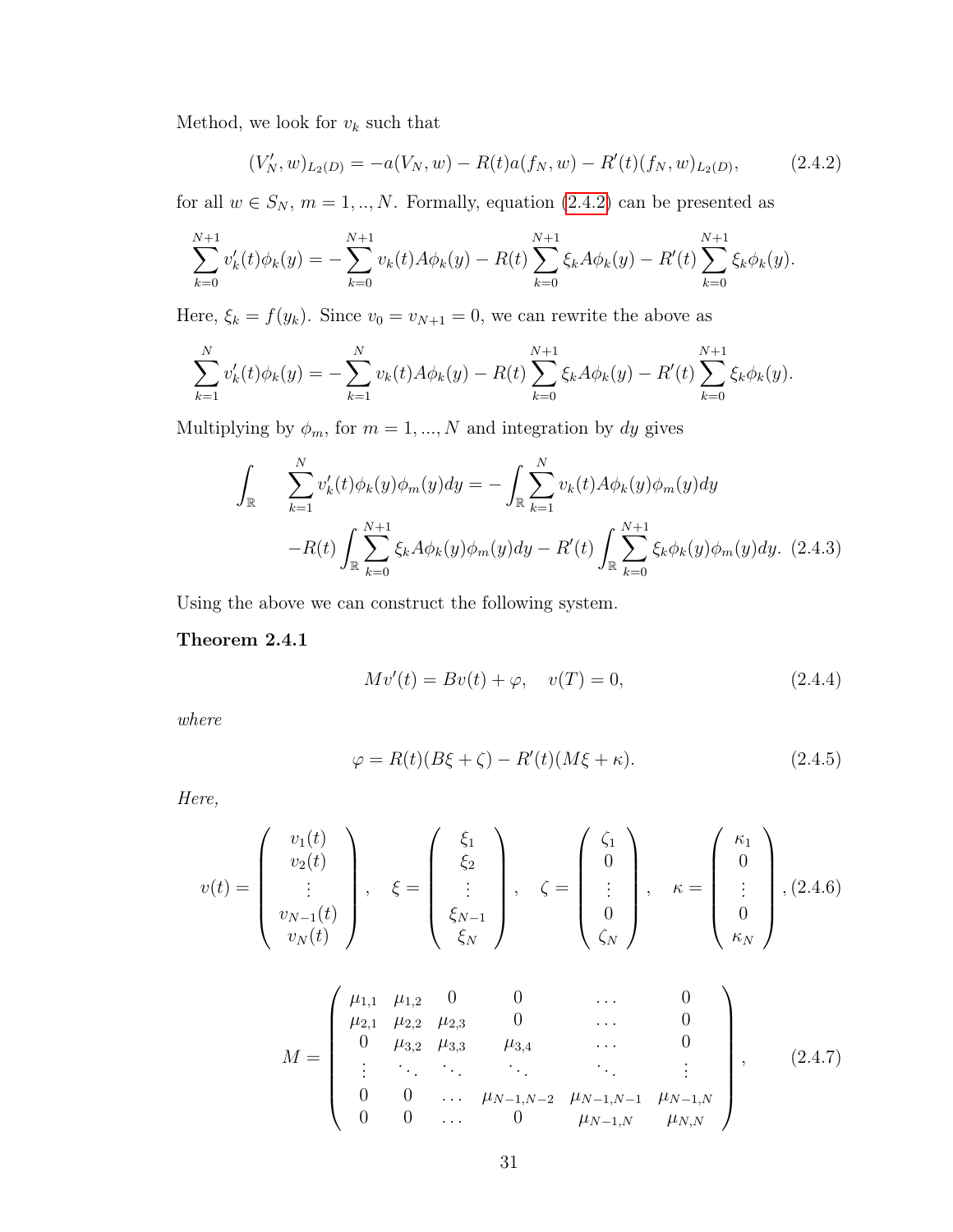$$
B = \begin{pmatrix} \beta_{1,1} & \beta_{1,2} & 0 & 0 & \cdots & 0 \\ \beta_{2,1} & \beta_{2,2} & \beta_{2,3} & 0 & \cdots & 0 \\ 0 & \beta_{3,2} & \beta_{3,3} & \beta_{3,4} & \cdots & 0 \\ \vdots & \ddots & \ddots & \ddots & \ddots & \vdots \\ 0 & 0 & \cdots & \beta_{N-1,N-2} & \beta_{N-1,N-1} & \beta_{N-1,N} \\ 0 & 0 & \cdots & 0 & \beta_{N-1,N} & \beta_{N,N} \end{pmatrix},
$$
 (2.4.8)

The components of  $M$  are

$$
\mu_{m,m-1} = \int_{y_{m-1}}^{y_m} \phi_{m-1}(y)\phi_m(y)dy,
$$
  
\n
$$
\mu_{m,m} = \int_{y_{m-1}}^{y_{m+1}} \phi_m^2(y)dy,
$$
  
\n
$$
\mu_{m,m+1} = \int_{y_m}^{y_{m+1}} \phi_{m+1}(y)\phi_m(y)dy.
$$
\n(2.4.9)

The components of  $B$  are

$$
\beta_{m,m-1} = \frac{\sigma^2(y_m)}{2} (\phi'_{m-1}(y_m - 0),
$$
  
\n
$$
\beta_{m,m} = -\frac{\sigma^2(y_m)}{2} (\phi'_{m}(y_m + 0) - \phi'_{m}(y_m - 0)),
$$
  
\n
$$
\beta_{m,m+1} = -\frac{\sigma^2(y_m)}{2} (\phi'_{m+1}(y_m + 0)).
$$
\n(2.4.10)

The components  $\xi$ ,  $\zeta$  and  $\kappa$  are

$$
\xi_k = f(y_k),
$$
  
\n
$$
\zeta_1(t) = \beta_{1,0}\xi_0 = \frac{\sigma^2(y_1)}{2}\phi_0'(y_1 - 0))\xi_0,
$$
  
\n
$$
\zeta_N(t) = \beta_{N,N+1}\xi_{N+1} = \frac{\sigma^2(y_N)}{2}\phi_{N+1}'(y_N + 0)\xi_{N+1}.
$$
  
\n
$$
\kappa_1(t) = \xi_0(t)\int_{y_0}^{y_1}\phi_0(y)\phi_1(y)dy = \mu_{1,0}\xi_0.
$$
  
\n
$$
\kappa_N(t) = \xi_{N+1}(t)\int_{y_N}^{y_{N+1}}\phi_{N+1}(y)\phi_N(y)dy = \mu_{1,0}\xi_{N+1}.
$$
\n(2.4.11)

# <span id="page-31-0"></span>2.5 Proof of the Theorem [\(2.4.1\)](#page-30-0)

## <span id="page-31-1"></span>2.5.1 Finding the components for  $M$  in  $(2.4.4)$

Let us look at the LHS of [\(2.4.3\)](#page-30-3). If  $k < m - 1$  or  $k > m + 1$  then  $\phi_k \phi_m = 0$ . Therefore, for  $m = 2, ..., N - 1$ , we have that

$$
\int_{\mathbb{R}} \sum_{k=1}^{N} v'_k(t) \phi_k(y) \phi_m dy
$$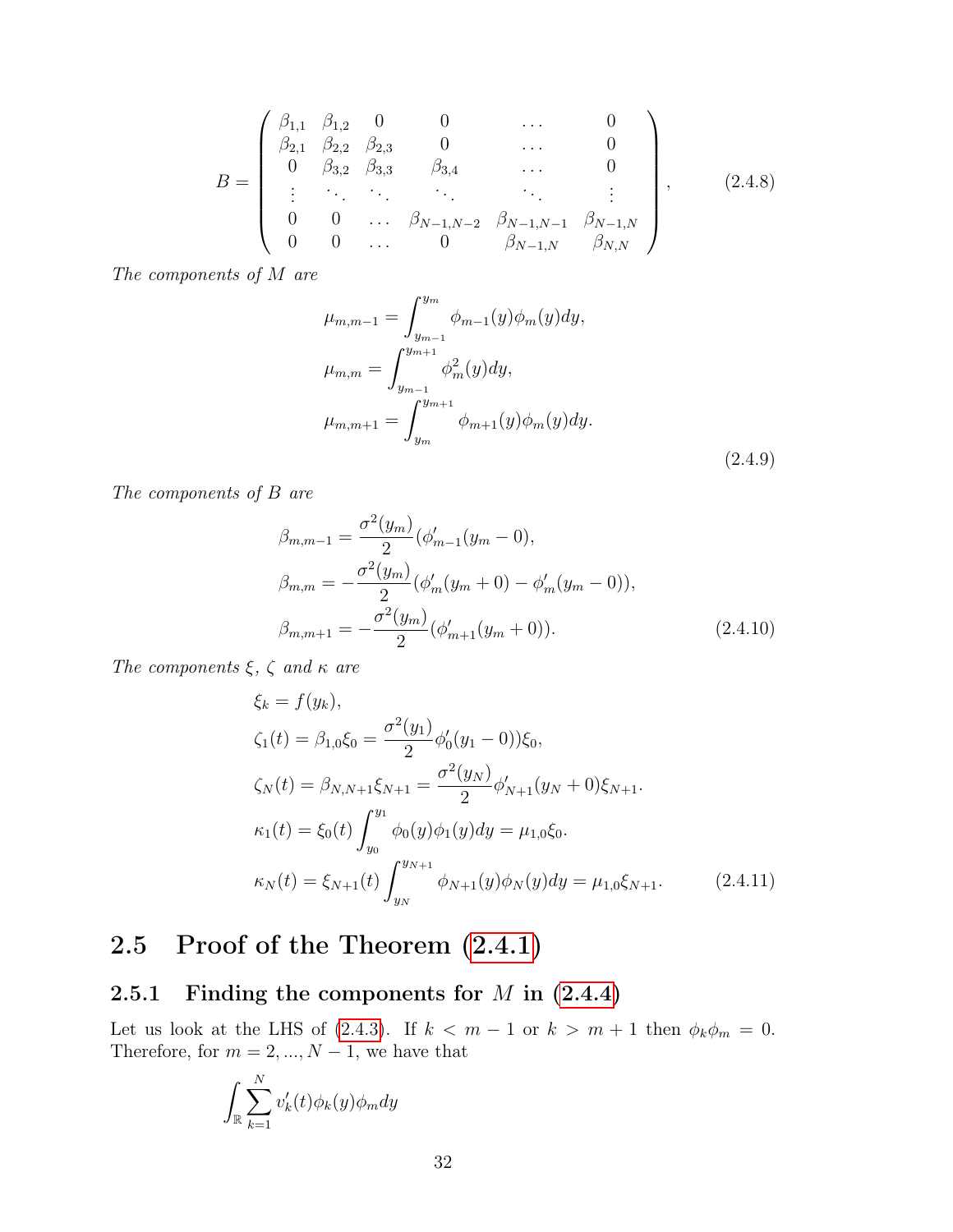$$
= \frac{dv_{m-1}(t)}{dt} \int_{y_{m-1}}^{y_m} \phi_{m-1}(y)\phi_m(y)dy + \frac{dv_m(t)}{dt} \int_{y_{m-1}}^{y_{m+1}} \phi_m^2(y)dy + \frac{dv_{m+1}(t)}{dt} \int_{y_m}^{y_{m+1}} \phi_{m+1}(y)\phi_m(y)dy = \mu_{m-1} \frac{dv_{m-1}(t)}{dt} + \mu_m \frac{dv_m(t)}{dt} + \mu_{m+1} \frac{dv_{m+1}(t)}{dt}.
$$
 (2.5.1)

Let us consider boundary cases  $m = 1$  and  $m = N$ . For the case where  $m = 1$ ,

$$
\frac{dv_0}{dt} \int_{y_0}^{y_1} \phi_0(y)\phi_1(y)dy + \frac{dv_1}{dt} \int_{y_0}^{y_2} \phi_1^2(y)dy + \frac{dv_2}{dt} \int_{y_1}^{y_2} \phi_2(y)\phi_1(y)dy
$$
  
= 0 +  $\mu_1 \frac{dv_1}{dt} + \mu_2 \frac{dv_2}{dt}$ , (2.5.2)

since  $\frac{dv_0}{dt} = 0$ . Similarly, for the case where  $m = N$  we have that

$$
\frac{dv_{N-1}}{dt} \int_{y_{N-1}}^{y_N} \phi_{N-1}(y)\phi_N(y)dy + \frac{dv_N}{dt} \int_{y_{N-1}}^{y_{N+1}} \phi_N^2(y)dy \n+ \frac{dv_{N+1}}{dt} \int_{y_N}^{y_{N+1}} \phi_{N+1}(y)\phi_N(y)dy \n= \mu_{N-1} \frac{dv_{N-1}}{dt} + \mu_N \frac{dv_N}{dt} + 0.
$$
\n(2.5.3)

Thus, we found the components for  $M$  in the theorem.

#### <span id="page-32-0"></span>2.5.2 Finding the components for  $M\xi + \kappa$  in [\(2.4.4\)](#page-30-1)

We represent f in [\(2.2.12\)](#page-26-1) by  $\xi_k$  for which  $f_N(y) = \sum_{k=0}^{N+1} \xi_k \phi_k(y)$ . We need to consider  $\int_{-L}^{L} \sum_{k=0}^{N+1} \xi_k \phi_k(y) \phi_m(y) dy$ . We found  $\int_{-L}^{L} \sum_{k=1}^{N} \phi_k(y) \phi_m(y) dy$  in the previous section for  $y_1, y_2, ... y_N$ . The result was M which is applicable to  $f_N(y)$ . However, we consider boundary cases differently than in the previous section since  $\xi_0$  and  $\xi_{N+1}$ are not necessarily zeros. When  $m = 1$ ,

$$
\int_{\mathbb{R}} \sum_{k=0}^{N+1} \xi_k \phi_k(y) \phi_1(y) dy = \xi_0(t) \int_{y_0}^{y_1} \phi_0(y) \phi_1(y) dy + \xi_1(t) \int_{y_0}^{y_2} \phi_1^2(y) dy \n+ \xi_2(t) \int_{y_1}^{y_2} \phi_2(y) \phi_1(y) dy.
$$

When  $m = N$ , we have

$$
\int_{\mathbb{R}} \sum_{k=0}^{N+1} \xi_k \phi_k(y) \phi_N(y) dy = \xi_{N-1}(t) \int_{y_{N-1}}^N \phi_{N-1}(y) \phi_N(y) dy + \xi_N(t) \int_{y_{N-1}}^{y_{N+1}} \phi_N^2(y) dy + \xi_{N+1}(t) \int_{y_N}^{y_{N+1}} \phi_{N+1}(y) \phi_N(y) dy
$$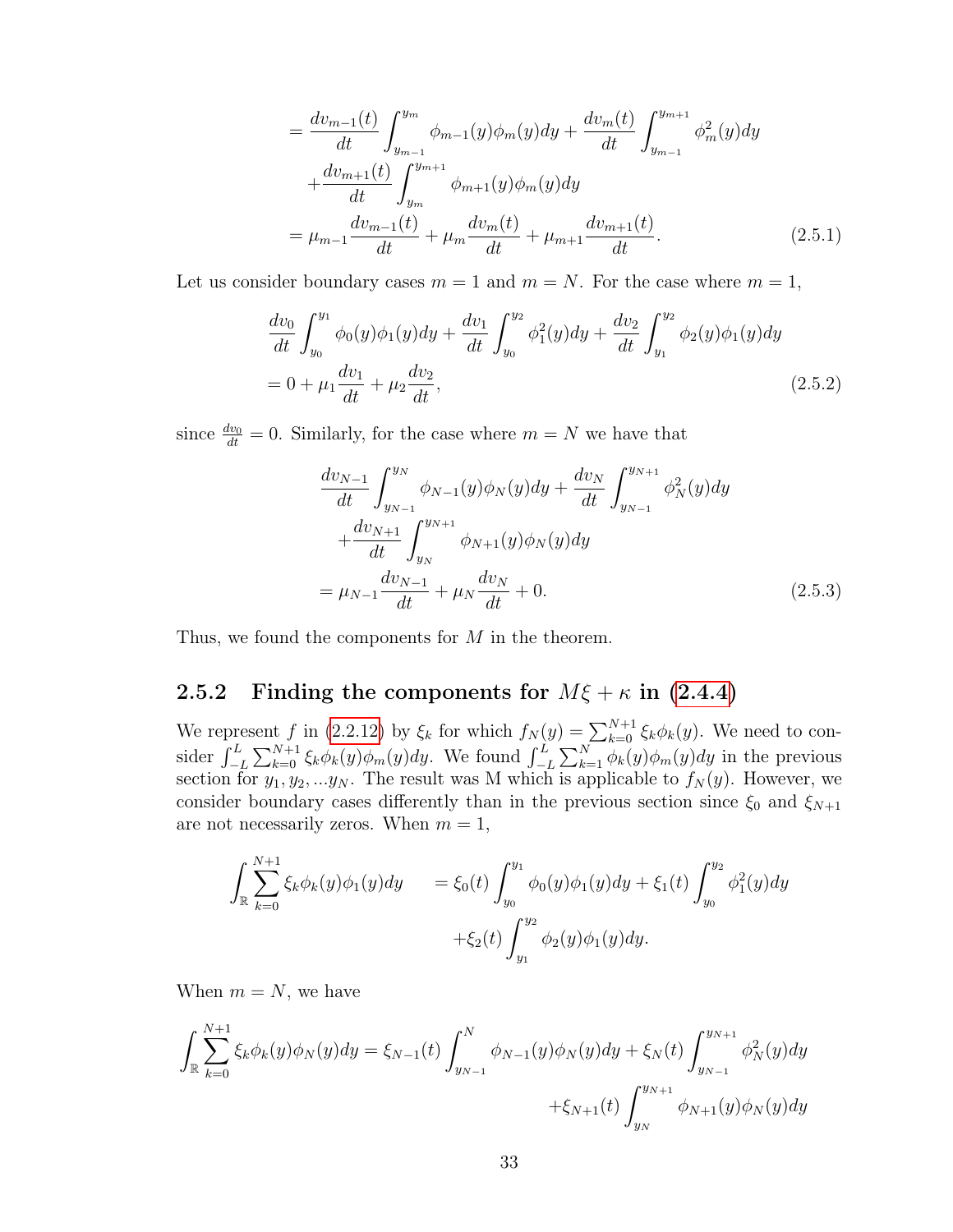To keep M in [\(2.4.8\)](#page-30-4) applicable to  $\int_{\mathbb{R}} \sum_{k=0}^{N+1} \xi_k \phi_k(y) \phi_m(y) dy$  we introduce  $\kappa$  =  $(\kappa_1, ..., \kappa_N)$ , such that

$$
\kappa_1 = (\phi_0, \phi_1)_{L_2(D)} \xi_0 = \xi_0(t) \int_{y_0}^{y_1} \phi_0(y) \phi_1(y) dy = \mu_{1,0} \xi_0.
$$
  

$$
\kappa_N = (A\phi_{N+1}, \phi_N)_{L_2(D)} \xi_{N+1} = \xi_{N+1}(t) \int_{y_N}^{y_{N+1}} \phi_{N+1}(y) \phi_N(y) dy = \mu_{1,0} \xi_{N+1}.
$$

 $\kappa_k = 0$ 

for  $k = 2, ..., N - 1$ .

## <span id="page-33-0"></span>2.5.3 Finding the coefficients for  $B$  in  $(2.4.4)$ .

We consider the term in [\(2.4.3\)](#page-30-3)

$$
R'(t)\int_{\mathbb{R}}\sum_{k=1}^{N}v_k(t)A\phi_k(y)\phi_m(y)dy = R'(t)v_k(t)\int_{\mathbb{R}}\sum_{k=1}^{N}A\phi_k(y)\phi_m(y)dy.
$$

Let

$$
(A\phi_k, \phi_m)_{L_2(D)} = \int_{-L}^{L} A\phi_k(y)\phi_m(y)dy,
$$

and let

$$
\rho(y) = \frac{\sigma(y)^2}{2}, \quad \eta(y) = (r - d(y) - \frac{1}{2}\sigma(y)^2).
$$

We have that

$$
A\phi_k(y) = \frac{1}{2}\sigma(y)^2\phi''_k(y) + (r - d(y) - \frac{1}{2}\sigma(y)^2)\phi'_k(y) = \rho(y)\phi''_k(y) + \eta(y)\phi'_k(y)
$$
  
=  $(\rho(y)\phi'(y))' - \rho(y)'\phi'_k(y) + \eta(y)\phi'_k(y).$ 

By the definitions,

$$
(A\phi_k, \phi_m)_{L_2(D)} = \int_{-L}^{L} (\rho(y)\phi'_k(y))'\phi_m(y)dy - \int_{-L}^{L} \rho(y)'\phi'_k(y)\phi_m(y)dy + \int_{-L}^{L} \eta(y)\phi'_k(y)\phi_m(y)dy = \rho(y)\phi'_k(y)\phi_m(y)\Big|_{-L}^{L} - \int_{-L}^{L} \rho(y)\phi'_k(y)\phi'_m(y)dy - \int_{-L}^{L} \rho(y)'\phi'_k(y)\phi_m(y)dy + \int_{-L}^{L} \eta(y)\phi'_k(y)\phi_m(y)dy = 0 - \int_{-L}^{L} \rho(y)\phi'_k(y)\phi'_m(y)dy - \int_{-L}^{L} \rho(y)'\phi'_k(y)\phi_m(y)dy
$$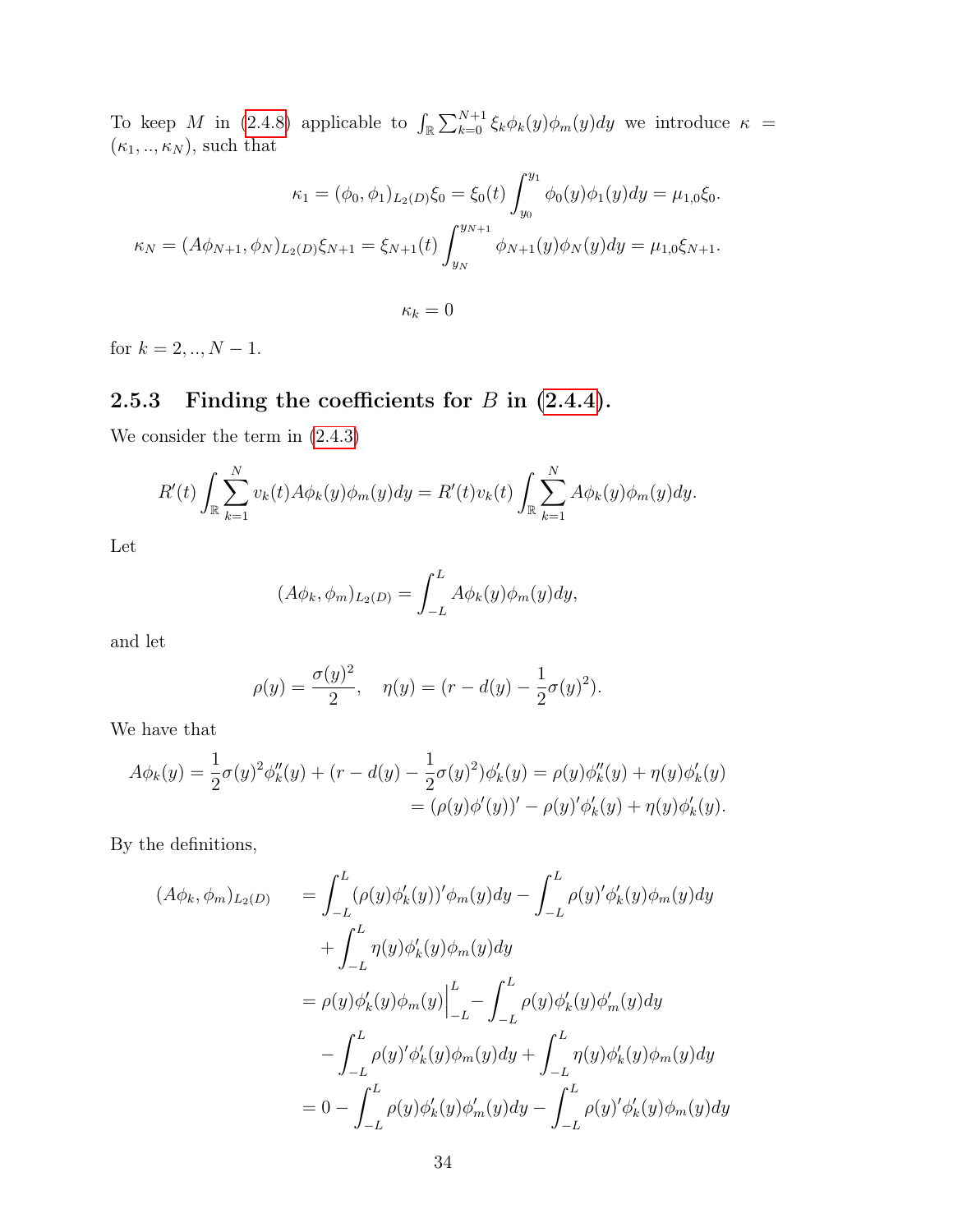$$
+\int_{-L}^{L}\eta(y)\phi_k'(y)\phi_m(y)dy.
$$

For  $k \leq m-2$  or  $k \geq m+2$  we have  $(A\phi_k, \phi_m)_{L_2(D)} = 0$ , since for  $y \leq y_{m-1}$  or  $y \ge y_{m+1}, \ \phi_m(y) = \phi'_m(y) = 0$  and for  $y \le y_{k-1}$  or  $y \ge y_{k+1}, \ \phi_k(y) = \phi'_k(y) = 0$  by definitions. It follows that we need to consider three cases:  $k = m - 1$ ,  $k = m$ , and  $k = m + 1$ . First, let us consider  $k = m - 1$ :

$$
(A\phi_{m-1}, \phi_m)_{L_2(D)} = -\int_{-L}^{L} \rho(y)\phi'_{m-1}(y)\phi'_m(y)dy - \int_{-L}^{L} \rho(y)'\phi'_{m-1}(y)\phi_m(y)dy + \int_{-L}^{L} \eta(y)\phi'_{m-1}(y)\phi_m(y)dy.
$$

Since the  $\phi_{m-1}(y)$  and  $\phi_m(y)$  are multiplied inside the integrals, the boundaries for integrals will be  $(y_{m-1}, y_m)$  since for  $y \leq y_{m-1}$ ,  $\phi_m(y) = \phi'_m(y) = 0$  and for  $y \geq y_m$ ,  $\phi_{m-1}(y) = \phi'_{m-1}(y) = 0.$  Let

$$
J = \int_{y_{m-1}}^{y_m} \rho(y) \phi'_{m-1}(y) \phi'_{m}(y) dy.
$$

Then

$$
(A\phi_{m-1}, \phi_m)_{L_2(D)} = -J - \int_{y_{m-1}}^{y_m} \rho(y)' \phi'_{m-1}(y) \phi_m(y) dy + \int_{y_{m-1}}^{y_m} \eta(y) \phi'_{m-1}(y) \phi_m(y) dy.
$$

We have that

$$
J = \int_{y_{m-1}}^{y_m} \rho(y) \phi'_{m-1}(y) \phi'_{m}(y) dy
$$
  
\n
$$
= \phi_m(y) \rho(y) \phi'_{m-1}(y) \Big|_{y_{m-1}}^{y_m} - \int_{y_{m-1}}^{y_m} (\rho(y) \phi_{m-1}(y)')' \phi_m(y) dy
$$
  
\n
$$
= \rho(y_m) \phi'_{m-1}(y_m - 0) - \int_{y_{m-1}}^{y_m} (\rho(y) \phi'_{m-1}(y))' \phi_m(y) dy.
$$

Substituting  $J$  back in, we obtain that

$$
(A\phi_{m-1}, \phi_m)_{L_2(D)} = -\rho(y_m)\phi'_{m-1}(y_m - 0) + \int_{y_{m-1}}^{y_m} (\rho(y)\phi'_{m-1}(y))'\phi_m(y)dy - \int_{y_{m-1}}^{y_m} \rho(y)'\phi'_{m-1}(y)\phi_m(y)dy + \int_{y_{m-1}}^{y_m} \eta(y)\phi'_{m-1}(y)\phi_m(y)dy = -\rho(y_m)\phi'_{m-1}(y_m - 0)
$$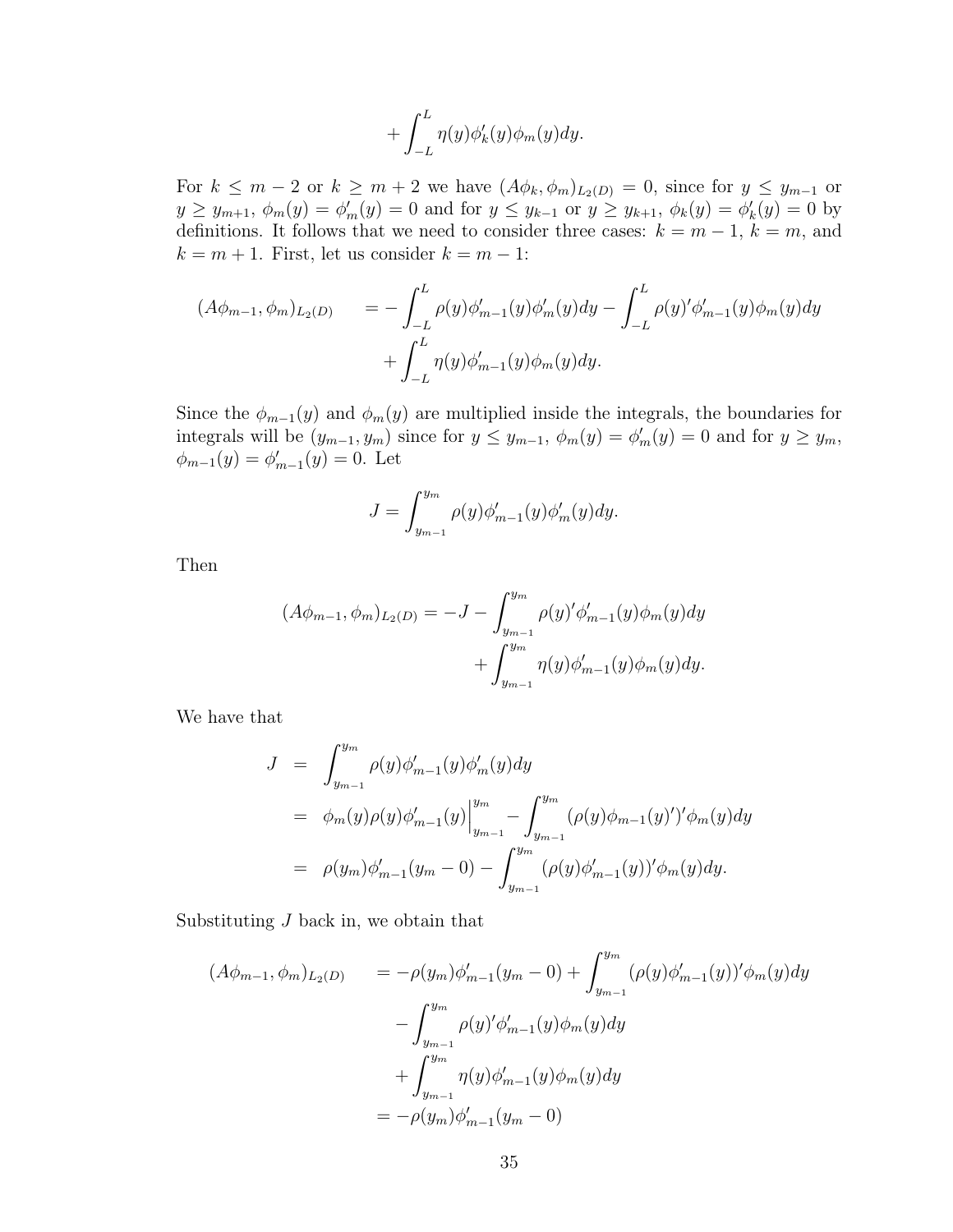+
$$
\int_{y_{m-1}}^{y_m} [(\rho(y)\phi'_{m-1}(y))'\phi_m(y) - \rho(y)'\phi'_{m-1}(y)\phi_m(y) + \eta(y)\phi'_{m-1}(y)\phi_m(y)]dy = -\rho(y_m)\phi'_{m-1}(y_m - 0) + \int_{y_{m-1}}^{y_m} [(\rho(y)\phi'_{m-1}(y))' - \rho(y)'\phi'_{m-1}(y) + \eta(y)\phi'_{m-1}(y)]\phi_m(y)dy.
$$

Since  $A\phi_{m-1} = (\rho(y)\phi'_{m-1})' - \rho(y)\phi'_{m-1} + \eta(y)\phi'_{m-1} = 0$  as defined in Section 3, we obtain that

$$
(A\phi_{m-1}, \phi_m)_{L_2(D)} = -\rho(y)(y_m)\phi'_{m-1}(y_m - 0) = -\beta_{m,m-1}.
$$
\n(2.5.4)

 $\beta_{m,m-1}$  is the component to the left of the main diagonal in B. Now, let us consider  $k = m$ :

$$
(A\phi_m, \phi_m)_{L_2(D)} = -\int_{-L}^{L} \rho(y)\phi_m'(y)\phi_m'(y)dy - \int_{-L}^{L} \rho(y)'\phi_m'(y)\phi_m(y)dy
$$

$$
+ \int_{-L}^{L} \eta(y)\phi_m'(y)\phi_m(y)dy.
$$

The boundaries for the integrals are  $(y_{m-1}, y_{m+1})$  since for  $y \leq y_{m-1}, \phi_m(y)$  $\phi'_m(y) = 0$  and for  $y \ge y_{m+1}$ ,  $\phi_m(y) = \phi'_m(y) = 0$ . We will need to consider the following:

$$
(A\phi_m, \phi_m)_{L_2(D)} = -\int_{y_{m-1}}^{y_m} \rho(y)\phi_m'(y)\phi_m'(y)dy - \int_{y_{m-1}}^{y_m} \rho(y')\phi_m'(y)\phi_m(y)dy + \int_{y_{m-1}}^{y_m} \eta(y)\phi_m'(y)\phi_m(y)dy - \int_{y_m}^{y_{m+1}} \rho(y)\phi_m'(y)\phi_m'(y)dy - \int_{y_m}^{y_{m+1}} \rho(y')\phi_m'(y)\phi_m(y)dy + \int_{y_m}^{y_{m+1}} \eta(y)\phi_m'(y)\phi_m(y)dy.
$$

Let

$$
(A\phi_m, \phi_m)_{L_2(D)} = Q_1 + Q_2,
$$

such that

$$
Q_1 = -\int_{y_{m-1}}^{y_m} \rho(y)\phi'_m(y)\phi'_m(y)dy - \int_{y_{m-1}}^{y_m} \rho(y')'\phi'_m(y)\phi_m(y)dy + \int_{y_{m-1}}^{y_m} \eta(y)\phi'_m(y)\phi_m(y)dy
$$

and

$$
Q_2 = -\int_{y_m}^{y_{m+1}} \rho(y)\phi_m'(y)\phi_m'(y)dy - \int_{y_m}^{y_{m+1}} \rho(y')'\phi_m'(y)\phi_m(y)dy
$$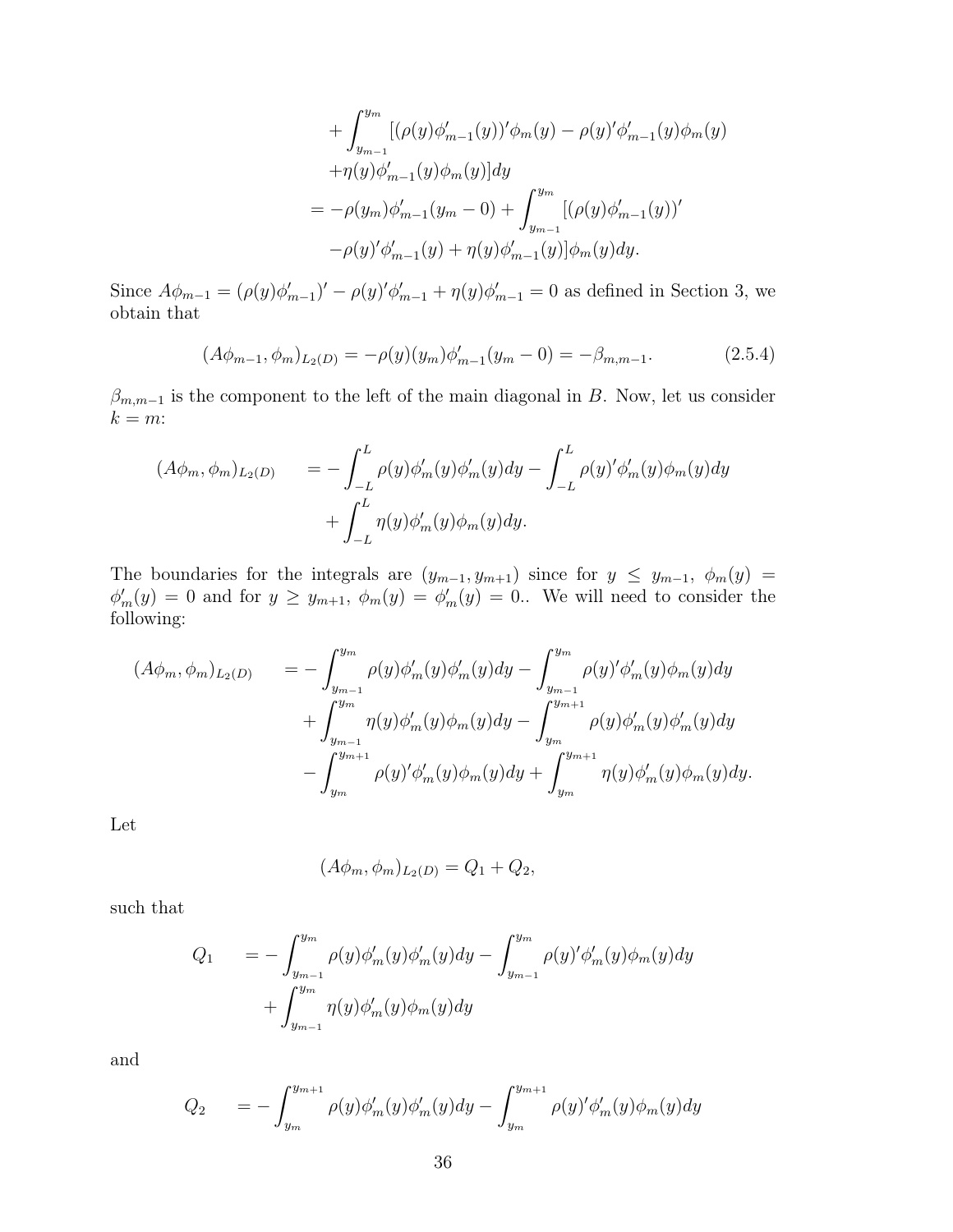$$
+\int_{y_m}^{y_{m+1}}\eta(y)\phi_m'(y)\phi_m(y)dy.
$$

Let us consider  $Q_1$  first. Let

$$
J_1 = \int_{y_{m-1}}^{y_m} \rho(y) \phi_m'(y) \phi_m'(y) dy.
$$

Then

$$
Q_1 = -J_1 - \int_{y_{m-1}}^{y_m} \rho(y)' \phi'_m(y) \phi_m(y) dy + \int_{y_{m-1}}^{y_m} \eta(y) \phi'_m(y) \phi_m(y) dy,
$$

We have that

$$
J_1 = \int_{y_{m-1}}^{y_m} \rho(y)\phi'_m(y)\phi'_m(y)dy
$$
  
=  $\phi_m(y)\rho(y)\phi'_m(y)\Big|_{y_{m-1}}^{y_m} - \int_{y_{m-1}}^{y_m} (\rho(y)\phi'_m(y))'\phi_m(y)dy$   
=  $\rho(y_m)\phi'_m(y_m - 0) - \int_{y_{m-1}}^{y_m} (\rho(y)\phi'_m(y))'\phi_m(y)dy.$ 

Substituting  $J_1$  back in, we obtain that

$$
Q_{1} = -\rho(y_{m})\phi'_{m}(y_{m} - 0) + \int_{y_{m-1}}^{y_{m}} (\rho(y)\phi'_{m}(y))'\phi_{m}(y)dy - \int_{y_{m-1}}^{y_{m}} \rho(y)'\phi'_{m}(y)\phi_{m}(y)dy + \int_{y_{m-1}}^{y_{m}} \eta(y)\phi'_{m}(y)\phi_{m}(y)dy = -\rho(y_{m})\phi'_{m}(y_{m} - 0) + \int_{y_{m-1}}^{y_{m}} [(\rho(y)\phi'_{m}(y))'\phi_{m}(y) - \rho(y)'\phi'_{m}(y)\phi_{m}(y) + \eta(y)\phi'_{m}(y)\phi_{m}(y)]dy = -\rho(y_{m})\phi'_{m}(y_{m} - 0) + \int_{y_{m-1}}^{y_{m}} [(\rho(y)\phi'_{m}(y))' - \rho(y)'\phi'_{m}(y) + \eta(y)\phi'_{m}(y)]\phi_{m}(y)]dy.
$$

Since  $A\phi_m(y) = (\rho(y)\phi_m'(y))' - \rho(y)\phi_m'(y) + \eta(y)\phi_m'(y) = 0$  as defined in Section 3, we obtain that

$$
Q_1 = -\rho(y_m)\phi_m'(y_m - 0).
$$

Now, let us consider  $\mathbb{Q}_2$  . Let

$$
J_2 = \int_{y_m}^{y_{m+1}} \rho(y) \phi_m'(y) \phi_m'(y) dy.
$$

Then

$$
Q_2 = -J_2 - \int_{y_m}^{y_{m+1}} \rho(y)' \phi_m'(y) \phi_m(y) dy + \int_{y_m}^{y_{m+1}} \eta(y) \phi_m'(y) \phi_m(y) dy.
$$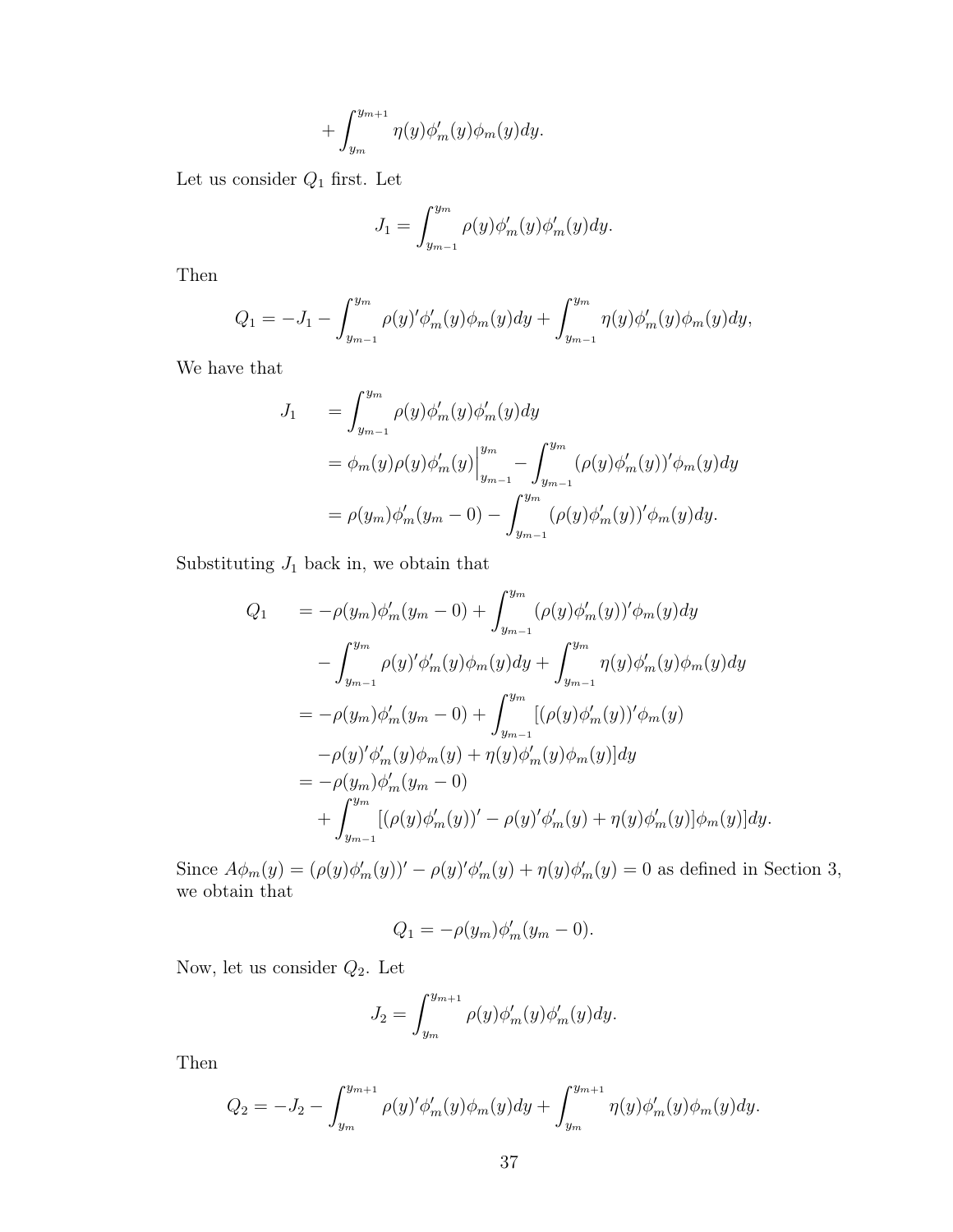We have that

$$
J_2 = \int_{y_m}^{y_{m+1}} \rho(y)\phi'_m(y)\phi'_m(y)dy
$$
  
=  $\phi_m(y)\rho(y)\phi'_m(y)\Big|_{y_m}^{y_{m+1}} - \int_{y_m}^{y_{m+1}} (\rho(y)\phi'_m(y))'\phi_m(y)dy$   
=  $-\rho(y_m)\phi'_m(y_m+0) - \int_{y_m}^{y_{m+1}} (\rho(y)\phi'_m(y))'\phi_m(y)dy.$ 

Substituting  $J_2$  back in, we obtain that

$$
Q_2 = \rho(y_m)\phi'_m(y_m + 0) + \int_{y_m}^{y_{m+1}} (\rho(y)\phi'_m(y))'\phi_m(y)dy
$$
  

$$
- \int_{y_m}^{y_{m+1}} \rho(y)'\phi'_m(y)\phi_m(y)dy + \int_{y_m}^{y_{m+1}} \eta(y)\phi'_m(y)\phi_m(y)dy
$$
  

$$
= \rho(y_m)\phi'_m(y_m + 0) + \int_{y_m}^{y_{m+1}} [(\rho(y)\phi'_m(y))'\phi_m(y) - \rho(y)'\phi'_m(y)\phi_m(y) - \eta(y)\phi'_m(y)\phi_m(y)]dy
$$
  

$$
+ \eta(y)\phi'_m(y)\phi_m(y)]dy
$$
  

$$
= \rho(y_m)\phi'_m(y_m + 0) + \int_{y_m}^{y_{m+1}} [[(\rho(y)\phi'_m(y))' - \rho(y)'\phi'_m(y) + \eta(y)\phi'_m(y)]\phi_m(y)]dy.
$$

Since  $A\phi_m = (\rho(y)\phi'_m)' - \rho(y)\phi'_m(y) + \eta(y)\phi'_m(y) = 0$ , we obtain that

$$
Q_2 = \rho(y_m)\phi_m'(y_m + 0).
$$

Substituting  $Q_1$  and  $Q_2$  back in we have that

$$
(A\phi_m, \phi_m)_{L_2(D)} = -\rho(y_m)\phi'_m(y_m - 0) + \rho(y_m)\phi'_m(y_m + 0) = -\beta_{m,m}.
$$
 (2.5.5)

 $\beta_{m,m}$  is the diagonal component in B. Finally, let us consider  $k = m + 1$ .

$$
(A\phi_{m+1}, \phi_m)_{L_2(D)} = -\int_{-L}^{L} \rho(y)\phi'_{m+1}(y)\phi'_m(y)dy - \int_{-L}^{L} \rho(y')'\phi'_{m+1}(y)\phi_m(y)dy + \int_{-L}^{L} \eta(y)\phi'_{m+1}(y)\phi_m(y)dy
$$

Since the  $\phi_{m+1}(y)$  and  $\phi_m(y)$  are multiplied inside the integral, the boundaries for the integrals will be  $(y_m, y_{m+1})$  since for  $y \leq y_m$ ,  $\phi_{m+1}(y) = \phi'_{m+1}(y) = 0$  and for  $y \ge y_{m+1}, \phi_m(y) = \phi'_m(y) = 0.$  Let

$$
J = \int_{y_m}^{y_{m+1}} \rho(y) \phi'_{m+1}(y) \phi'_m(y) dy.
$$

$$
(A\phi_{m+1}, \phi_m)_{L_2(D)} = -J - \int_{y_m}^{y_{m+1}} \rho(y)' \phi'_{m+1}(y) \phi_m(y) dy
$$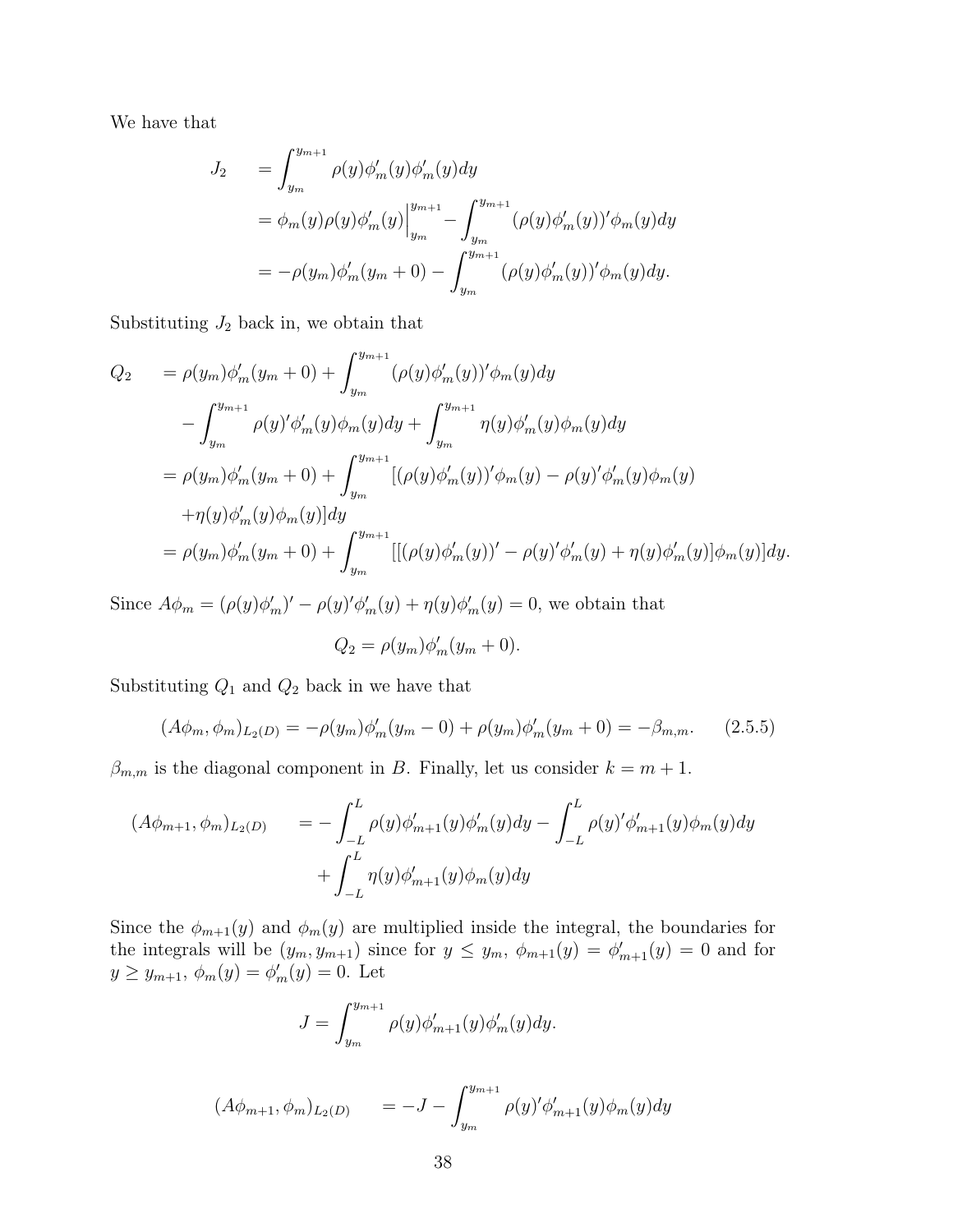$$
+\int_{y_m}^{y_{m+1}}\eta(y)\phi_{m+1}'(y)\phi_m(y)dy.
$$

We have that

$$
J = \int_{y_m}^{y_{m+1}} \rho(y)\phi'_{m+1}(y)\phi'_{m}(y)dy
$$
  
=  $\phi_m(y)\rho(y)\phi'_{m+1}(y)\Big|_{y_m}^{y_{m+1}} - \int_{y_m}^{y_{m+1}} (\rho(y)\phi'_{m+1}(y))'\phi_m(y)dy$   
=  $-\rho(y_m)\phi'_{m+1}(y_m+0) - \int_{y_m}^{y_{m+1}} (\rho(y)\phi'_{m+1}(y))'\phi_m(y)dy.$ 

Substituting  $J$  back in, we obtain that

$$
(A\phi_{m+1}, \phi_m)_{L_2(D)} = \rho(y_{m+1})\phi'_{m+1}(y_m+0) + \int_{y_m}^{y_{m+1}} (\rho(y)\phi'_{m+1}(y))'\phi_m(y)dy - \int_{y_m}^{y_{m+1}} \rho(y)'\phi'_{m+1}(y)\phi_m(y)dy + \int_{y_m}^{y_{m+1}} \eta(y)\phi'_{m+1}(y)\phi_m(y)dy = \rho(y_m)\phi'_{m+1}(y_m+0) + \int_{y_m}^{y_{m+1}} [(\rho(y)\phi'_{m+1}(y))'\phi_m(y) - \rho(y)'\phi'_{m+1}(y)\phi_m(y) + \eta(y)\phi'_{m+1}(y)\phi_m(y)]dy = \rho(y_m)\phi'_{m+1}(y_m+0) + \int_{y_m}^{y_{m+1}} [(\rho(y)\phi'_{m+1}(y))' - \rho(y)'\phi'_{m+1}(y) + \eta(y)\phi'_{m+1}(y)]\phi_m(y)]dy.
$$

Since  $A\phi_{m+1} = (\rho(y)\phi'_{m+1}(y))' - \rho(y)\phi'_{m+1}(y) + \eta(y)\phi'_{m+1}(y) = 0$ , as defined in Section 3 we obtain that

$$
(A\phi_{m+1}, \phi_m)_{L_2(D)} = \rho(y_m)\phi'_{m+1}(y_m + 0) = -\beta_{m,m+1}.
$$
\n(2.5.6)

 $\beta_{m,m+1}$  is the component to the right of the main diagonal in B.

Combining our findings and remembering that the term had a minus in the beginning, we obtain that

$$
-\int_{\mathbb{R}} \sum_{k=1}^{N} v_k(t) A\phi_k(y) \phi_m(y) dy = \rho(y_m) \phi'_{m-1}(y_m - 0) v_{m-1}(t) + \rho(y_m) (\phi'_m(y_m - 0) - \phi'_m(y_m + 0)) v_m(t) - \rho(y_m) \phi'_{m+1}(y_m + 0) v_{m+1}(t) = \beta_{m,m-1} v_{m-1}(t) + \beta_{m,m} v_m(t) + \beta_{m,m+1} v_{m+1}(t).
$$
 (2.5.7)

Thus, we found the right side components for  $B$ . Let us consider the boundary cases:  $m = 1$  and  $m = N$ . When  $m = 1$ , if we refer to [\(2.4.3\)](#page-30-0), we will not consider the case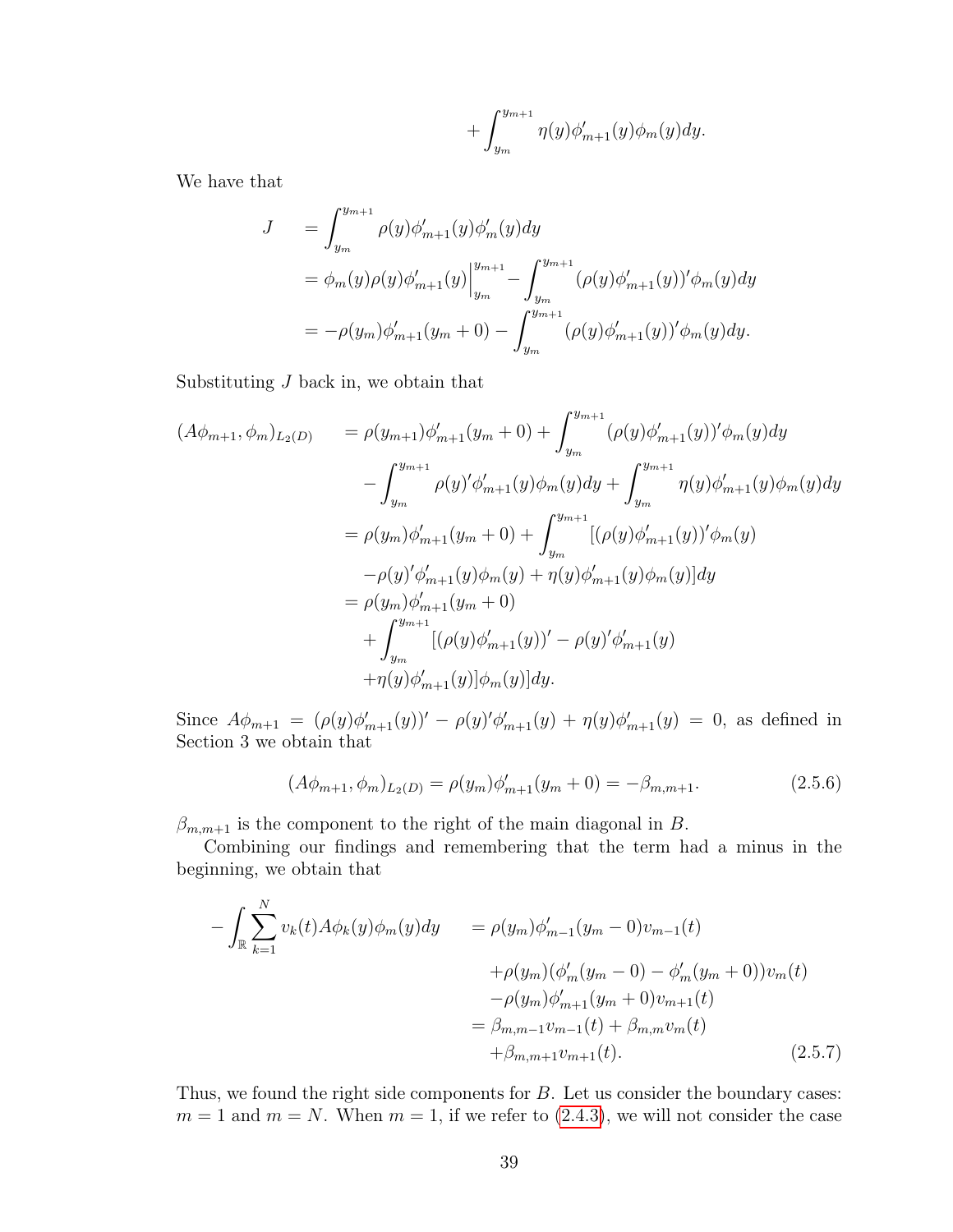when  $k = m - 1 = 0$  since  $v_0 = 0$ . Thus,

$$
\int_{\mathbb{R}} \sum_{k=1}^{N} v_k(t) A \phi_k(y) \phi_1(y) dy = (-\rho(y_1)\phi_1'(y_1 - 0) + \rho(y_1)\phi_1'(y_1 + 0))v_1(t) \n+ \rho(y_1)\phi_2'(y_1 + 0)v_2(t).
$$
 (2.5.8)

Similarly, when  $m = N$ , we will not consider the case when  $k = m + 1 = N + 1$  since  $v_{N+1} = 0$ . Thus

$$
\int_{\mathbb{R}} \sum_{k=1}^{N} v_k(t) A \phi_k(y) \phi_N(y) dy = -\rho(y_N) \phi'_{N-1}(y_N - 0) v_{N-1}(t) \n+ (-\rho(y_N) \phi'_N(y_N - 0) - \rho(y_N) \phi'_N(y_N + 0)) v_N(t).
$$
\n(2.5.9)

Thus, we found the components for the matrix  $B$ .

## 2.5.4 Alternative way of finding the coefficients for  $B$  in [\(2.4.4\)](#page-30-1).

Let us show an alternative shorter way of calculation of  $B$ . This approach involves so called delta functions.

#### Delta functions: some background facts

Consider a mapping  $F : C(\mathbf{R}) \to \mathbf{R}$  such that  $F(g(\cdot)) = g(a)$ . We have that

$$
F(g(\cdot)) = g(a) = \lim_{\varepsilon \to 0} \int_{-\infty}^{+\infty} \delta_{\varepsilon}(t-a)g(t)dt \qquad \forall g(\cdot) \in C(\mathbf{R}),
$$

where

$$
\delta_{\varepsilon}(t-a) = 0, \quad |t-a| > \varepsilon,
$$
  

$$
\delta_{\varepsilon}(t-a) = \frac{1}{2\varepsilon}, \quad |t-a| \le \varepsilon.
$$

Usually, the limit here is denoted symbolically as

$$
\int_{-\infty}^{+\infty} (t-a)g(t)dt,
$$

where  $(t)$  is called *delta-function*, or *point source*. In fact,  $(t)$  is not a function of  $t$ , it is a so-called *generalized function*, and the integral of  $(t-a)g(t)$  is not an integral, it is just a symbol.

Let  $PC^1(\mathbf{R})$  be the set of continuous functions on **R** that are piecewise continuously differentiable and have with finite support.

Let a function  $h(t)$  be continuously differentiable for  $t < a$  and  $t > a$ , and such that  $h(a-0) \neq h(a+0)$  and has bounded support. Let the function  $h(x)$  be defined as

$$
\tilde{h}(t) = h'(t), \quad t \neq a,
$$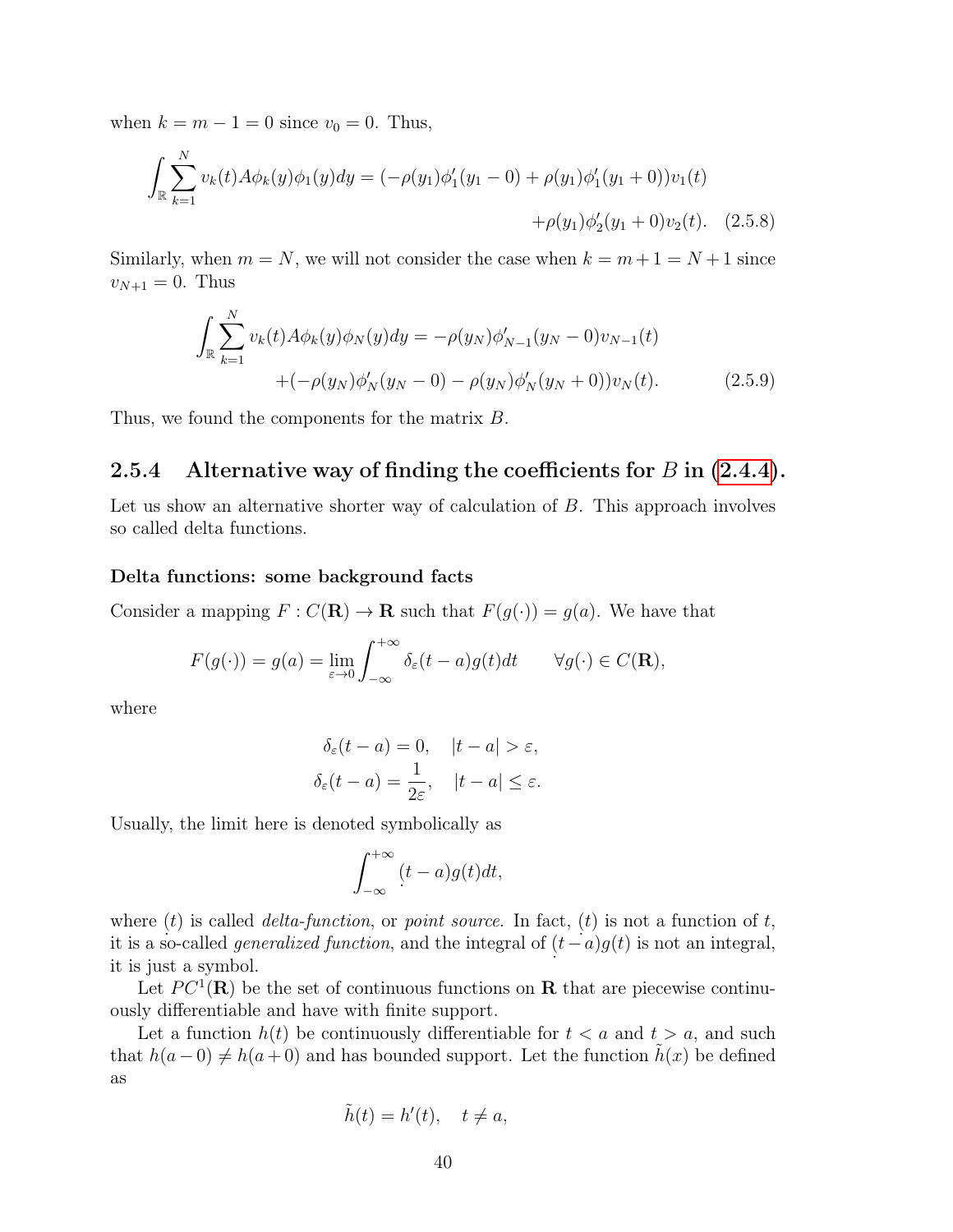$$
\tilde{h}(t) = 0, \quad t = a.
$$

Then integration by parts gives that

$$
-\int_{-\infty}^{\infty} h(t)g'(t)dt = \int_{-\infty}^{a} h'(t)g(t)dt + \int_{a}^{\infty} h'(t)g(t)dt + [h(a+0) - h(a-0)]g(t)
$$
  
= 
$$
\int_{-\infty}^{\infty} \tilde{h}(t)g(t)dt + [h(a+0) - h(a-0)]g(t)
$$

for functions  $g \in PC^1(\mathbf{R})$ .

We interpret this fact as

$$
\int_{-\infty}^{\infty} h'(t)g(t)dt = \int_{-\infty}^{\infty} \tilde{h}(t)g(t)dt + [h(a+0) - h(a-0)]g(t),
$$

i.e.

$$
h'(t) = [h(a+0) - h(a-0)](t-a) + \tilde{h}(t)
$$

as equality of operators on  $PC^1(\mathbf{R})$ . Here this symbol for the derivative of h is understood as an operator  $h'(\cdot) : PC^1(\mathbf{R}) \to \mathbf{R}$ .

Furthermore, the functions  $\phi_k$  are such that their first derivatives are defined on  $\mathbf{R}\backslash\{y_k\}_{m=k-1,k,k+1}$  and have jumps that these points. Hence,

$$
\begin{aligned} &\phi_k''(y) \\ &= \rho(y_{k-1})(\phi'(y_{k-1}+0)-0)\delta(y-y_{k-1}) + \rho(y_k)(\phi'(y_k+0)-\phi'(y_k-0))\delta(y-y_k) \\ &+ \rho(y_{k+1}(0-\phi'(y_{k+1}-0))\delta(y-y_{k+1}) \end{aligned}
$$

and

$$
\rho(y)\phi''_k(y)
$$
  
=  $\rho(y_{k-1})(\phi'(y_{k-1}+0)-0)\delta(y-y_{k-1})+\rho(y_k)(\phi'(y_k+0)-\phi'(y_k-0))\delta(y-y_k)$   
+ $\rho(y_{k+1}(0-\phi'(y_{k+1}-0))\delta(y-y_{k+1})$ 

By the choice of  $\phi_k$ , we have that

$$
A\phi_k(y) = 0, \quad y \in (-\infty, y_{k-1}) \cup (y_{k-1}, y_k) \cup (y_k, y_{k+1}) \cup (y_{k+1}, \infty).
$$

Thus, we can write, in the sense of equality for delta-functions, that

$$
A\phi_k(y) = \rho(y_{k-1})(\phi'(y_{k-1} + 0) - 0)\delta(y - y_{k-1})
$$
  
+
$$
\rho(y_k)(\phi'(y_k + 0) - \phi'(y_k - 0))\delta(y - y_k)
$$
  
+
$$
\rho(y_{k+1}(0 - \phi'(y_{k+1} - 0))\delta(y - y_{k+1}).
$$

We need to find  $v_k$  such that, in the sense of equality for delta-functions,

$$
\sum_{k=1}^{N} v'_k(t)\phi_k(y) = -\sum_{k=1}^{N} v_k(t)A\phi_k(y) + \sum_{k=1}^{N} \xi_k(t)A\phi_k(y).
$$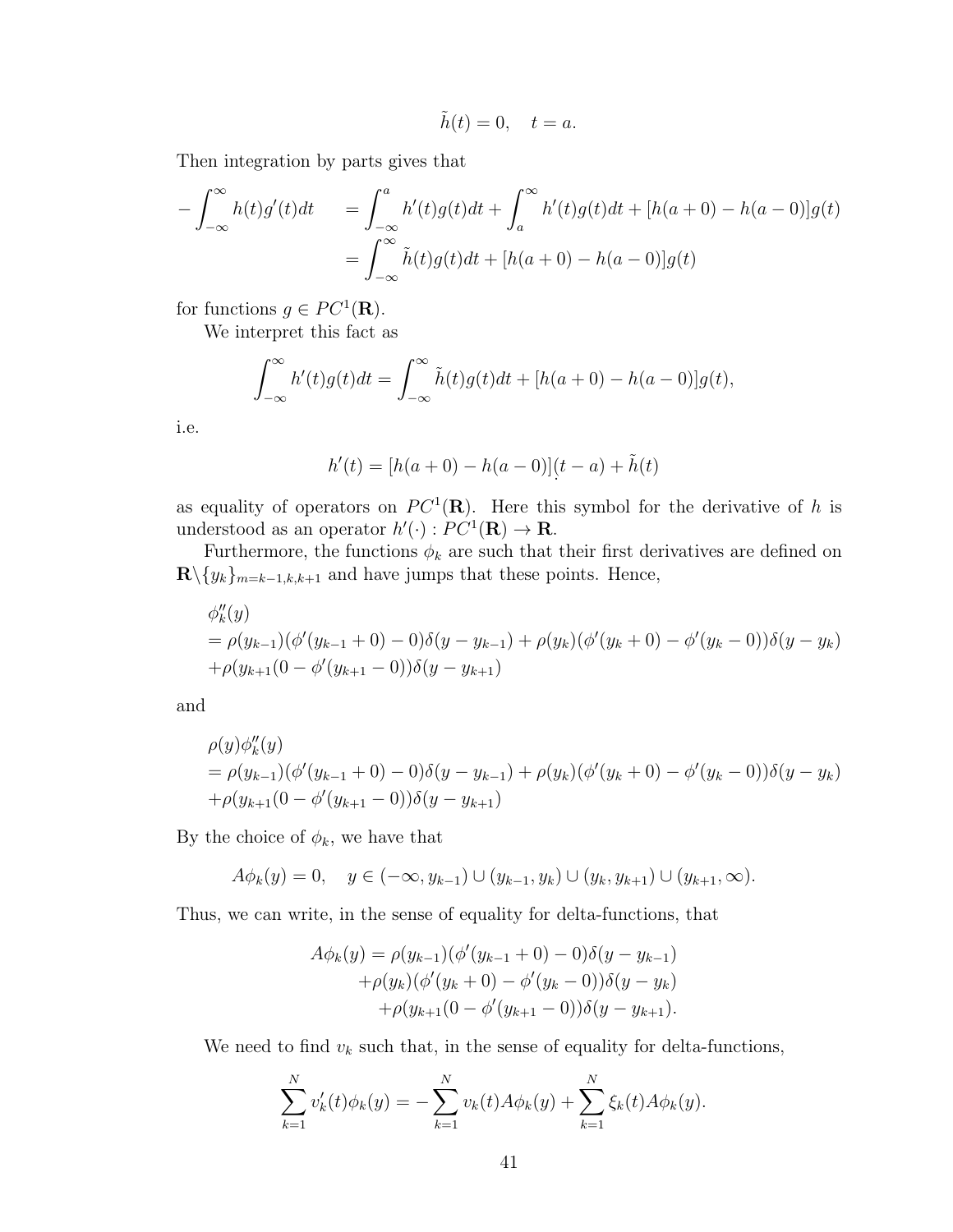Let us estimate

$$
\sum_{k=1}^N \int_{\mathbb{R}} v_k(t) A \phi_k(y) \phi_m(y) dy.
$$

We have that

$$
\int_{\mathbb{R}} A \phi_k(y) \phi_m(y) dy = \int_{\mathbb{R}} A \phi_{m-1}(y) \phi_m(y) dy + \int_{\mathbb{R}} A \phi_m(y) \phi_m(y) dy + \int_{\mathbb{R}} A \phi_{m+1}(y) \phi_m(y) dy
$$

since for  $y \leq y_{m-1}$  and  $y \geq y_{m+1}$ ,  $\phi_m(y) = 0$ .

Let us consider the above three terms separately. We have that

$$
\int_{\mathbb{R}} A\phi_m(y)\phi_m(y)dy = \int_{\mathbb{R}} \rho(y_{k-1})\delta(y - y_{m-1})(\phi'_m(y_{m-1} + 0))\phi_m(y)dy \n+ \int_{\mathbb{R}} \rho(y_m)\delta(y - y_m)(\phi'(y_m + 0) - \phi'_m(y_m - 0)\phi_m(y)dy \n+ \int_{\mathbb{R}} \rho(y_{m+1})\delta(y - y_{m+1})(-\phi'_m(y_{m+1} - 0))\phi_m(y)dy.
$$

Since  $\phi_m(y_{m-1}) = 0$  and  $\phi_m(y_{m+1}) = 0$  then the above expression will be:

$$
\int_{\mathbb{R}} A\phi_m(y)\phi_m(y)dy \n= \int_{\mathbb{R}} \rho(y_m)\delta(y - y_m)(\phi'_m(y_m + 0) - \phi'(y_m - 0)\phi_m(y_m)dy \n= \rho(y_m)(\phi'_m(y_m + 0) - \phi'(y_m - 0))\phi_m(y_m) \n= \rho(y_m)(\phi'_m(y_m + 0) - \phi'(y_m - 0)).
$$

Similarly we find  $\int_{\mathbb{R}} A \phi_{m-1}(y) \phi_m dy$  and  $\int_{\mathbb{R}} A \phi_{m+1}(y) \phi_m dy$ .

$$
\int_{\mathbb{R}} A\phi_{m-1}(y)\phi_m dy
$$
\n
$$
= \int_{\mathbb{R}} \rho(y_{m-2})\delta(y - y_{m-2})(\phi'_{m-1}(y_{m-2} + 0) - 0)\phi_m(y)dy
$$
\n
$$
+ \int_{\mathbb{R}} \rho(y_{m-1})\delta(y - y_{m-1})(\phi'_{m-1}(y_{m-1} + 0) - \phi'_{m-1}(y_{m-1} - 0))\phi_m(y)dy
$$
\n
$$
+ \int \rho(y_m)\delta(y - y_m)(0 - \phi'_{m-1}(y_m - 0))\phi_m(y)dy.
$$

Notice that,  $\phi_m(y_{m-2}) = 0$  and  $\phi_m(y_{m-1}) = 0$ . So the above becomes: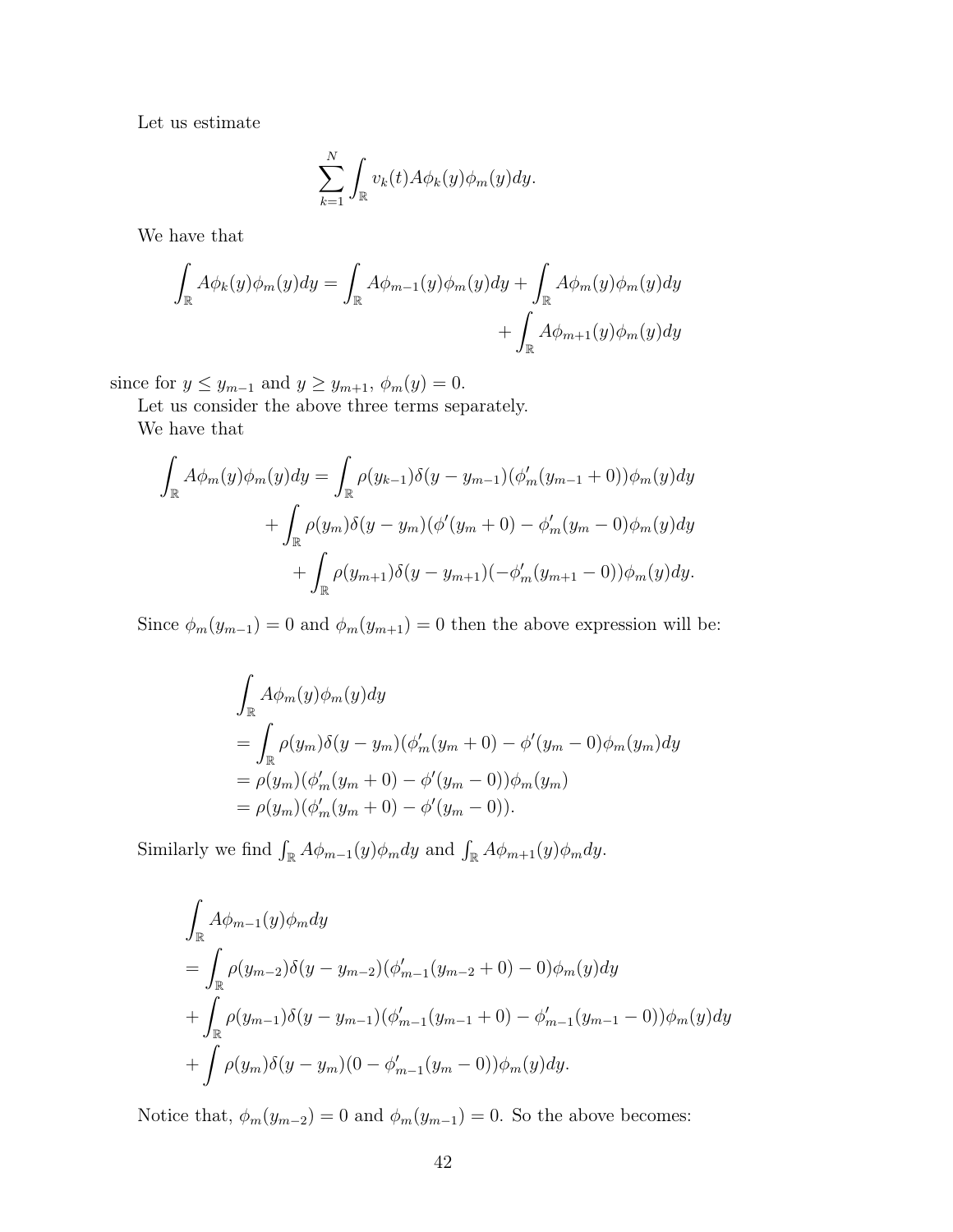$$
\int_{\mathbb{R}} A\phi_{m-1}(y)\phi_m(y)dy \n= \int_{\mathbb{R}} \rho(y_m)\delta(y - y_m)(0 - \phi'_{m-1}(y_m - 0))\phi_m(y)dy \n= \rho(y_m)(0 - \phi'_{m-1}(y_m - 0))\phi_m(y_m) \n= \rho(y_m)(-\phi'_{m-1}(y_m - 0)).
$$

For  $\int_{\mathbb{R}} A \phi_{m+1}(y) \phi_m(y) dy$ , we have

$$
\int_{\mathbb{R}} A\phi_{m+1}(y)\phi_m(y)dy
$$
\n
$$
= \int_{\mathbb{R}} \rho(y_m)\delta(y-y_m)(\phi'_{m+1}(y_m+0)-0)\phi_m(y)dy
$$
\n
$$
+ \int_{\mathbb{R}} \rho(y_{m+1})\delta(y-y_{m+1})(\phi'_{m+1}(y_{m+1}+0)-\phi'_{m+1}(y_{m+1}-0))\phi_m(y)dy
$$
\n
$$
+ \int_{\mathbb{R}} \rho(y_{m+2})\delta(y-y_{m+2})(\phi'_{m+1}(0-(y_{m+2}-0)))\phi_m(y)dy.
$$

Notice that,  $\phi_m(y_{m+1}) = 0$  and  $\phi_m(y_{m+2}) = 0$ . So the above becomes:

$$
\int_{\mathbb{R}} A\phi_{m+1}(y)\phi_m(y)
$$
\n
$$
= \int_{\mathbb{R}} \frac{\sigma^2}{2} \delta(y - y_m)(\phi'_{m+1}(0 - y_m))\phi_m(y)dy
$$
\n
$$
= \rho(y_m)(\phi'_{m+1}(y_m + 0) - 0)\phi_m(y_m)
$$
\n
$$
= \rho(y_m)(\phi'_{m+1}(y_m + 0)) \times 1.
$$

We combine the equations to see that

$$
-\int_{\mathbb{R}} \sum_{k=1}^{N} Av_k(t)\phi_k(y)\phi_m(y)dy = -v_{m-1}(t)\frac{\sigma^2(y_m)}{2}(-(\phi'(y_m-0)))
$$
  

$$
-v_{m+1}(t)\rho(y_m)(\phi'_{m+1}(y_m+0)) - v_m(t)\rho(y_m)(\phi'(y_m+0) - \phi'(y_m-0)).
$$

we can rewrite the above as

$$
\beta_{m,m-1}v_{m-1}(t) + \beta_{m,m}v_m + \beta_{m+1,m}v_{m+1}(t),
$$

where

$$
\beta_{m,m-1} = -\rho(y_m)(\phi'(y_m + 0)),
$$
  

$$
\beta_{m,m} = -\rho(y_m)(\phi'(y_m + 0) - \phi'(y_m - 0)),
$$
  

$$
\beta_{m,m+1} = -\rho(y_m)(-\phi'(y_m - 0)).
$$

Thus, we found the same coefficients in previous subsection.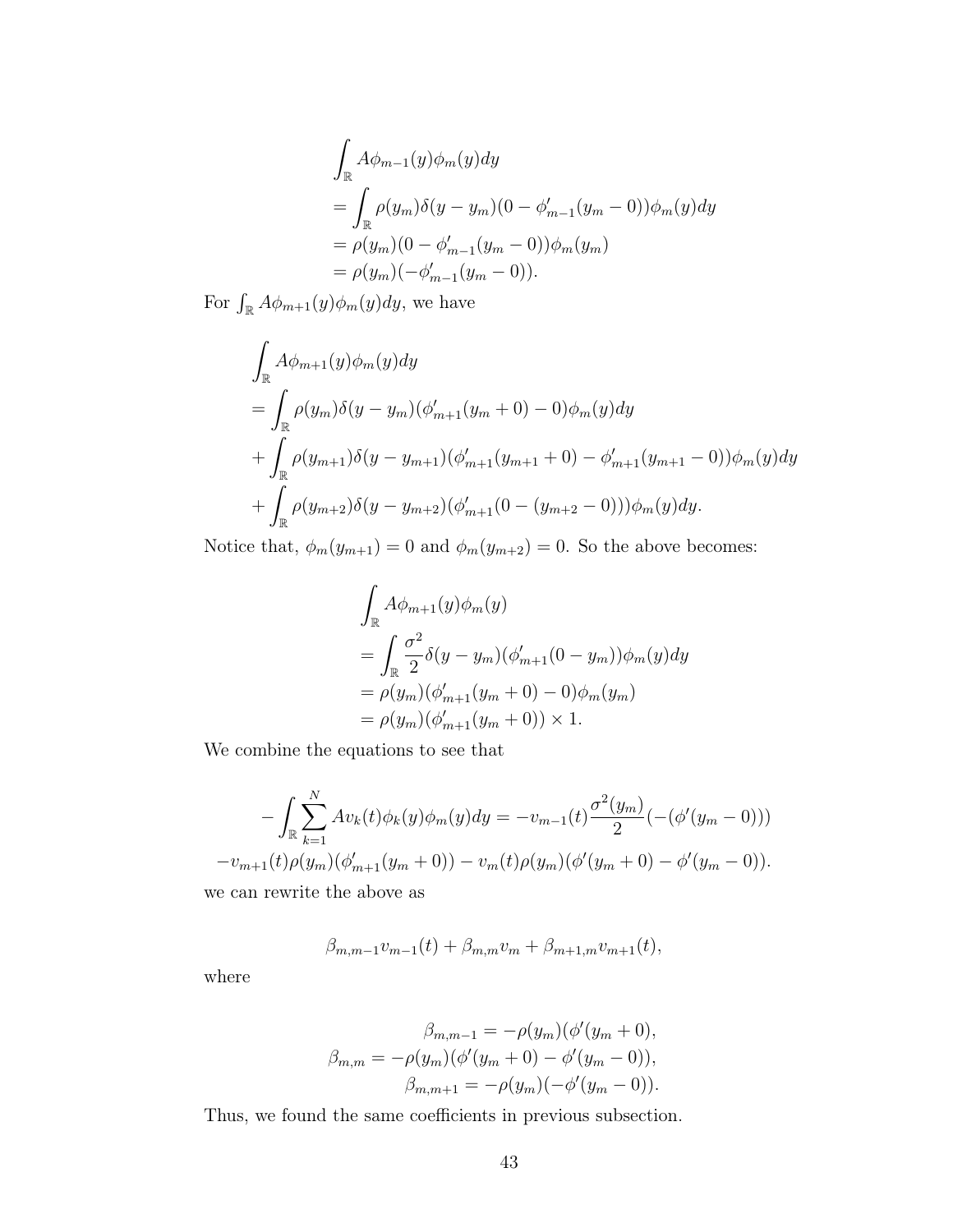#### 2.5.5 Finding the components for  $B\xi + \zeta$  in [\(2.4.4\)](#page-30-1)

We represent f in [\(2.2.12\)](#page-26-0) by  $f_N(y) = \sum_{k=0}^{N+1} \xi_k \phi_k(y)$ . We have found  $(A\phi_k, \phi_m)_{L_2(D)}$ in the previous section for  $y_1, y_2, ... y_N$ . We have to consider boundary cases differently than in the previous section since  $\xi_0$  and  $\xi_{N+1}$  are not necessarily zeros. For  $m = 1$ , we have

$$
\int_{\mathbb{R}} \sum_{k=0}^{N+1} \xi_k A \phi_k(y) \phi_1(y) dy = -\rho(y_1) \phi_0'(y_1 - 0) \xi_0 + (\rho(y_1) \phi_1'(y_1 - 0)
$$

$$
-\rho(y_1) \phi_1'(y_1 + 0) \xi_1 + \rho(y_1) \phi_2'(y_1 + 0) \xi_2.
$$

For  $m = N$ , we have

$$
\int_{\mathbb{R}} \sum_{k=0}^{N+1} \xi_k A \phi_k(y) \phi_N(y) dy = -\rho(y_N) \phi'_{N-1}(y_N - 0) \xi_{N-1} + (-\rho(y_N) \phi'_N(y_N - 0) \n+ \rho(y_N) \phi'_N(y_N + 0) \xi_N + \rho(y_1) \phi'_2(y_1 + 0) \xi_{N+1}.
$$

To keep B in [\(2.4.8\)](#page-30-2) applicable to  $\int_{\mathbb{R}} \sum_{k=0}^{N+1} \xi_k A \phi_k(y) \phi_m(y) dy$  we introduce  $\zeta =$  $(\zeta_1, ..., \zeta_N)$ , such that

$$
\zeta_1 = (A\phi_0, \phi_1)_{L_2(D)}\xi_0 \n= -\rho(y_1)\phi'_0(y_1 - 0) \n= -\beta_{1,0}\xi_0.
$$
\n
$$
\zeta_N = (A\phi_{N+1}, \phi_N)_{L_2(D)}\xi_{N+1} \n= \rho(y_N)\phi'_{N+1}(y_N + 0) \n= -\beta_{N,N+1}\xi_{N+1}.
$$
\n
$$
\zeta_k = 0, \quad \text{for} \quad k = 2, ..., N - 1.
$$

#### 2.5.6 Proof of Theorem [2.4.1:](#page-30-3) conclusion

Combining the statements above we obtain the statement [\(2.4.4\)](#page-30-1). This concludes the proof of Theorem [2.4.1.](#page-30-3)

## 2.6 Solution of the ODE [\(2.4.4\)](#page-30-1)

#### 2.6.1 Exact solution of equation [\(2.4.4\)](#page-30-1)

To solve the resulting system, we use the exponential matrix method: From the properties of linear ODEs, we obtain that

$$
V(t) = -\int_t^T e^{E(t-s)} M^{-1} \varphi ds.
$$

In particular,

$$
V(0) = -\int_0^T e^{E(-s)} M^{-1} \varphi ds
$$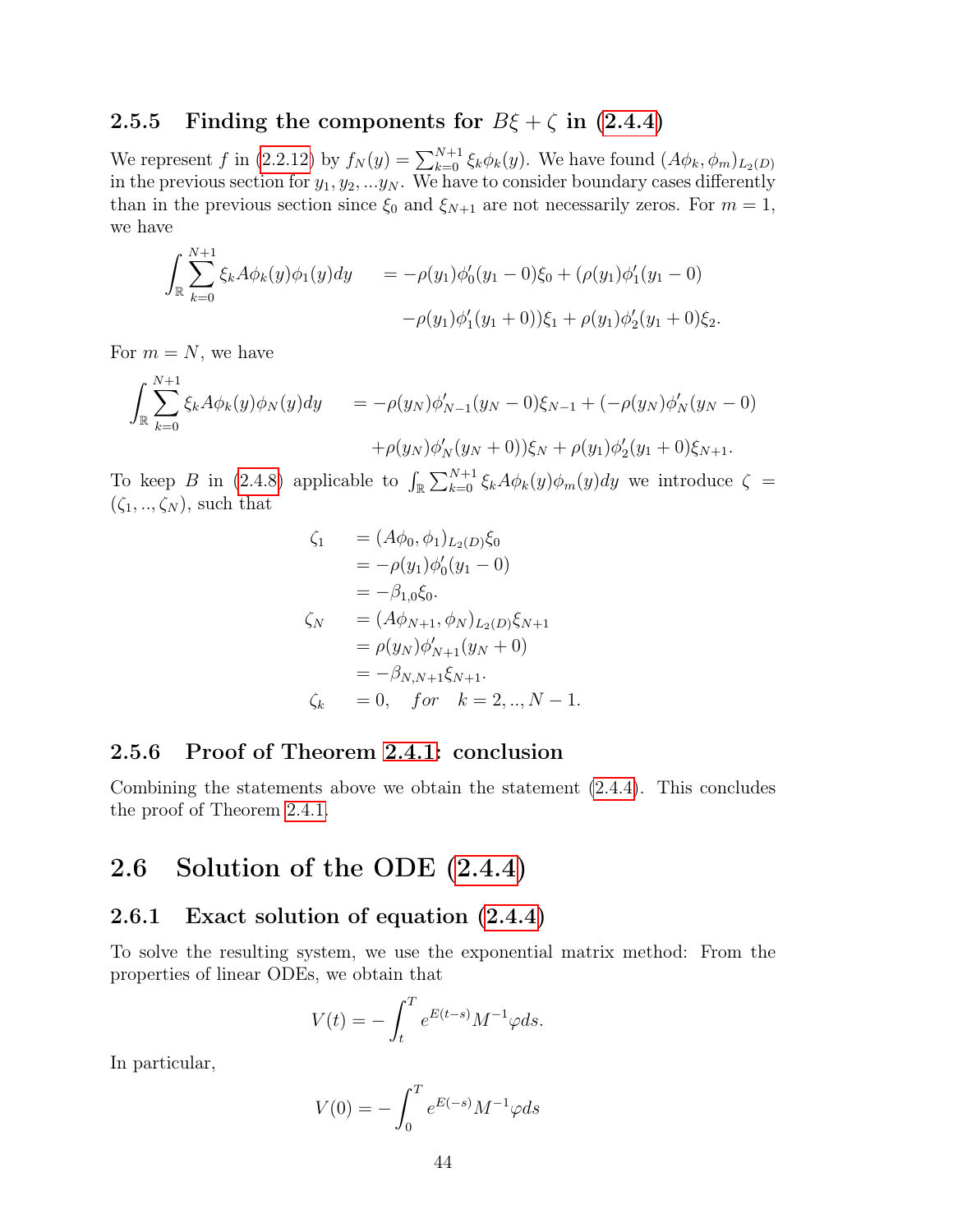will give us the option value at the present time.

$$
V(t_k) = e^{Et_k} \int_{t_k}^{T} -e^{E(-s)} M^{-1} \varphi ds.
$$

Let  $E = M^{-1}B$ . Note that since matrix M is tridiagonal, finding its inverse is numerically feasible.

#### 2.6.2 Crank-Nicolson method

We can also solve system [\(2.4.4\)](#page-30-1) using Crank-Nicolson method backwards as

$$
\frac{u^{t+\Delta t} - u^t}{\Delta t} = M^{-1} \frac{1}{2} [(Bu^{t+\Delta t} + \varphi(t+\Delta t)) + (Bu^t + \varphi(t))]. \tag{2.6.1}
$$

This gives

$$
u^{t} = (M + \Delta t \frac{1}{2}B)^{-1}[Mu^{t + \Delta t} - \Delta t \frac{1}{2}Bu^{t + \Delta t} - \Delta t(\varphi(t) + \varphi(t + \Delta t))].
$$
 (2.6.2)

#### 2.6.3 Backwards substitution

After solving the system we obtain the vector  $v_k$ ,  $k = 1..N$ . To solve the original equation, we have to reverse the substitutions  $(2.2.3)$ ,  $(2.2.5)$ , and  $(2.2.9)$ . The last substitution made was [\(2.2.9\)](#page-26-1). We transform the answer:

$$
\hat{v}_k(t) := v_k(t) + \xi_k, \quad k = 1..N.
$$

Consider (2.2.5). To reverse it:

$$
\hat{V}_k(t) := \hat{v}_k(t)e^{r(t-T)}.
$$

Now, consider [\(2.2.3\)](#page-25-0). Clearly,  $y = \ln x$ . Therefore, finding  $V(x)$  from the original Black-Scholes equation is equivalent to finding  $V_N(y) = V_N(\ln x)$ . To find  $V(x,t)$  for particular x,

$$
V(x,t) = \hat{V}_k(t)\phi_k(\log x) + \hat{V}_{k+1}(t)\phi_{k+1}(\log x), \quad y_k \le \log x \le y_{k+1},
$$

## 2.7 Convergence

To show convergence we will apply Theorem 7.1 from Douglas and Dupont's paper [\[20\]](#page-80-0). In what follows, we will show all the conditions for convergence in Douglas and Dupont's result are satisfied by our method.

**Theorem 2.7.1** (Theorem 7.1 [\[20\]](#page-80-0)) There exist constants C and  $\delta$  which depend on  $T,n,D,K_0,C_0$  and  $C_1$ , such that for v and  $V_N$ , solutions to  $(2.4.1)$  and  $(2.4.2)$ , respectively, and any function  $\tilde{u}$  of the form  $\sum_{i=1}^{N} \alpha_i \tilde{u}_i$ 

<span id="page-44-0"></span>
$$
\sup_{0 \le t \le T} ||u(\cdot, t) - V_N(\cdot, t)||_{L^2(D)} + \delta \int_0^T ||u(\cdot, t) - V_N(\cdot, t)||_{H_0^1(D)}^2 dt
$$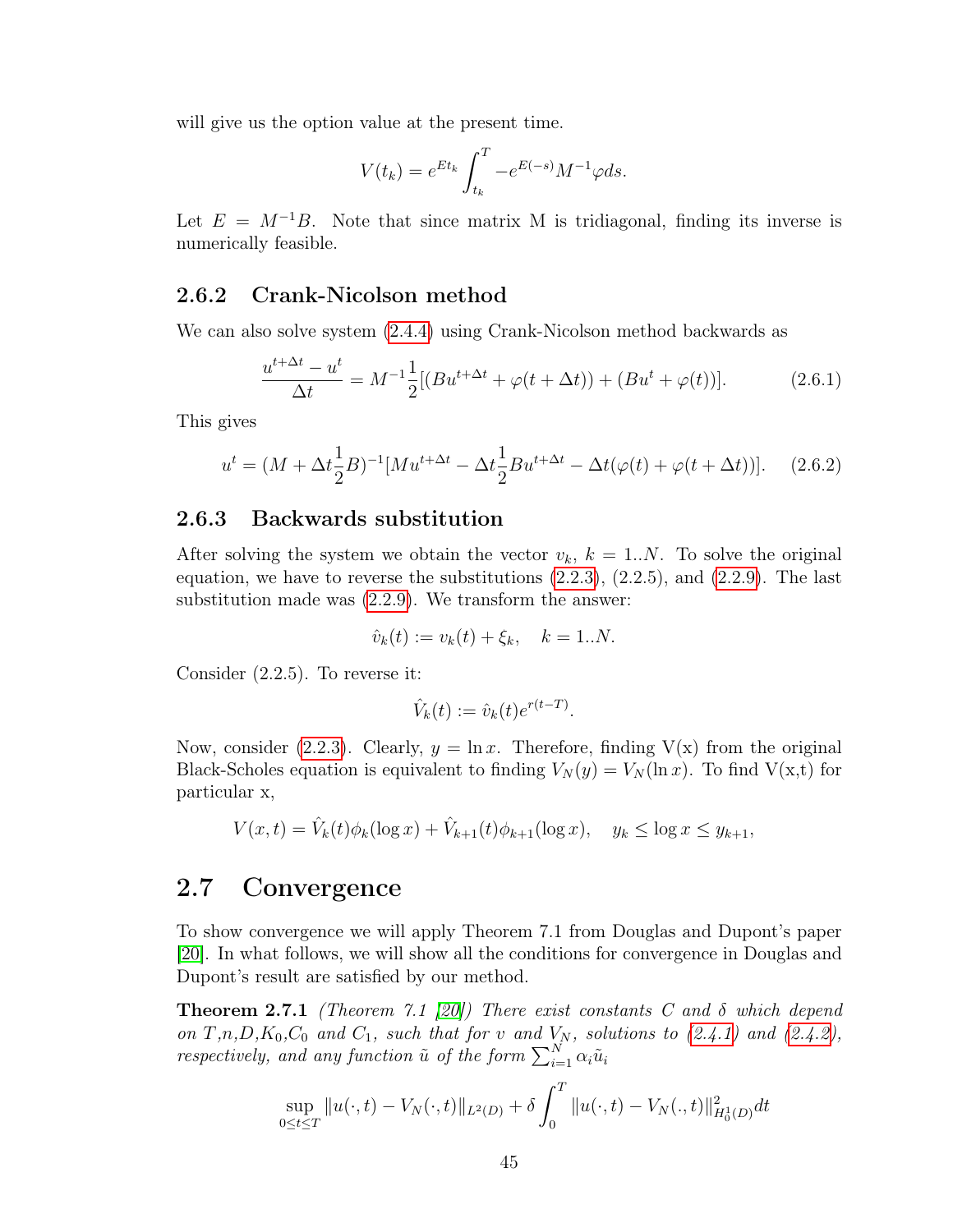$$
\leq C \left[ \sup_{0 \leq t \leq T} \| u(\cdot, t) - \tilde{u}(\cdot, t) \|_{L^2(D)} + \int_0^T \| u(\cdot, t) - \tilde{u} \|_{H_0^1(D)}^2 dt \right.
$$
  
+ 
$$
\left\| \frac{\partial}{\partial t} (u - \tilde{u}) \|_{L^2(D \times (0, T))}^2 \right]
$$

First, we want to define our problem in the terms used in [\[20\]](#page-80-0). Note that we will refer to the following notations from [\[20\]](#page-80-0) in a special way to avoid confusion:  $a(u, w)$ as  $\tilde{a}(u, w)$ , A as  $\tilde{A}$ ,  $(f, w)$  as  $(\tilde{f}, w)$  and  $\eta$  as  $\tilde{\eta}$ . Also, we will use  $y$  instead of  $x$  from [\[20\]](#page-80-0). We need to rewrite  $(4.1)$  in our paper as  $(7.2)$  in [20]:

$$
\langle \frac{\partial u}{\partial t}, w \rangle + \widetilde{a}(u, w) = \langle f(u), w \rangle.
$$

Here,

$$
\widetilde{a}(u, w) = \int_D \widetilde{A}(y, t, u(y, t), \frac{\partial w}{\partial y}(y, t)) dy
$$

and

$$
\widetilde{f}(u) = \widetilde{f}(y, t, u(y, t), \frac{\partial u}{\partial y}(y, t))
$$

for some measurable functions  $\widetilde{A}(y, t, u, p) : D \times [0, T] \times \mathbb{R} \times \mathbb{R} \to \mathbb{R}$  and  $\widetilde{f}(y, t, u, p)$ :  $D \times [0, T] \times \mathbb{R} \times \mathbb{R} \to \mathbb{R}$ . Note that in this paper p is not a vector. We will need to find the functions  $\widetilde{A}$  and  $\widetilde{f}$  to obtain (7.4) in [\[20\]](#page-80-0): Let us consider  $a(u, w)$  and  $R(t)a(f, w)$  in [\(2.4.1\)](#page-29-0).

<span id="page-45-0"></span>
$$
a(u, w) = (Au, w)_{L_2(D)} = (\rho \phi_{yy}'', w)_{L_2(D)} + (\eta \phi_y', w)_{L_2(D)}
$$
  
\n
$$
= ((\rho u_y')_y', w)_{L_2(D)} - (\rho_y' u_y', w)_{L_2(D)} + (\eta u_y', w)_{L_2(D)}
$$
  
\n
$$
= \int_{-L}^{L} (\rho u_y')_y' w dy - \int_{-L}^{L} \rho_y' u_y' w dy + \int_{-L}^{L} \eta u_y' w dy
$$
  
\n
$$
= \rho u_y' w \Big|_{-L}^{L} - \int_{-L}^{L} \rho u_y' w_y' dy - \int_{-L}^{L} \rho_y' u_y' w dy + \int_{-L}^{L} \eta u_y' w dy
$$
  
\n
$$
= 0 - \int_{-L}^{L} \rho u_y' w_y' dy - \int_{-L}^{L} \rho_y' u_y' w dy + \int_{-L}^{L} \eta u_y' w dy. \qquad (2.7.1)
$$

Similarly,

<span id="page-45-1"></span>
$$
R(t)a(f, w) = R(t)(Af, w)_{L_2(D)}
$$
  
\n
$$
= R(t)((\rho f'_y)'_y, w)_{L_2(D)} - R(t)(\rho'_y f'_y, w)_{L_2(D)} + R(t)(\eta f'_y, w)_{L_2(D)}
$$
  
\n
$$
= 0 - R(t) \int_{-L}^{L} \rho f'_y w'_y dy - R(t) \int_{-L}^{L} \rho'_y f'_y w dy
$$
  
\n
$$
+ R(t) \int_{-L}^{L} \eta f'_y w dy
$$
\n(2.7.2)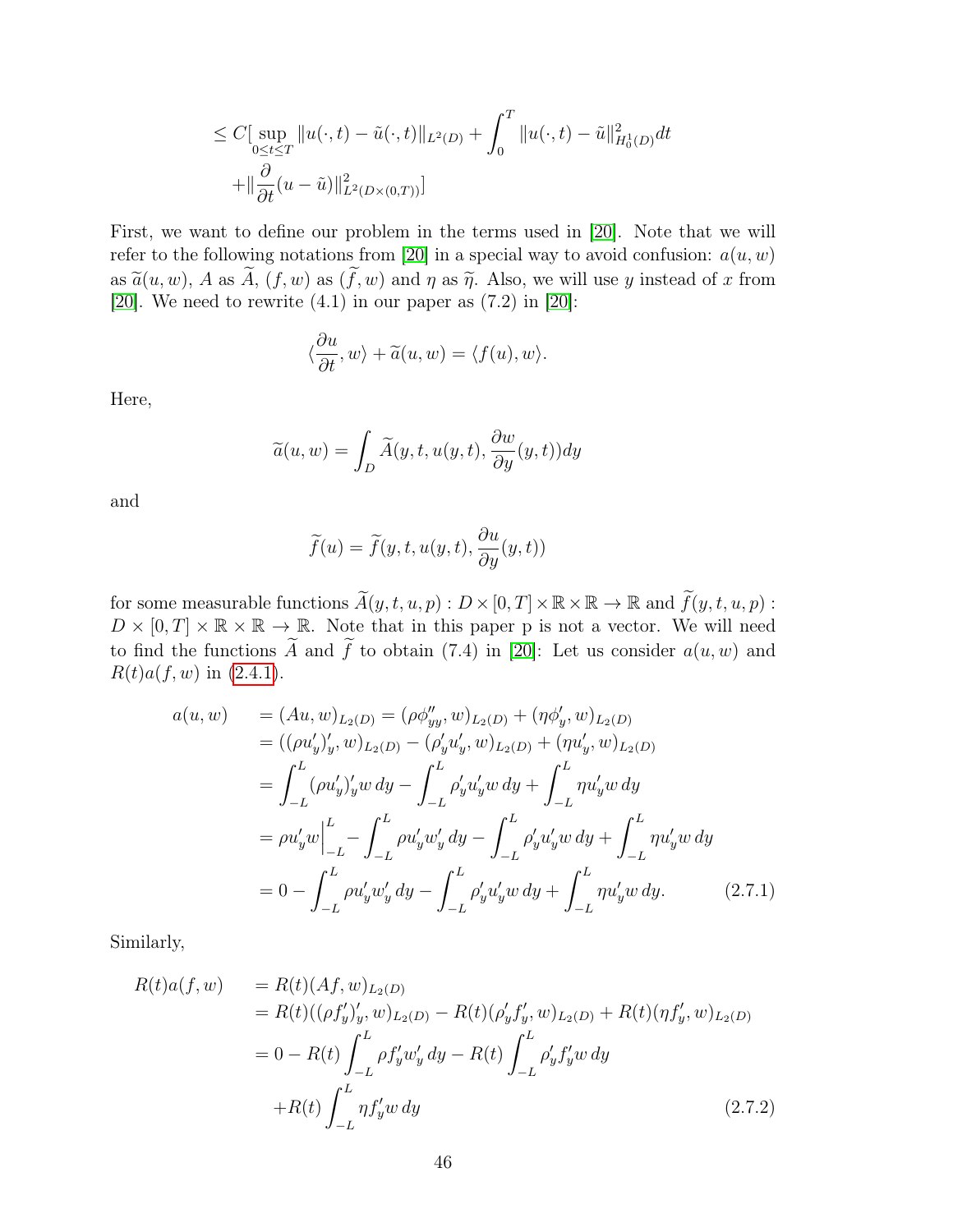Now, let us consider  $R'(t)(f, w)_{L_2(D)}$  in [\(2.4.1\)](#page-29-0).

<span id="page-46-0"></span>
$$
R'(t)(f, w)_{L_2(D)} = R'(t) \int_{-L}^{L} f w dy.
$$
 (2.7.3)

We combine the terms with  $w'_y$  of the equations [\(2.7.1\)](#page-45-0) and [\(2.7.2\)](#page-45-1) to obtain  $\tilde{a}(u, w)$ <br>from 7.2 in [20] from 7.2 in [\[20\]](#page-80-0).

$$
\widetilde{a}(u, w) = \int_{-L}^{L} (-\rho u_y' w_y' - R(t)\rho f_y' w_y') dy.
$$

So,

$$
\widetilde{A}(y, t, u, u'_y) = -\rho u'_y - R(t)\rho f'_y.
$$

This gives

$$
\widetilde{A}(y,t,u,p) = -\rho p - R(t)\rho f_y'.
$$

Next, we combine the terms with  $w$  of the equations  $(2.7.1),(2.7.2)$  $(2.7.1),(2.7.2)$  $(2.7.1),(2.7.2)$  and  $(2.7.3)$  to obtain  $(\tilde{f}, w)$  from [\[20\]](#page-80-0).

$$
(\widetilde{f}, w) = \int_{-L}^{L} \rho'_y u'_y w \, dy - \int_{-L}^{L} \eta u'_y w \, dy + R(t) \int_{-L}^{L} \rho'_y f'_y w \, dy
$$

$$
-R(t) \int_{-L}^{L} \eta f'_y w \, dy + R'(t) \int_{-L}^{L} f w dy.
$$

So,

$$
\widetilde{f}(x, t, u, u'_y) = \rho'_y u'_y - \eta u'_y + \rho'_y f'_y - R(t) \eta f'_y + R'(t) f.
$$

This gives

$$
\widetilde{f}(x,t,u,p) = \rho'_y p - \eta p + \rho'_y f'_y - R(t)\eta f'_y + R'(t)f.
$$

Next, we check the conditions from [\[20\]](#page-80-0) on  $\tilde{A}$  and  $\tilde{f}$  in order for the theorem to hold. First, it is clear that both functions are measurable. Second,  $\frac{\partial a}{\partial u} = -\rho$  is such that  $C_0 \leq C_1$ ,  $0 \leq C_0 \leq C_1$  for some positive  $C_0$  and  $C_1$ . Next, we check the condition (7.1) in [\[20\]](#page-80-0):

<span id="page-46-1"></span>
$$
\|\widetilde{A}(y,t,w(y),p(y)\|_{L^2(D)}^2 + \|\widetilde{f}(y,t,w(y),p(y)\|_{L^2(D)}^2) \leq C[\|w(y)\|_{L^2(D)}^2 + \|p(y)\|_{L^2(D)}^2 + 1].
$$
\n(2.7.4)

Observe that,

$$
\|\widetilde{A}(y,t,w(y),p(y)\|_{L^2(D)}^2 = \| -\rho p - \rho f'_y\|_{L^2(D)}^2
$$
  

$$
\leq C(\|p\|_{L^2(D)}^2 + 1)
$$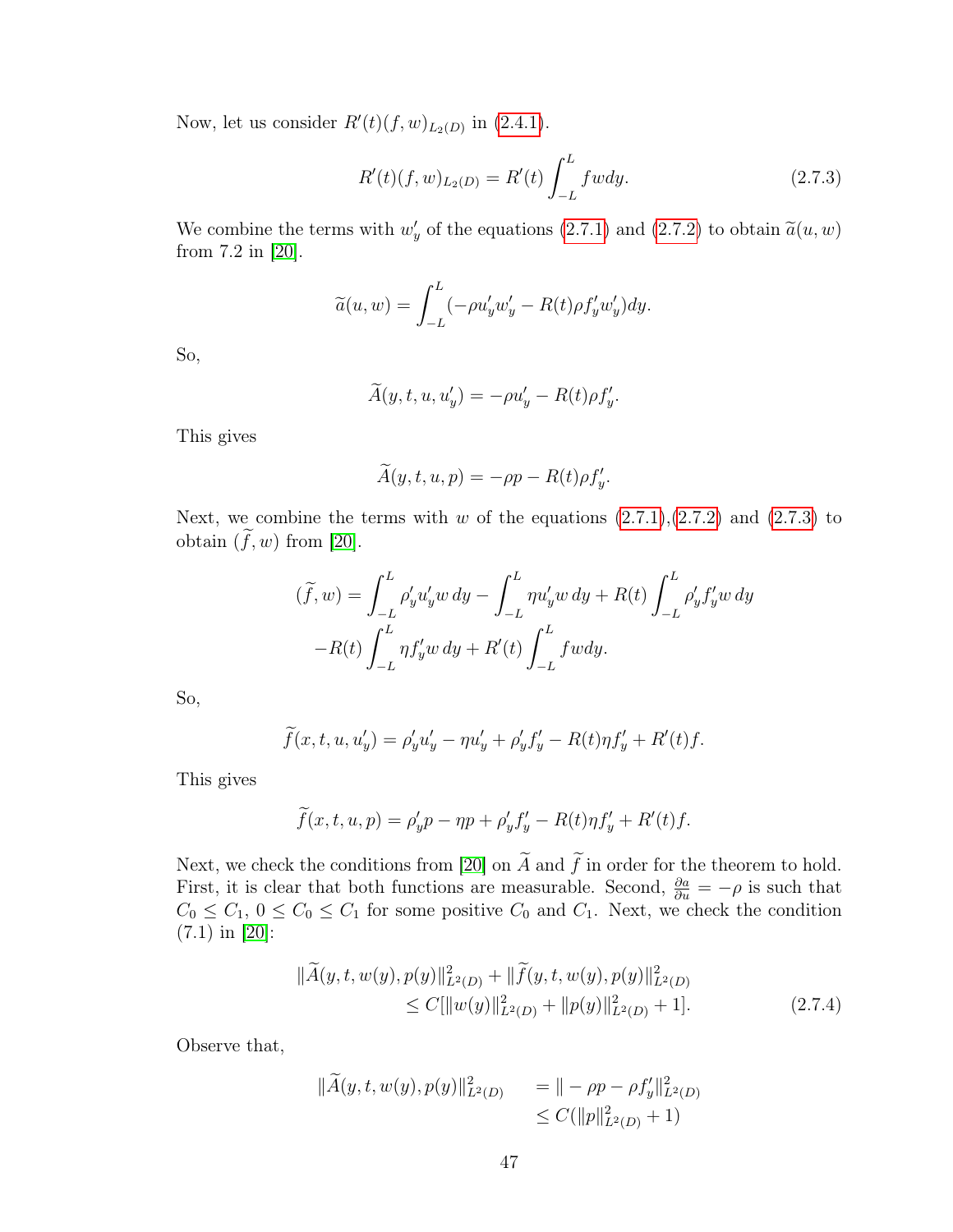and

$$
\begin{aligned} \|\widetilde{f}(y,t,w(y),p(y)^2\|_{L^2(D)} &= \|\rho'_yp - \eta p + \rho'_y f'_y - R(t)\eta f' + R'(t)f\|_{L^2(D)}^2 \\ &\leq C(\|p\|_{L^2(D)}^2 + 1). \end{aligned}
$$

Since  $\rho, \rho'_y$  and  $\eta$  are bounded and  $f'_y$  is bounded, and R(t) and R'(t) are bounded, the condition [\(2.7.4\)](#page-46-1) holds.

Next, we check the conditions (7.11a-7.11e) in [\[20\]](#page-80-0) for our  $\tilde{A}(x, t, u, u'_y)$  and  $\tilde{f}(x, t, u, u'_y)$  Suppose that  $\tilde{f} = \tilde{f}_1 + \tilde{f}_2$  and that there exists  $K_0$  such that for  $(y, t) \in D \times (0, T), r$  and s in R, and p and q in R. Let us check the condition (7.11a)[\[20\]](#page-80-0):

$$
|\widetilde{A}(y,t,r,u_y'(y,t)) - \widetilde{A}(y,t,s,u_y'(y,t))| \le K_0|r-s|.
$$

This holds since

$$
|\widetilde{A}(y, t, r, u'_y) - \widetilde{A}(y, t, s, u'_y)| = -\rho u'_y - \rho f'_y - (-\rho u'_y - \rho(y)f'_y) = 0.
$$

Let us check the condition (7.11b)[\[20\]](#page-80-0):

$$
|\widetilde{f}_1(y,t,u(y,t),p)-\widetilde{f}_1(y,t,u(y,t),q)|\leq K_0|p-q|.
$$

This holds since

$$
|\tilde{f}_1(y, t, u(y, t), p) - \tilde{f}_1(x, t, u(y, t), q)|
$$
  
=  $|\rho'_y p - \eta p + \rho'_y f'_y - R(t) \eta f'_y + R'(t) f - (\rho'_y q - \eta q + \rho'_y f'_y - R(t) \eta f'_y + R'(t) f)|$   
=  $|(\rho'_y - \eta)(p - q)|$   
 $\leq K_0|p - q|$ .

and  $\rho(y)$ ,  $\rho'(y)$  and  $\eta(y)$  are bounded. Let us check the condition (7.11c)[\[20\]](#page-80-0):

$$
|\widetilde{f}_1(y,t,r,p) - \widetilde{f}_1(y,t,s,p) \le K_0|r - s|.
$$

This holds since

$$
|\widetilde{f}_1(y,t,r,p) - \widetilde{f}_1(y,t,s,p)| = 0.
$$

Let us check the condition (7.11d)[\[20\]](#page-80-0):

$$
|\widetilde{f}_2(y,t,r,u'(y,t)) - \widetilde{f}_2(y,t,s,u'(y,t))| \leq K_0|r-s|.
$$

This holds since

$$
|\widetilde{f}_2(y,t,r,u'_y(y,t)) - \widetilde{f}_2(y,t,s,u'_y(y,t))| = 0.
$$

Let us check the condition (7.11e)[\[20\]](#page-80-0):

$$
|\widetilde{f}_2(y,t,r,p) - \widetilde{f}_2(y,t,r,q)| \le K_0|p-q|.
$$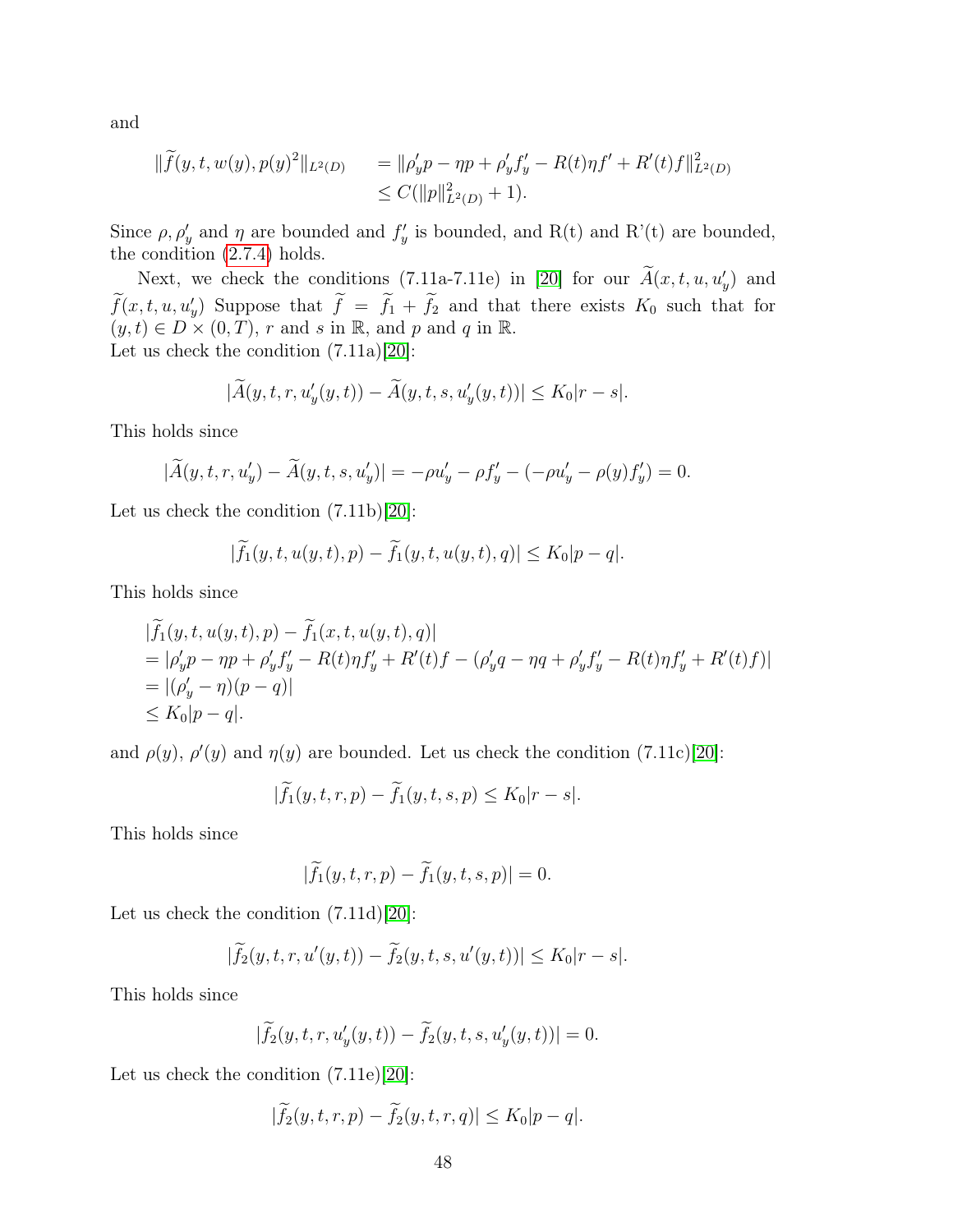This holds since

$$
|f_2(y, t, r, p) - f_2(y, t, r, q)|
$$
  
=  $\rho'_y p - \eta p + \rho'_y f'_y - R(t) \eta f'_y + R'(t) f$   
 $-(\rho'_y q - \eta q + \rho'_y f'_y - \eta f'_y - R(t) \eta f'_y + R'(t) f)$   
=  $(\rho'_y - \eta)(p - q) \le K_0 |p - q|$ 

and  $\rho'(y)$  and  $\eta(y)$  are bounded. Theorem [2.7.1](#page-44-0) follows from Theorem 7.1 in [\[20\]](#page-80-0) which shows our method is strongly convergent.

## 2.8 Numerical experiments

#### 2.8.1 Matching the Black-Scholes price

In these experiments we calculated the price for a put option in the classical Black-Scholes model using our method. We considered the payoff  $(K - S(T))^+$ . We found the solution of the equation [\(2.2.4\)](#page-25-1) with  $f(x) = (K - x)^{+}$  using our method and compared it with the solution given by the Black-Scholes formula. Table [\(2.1\)](#page-48-0) shows the error

<span id="page-48-1"></span>
$$
E = \sup_{x} |V(x,0) - V_{BS}(x,0)|.
$$
 (2.8.1)

Here, V is the solution of  $(2.2.4)$  obtained by our method and  $V_{BS}$  is the exact solution of [\(2.2.4\)](#page-25-1) given by the Black-Scholes formula. In addition, the table shows where the maximum  $(2.8.1)$  is achieved. In this table, N is the parameter introduced in Section 3 representing the rate of discretization in  $x$ .  $N_t$  is the number of points along the time axis. We used  $\sigma = 0.3, T = 0.1, L = 10, r = 0, d = 0$  and  $K = 1$ . For  $r=0.025$  It is shown that the error is decreasing as we use more points along the

<span id="page-48-0"></span>Table 2.1: Error of calculation of the put option for  $r=0$ .

| $N, N_t$ | E,           |
|----------|--------------|
| 20, 20   | 0.003902114  |
| 40, 40   | 0.006529201  |
| 80, 80   | 0.007018533  |
| 160, 160 | 0.003593509  |
| 320, 320 | 0.0003050627 |
| 640, 640 | 7.043937e-05 |

state price and time axes. Note that the largest error mostly occurs near the point where the final condition becomes zero. Figure [??](#page-50-0) shows the comparison between the Black-Scholes and numerical solutions.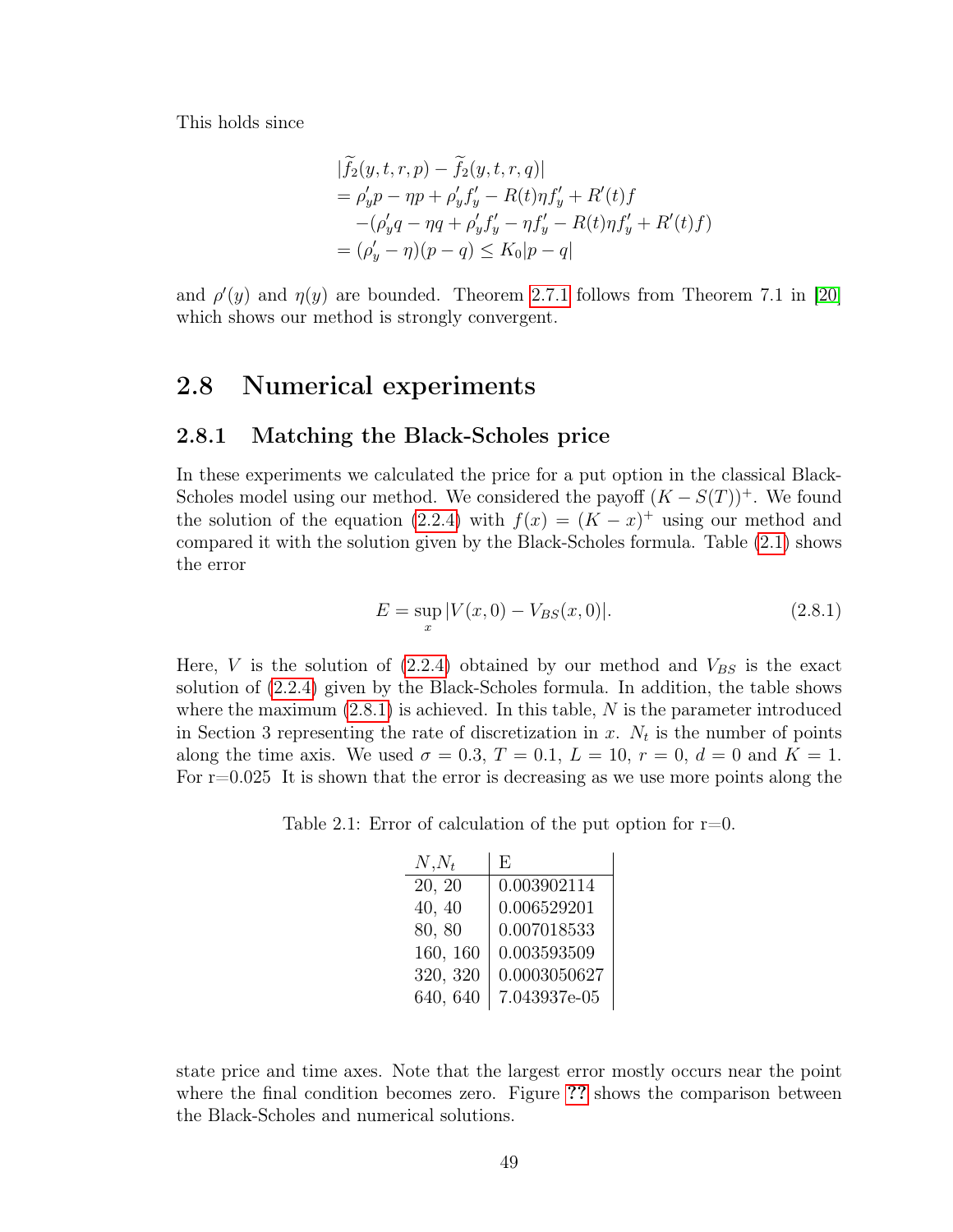| $N, N_t$ | F,           |
|----------|--------------|
| 20, 20   | 0.003319792  |
| 40, 40   | 0.005971542  |
| 80, 80   | 0.006657621  |
| 160, 160 | 0.003484265  |
| 320, 320 | 0.001151376  |
| 640, 640 | 0.0003031325 |

Table 2.2: Error of calculation of the put option for  $r=0.025$ 

Table 2.3: Error of calculation of the put option for  $r=0.05$ 

| $N, N_t$ | E,           |
|----------|--------------|
| 20, 20   | 0.002830843  |
| 40, 40   | 0.00547276   |
| 80, 80   | 0.006323301  |
| 160, 160 | 0.003382576  |
| 320, 320 | 0.001133573  |
| 640, 640 | 0.0003015444 |

#### 2.8.2 Experiments for state-dependent volatility

In these experiments we approximate a certain function using our approach. We will select the function  $U(y, t)$ ,  $d(y)$ , and  $\sigma(y)$ , to satisfy the equation [\(2.2.5\)](#page-26-2) exactly, and will estimate the error for our numerical method. Let us select

$$
U(y, t) = e^{t-T}(L^2 - y^2),
$$
  
\n
$$
f(y) = L^2 - y^2,
$$
  
\n
$$
R(t) = R_0(t) = 1,
$$
  
\n
$$
\sigma(y) = \sqrt{(L^2 + 0.9(\sin(y))^2 y)},
$$
  
\n
$$
d(y) = -(0.9(\sin(y))^2 + y)/2 + (\sigma(y))^2/2,
$$
  
\n
$$
r = 0, \quad L = 1, \quad T = 1.
$$

It can be verified directly that [\(2.2.5\)](#page-26-2) is satisfied. Table [\(2.4\)](#page-51-0) shows the error

$$
E = \sup_{y} |V(y,0) - U(y,0)|.
$$

Here, V is the solution of [\(2.2.4\)](#page-25-1) obtained by our method and  $U(y, 0)$  is obtained by putting in the appropriate values into the chosen  $U(y, t)$ . In this table, N is the parameter introduced in Section 3 representing the rate of discretization in  $y$  and  $N_t$  is the parameter introduced similarly to the previous section. Again, it is shown that the maximum error is decreasing as we use more points along the state price and time axes. Note that the biggest error mostly occurs near the boundary point. Figure [2.3](#page-50-1) shows the comparison between the exact and numerical solutions.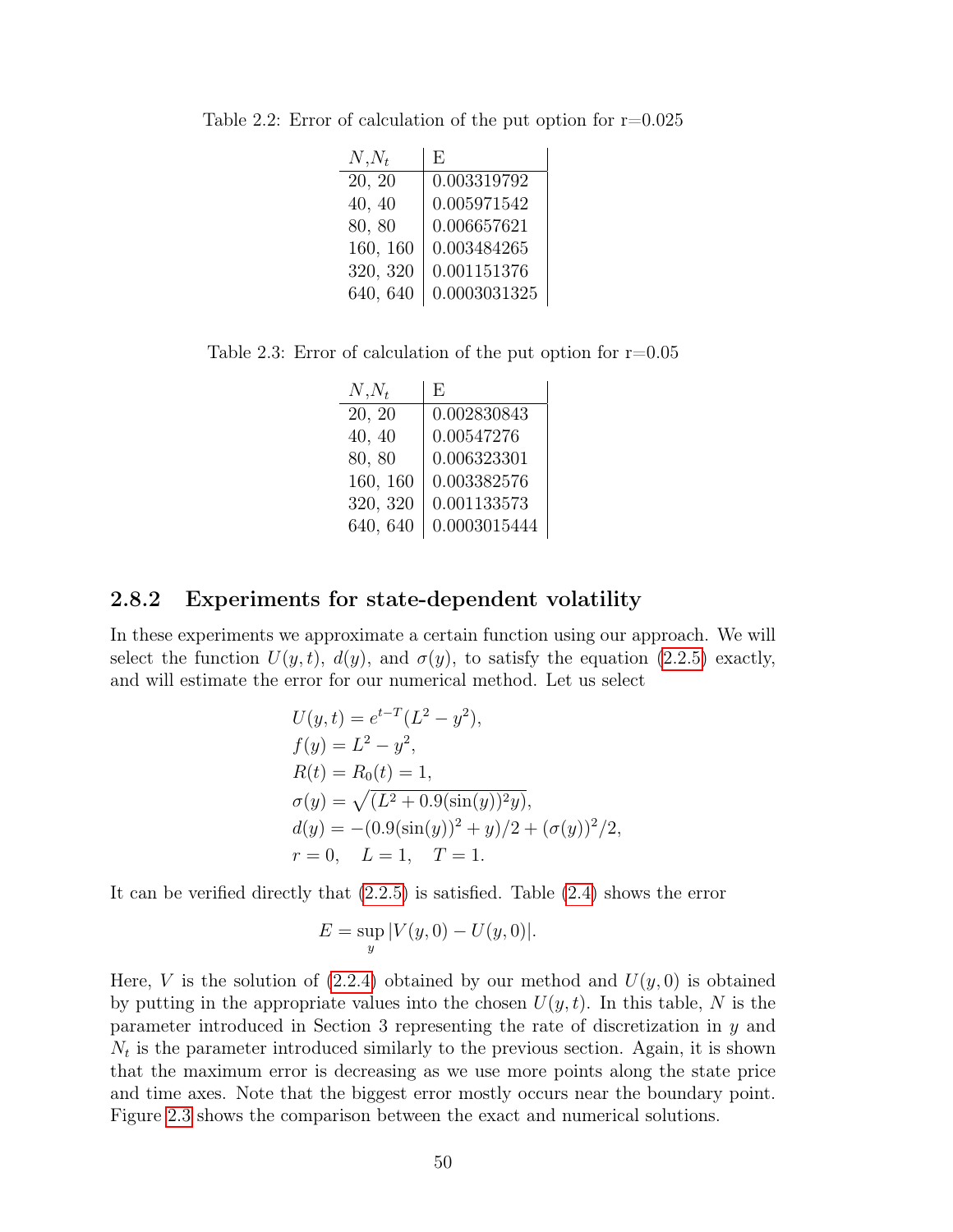<span id="page-50-0"></span>

Figure 2.2: Comparison of exact solution  $U$  and numerical solution  $V$ 

<span id="page-50-1"></span>

Figure 2.3: Comparison of exact function  $U$  and numerical solution  $V$  for the case of non-constant  $\sigma$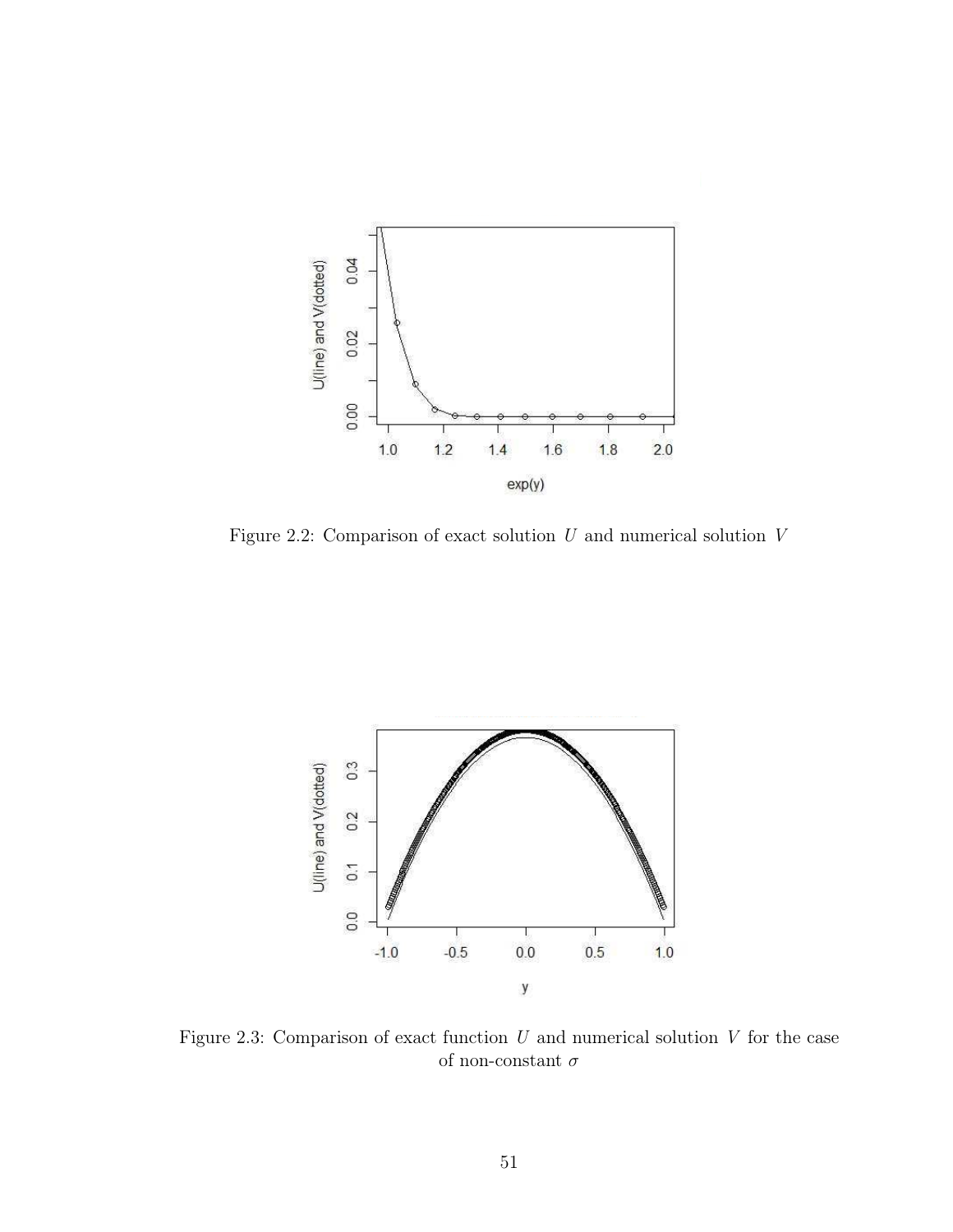| $N, N_t$ | F,         |
|----------|------------|
| 20, 20   | 8.60202    |
| 40, 40   | 0.1838133  |
| 80, 80   | 0.09596427 |
| 160, 160 | 0.04898591 |
| 320, 320 | 0.02474154 |
| 640, 640 | 0.01243255 |

<span id="page-51-0"></span>Table 2.4: Error of calculation of the case of state-dependent volatility.

## 2.9 Conclusion

In this chapter we presented a method for solving the Black-Scholes equation considering the volatility is a function rather than a constant. We used a Galerkin's method to discretize the boundary value problem with respect to the sate variable. As a result, the boundary value problem for the Black-Scholes equation is reduced to a vector ordinary differential equation. ODE. We suggested two methods of solving the ODE: the exact method and Crank-Nicolson method. Various numerical experiments were conducted which suggest the method's convergence with the solution.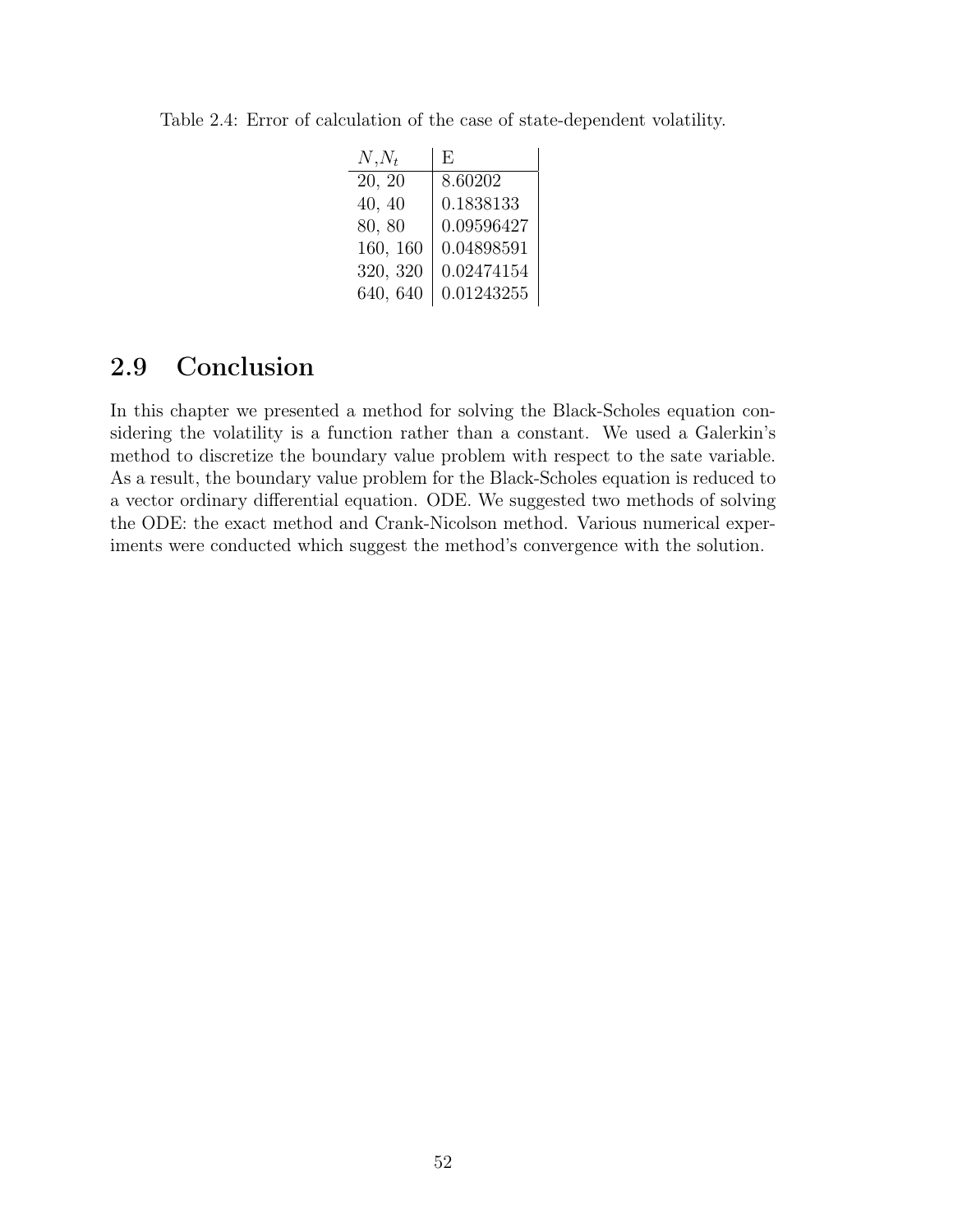## Chapter 3

# A modification of Galerkin's method for American option pricing

#### Abstract

We study the problem of numerical solutions of nonlinear parabolic equations used for pricing of American options by power penalty method. This method allow to approximate the solution of the Stefan problem for linear Black-Scholes parabolic equation with moving boundary by solutions of nonlinear problems with equation with fixed boundary. The nonlinear term represent the penalty for violating the Stefan boundary condition. We consider the case of state dependent coefficients the parabolic equation, including the volatility. We develop a Galerkin's finite element method to solve the arising problem. More specifically, we discretize the system and build new special basis functions to approximate the solution. We establish convergence of the proposed method and numerical results are reported to show the proposed method is accurate and efficient.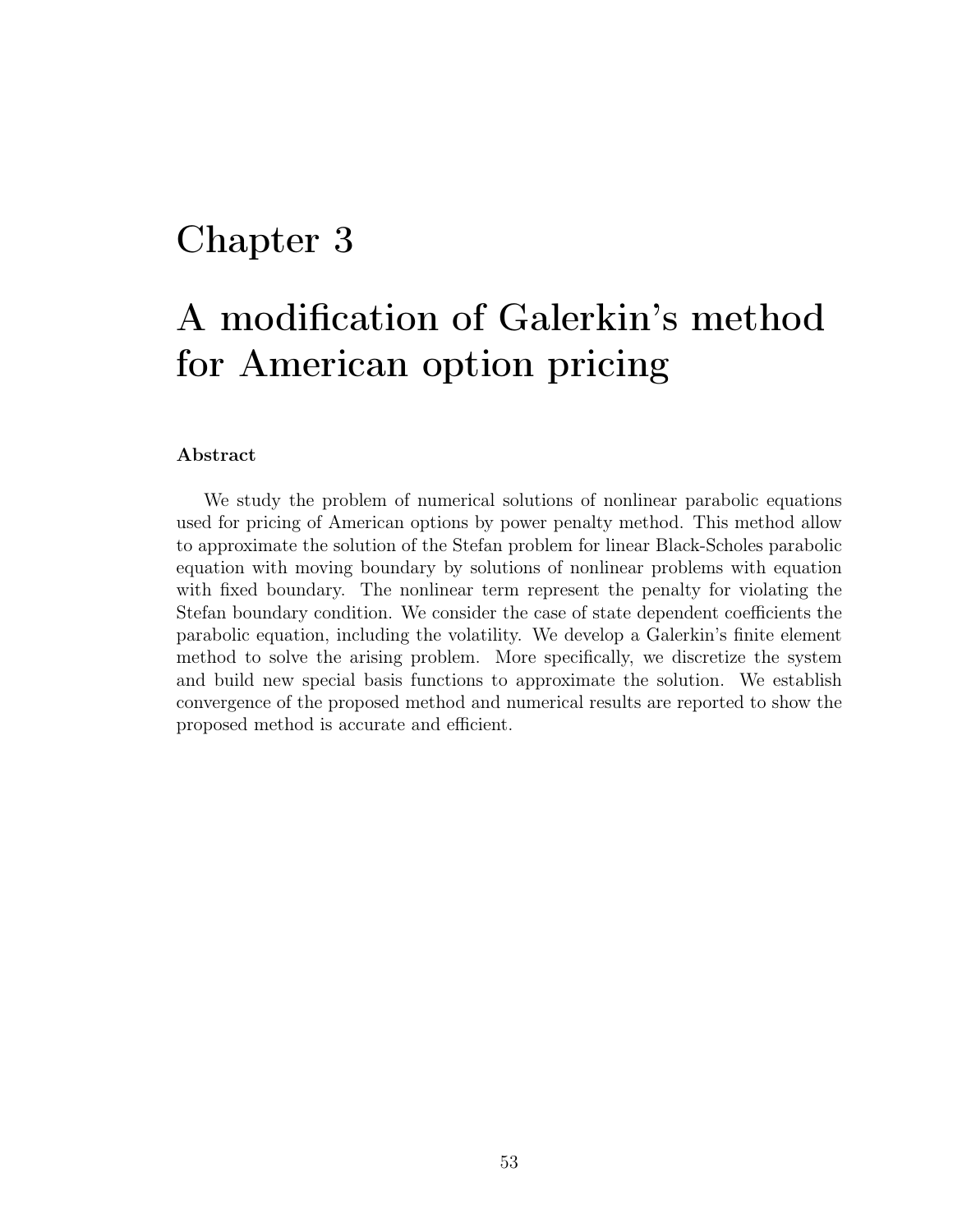## 3.1 Introduction for Chapter 3

We study the problem of numerical solutions of nonlinear parabolic equations used for pricing of American options.

Mathematical methods of European and American option pricing were widely studied; see the review of these methods in Wilmott, Dewynne, and Howison (1993).

There are several competing methods in the literature. In particular, it is common to use Monte-Carlo simulation that allows to find a price in a particular state point without solving partial differential equations (see Broadie, Glasserman, and Jain (1997), Rogers, Shi (1995). However, the approach based PDEs allows more precise estimation of the entire value function.

For European options, Wang (2004) considered numerical solution of parabolic Black-Scholes equation based on a so-called fitted finite volume method. This was a discretization method based on a finite volume formulation of the problem coupled with a fitted local approximation to the solution and on an implicit time-stepping technique. The local approximation is determined by a set of two-point boundary value problems; this fitting technique is based on the idea proposed by Allen and Southwell (1955) for convection-diffusion equations. Overall, this method represents a special case of Petrov-Galerkin's method and increases the accuracy of calculation of the price comparing with the straightforward finite-difference method. In Angermann and Wang (2004), Angermann and Wang (2007), and related papers Wang, Yang, and Teo (2006), Wang and Yang (2008), Zhang and Wang (2012), some regularity problems were solved.

The pricing of American options is more challenging since it requires solution of a Stefan problem for parabolic Black-Scholes equations with moving boundaries.

Wang, Yang, and Teo (2006) and Angermann and Wang (2007) extended the fitted finite volume method to American options. Their approach allowed to approximate the solution  $V$  of the Stefan problem for a linear Black-Scholes parabolic equation with moving boundary by the solution  $V_{\lambda,k}$  by solutions of nonlinear problems with equation with fixed boundary with the nonlinear penalty term

<span id="page-53-0"></span>
$$
\lambda(\tilde{V} - V_{\lambda,k})_+^{-1/k} \tag{3.1.1}
$$

representing the penalty for violating the Stefan boundary condition. We use the notation  $(x)^+$  = max $(x, 0)$ .

For the case where  $k = 1$ , the penalty [\(3.1.1\)](#page-53-0) is a piecewise linear function used in Forsyth and Vetzal (2002), Bensoussan and Lions (1982), Glowinski (1984). It was shown in Bensoussan and Lions (1982) that the error rate is  $\|\tilde{V} - V_{\lambda,k}\|$  is of order  $O(\lambda^{-1/2})$ .

Wang, Yang, and Teo (2006) analysed convergence of the solutions of penalised Black-Scholes equation to the solution of Stefan problem defining the price of the American option. They showed that the error rate is  $\|\tilde{V} - V_{\lambda,k}\|$  is of order  $O(\lambda^{-k/2})$ for some Sobolev type norm. In Wang, Yang, and Teo (2006) and Angermann and Wang (2007) for solution of nonlinear penalised equations for parabolic equations with time-depending coefficients was studied based on the fitted finite volume method which is a modification of Petrov-Galerkin's method. It was shown therein that the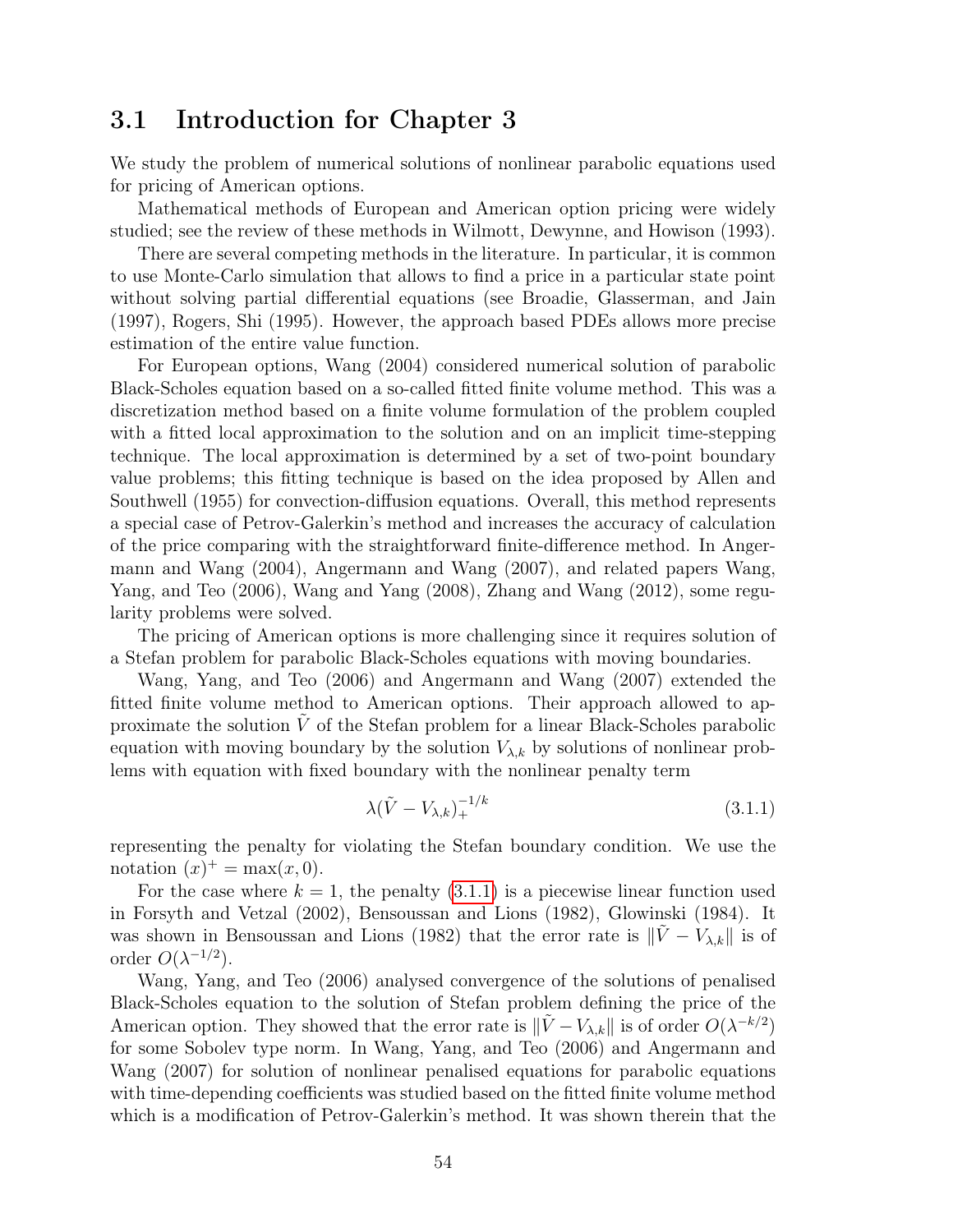method ensures convergence of discretized solution  $V_{\lambda,N}$  to  $V_{\lambda}$  for any  $\lambda > 0$ , where  $V_N$  is the solution using N basis functions for Petrov-Galerkin's setting.

In this chapter, we develop this approach and propose a Galerkin's finite element method for numerical solution of nonlinear penalised equations used for approximation of the Stefan problem for the option prices for the case of state dependent coefficients of the parabolic equation, including the volatility. More specifically, we discretize the system and build new special basis functions to approximate the solution. We establish convergence of the proposed method for the case where  $k \leq 1$ . Numerical results are show that the proposed method is accurate and efficient.

The novelty is to use the Galerkin's method for the nonlinear penalised parabolic equation using special basis functions using the state-dependent functions for volatility and dividends. Each basis function can be derived using the given parameters. Option value at any point along the state variable can be found by interpolating two basis functions. For linear equations, similar approach was used in Dokuchaev, Zhou, and Wang (2021) (See Chapter 2).

The chaper is organized as follows. In Section 2 we set up the problem by transforming the original Black-Scholes equation. In Section 3 we set up basis functions to apply Galerkin's method. In Section 4 we introduce weak formulation of the problem as well as the main theorem that is important for solving the problem. In Section 5 we prove the theorem. In Section 6 we review some methods of solution: exact method and Crank-Nicolson's method. In Section 7 we prove the convergence of the method. In Section 8 we test the method numerically.

## 3.2 Problem setting

We will consider a model of a stock price  $S(t)$  described by the following stochastic Ito equation

$$
dS(t) = S(t)(rdt + \sigma(S(t), t)dw(t)), \quad t > 0,
$$
\n(3.2.1)

where  $w(t)$  is a Wiener process, r is a risk-free rate,  $\sigma$  is the volatility of this stock. Assume that there are dividends  $D(S(t), t)$  on the stock. The pricing problem can be formulated as follows: Let a random variable  $X$  represent a payoff of a financial option. If  $X = f(S(T))$  for some function  $f : \mathbf{R} \to \mathbf{R}$  then the option is said to be of a European type. In this case, the fair option price at time  $t$  is  $P(t) =$  $e^{-r(T-t)}E\{f(S(T)|S(t)\},$  i.e. it can be calculated as the conditional expectation.

We assume that one of the following conditions is satisfied:

- 1.  $r = 0$
- 2.  $f(x) = (x K)^+$  or  $f(x) = (K x)^+$ , where  $K > 0$  is given, for call and put options respectively.

It can be shown, using Ito's Lemma, that

$$
P(t) = V(S(t), t),
$$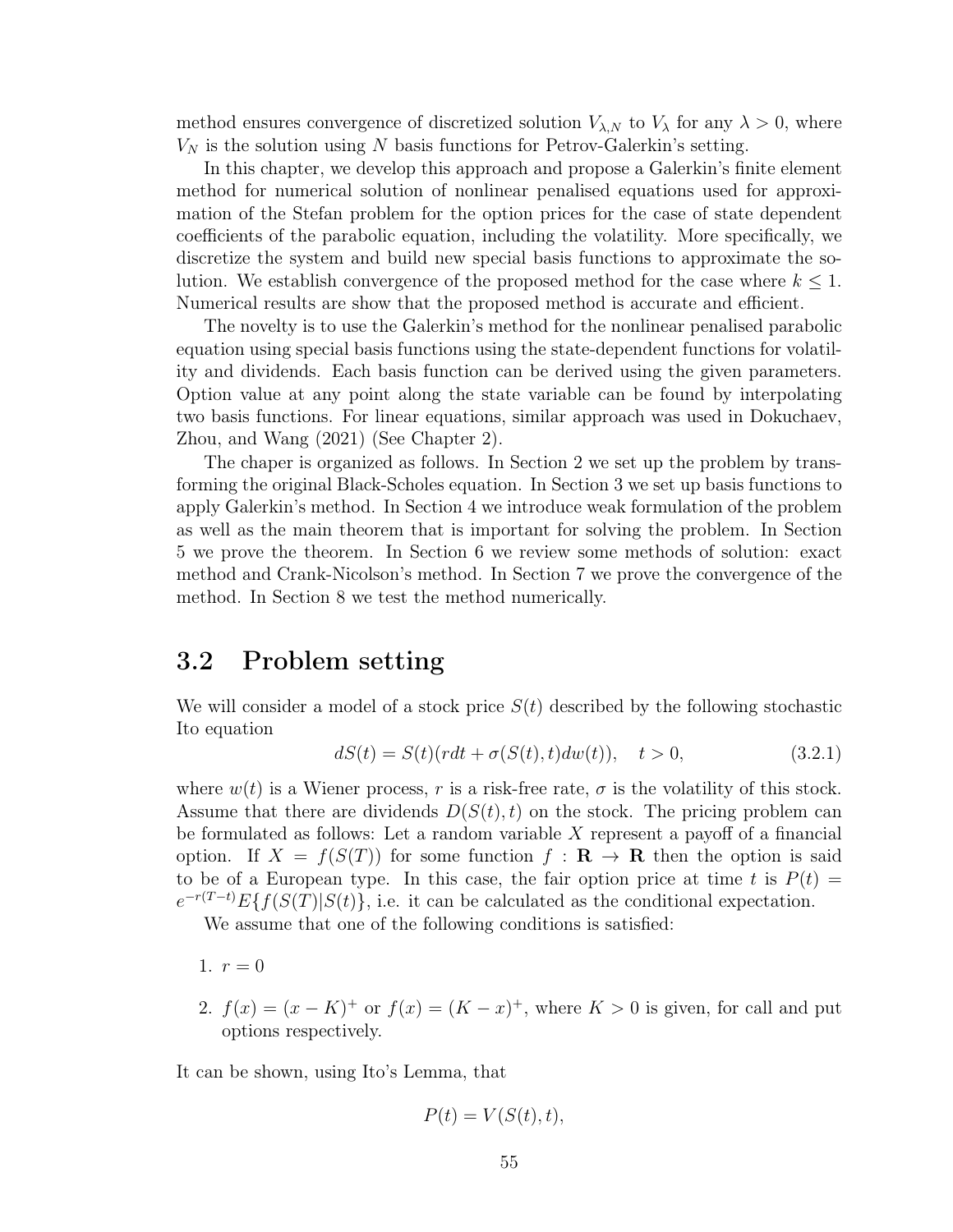where  $V(x, t)$  is a solution of the boundary value problem for the following parabolic equation:

$$
\frac{\partial V}{\partial t}(x,t) + \frac{1}{2}\sigma(x)^2 x^2 \frac{\partial^2 V}{\partial x^2}(x,t) + x(r - d(x)) \frac{\partial V}{\partial x}(x,t) - rV(x,t) = 0, : \nV(x,T) = f(x), \quad x > 0, \n\lim_{x \to \infty} \frac{V(x,t)}{f(x)} = 1, \quad 0 < t < T, \nV(0,t) = f(0), \quad 0 < t < T.
$$
\n(3.2.2)

The equations of this type are also called Black-Scholes equations. Here,  $x \in (0, \infty)$ ,  $t \in [0, T)$ ,  $\sigma(x)$  represents the volatility coefficient,  $d(x)$  represents the dividend rate, r represents the risk-free bank rate,  $T > 0$  is the terminal time. We assume that  $d(x)$  is a bounded function and that  $\sigma(x)$  is a bounded function with a bounded first derivative. In this paper we consider volatility  $\sigma(x)$  as a function of underlying stock price  $x$  rather than a constant.

In this paper our focus is on American options rather than European. We consider the following linear complementarity problem (the Stefan problem):

$$
LV(x,t) := -\frac{\partial V}{\partial t} - \frac{1}{2}\sigma^2(x)x^2\frac{\partial^2 V}{\partial x^2} - x(r - d(x)))\frac{\partial V}{\partial x} + r(t)V \ge 0, \qquad (3.2.3)
$$

$$
V(x,t) - f(x) \ge 0, \qquad (3.2.4)
$$

$$
LV(x,t) \cdot [V(x,t) - f(x)] = 0, \quad V(x,T) = f(x). \tag{3.2.5}
$$

To solve the arising problem we propose to use the so-called power penalty method where the Stefan problem is replaced by the problem

<span id="page-55-0"></span>
$$
LV(x,t) + N_{\lambda,k}(f(x) - V(x,t))
$$
  
=  $-\frac{\partial V}{\partial t} - \frac{1}{2}\sigma^2(x)x^2\frac{\partial^2 V}{\partial x^2} - x(r - d(x))\frac{\partial V}{\partial x} + r(t)V + N_{\lambda,k}(f(x) - V(x,t))$   
= 0,  
 $x \in (0,\infty), \quad t \in [0,T)$   
 $V(x,T) = f(x), \quad x > 0,$   

$$
\lim_{x \to \infty} \frac{V(x,t)}{f(x)} = R_0(t), \quad 0 < t < T,
$$
  
 $V(0,t) = f(0), \quad 0 < t < T.$  (3.2.6)

Here

$$
\mathcal{N}_{\lambda,k}(x) = \lambda [x]_{+}^{1/k}, \quad x < C
$$
\n
$$
\mathcal{N}_{\lambda,k}(x) = \lambda C^{1/k-1} x, \quad x > C,
$$

where  $\lambda > 1, k > 0, C > 0$  are penalty parameters. This function is piecewise continuous. If  $k = 1$  this function is piecewise linear. For large  $C > 0$ , this function approximates penalty  $\mathcal{N}_{\lambda,k}(x) \equiv \lambda[x]_+^{1/k}, x > 0.$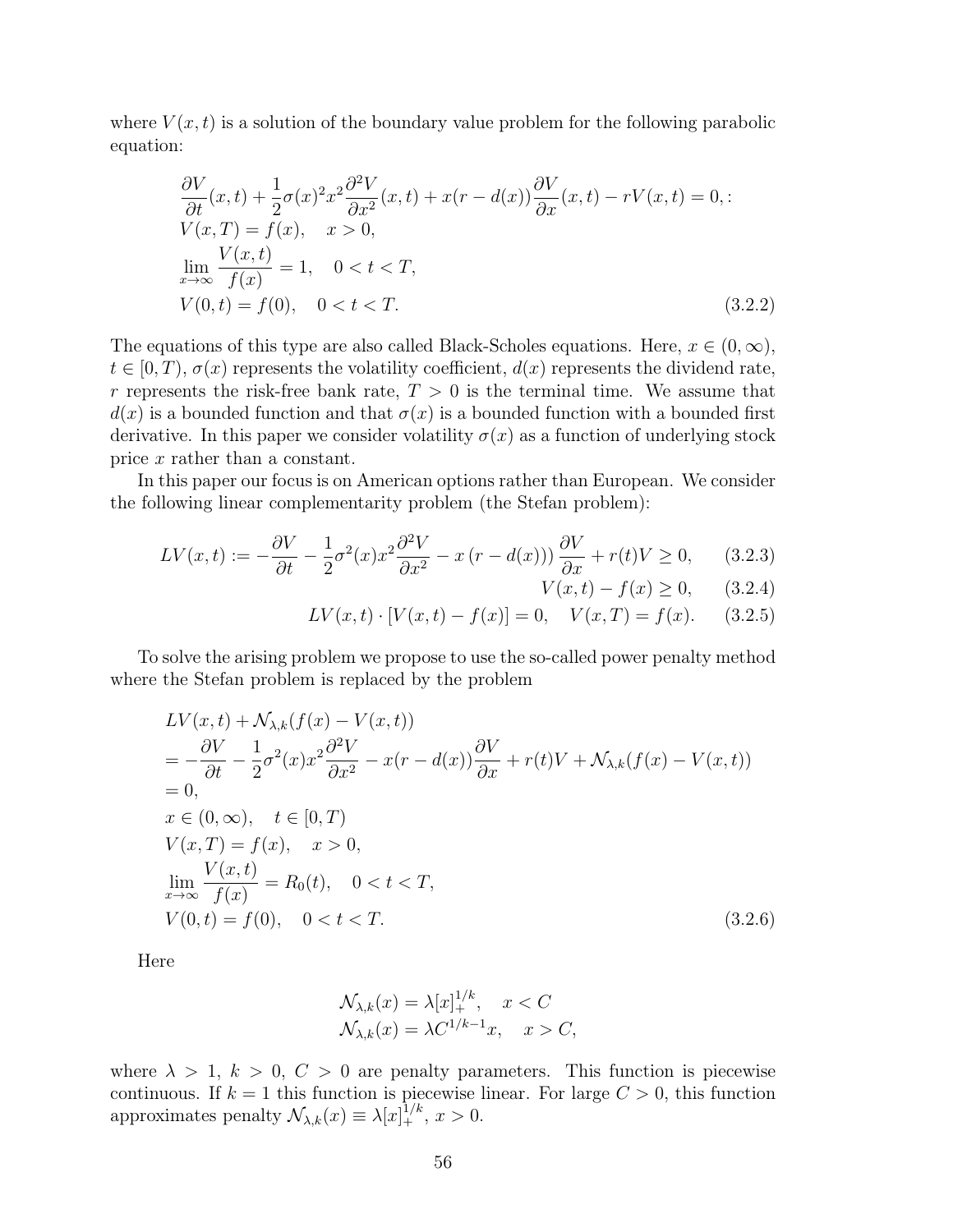We change variables such that

<span id="page-56-2"></span>
$$
x = e^y, \quad V(x, t) = \hat{V}(\ln x, t). \tag{3.2.7}
$$

Then

$$
\frac{\partial V}{\partial x} = \frac{\partial \hat{V}}{\partial y} e^{-y}, \quad \frac{\partial^2 V}{\partial x^2} = e^{-2y} \left(\frac{\partial^2 \hat{V}}{\partial y^2} - \frac{\partial V}{\partial y}\right).
$$

Equation [\(3.2.6\)](#page-55-0) takes the form

<span id="page-56-0"></span>
$$
\frac{\partial \hat{V}}{\partial t}(y,t) + \frac{1}{2}\sigma(y)^2(\frac{\partial^2 \hat{V}}{\partial y^2}(y,t))
$$
  
\n
$$
-\frac{\partial \hat{V}}{\partial y}(y,t) + (r - d(x))\frac{\partial \hat{V}}{\partial y}(y,t) - r\hat{V}(y,t) + \mathcal{N}_{\lambda,k}[f(y) - \hat{V}(y,t)] = 0,
$$
  
\n
$$
\hat{V}(y,T) = f(y), \quad x \in (-L,L),
$$
  
\n
$$
\hat{V}(L,t) = f(L), \quad \hat{V}(-L,t) = f(-L), \quad t \in [0,T).
$$
\n(3.2.8)

Note that we replaced  $f(e^y)$  and  $\sigma(e^y)$  with  $f(y)$  and  $\sigma(y)$  respectively, to keep notations short. Next, we use the substitution:

<span id="page-56-3"></span>
$$
\hat{v}(y,t) = e^{-r(t-T)}\hat{V}(y,t).
$$
\n(3.2.9)

Let  $R(t) := e^{r(t-T)}$ . Clearly,

$$
\begin{array}{lll}\n\frac{\partial \hat{V}}{\partial t}(y,t) & = r e^{r(t-T)} \hat{v}(y,t) + \frac{\partial \hat{v}}{\partial t}(y,t) e^{r(t-T)}, \\
\hat{V}(y,T) & = e^{r(T-T)} f(y) = f(y), \\
\hat{v}(L,t) & = R(t) f(L), \\
\hat{v}(-L,t) & = R(t) f(-L).\n\end{array}
$$

Hence [\(3.2.8\)](#page-56-0) becomes

$$
re^{r(t-T)}\hat{v}(y,t) + \frac{\partial \hat{v}}{\partial t}(y,t)e^{r(t-T)} + \frac{1}{2}e^{r(t-T)}\sigma(y)^2(\frac{\partial^2 \hat{v}}{\partial y^2}(y,t) - \frac{\partial \hat{v}}{\partial y}(y,t))
$$
  
+ 
$$
e^{r(t-T)}(r-d(y))\frac{\partial \hat{v}}{\partial y}(y,t) - re^{r(t-T)}\hat{v}(y,t) + \mathcal{N}_{\lambda,k}[f(x) - e^{r(t-T)}\hat{v}(y,t)] = 0.
$$

Simplifying the above, we obtain that

<span id="page-56-1"></span>
$$
\frac{\partial \hat{v}}{\partial t}(y,t) + \frac{1}{2}\sigma(y)^2 \frac{\partial^2 \hat{v}}{\partial y^2}(y,t) + (r - d(y) - \frac{1}{2}\sigma^2(y))\frac{\partial \hat{v}}{\partial y}(y,t)
$$
  
+ $e^{-r(t-T)}\mathcal{N}_{\lambda,k}[f(x) - e^{r(t-T)}\hat{v}(y,t)] = 0,$   
 $\hat{v}(y,T) = f(y), \quad \hat{v}(L,t) = R(t)f(L), \quad \hat{v}(-L,t) = R(t)f(-L).$  (3.2.10)

For brevity, we will rewrite this as

$$
\frac{\partial \hat{v}}{\partial t}(y,t) + \rho(y)\frac{\partial^2 \hat{v}}{\partial y^2}(y,t) + \eta(y)\frac{\partial \hat{v}}{\partial y}(y,t) + e^{-r(t-T)}\mathcal{N}_{\lambda,k}[f(y) - e^{r(t-T)}\hat{v}(y,t))] = 0,
$$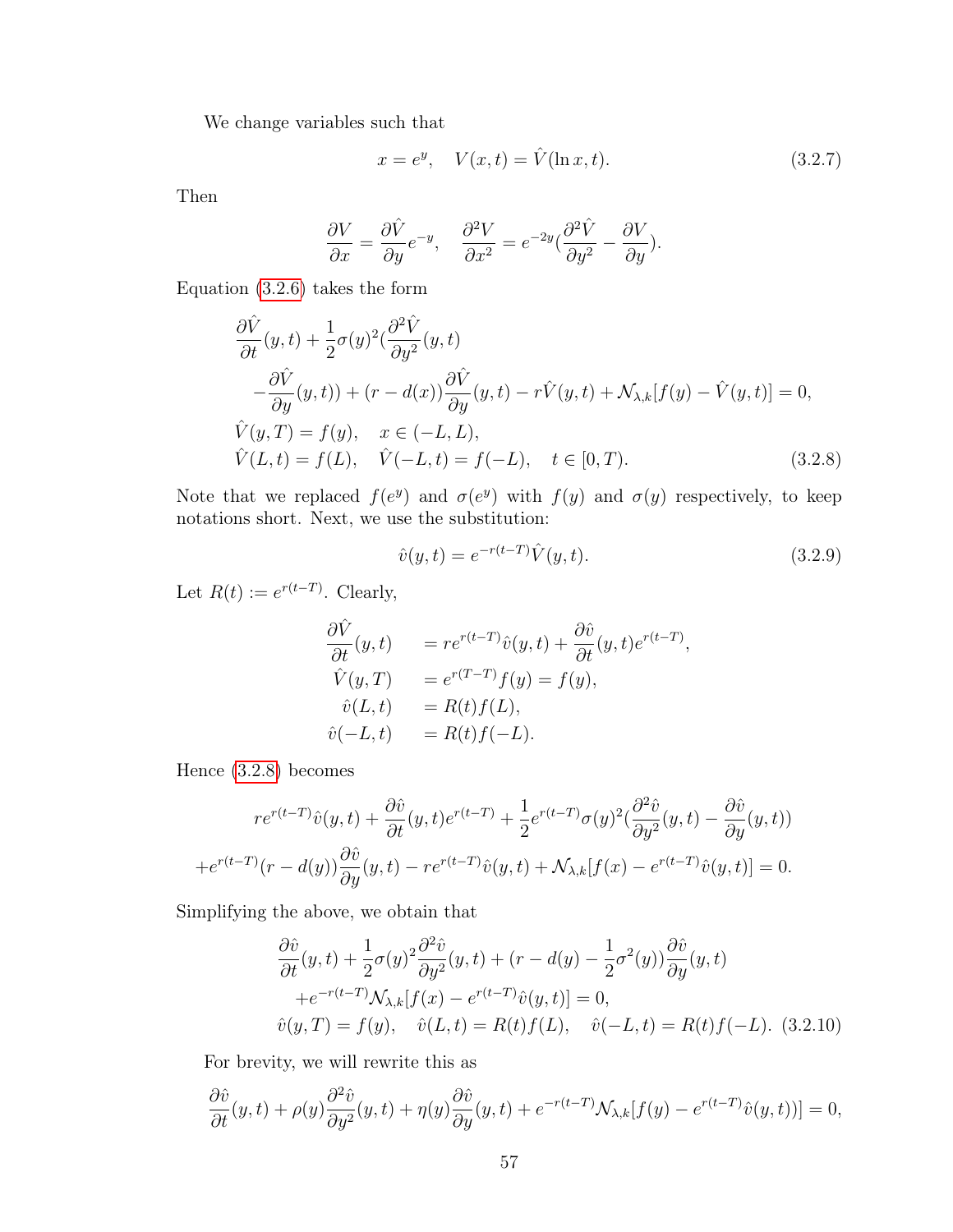$$
\hat{v}(y,T) = f(y), \quad \hat{v}(L,t) = R(t)f(L), \quad \hat{v}(-L,t) = R(t)f(-L). \tag{3.2.11}
$$

Here,

$$
\rho(y) = \frac{1}{2}\sigma(y)^2, \quad \eta(y) = r - d(y) - \frac{1}{2}\sigma^2(y).
$$

We assume that in [\(3.2.6\)](#page-55-0),  $|f(x)| \le c(1+|x|)$ , for some constant  $c > 0$  and we look for solution  $|\hat{v}(x, t)| \leq C_1(1 + |x|)$ . Let us introduce a differential operator A such that

$$
A\hat{v} = \rho \frac{\partial^2 \hat{v}}{\partial y^2} + \eta \frac{\partial \hat{v}}{\partial y}.
$$

Let

$$
G(\hat{v}, y, t) = e^{-r(t-T)} \mathcal{N}_{\lambda, k} \left( f(y) - e^{r(t-T)} \hat{v}(y, t) \right).
$$

We consider [\(3.2.10\)](#page-56-1) for  $y \in (-L, L)$ , where  $L > 0$  is a sufficiently large constant. We consider the boundary problem

$$
\frac{\partial \hat{v}}{\partial t} + A\hat{v} + G(\hat{v}, y, t) = 0, \quad \hat{v}(y, T) = f(y), \quad y \in \mathbf{R},
$$
  

$$
\hat{v}(-L, t) = R(t)f(-L),
$$
  

$$
\hat{v}(L, t) = R(t)f(L).
$$

We use the substitution

<span id="page-57-1"></span>
$$
v(y,t) = \hat{v}(y,t) - R(t)f(y).
$$
\n(3.2.12)

Then,

$$
\frac{\partial \hat{v}}{\partial t} = \frac{\partial v}{\partial t} + f(y)\frac{dR}{dt}.
$$
\n(3.2.13)

This gives the following problem:

<span id="page-57-0"></span>
$$
\frac{\partial v}{\partial t} = -Av - R(t)Af - \frac{dR}{dt}(t)f(y) - G(v + Rf, y, t),\nv(y, T) = 0,\nv(-L, t) = v(L, t) = 0.
$$
\n(3.2.14)

Here  $y \in D$ ,  $D = (-L, L)$ ,

$$
G(v + R(t)f, y, t) = e^{-r(t-T)} \mathcal{N}_{\lambda, k} (f(y) - e^{r(t-T)} [R(t)f(y) + v(y, t)])
$$
  
=  $e^{-r(t-T)} \mathcal{N}_{\lambda, k} (f(y) - f(y) - e^{r(t-T)} v(y, t))$   
=  $e^{-r(t-T)} \mathcal{N}_{\lambda, k} (-e^{r(t-T)} v(y, t))_{+}^{1/k}$ .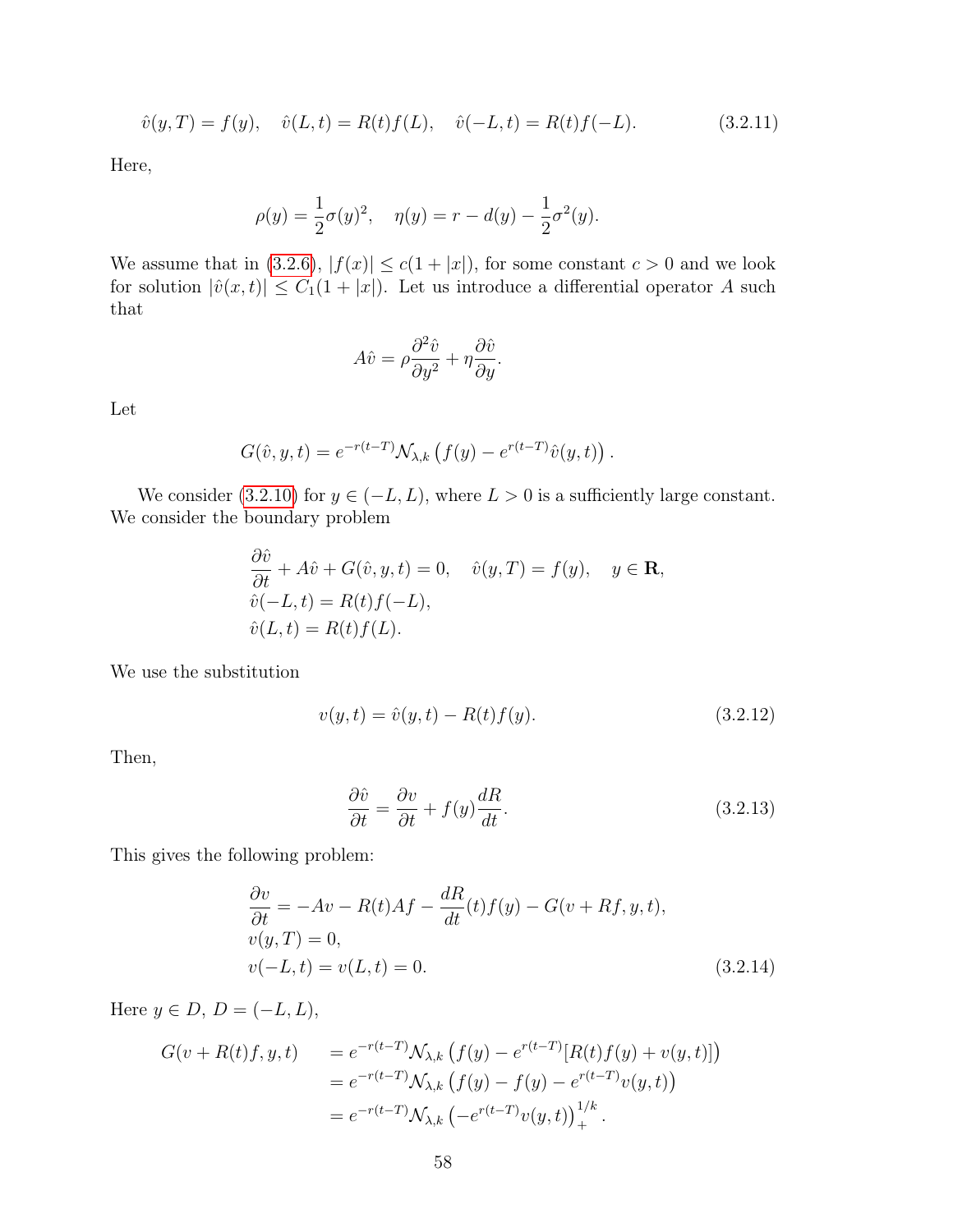## 3.3 Basis functions

Let  ${y_k}_{k=0}^{N+1} \subset D$  be selected such that  $-L = y_0 < y_1 < y_k < ... < y_{N+1} = L$ . Let us introduce the basis functions  $\phi(y) = \phi_k(y)$ , for  $k = 0, ..., N + 1$  that satisfy  $A\phi = 0$ on  $(y_{k-1}, y_k) \cup (y_k, y_{k+1})$  and the following conditions:

- 1.  $\phi_k(y_k) = 1, \, \phi_k(y_{k-1}) = \phi_k(y_{k+1}) = 0.$
- 2.  $\phi_k(y) \geq 0$ .
- 3.  $\phi_k(y) = 0$  for  $y \notin (y_{k-1}, y_{k+1})$ .
- 4.  $\phi_y|_{[y_{k-1},y_k]} \in C^2([y_{k-1},y_k])$ ;  $\phi_y|_{[y_k,y_{k+1}]} \in C^2([y_k,y_{k+1}])$ . Here,  $C^2$  is the space of twice differentiable functions.
- 5.  $\phi_k|_{[y_{k-1},y_{k+1}]}\in W^1_\infty([y_{k-1},y_{k+1}])$ . Here,  $W^1_\infty$  is a Sobolev space of functions with bounded first derivative.
- 6.  $A\phi_k(y) = 0$  for  $y \in (y_{k-1}, y_k) \cup (y_k, y_{k+1}).$

7. 
$$
\phi_k(y) + \phi_{k+1}(y) = 1
$$
 for  $y \in [y_k, y_{k+1}].$ 

Diagrams of these functions form intersecting deformed triangles on the  $\phi - x$  plane. To find  $\phi's$ , we need to solve the following equation:

<span id="page-58-0"></span>
$$
A\phi_k(y) = \rho(y)\frac{\partial^2 \phi_k}{\partial y^2}(y) + \eta(y)\frac{\partial \phi_k}{\partial y}(y) = 0.
$$
\n(3.3.1)

We consider two cases: (1) when  $y \in [y_{k-1}, y_k]$  and (2)  $y \in [y_k, y_{k+1}]$ . The boundary conditions are as follows:

<span id="page-58-1"></span>
$$
\phi_k(y_{k-1}) = 0, \quad \phi_k(y_k) = 1, \quad \phi_k(y_{k+1}) = 0.
$$
\n(3.3.2)

Let  $\gamma(y) = \frac{\partial \phi_k}{\partial y}(y)$ . The equation [\(3.3.1\)](#page-58-0) becomes

$$
\rho(y)\frac{\partial \gamma}{\partial y}(y) + \eta(y)\gamma(y) = 0.
$$

This equation can be solved exactly using the integrating factor method. It can be written as

$$
\frac{\partial \gamma}{\partial y}(y) + \frac{\eta(y)}{\rho(y)}\gamma(y) = 0.
$$

Let

$$
\omega_{k,-}(y) = \int_{y_{k-1}}^{y} \frac{\eta(x)}{\rho(x)} dx + c.
$$

Let integrating factor be  $\mu = C_1 e^{\omega_{k,-}(y)}$ . Then

$$
\gamma_k(y) = C_1 e^{-\omega_{k,-}(y)}.
$$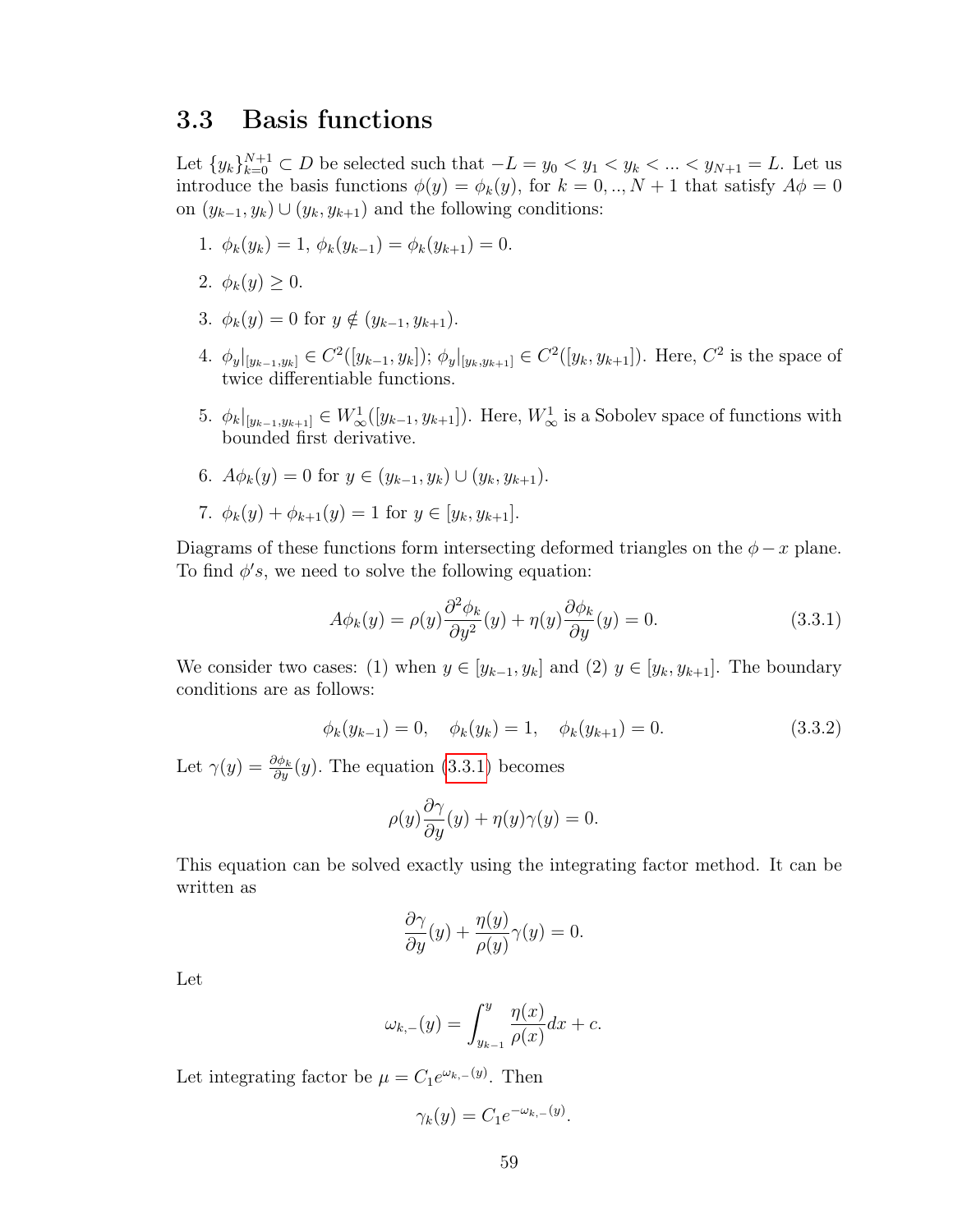To find  $\phi_k$  we integrate  $\gamma$ :

$$
\phi_k(y) = \int_{y_{k-1}}^y \gamma(x) dx + C_2.
$$

Next, we check the initial conditions [\(3.3.2\)](#page-58-1):

$$
\phi_k(y_{k-1}) = \int_{y_{k-1}}^{y_{k-1}} \gamma(x)dx + C_2 = 0,
$$
  

$$
C_2 = 0,
$$
  

$$
\phi_k(y_k) = \int_{y_{k-1}}^{y_k} \gamma(x)dx = C_1 \int_{y_{k-1}}^{y_k} e^{-\omega_{k,-1}} dx = 1.
$$

Hence,

$$
C_1 = \frac{1}{\int_{y_{k-1}}^{y_k} e^{-\omega_{k,-}(x)} dx}.
$$

Thus, we determined  $\phi_k(y)$  for  $y \in (y_{k-1}, y_k)$ , and

 $y_{k-1}$ 

$$
\phi_k(y) = \frac{1}{\int_{y_{k-1}}^{y_k} e^{-\omega_{k,-}(x)} dx} \int_{y_{k-1}}^{y} e^{-\omega_{k,-}(x)} dx.
$$

When the discretization step is small enough, this function will be increasing from  $y_{k-1}$  to  $y_k$ . Similarly, we find  $\phi_k(y)$  for  $y \in (y_k, y_{k+1})$ . Let

$$
\omega_{k,+}(y) = \int_{y_k}^{y} \frac{\eta(x)}{\rho(x)} dx + c.
$$

Let  $\mu = C_1 e^{\omega_{k,+}(y)}$  and  $\gamma_k(y) = C_1 e^{-\omega_{k,+}(y)}$ . To find  $\phi_k(y)$ , we integrate  $\gamma(x)$ :

$$
\phi_k(y) = \int_{y_k}^y \gamma(x) dx + C_2.
$$

Next, we match the initial conditions [\(3.3.2\)](#page-58-1) to find  $C_1$  and  $C_2$  as follows::

$$
\phi_k(y_k) = \int_{y_k}^{y_k} \gamma(x)dx + C_2 = 1,
$$
  

$$
C_2 = 1,
$$

$$
\phi_k(y_{k+1}) = \int_{y_k}^{y_{k+1}} \gamma(x)dx + 1 = C_1 \int_{y_k}^{y_{k+1}} e^{-\omega_{k,+}(x)} dx + 1 = 0,
$$

$$
C_1 = \frac{-1}{\int_{y_k}^{y_{k+1}} e^{-\omega_{k,+}(x)} dx}.
$$

Thus, we determined  $\phi_k(y)$  for  $y \in (y_k, y_{k+1})$ , and

$$
\phi_k(y) = \frac{-1}{\int_{y_k}^{y_{k+1}} e^{-\omega(x)_{k+1}} dx} \int_{y_k}^{y} e^{-\omega_{k+1}(x)} dx + 1.
$$

We will use these basis functions to discretize the system. Any point  $V(y)$  can be represented as a linear combination of two appropriate basis functions in the domain:  $v_k(t)\phi_k(y) + v_{k+1}(t)\phi_{k+1}(y)$  if  $y \in [y_k, y_{k+1}].$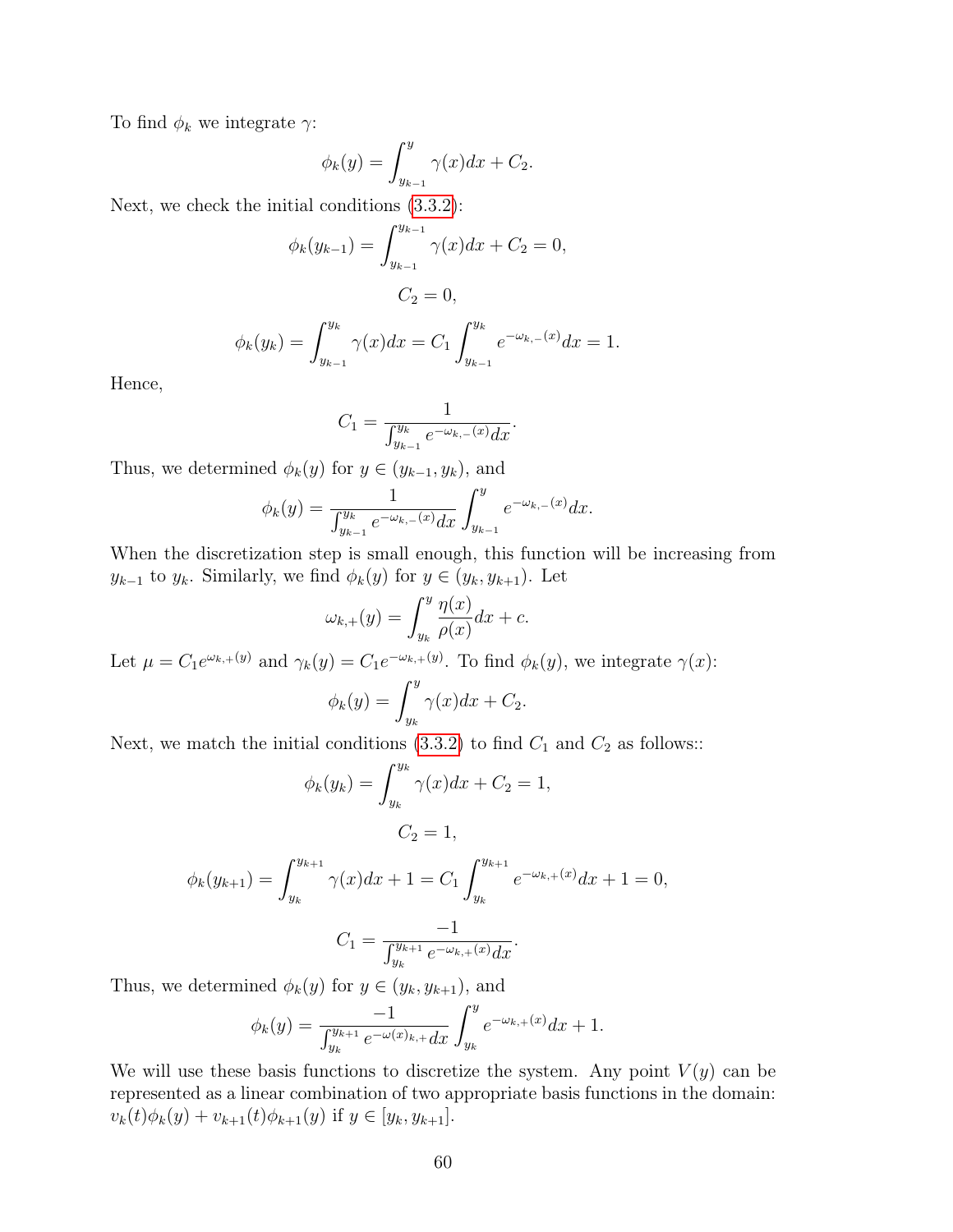

Figure 3.1: Basis function  $\phi_k(y)$  for  $y_{k-1} = -1$ ,  $y_k = 0$ ,  $y_{k+1} = 1$ ,  $\rho = 0.045$ , and  $\eta = -0.045$ 

## 3.4 ODE implied by the Galerkin Method

Using  $\phi_m$  from the previous section we can approximate v in [\(3.2.14\)](#page-57-0) as  $V_N(y,t) =$  $\sum_{k=1}^{N} v_k(t) \phi_k(y)$ . The boundary conditions can be interpreted as  $v_0(t) = 0$  and  $v_{N+1}(t) = 0$ . Let  $S_N$  be the span of  $\{\phi_k\}_{k=1,\dots,N}$ . Let us consider a bilinear mapping  $a: H_0^1(D) \times H_0^1(D) \to \mathbf{R}$  such that  $(Au, w)_{L_2(D)} = a(u, w)$  for all  $u, w \in H_0^1(D) \cap$  $W_2^2(D)$ . In a weak form the equation [\(3.2.14\)](#page-57-0) is

<span id="page-60-0"></span>
$$
(\frac{du}{dt}, w)_{L_2(D)} = -a(u, w) - a(f, w) - (G, w)_{L_2(D)}
$$
\n(3.4.1)

for all  $w \in H_0^1(D)$ , where  $H_0^1(D)$  is the space of functions belonging to  $L_2(D)$  together with their first derivatives and such that they vanish at  $\partial D$ . Following the Galerkin Method, we look for  $v_k$  such that

<span id="page-60-1"></span>
$$
(V'_N, w)_{L_2(D)} = -a(V_N, w) - a(f_N, w) - (G_N, w)_{L_2(D)}
$$
\n(3.4.2)

for all  $w \in S_N$ ,  $m = 1, ..., N$ . Formally, equation [\(3.2.14\)](#page-57-0) can be presented as

$$
\sum_{k=0}^{N+1} v'_k(t)\phi_k(y) = -\sum_{k=0}^{N+1} v_k(t)A\phi_k(y) - \sum_{k=0}^{N+1} \xi_k A\phi_k(y)
$$

$$
-e^{-r(t-T)}\mathcal{N}_{\lambda,k}[-e^{r(t-T)}\sum_{k=0}^{N+1} v_k \phi_k(y)].
$$

Here,  $\xi_k = f(y_k)$ .

.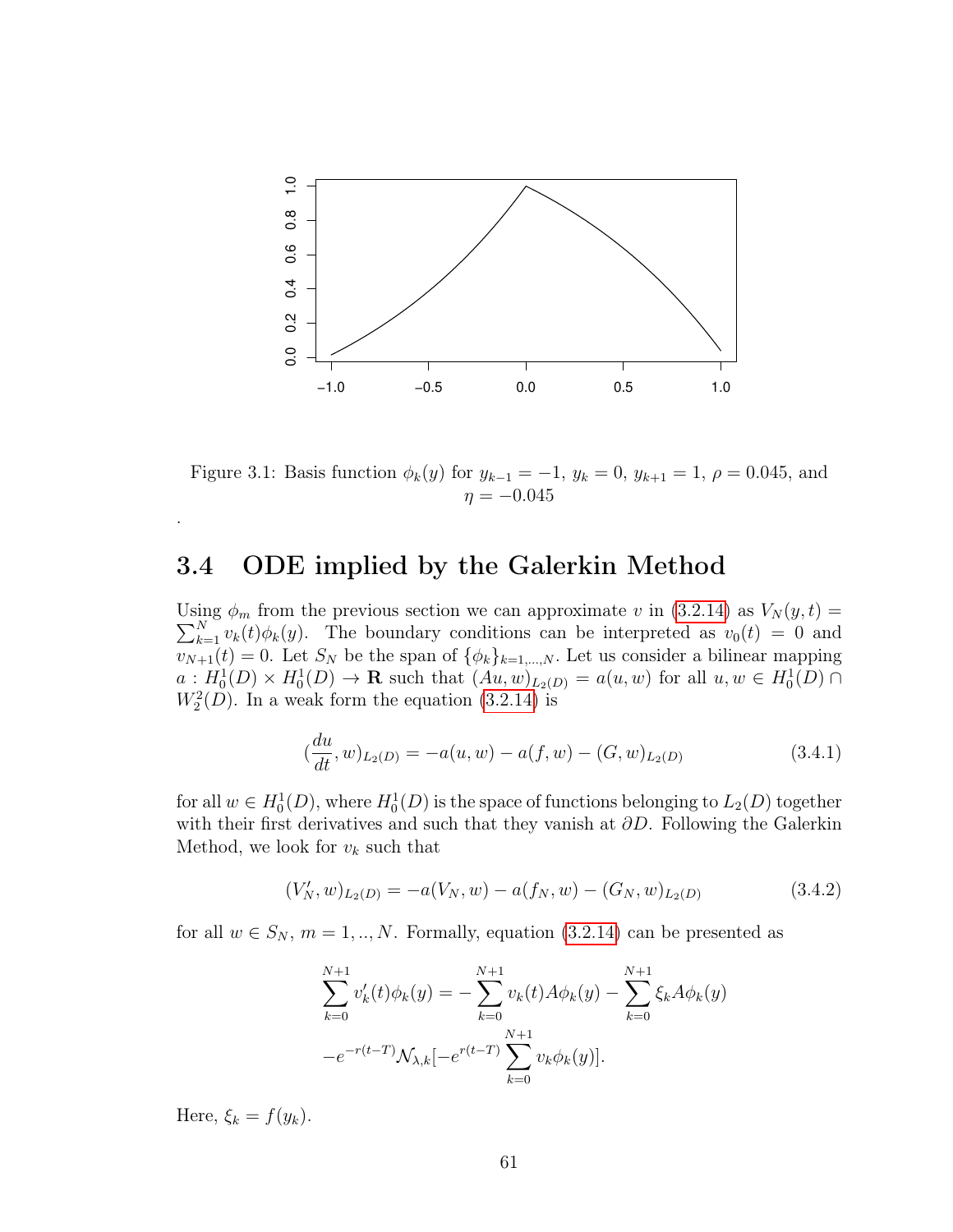Since  $v_0 = v_{N+1} = 0$ , we can rewrite the above as

$$
\sum_{k=1}^{N} v'_k(t)\phi_k(y) = -\sum_{k=1}^{N} v_k(t)A\phi_k(y) - \sum_{k=0}^{N+1} \xi_k A\phi_k(y)
$$

$$
-e^{-r(t-T)}\mathcal{N}_{\lambda,k}[-e^{r(t-T)}\sum_{k=0}^{N+1} v_k \phi_k(y)].
$$

Multiplying by  $\phi_m$ , for  $m = 1, ..., N$  and integration by dy gives

<span id="page-61-2"></span>
$$
\int_{\mathbb{R}} \sum_{k=1}^{N} v'_{k}(t) \phi_{k}(y) \phi_{m}(y) dy = - \int_{\mathbb{R}} \sum_{k=1}^{N} v_{k}(t) A \phi_{k}(y) \phi_{m}(y) dy \n- \int_{\mathbb{R}} \sum_{k=0}^{N+1} \xi_{k} A \phi_{k}(y) \phi_{m}(y) dy \n- \int_{\mathbb{R}} e^{-r(t-T)} \mathcal{N}_{\lambda,k}[-e^{r(t-T)} \sum_{k=0}^{N+1} v_{k} \phi_{k}(y)] \phi_{m}(y) dy.
$$
\n(3.4.3)

Using the above we can construct the following system.

#### Theorem 3.4.1

<span id="page-61-1"></span><span id="page-61-0"></span>
$$
Mv'(t) = Bv(t) + B\xi + \zeta + \kappa,
$$
\n(3.4.4)

where

$$
v(t) = \begin{pmatrix} v_1(t) \\ v_2(t) \\ \vdots \\ v_{N-1}(t) \\ v_N(t) \end{pmatrix}, \quad \xi = \begin{pmatrix} \xi_1 \\ \xi_2 \\ \vdots \\ \xi_{n-1} \\ \xi_n \end{pmatrix}, \quad \zeta = \begin{pmatrix} \zeta_1 \\ 0 \\ \vdots \\ 0 \\ \zeta_N \end{pmatrix}, \kappa = \begin{pmatrix} \kappa_1 \\ \kappa_2 \\ \vdots \\ \kappa_{N-1} \\ \kappa_N \end{pmatrix}, (3.4.5)
$$

<span id="page-61-3"></span>
$$
M = \begin{pmatrix} \mu_{1,1} & \mu_{1,2} & 0 & 0 & \dots & 0 \\ \mu_{2,1} & \mu_{2,2} & \mu_{2,3} & 0 & \dots & 0 \\ 0 & \mu_{3,2} & \mu_{3,3} & \mu_{3,4} & \dots & 0 \\ \vdots & \ddots & \ddots & \ddots & \ddots & \vdots \\ 0 & 0 & \dots & \mu_{N-1,N-2} & \mu_{N-1,N-1} & \mu_{N-1,N} \\ 0 & 0 & \dots & 0 & \mu_{N-1,N} & \mu_{N,N} \end{pmatrix}, \qquad (3.4.6)
$$
  

$$
B = \begin{pmatrix} \beta_{1,1} & \beta_{1,2} & 0 & 0 & \dots & 0 \\ \beta_{2,1} & \beta_{2,2} & \beta_{2,3} & 0 & \dots & 0 \\ 0 & \beta_{3,2} & \beta_{3,3} & \beta_{3,4} & \dots & 0 \\ \vdots & \ddots & \ddots & \ddots & \ddots & \vdots \\ 0 & 0 & \dots & \beta_{N-1,N-2} & \beta_{N-1,N-1} & \beta_{N-1,N} \\ 0 & 0 & \dots & 0 & \beta_{N-1,N} & \beta_{N,N} \end{pmatrix}, \qquad (3.4.7)
$$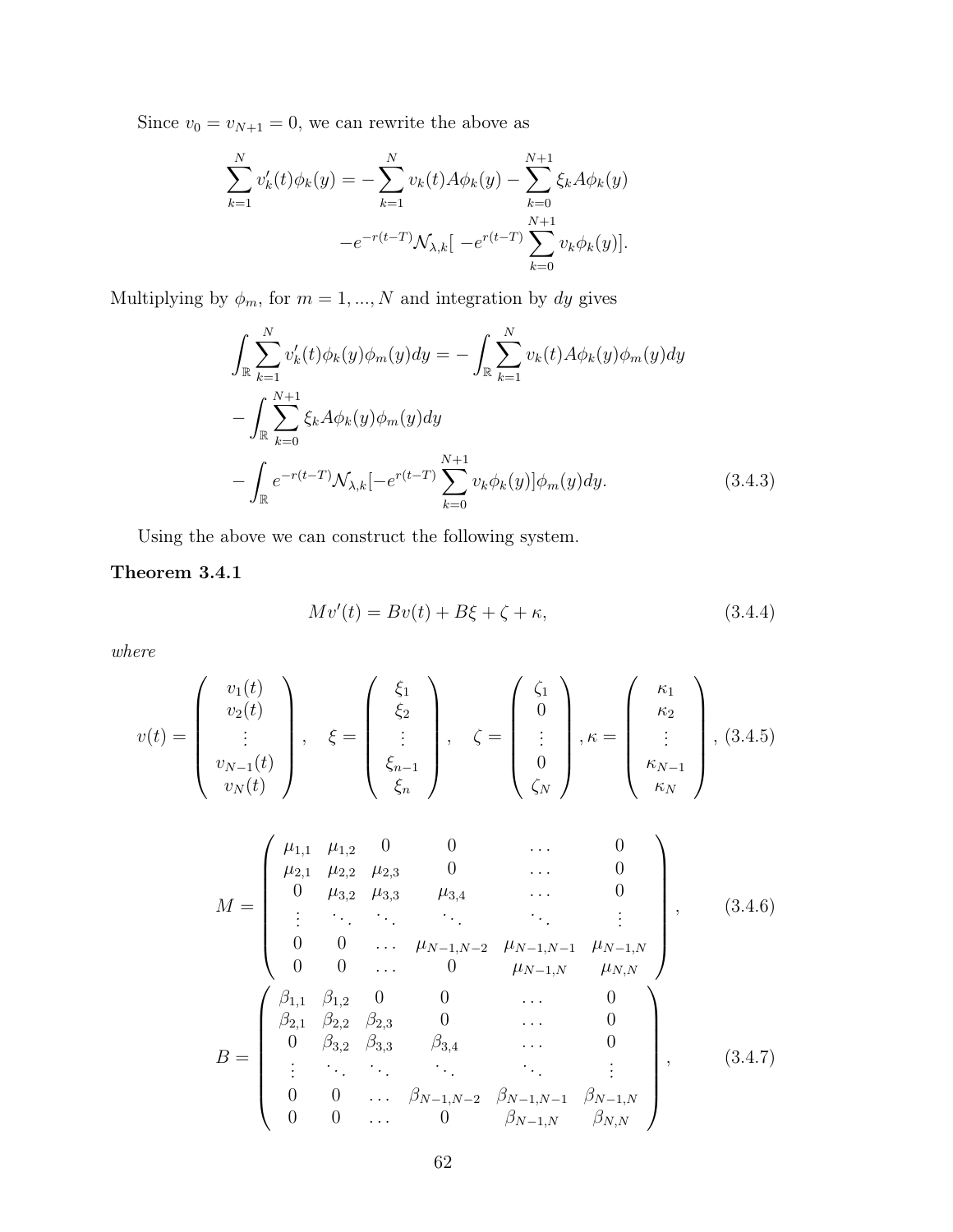The components of  $M$  are

$$
\mu_{m,m-1} = \int_{y_{m-1}}^{y_m} \phi_{m-1}(y)\phi_m(y)dy,
$$
  
\n
$$
\mu_{m,m} = \int_{y_{m-1}}^{y_{m+1}} \phi_m^2(y)dy,
$$
  
\n
$$
\mu_{m,m+1} = \int_{y_m}^{y_{m+1}} \phi_{m+1}(y)\phi_m(y)dy.
$$
\n(3.4.8)

The components of  $B$  are

$$
\beta_{m,m-1} = \frac{\sigma^2(y_m)}{2} (\phi'_{m-1}(y_m - 0),
$$
  
\n
$$
\beta_{m,m} = -\frac{\sigma^2(y_m)}{2} (\phi'_{m}(y_m + 0) - \phi'_{m}(y_m - 0)),
$$
  
\n
$$
\beta_{m,m+1} = -\frac{\sigma^2(y_m)}{2} (\phi'_{m+1}(y_m + 0)).
$$
\n(3.4.9)

The components  $\xi$ ,  $\zeta$  and  $\kappa$  are

$$
\xi_k = f(y_k),
$$
  
\n
$$
\zeta_1(t) = \beta_{1,0}\xi_0 = \frac{\sigma^2(y_1)}{2}\phi_0'(y_1 - 0))\xi_0,
$$
  
\n
$$
\zeta_N(t) = \beta_{N,N+1}\xi_{N+1} = \frac{\sigma^2(y_N)}{2}\phi_{N+1}'(y_N + 0)\xi_{N+1},
$$
  
\n
$$
\kappa_m = -e^{-r(t-T)}\int_{y_{m-1}}^{y_{m+1}} \mathcal{N}_{\lambda,k}[-e^{r(t-T)}\sum_{k=m-1}^{m+1} v_k \phi_k(y)]\phi_m(y)dy. \quad (3.4.10)
$$

## 3.5 Proof of Theorem [3.4.1](#page-61-0)

## 3.5.1 Finding the components for  $M$  in  $(3.4.4)$

Let us look at the LHS of [\(3.4.3\)](#page-61-2). If  $k < m - 1$  or  $k > m + 1$  then  $\phi_k \phi_m = 0$ . Therefore, for  $m = 2, ..., N - 1$ , we have that

$$
\int_{\mathbb{R}} \sum_{k=1}^{N} v'_k(t) \phi_k(y) \phi_m dy
$$
\n
$$
= \frac{dv_{m-1}(t)}{dt} \int_{y_{m-1}}^{y_m} \phi_{m-1}(y) \phi_m(y) dy + \frac{dv_m(t)}{dt} \int_{y_{m-1}}^{y_{m+1}} \phi_m^2(y) dy
$$
\n
$$
+ \frac{dv_{m+1}(t)}{dt} \int_{y_m}^{y_{m+1}} \phi_{m+1}(y) \phi_m(y) dy
$$
\n
$$
= \mu_{m-1} \frac{dv_{m-1}(t)}{dt} + \mu_m \frac{dv_m(t)}{dt} + \mu_{m+1} \frac{dv_{m+1}(t)}{dt}.
$$
\n(3.5.1)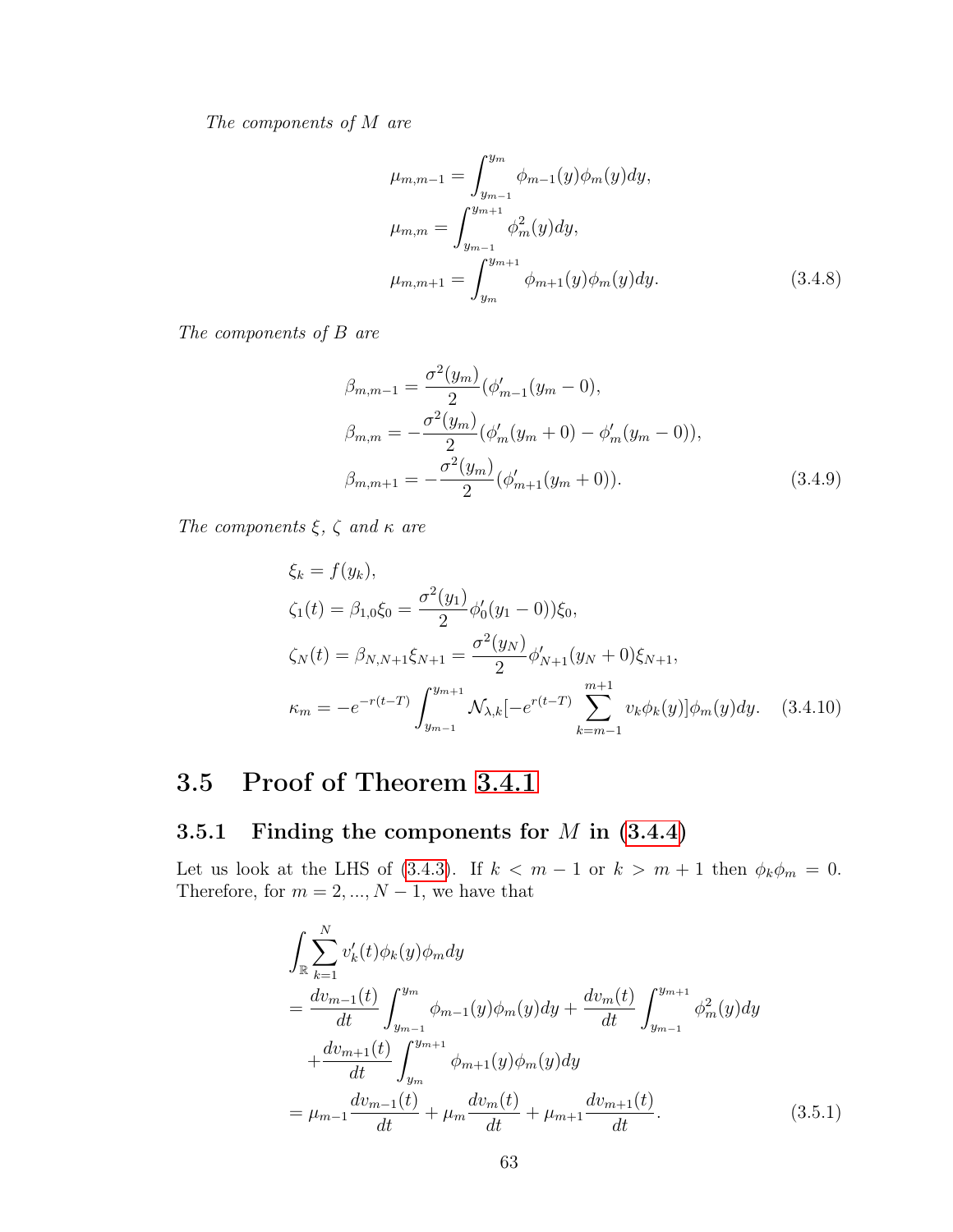Let us consider boundary cases  $m = 1$  and  $m = N$ . For the case where  $m = 1$ ,

$$
\frac{dv_0}{dt} \int_{y_0}^{y_1} \phi_0(y)\phi_1(y)dy + \frac{dv_1}{dt} \int_{y_0}^{y_2} \phi_1^2(y)dy + \frac{dv_2}{dt} \int_{y_1}^{y_2} \phi_2(y)\phi_1(y)dy
$$
  
= 0 +  $\mu_1 \frac{dv_1}{dt} + \mu_2 \frac{dv_2}{dt}$ , (3.5.2)

since  $\frac{dv_0}{dt} = 0$ . Similarly, for the case where  $m = N$  we have that

$$
\frac{dv_{N-1}}{dt} \int_{y_{N-1}}^{y_N} \phi_{N-1}(y)\phi_N(y)dy + \frac{dv_N}{dt} \int_{y_{N-1}}^{y_{N+1}} \phi_N^2(y)dy \n+ \frac{dv_{N+1}}{dt} \int_{y_N}^{y_{N+1}} \phi_{N+1}(y)\phi_N(y)dy \n= \mu_{N-1} \frac{dv_{N-1}}{dt} + \mu_N \frac{dv_N}{dt} + 0.
$$
\n(3.5.3)

Thus, we found the components for  $M$  in the theorem.

## 3.5.2 Finding the components of  $B$  in  $(3.4.4)$ .

We consider the term

$$
\int_{-L}^{L} \sum_{k=1}^{N} v_k(t) A \phi_k(y) \phi_m(y) dy = \sum_{k=1}^{N} v_k \int_{-L}^{L} A \phi_k(y) \phi_m(y) dy
$$

in [\(3.4.3\)](#page-61-2). Let

$$
(A\phi_k, \phi_m)_{L_2(D)} = \int_{-L}^{L} A\phi_k(y)\phi_m(y)dy.
$$

Let

$$
\rho(y) = \frac{\sigma(y)^2}{2}, \quad \eta(y) = (r - d(y) - \frac{1}{2}\sigma(y)^2).
$$

We have that

$$
A\phi_k(y) = \frac{1}{2}\sigma(y)^2\phi''_k(y) + (r - d(y) - \frac{1}{2}\sigma(y)^2)\phi'_k(y)
$$
  
=  $\rho(y)\phi''_k(y) + \eta(y)\phi'_k(y)$   
=  $(\rho(y)\phi'_k(y))' - \rho(y)'\phi'_k(y) + \eta(y)\phi'_k(y).$ 

By the definitions,

$$
(A\phi_k, \phi_m)_{L_2(D)} = \int_{-L}^{L} (\rho(y)\phi'_k(y))'\phi_m(y)dy - \int_{-L}^{L} \rho(y)'\phi'_k(y)\phi_m(y)dy
$$

$$
+ \int_{-L}^{L} \eta(y)\phi'_k(y)\phi_m(y)dy
$$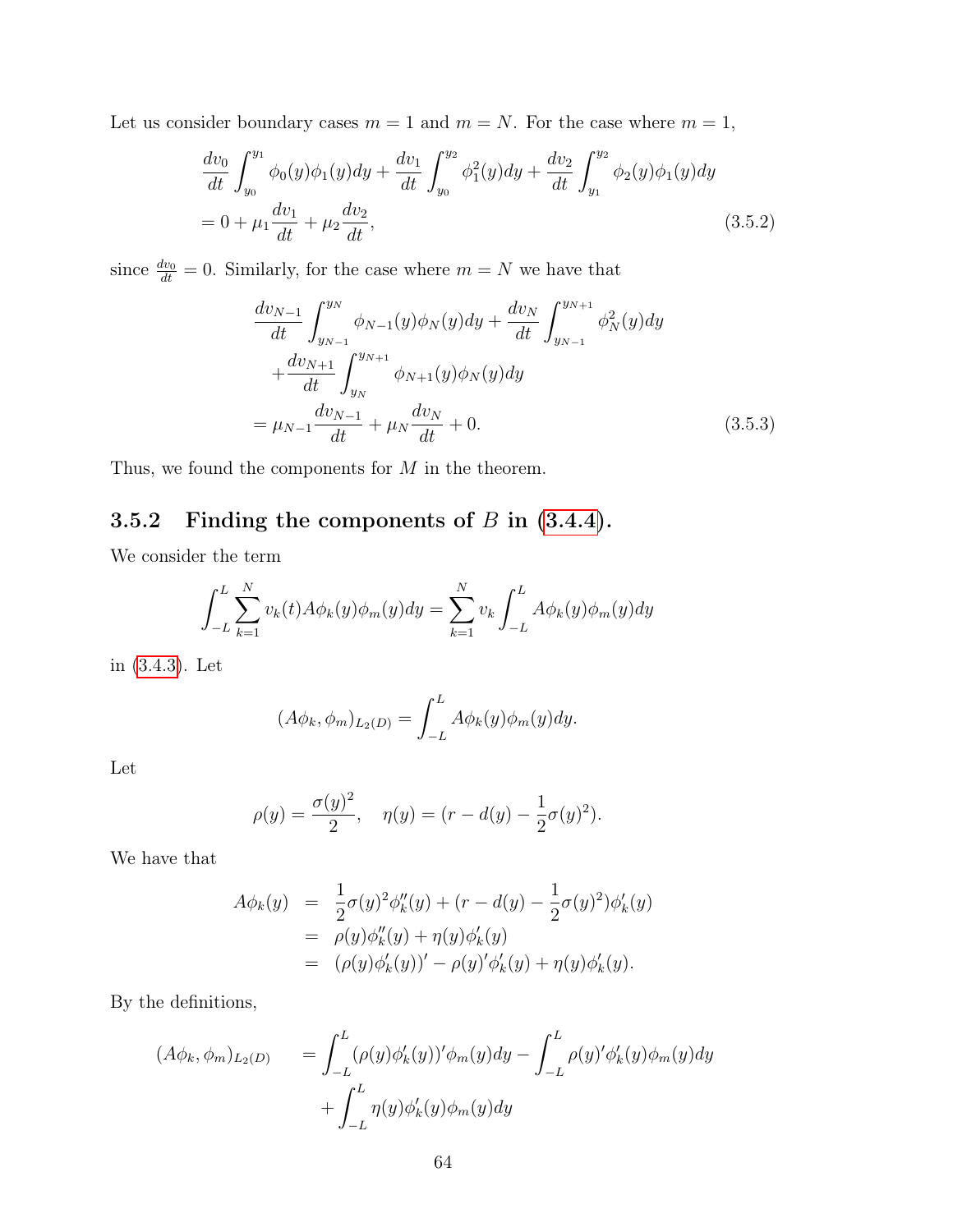$$
= \rho(y)\phi'_k(y)\phi_m(y)\Big|_{-L}^{L} - \int_{-L}^{L} \rho(y)\phi'_k(y)\phi'_m(y)dy - \int_{-L}^{L} \rho(y)'\phi'_k(y)\phi_m(y)dy + \int_{-L}^{L} \eta(y)\phi'_k(y)\phi_m(y)dy = 0 - \int_{-L}^{L} \rho(y)\phi'_k(y)\phi'_m(y)dy - \int_{-L}^{L} \rho(y)'\phi'_k(y)\phi_m(y)dy + \int_{-L}^{L} \eta(y)\phi'_k(y)\phi_m(y)dy.
$$

For  $k \leq m-2$  or  $k \geq m+2$  we have  $(A\phi_k, \phi_m)_{L_2(D)} = 0$ , since for  $y \leq y_{m-1}$  or  $y \ge y_{m+1}, \ \phi_m(y) = \phi'_m(y) = 0$  and for  $y \le y_{k-1}$  or  $y \ge y_{k+1}, \ \phi_k(y) = \phi'_k(y) = 0$  by definitions. It follows that we need to consider three cases:  $k = m - 1$ ,  $k = m$ , and  $k = m + 1$ . First, let us consider  $k = m - 1$ :

$$
(A\phi_{m-1}, \phi_m)_{L_2(D)} = -\int_{-L}^{L} \rho(y)\phi'_{m-1}(y)\phi'_m(y)dy - \int_{-L}^{L} \rho(y)'\phi'_{m-1}(y)\phi_m(y)dy + \int_{-L}^{L} \eta(y)\phi'_{m-1}(y)\phi_m(y)dy.
$$

Since the  $\phi_{m-1}(y)$  and  $\phi_m(y)$  are multiplied inside the integrals, the boundaries for integrals will be  $(y_{m-1}, y_m)$  since for  $y \leq y_{m-1}$ ,  $\phi_m(y) = \phi'_m(y) = 0$  and for  $y \geq y_m$ ,  $\phi_{m-1}(y) = \phi'_{m-1}(y) = 0.$  Let

$$
J = \int_{y_{m-1}}^{y_m} \rho(y) \phi'_{m-1}(y) \phi'_{m}(y) dy.
$$

Then

$$
(A\phi_{m-1}, \phi_m)_{L_2(D)} = -J - \int_{y_{m-1}}^{y_m} \rho(y)' \phi'_{m-1}(y) \phi_m(y) dy + \int_{y_{m-1}}^{y_m} \eta(y) \phi'_{m-1}(y) \phi_m(y) dy.
$$

We have that

$$
J = \int_{y_{m-1}}^{y_m} \rho(y) \phi'_{m-1}(y) \phi'_{m}(y) dy
$$
  
\n
$$
= \phi_m(y) \rho(y) \phi'_{m-1}(y) \Big|_{y_{m-1}}^{y_m} - \int_{y_{m-1}}^{y_m} (\rho(y) \phi_{m-1}(y)')' \phi_m(y) dy
$$
  
\n
$$
= \rho(y_m) \phi'_{m-1}(y_m - 0) - \int_{y_{m-1}}^{y_m} (\rho(y) \phi'_{m-1}(y))' \phi_m(y) dy.
$$

Substituting  $J$  back in, we obtain that

$$
(A\phi_{m-1}, \phi_m)_{L_2(D)} = -\rho(y_m)\phi'_{m-1}(y_m - 0) + \int_{y_{m-1}}^{y_m} (\rho(y)\phi'_{m-1}(y))'\phi_m(y)dy
$$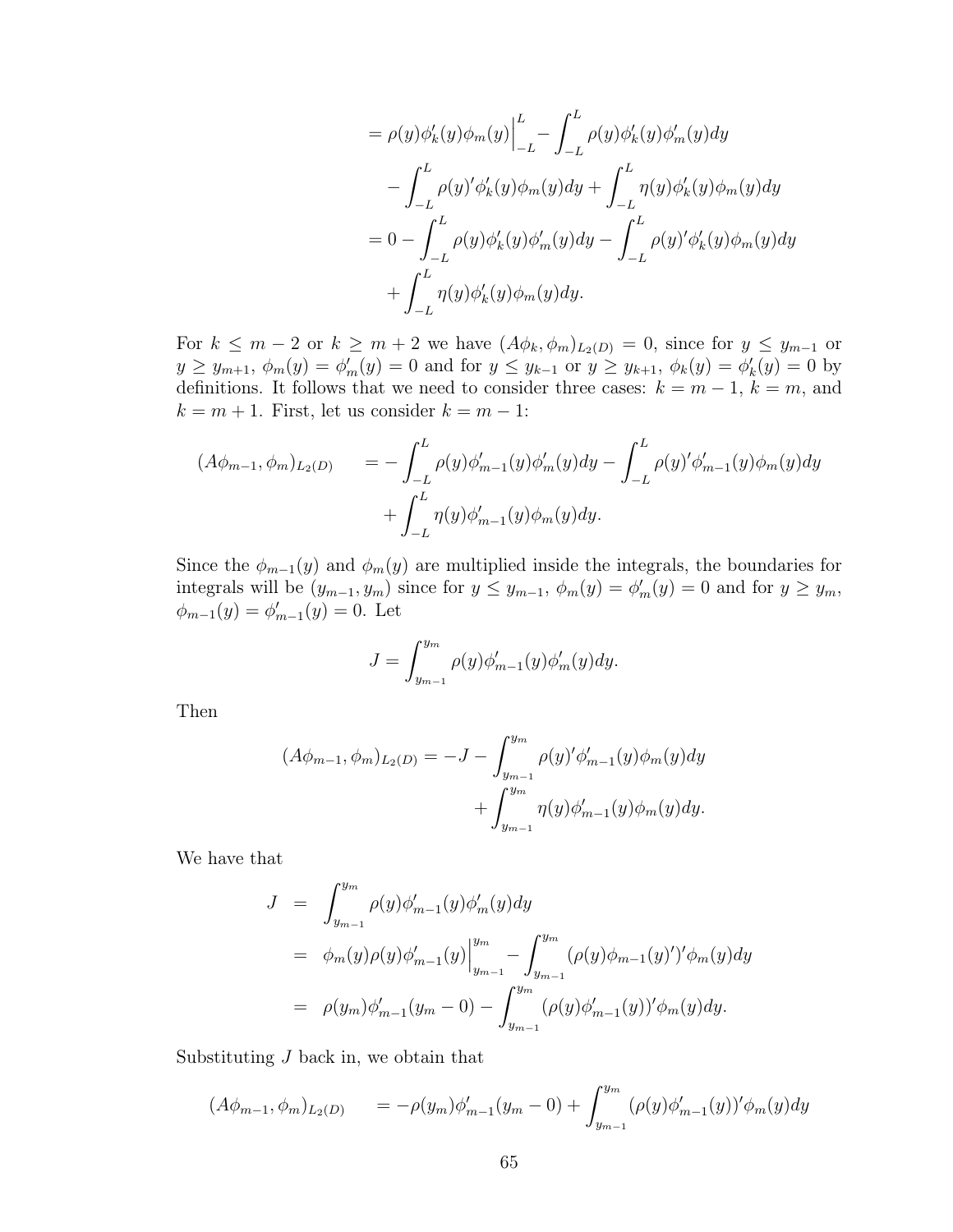$$
- \int_{y_{m-1}}^{y_m} \rho(y)' \phi'_{m-1}(y) \phi_m(y) dy
$$
  
+ 
$$
\int_{y_{m-1}}^{y_m} \eta(y) \phi'_{m-1}(y) \phi_m(y) dy
$$
  
= 
$$
- \rho(y_m) \phi'_{m-1}(y_m - 0)
$$
  
+ 
$$
\int_{y_{m-1}}^{y_m} [(\rho(y) \phi'_{m-1}(y))' \phi_m(y) - \rho(y)' \phi'_{m-1}(y) \phi_m(y) + \eta(y) \phi'_{m-1}(y) \phi_m(y)] dy
$$
  
= 
$$
- \rho(y_m) \phi'_{m-1}(y_m - 0) + \int_{y_{m-1}}^{y_m} [(\rho(y) \phi'_{m-1}(y))' - \rho(y)' \phi'_{m-1}(y) + \eta(y) \phi'_{m-1}(y)] \phi_m(y) dy.
$$

Since  $A\phi_{m-1} = (\rho(y)\phi'_{m-1})' - \rho(y)\phi'_{m-1} + \eta(y)\phi'_{m-1} = 0$  as defined in Section 3, we obtain that

$$
(A\phi_{m-1}, \phi_m)_{L_2(D)} = -\rho(y)(y_m)\phi'_{m-1}(y_m - 0) = -\beta_{m,m-1}.
$$
\n(3.5.4)

 $\beta_{m,m-1}$  is the component to the left of the main diagonal in B. Now, let us consider  $k = m$ :

$$
(A\phi_m, \phi_m)_{L_2(D)} = -\int_{-L}^{L} \rho(y)\phi_m'(y)\phi_m'(y)dy - \int_{-L}^{L} \rho(y)'\phi_m'(y)\phi_m(y)dy
$$

$$
+ \int_{-L}^{L} \eta(y)\phi_m'(y)\phi_m(y)dy.
$$

The boundaries for the integrals are  $(y_{m-1}, y_{m+1})$  since for  $y \leq y_{m-1}, \phi_m(y)$  $\phi'_m(y) = 0$  and for  $y \ge y_{m+1}$ ,  $\phi_m(y) = \phi'_m(y) = 0$ . We will need to consider the following:

$$
(A\phi_m, \phi_m)_{L_2(D)} = -\int_{y_{m-1}}^{y_m} \rho(y)\phi_m'(y)\phi_m'(y)dy - \int_{y_{m-1}}^{y_m} \rho(y')'\phi_m'(y)\phi_m(y)dy + \int_{y_{m-1}}^{y_m} \eta(y)\phi_m'(y)\phi_m(y)dy - \int_{y_m}^{y_{m+1}} \rho(y)\phi_m'(y)\phi_m'(y)dy - \int_{y_m}^{y_{m+1}} \rho(y')'\phi_m'(y)\phi_m(y)dy + \int_{y_m}^{y_{m+1}} \eta(y)\phi_m'(y)\phi_m(y)dy.
$$

Let

$$
(A\phi_m, \phi_m)_{L_2(D)} = Q_1 + Q_2,
$$

such that

$$
Q_1 = -\int_{y_{m-1}}^{y_m} \rho(y)\phi'_m(y)\phi'_m(y)dy - \int_{y_{m-1}}^{y_m} \rho(y')\phi'_m(y)\phi_m(y)dy + \int_{y_{m-1}}^{y_m} \eta(y)\phi'_m(y)\phi_m(y)dy
$$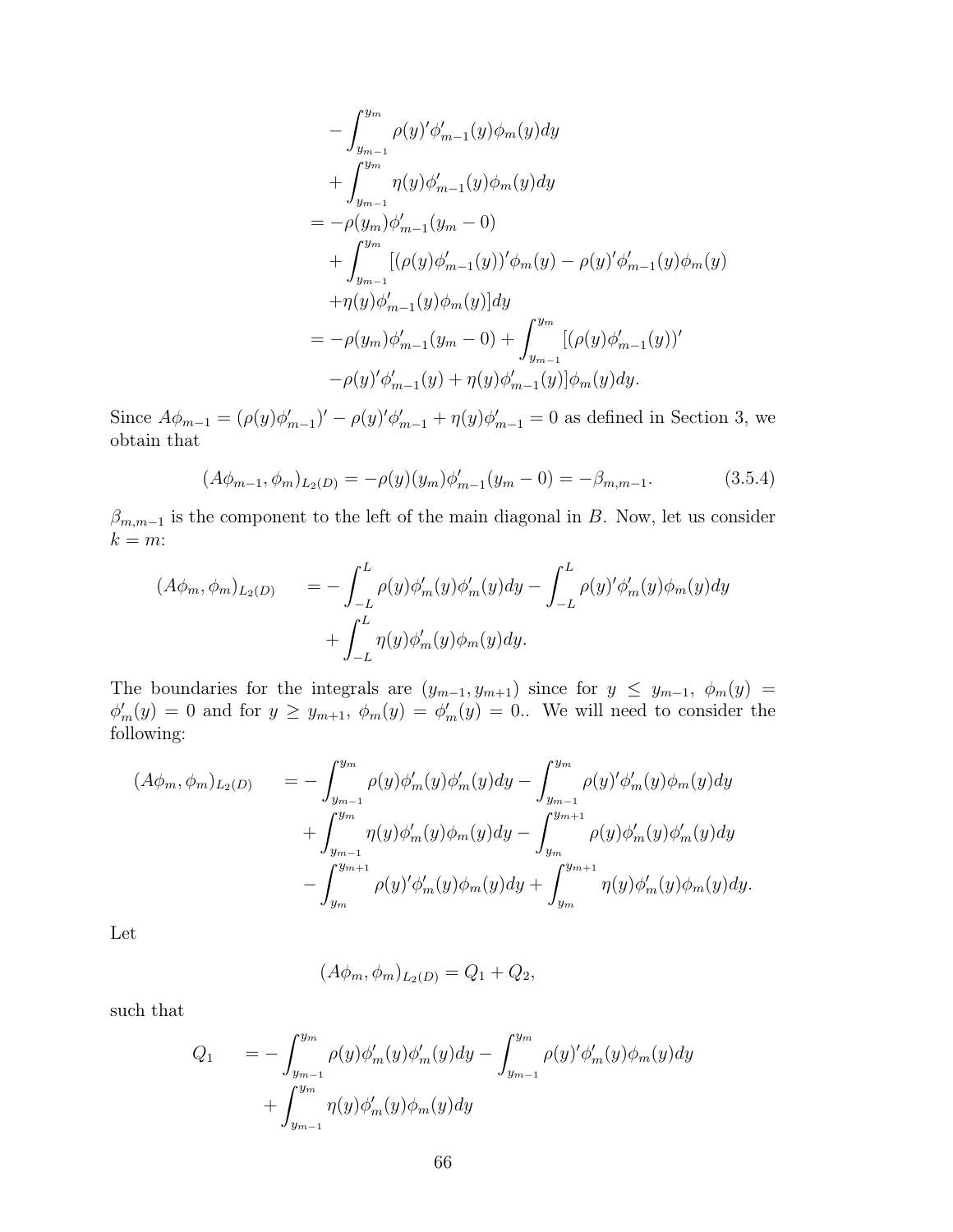and

$$
Q_2 = -\int_{y_m}^{y_{m+1}} \rho(y)\phi'_m(y)\phi'_m(y)dy - \int_{y_m}^{y_{m+1}} \rho(y')\phi'_m(y)\phi_m(y)dy + \int_{y_m}^{y_{m+1}} \eta(y)\phi'_m(y)\phi_m(y)dy.
$$

Let us consider  $\mathcal{R}_1$  first. Let

$$
J_1 = \int_{y_{m-1}}^{y_m} \rho(y) \phi'_m(y) \phi'_m(y) dy.
$$

Then

$$
Q_1 = -J_1 - \int_{y_{m-1}}^{y_m} \rho(y)' \phi'_m(y) \phi_m(y) dy + \int_{y_{m-1}}^{y_m} \eta(y) \phi'_m(y) \phi_m(y) dy,
$$

We have that

$$
J_1 = \int_{y_{m-1}}^{y_m} \rho(y)\phi'_m(y)\phi'_m(y)dy
$$
  
=  $\phi_m(y)\rho(y)\phi'_m(y)\Big|_{y_{m-1}}^{y_m} - \int_{y_{m-1}}^{y_m} (\rho(y)\phi'_m(y))'\phi_m(y)dy$   
=  $\rho(y_m)\phi'_m(y_m - 0) - \int_{y_{m-1}}^{y_m} (\rho(y)\phi'_m(y))'\phi_m(y)dy.$ 

Substituting  $J_1$  back in, we obtain that

$$
Q_1 = -\rho(y_m)\phi'_m(y_m - 0) + \int_{y_{m-1}}^{y_m} (\rho(y)\phi'_m(y))'\phi_m(y)dy
$$
  

$$
- \int_{y_{m-1}}^{y_m} \rho(y)'\phi'_m(y)\phi_m(y)dy + \int_{y_{m-1}}^{y_m} \eta(y)\phi'_m(y)\phi_m(y)dy
$$
  

$$
= -\rho(y_m)\phi'_m(y_m - 0) + \int_{y_{m-1}}^{y_m} [(\rho(y)\phi'_m(y))'\phi_m(y) - \rho(y)'\phi'_m(y)\phi_m(y)]dy
$$
  

$$
= -\rho(y_m)\phi'_m(y_m - 0)
$$
  

$$
+ \int_{y_{m-1}}^{y_m} [(\rho(y)\phi'_m(y))' - \rho(y)'\phi'_m(y) + \eta(y)\phi'_m(y)]\phi_m(y)]dy.
$$

Since  $A\phi_m(y) = (\rho(y)\phi_m'(y))' - \rho(y)\phi_m'(y) + \eta(y)\phi_m'(y) = 0$  as defined in Section 3, we obtain that

$$
Q_1 = -\rho(y_m)\phi_m'(y_m - 0).
$$

Now, let us consider  $Q_2$ . Let

$$
J_2 = \int_{y_m}^{y_{m+1}} \rho(y) \phi'_m(y) \phi'_m(y) dy.
$$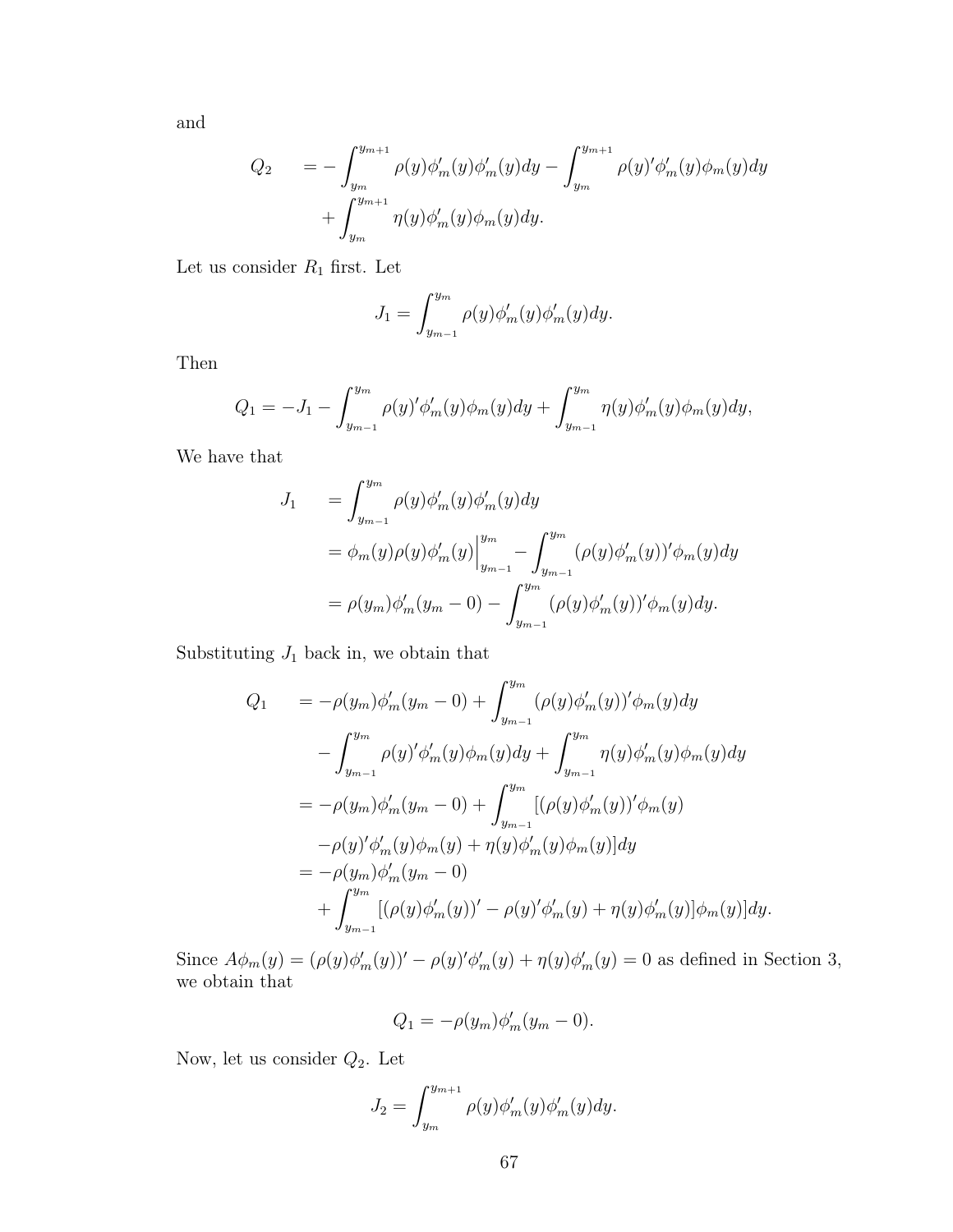Then

$$
Q_2 = -J_2 - \int_{y_m}^{y_{m+1}} \rho(y)' \phi_m'(y) \phi_m(y) dy + \int_{y_m}^{y_{m+1}} \eta(y) \phi_m'(y) \phi_m(y) dy.
$$

We have that

$$
J_2 = \int_{y_m}^{y_{m+1}} \rho(y)\phi'_m(y)\phi'_m(y)dy
$$
  
=  $\phi_m(y)\rho(y)\phi'_m(y)\Big|_{y_m}^{y_{m+1}} - \int_{y_m}^{y_{m+1}} (\rho(y)\phi'_m(y))'\phi_m(y)dy$   
=  $-\rho(y_m)\phi'_m(y_m+0) - \int_{y_m}^{y_{m+1}} (\rho(y)\phi'_m(y))'\phi_m(y)dy.$ 

Substituting  $J_2$  back in, we obtain that

$$
Q_2 = \rho(y_m)\phi'_m(y_m + 0) + \int_{y_m}^{y_{m+1}} (\rho(y)\phi'_m(y))'\phi_m(y)dy
$$
  

$$
- \int_{y_m}^{y_{m+1}} \rho(y)'\phi'_m(y)\phi_m(y)dy + \int_{y_m}^{y_{m+1}} \eta(y)\phi'_m(y)\phi_m(y)dy
$$
  

$$
= \rho(y_m)\phi'_m(y_m + 0) + \int_{y_m}^{y_{m+1}} [(\rho(y)\phi'_m(y))'\phi_m(y) - \rho(y)'\phi'_m(y)\phi_m(y) - \eta(y)\phi'_m(y)\phi_m(y)]dy
$$
  

$$
= \rho(y_m)\phi'_m(y_m + 0) + \int_{y_m}^{y_{m+1}} [[(\rho(y)\phi'_m(y))' - \rho(y)'\phi'_m(y) + \eta(y)\phi'_m(y)]\phi_m(y)]dy.
$$

Since  $A\phi_m = (\rho(y)\phi'_m)' - \rho(y)\phi'_m(y) + \eta(y)\phi'_m(y) = 0$ , we obtain that

$$
Q_2 = \rho(y_m)\phi_m'(y_m + 0).
$$

Substituting  $Q_1$  and  $Q_2$  back in we have that

$$
(A\phi_m, \phi_m)_{L_2(D)} = -\rho(y_m)\phi'_m(y_m - 0) + \rho(y_m)\phi'_m(y_m + 0) = -\beta_{m,m}.
$$
 (3.5.5)

 $\beta_{m,m}$  is the diagonal component in B. Finally, let us consider  $k = m + 1$ .

$$
(A\phi_{m+1}, \phi_m)_{L_2(D)} = -\int_{-L}^{L} \rho(y)\phi'_{m+1}(y)\phi'_m(y)dy - \int_{-L}^{L} \rho(y)'\phi'_{m+1}(y)\phi_m(y)dy + \int_{-L}^{L} \eta(y)\phi'_{m+1}(y)\phi_m(y)dy.
$$

Since the  $\phi_{m+1}(y)$  and  $\phi_m(y)$  are multiplied inside the integral, the boundaries for the integrals will be  $(y_m, y_{m+1})$  since for  $y \leq y_m$ ,  $\phi_{m+1}(y) = \phi'_{m+1}(y) = 0$  and for  $y \ge y_{m+1}, \phi_m(y) = \phi'_m(y) = 0.$  Let

$$
J = \int_{y_m}^{y_{m+1}} \rho(y)\phi'_{m+1}(y)\phi'_m(y)dy.
$$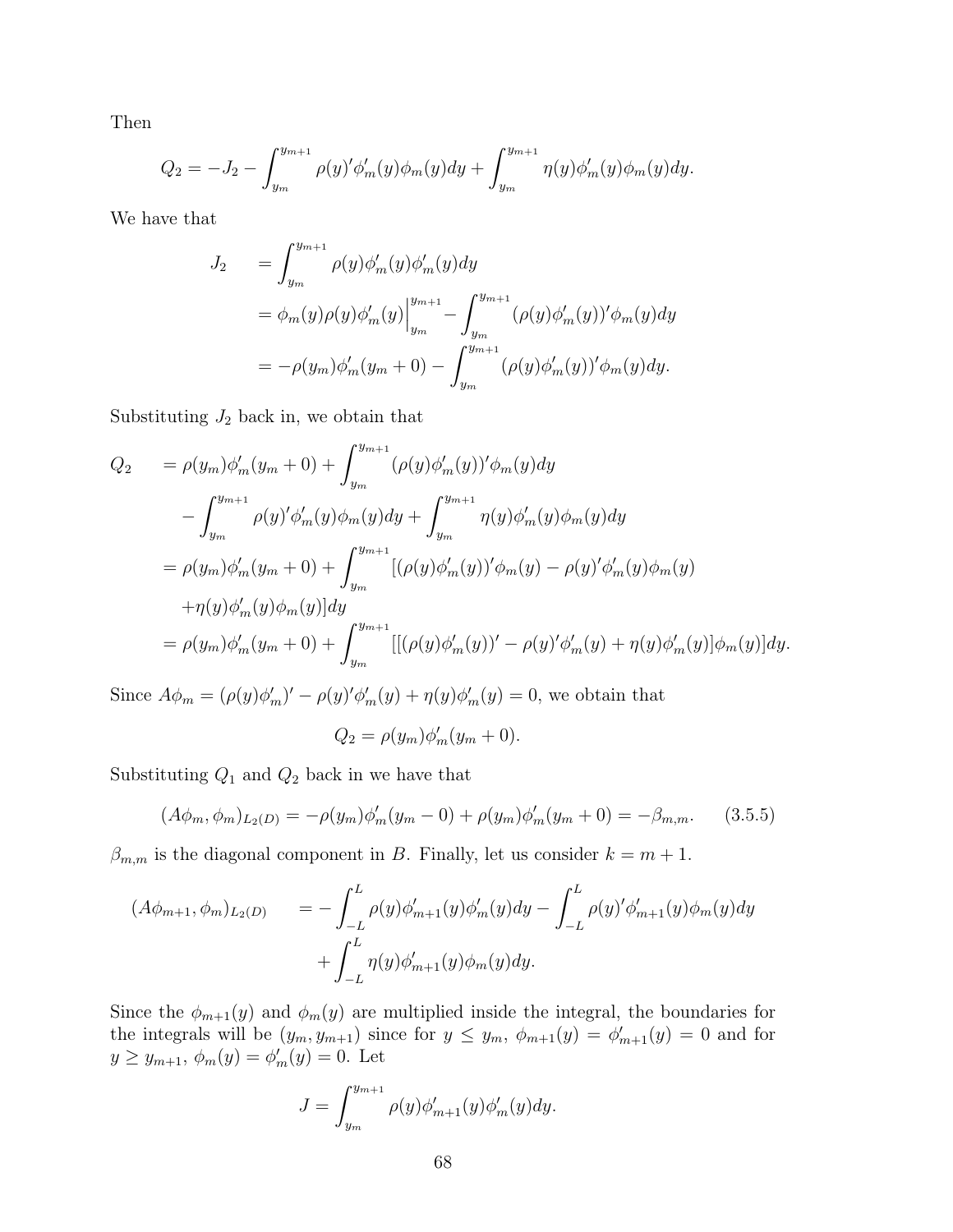$$
(A\phi_{m+1}, \phi_m)_{L_2(D)} = -J - \int_{y_m}^{y_{m+1}} \rho(y)' \phi'_{m+1}(y) \phi_m(y) dy + \int_{y_m}^{y_{m+1}} \eta(y) \phi'_{m+1}(y) \phi_m(y) dy.
$$

We have that

$$
J = \int_{y_m}^{y_{m+1}} \rho(y)\phi'_{m+1}(y)\phi'_{m}(y)dy
$$
  
=  $\phi_m(y)\rho(y)\phi'_{m+1}(y)\Big|_{y_m}^{y_{m+1}} - \int_{y_m}^{y_{m+1}} (\rho(y)\phi'_{m+1}(y))'\phi_m(y)dy$   
=  $-\rho(y_m)\phi'_{m+1}(y_m+0) - \int_{y_m}^{y_{m+1}} (\rho(y)\phi'_{m+1}(y))'\phi_m(y)dy.$ 

Substituting  $J$  back in, we obtain that

$$
(A\phi_{m+1}, \phi_m)_{L_2(D)} = \rho(y_{m+1})\phi'_{m+1}(y_m+0) + \int_{y_m}^{y_{m+1}} (\rho(y)\phi'_{m+1}(y))'\phi_m(y)dy - \int_{y_m}^{y_{m+1}} \rho(y)'\phi'_{m+1}(y)\phi_m(y)dy + \int_{y_m}^{y_{m+1}} \eta(y)\phi'_{m+1}(y)\phi_m(y)dy = \rho(y_m)\phi'_{m+1}(y_m+0) + \int_{y_m}^{y_{m+1}} [(\rho(y)\phi'_{m+1}(y))'\phi_m(y) - \rho(y)'\phi'_{m+1}(y)\phi_m(y) + \eta(y)\phi'_{m+1}(y)\phi_m(y)]dy = \rho(y_m)\phi'_{m+1}(y_m+0) + \int_{y_m}^{y_{m+1}} [(\rho(y)\phi'_{m+1}(y))' - \rho(y)'\phi'_{m+1}(y) + \eta(y)\phi'_{m+1}(y)]\phi_m(y)]dy.
$$

Since  $A\phi_{m+1} = (\rho(y)\phi'_{m+1}(y))' - \rho(y)\phi'_{m+1}(y) + \eta(y)\phi'_{m+1}(y) = 0$ , as defined in Section 3 we obtain that

$$
(A\phi_{m+1}, \phi_m)_{L_2(D)} = \rho(y_m)\phi'_{m+1}(y_m + 0) = -\beta_{m,m+1}.
$$
\n(3.5.6)

 $\beta_{m,m+1}$  is the component to the right of the main diagonal in B.

Combining our findings and remembering that the term had a minus in the beginning, we obtain that

$$
-\int_{\mathbb{R}} \sum_{k=1}^{N} v_k(t) A\phi_k(y) \phi_m(y) dy = \rho(y_m) \phi'_{m-1}(y_m - 0) v_{m-1}(t) + \rho(y_m) (\phi'_m(y_m - 0) - \phi'_m(y_m + 0)) v_m(t) - \rho(y_m) \phi'_{m+1}(y_m + 0) v_{m+1}(t) = \beta_{m,m-1} v_{m-1}(t) + \beta_{m,m} v_m(t) + \beta_{m,m+1} v_{m+1}(t).
$$
 (3.5.7)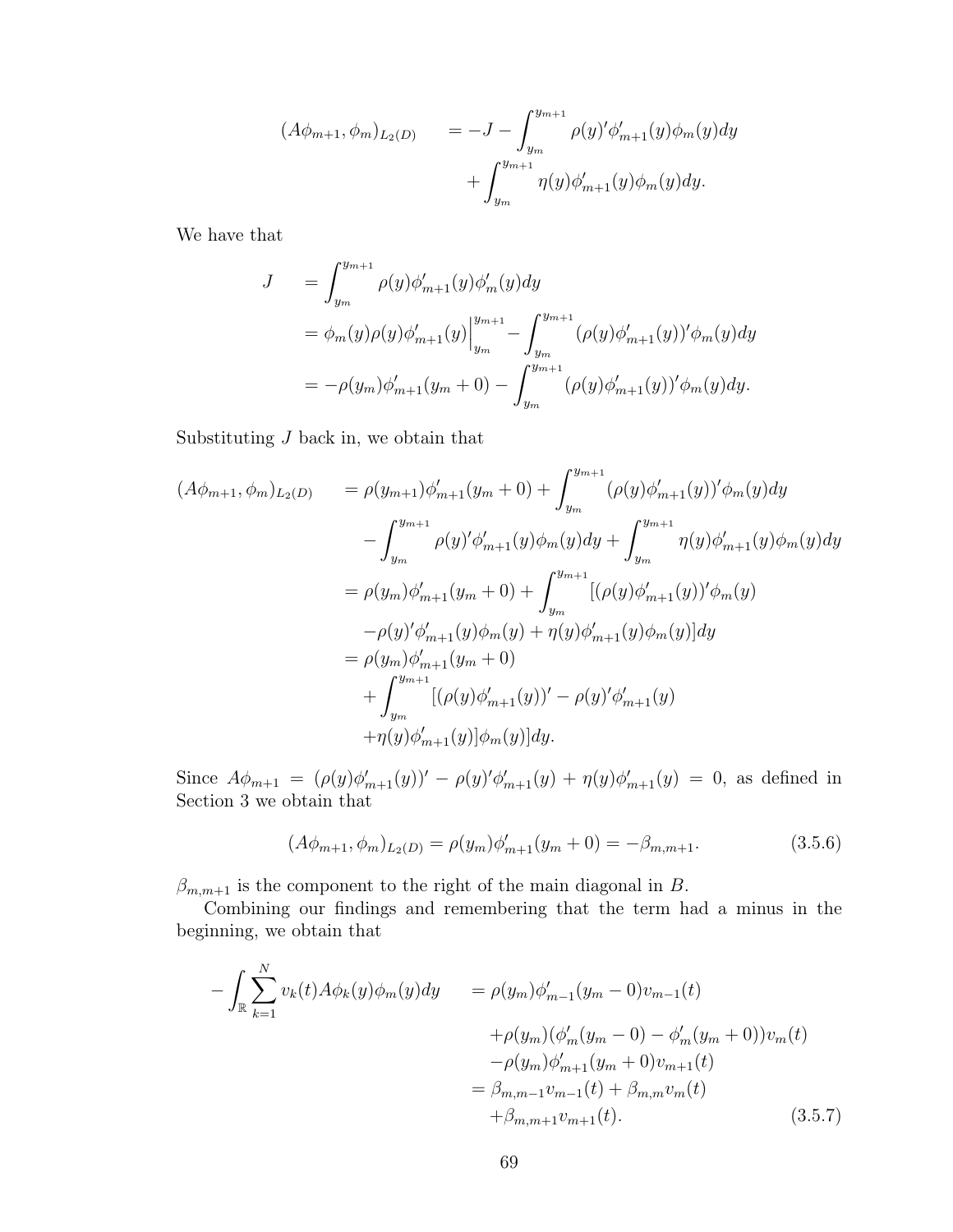Thus, we found the right side components for  $B$ . Let us consider the boundary cases:  $m = 1$  and  $m = N$ . When  $m = 1$ , if we refer to [\(3.4.3\)](#page-61-2), we will not consider the case when  $k = m - 1 = 0$  since  $v_0 = 0$ . Thus,

$$
\int_{\mathbb{R}} \sum_{k=1}^{N} v_k(t) A \phi_k(y) \phi_1(y) dy = (-\rho(y_1) \phi_1'(y_1 - 0) + \rho(y_1) \phi_1'(y_1 + 0)) v_1(t)
$$
  
 
$$
+ \rho(y_1) \phi_2'(y_1 + 0) v_2(t).
$$
 (3.5.8)

Similarly, when  $m = N$ , we will not consider the case when  $k = m + 1 = N + 1$  since  $v_{N+1} = 0$ . Thus,

$$
\int_{\mathbb{R}} \sum_{k=1}^{N} v_k(t) A \phi_k(y) \phi_N(y) dy
$$
\n
$$
= -\rho(y_N) \phi'_{N-1}(y_N - 0) v_{N-1}(t)
$$
\n
$$
+ (-\rho(y_N) \phi'_N(y_N - 0) - \rho(y_N) \phi'_N(y_N + 0)) v_N(t).
$$
\n(3.5.10)

Thus, we found the components for the matrix  $B$ .

#### 3.5.3 Finding the components for  $B\xi + \zeta$  in [\(3.4.4\)](#page-61-1)

We represent f in [\(3.2.14\)](#page-57-0) by  $\xi_k$  for which  $f_N(y) = \sum_{k=0}^{N+1} \xi_k \phi_k(y)$ . We need to consider  $\xi_k(A\phi_k(y), \phi_m(y))_{L_2(D)}$ . We found  $(A\phi_k, \phi_m)_{L_2(D)}$  in the previous section for  $y_1, y_2, \ldots y_N$ . The result was B which is applicable to  $f_N(y)$ . However, we consider boundary cases differently than in the previous section since  $\xi_0$  and  $\xi_{N+1}$  are not necessarily zeros. When  $m = 1$ ,

$$
\int_{\mathbb{R}} \sum_{k=0}^{N+1} \xi_k A \phi_k(y) \phi_1(y) dy = -\rho(y_1) \phi_0'(y_1 - 0) \xi_0 + (\rho(y_1) \phi_1'(y_1 - 0)
$$

$$
-\rho(y_1) \phi_1'(y_1 + 0) \xi_1 + \rho(y_1) \phi_2'(y_1 + 0) \xi_2.
$$

When  $m = N$ ,

$$
\int_{\mathbb{R}} \sum_{k=0}^{N+1} \xi_k A \phi_k(y) \phi_N(y) dy = -\rho(y_N) \phi'_{N-1}(y_N - 0) \xi_{N-1} + (-\rho(y_N) \phi'_N(y_N - 0) \n+ \rho(y_N) \phi'_N(y_N + 0) \xi_N + \rho(y_1) \phi'_2(y_1 + 0) \xi_{N+1}.
$$

To keep B in [\(3.4.7\)](#page-61-3) applicable to  $\int_{\mathbb{R}} \sum_{k=0}^{N+1} \xi_k A \phi_k(y) \phi_m(y) dy$  we introduce  $\zeta =$  $(\zeta_1, ..., \zeta_N)$ , such that

$$
\zeta_1 = (A\phi_0, \phi_1)_{L_2(D)}\xi_0
$$
  
\n
$$
= -\rho(y_1)\phi'_0(y_1 - 0)
$$
  
\n
$$
= -\beta_{1,0}\xi_0.
$$
  
\n
$$
\zeta_N = (A\phi_{N+1}, \phi_N)_{L_2(D)}\xi_{N+1}
$$
  
\n
$$
= \rho(y_N)\phi'_{N+1}(y_N + 0)
$$
  
\n
$$
= -\beta_{N,N+1}\xi_{N+1},
$$
  
\n
$$
\zeta_k = 0, \quad \text{for} \quad k = 2, ..., N - 1.
$$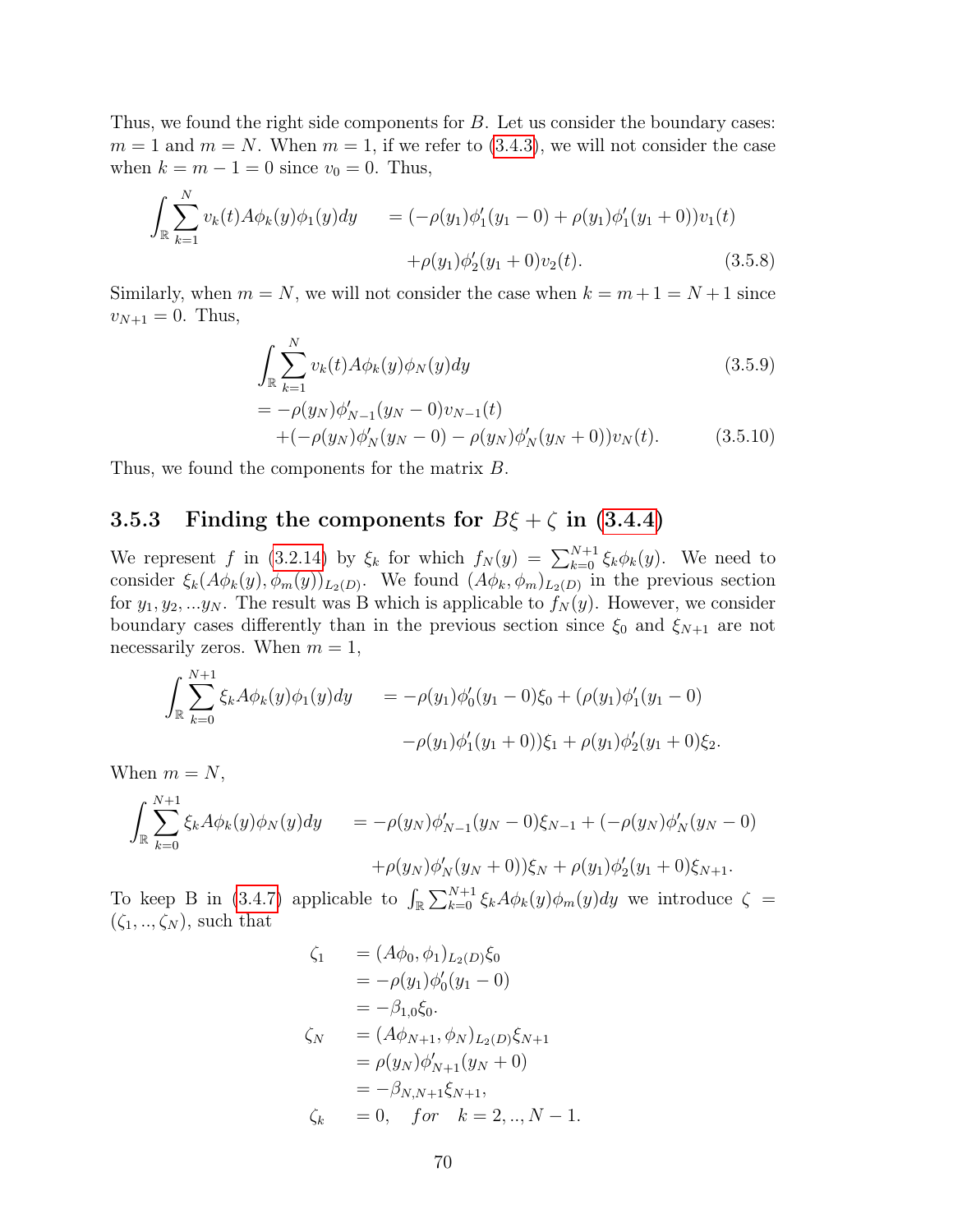#### 3.5.4 Finding the components for  $\kappa$  in [\(3.4.4\)](#page-61-1)

Let us consider the last term of the above expression  $(3.4.3)$ :

$$
\int_{\mathbb{R}} e^{-r(t-T)} \mathcal{N}_{\lambda,k}[-e^{r(t-T)} \sum_{k=0}^{N+1} (v_k \phi_k(y) - R(t)\xi_k \phi_k(y))] \phi_m(y) dy
$$
  
=  $e^{-r(t-T)} \int_{y_{m-1}}^{y_{m+1}} \mathcal{N}_{\lambda,k}[-e^{r(t-T)} \sum_{k=m-1}^{m+1} v_k \phi_k(y)] \phi_m(y) dy,$ 

since  $\phi_m(y)$  is supported on  $y \in (y_{m-1}, y_{m+1})$ .

#### 3.5.5 Proof of Theorem [3.4.1:](#page-61-0) conclusion

Combining the statements above we obtain the statement [\(3.4.4\)](#page-61-1). This concludes the proof of Theorem [3.4.1.](#page-61-0)

## 3.6 Solution of the ODE [\(3.4.4\)](#page-61-1)

#### 3.6.1 Backward Euler method

The resulting ODE in [\(3.4.4\)](#page-61-1) can be solved numerically using backwards Euler method, i.e. using disretization

$$
\frac{u_k^{t+1} - u_k^t}{\Delta t} = M^{-1}[(Bu_k^{t+1} + B\xi + \zeta + \kappa)].
$$
\n(3.6.1)

Respectively,

$$
u_k^t = M^{-1}(Mu_k^{t+1} - \Delta t(Bu_k^{t+1} + B\xi + \zeta + \kappa)).
$$
\n(3.6.2)

#### 3.6.2 Backwards substitutions

After solving the system we obtain the vector  $v_k$ ,  $k = 1..N$ . To solve the original equation, we have to reverse the substitutions [\(3.2.7\)](#page-56-2), [\(3.2.9\)](#page-56-3), and [\(3.2.12\)](#page-57-1). The last substitution made was [\(3.2.12\)](#page-57-1). We transform the answer:

$$
v_k := v_k + \xi_k, k = 1..N.
$$

Consider [\(3.2.9\)](#page-56-3). To reverse it:

$$
v_k := v_k e^{r(t-T)}.
$$

Now, consider [\(3.2.7\)](#page-56-2). Clearly,  $y = \ln x$ . Therefore, finding  $V(x)$  from the original Black-Scholes equation is equivalent to finding  $V_N(y) = V_N(\ln x)$ . To find  $V(x)$  for particular x, where  $y_k \leq \log x \leq y_{k+1}$ ,

$$
V(x) = v_k \phi_k(\log x) + v_{k+1} \phi_{k+1}(\log x).
$$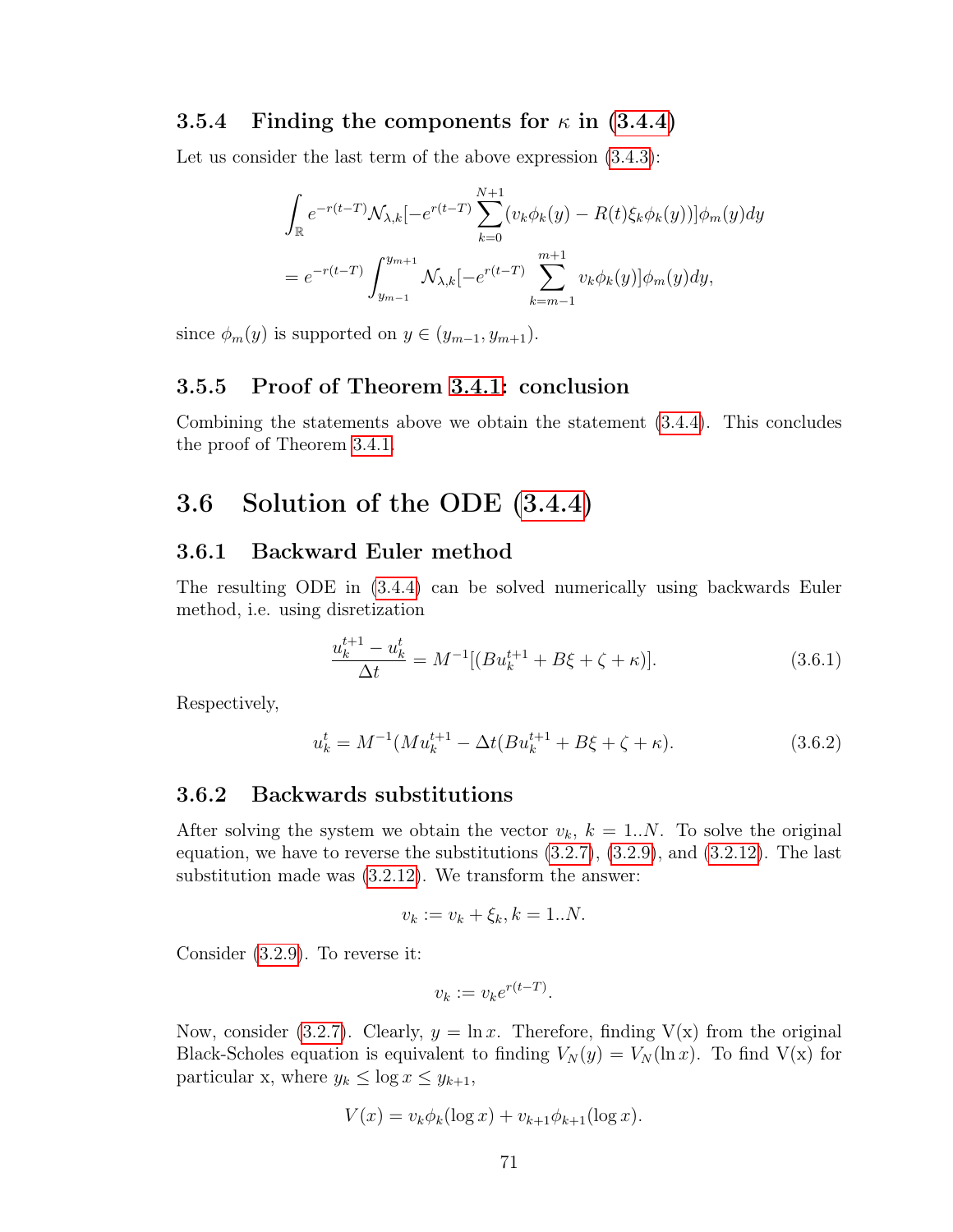## 3.7 Convergence for  $0 < k \leq 1$

The following convergence result is based on Theorem 7.1 from Douglas and Dupont's paper [\[20\]](#page-80-0).

**Theorem 3.7.1** Let  $0 < k \leq 1$ . There exist constants C and  $\delta$  which depend on  $T,n,D,K_0,C_0$  and  $C_1$ , such that for v and  $V_N$ , solutions to  $(3.4.1)$  and  $(3.4.2)$ , respectively, and any function  $\tilde{u}$  of the form  $\sum_{i=1}^{N} \alpha_i \tilde{u}_i$ 

$$
\sup_{0 \le t \le T} ||u(\cdot, t) - V_N(\cdot, t)||_{L^2(D)} + \delta \int_0^T ||u(\cdot, t) - V_N(\cdot, t)||_{H_0^1(D)}^2 dt
$$
  
\n
$$
\le C \Big[ \sup_{0 \le t \le T} ||u(\cdot, t) - \tilde{u}(\cdot, t)||_{L^2(D)} + \int_0^T ||u(\cdot, t) - \tilde{u}||_{H_0^1(D)}^2 dt
$$
  
\n
$$
+ ||\frac{\partial}{\partial t} (u - \tilde{u})||_{L^2(D \times (0, T))}^2 \Big].
$$

Let us adjust our setting to the notations of [\[20\]](#page-80-0). Note that we will refer to the following notations from [\[20\]](#page-80-0) in a special way to avoid confusion:  $a(u, w)$  as  $\tilde{a}(u, w)$ , A as  $A, (f, w)$  as  $(\overline{f}, w)$  and  $\eta$  as  $\widetilde{\eta}$ . Also, we will use y instead of x from [\[20\]](#page-80-0). We need to rewrite  $(4.1)$  in our paper as  $(7.2)$  in  $[20]$ :

$$
\langle \frac{\partial u}{\partial t}, w \rangle + \widetilde{a}(u, w) = \langle f(u), w \rangle.
$$

Here,

$$
\widetilde{a}(u, w) = \int_D \widetilde{A}(y, t, u(y, t), \frac{\partial w}{\partial y}(y, t)) dy
$$

and

$$
\widetilde{f}(u) = \widetilde{f}(y, t, u(y, t), \frac{\partial u}{\partial y}(y, t))
$$

for some measurable functions  $\widetilde{A}(y, t, u, p) : D \times [0, T] \times \mathbb{R} \times \mathbb{R} \to \mathbb{R}$  and  $\widetilde{f}(y, t, u, p)$ :  $D \times [0, T] \times \mathbb{R} \times \mathbb{R} \to \mathbb{R}$ . Note that in this paper p is not a vector. We will need to find the functions  $\widetilde{A}$  and  $\widetilde{f}$  to obtain (7.4) in [\[20\]](#page-80-0): Let us consider  $a(u, w)$  and  $R(t)a(f, w)$  in [\(3.4.1\)](#page-60-0).

$$
a(u, w) = (Au, w)_{L_2(D)} = (\rho \phi''_{yy}, w)_{L_2(D)} + (\eta \phi'_y, w)_{L_2(D)}
$$
  
\n
$$
= ((\rho u'_y)'_y, w)_{L_2(D)} - (\rho'_y u'_y, w)_{L_2(D)} + (\eta u'_y, w)_{L_2(D)}
$$
  
\n
$$
= \int_{-L}^{L} (\rho u'_y)'_y w dy - \int_{-L}^{L} \rho'_y u'_y w dy + \int_{-L}^{L} \eta u'_y w dy
$$
  
\n
$$
= \rho u'_y w \Big|_{-L}^{L} - \int_{-L}^{L} \rho u'_y w'_y dy - \int_{-L}^{L} \rho'_y u'_y w dy + \int_{-L}^{L} \eta u'_y w dy
$$
  
\n
$$
= 0 - \int_{-L}^{L} \rho u'_y w'_y dy - \int_{-L}^{L} \rho'_y u'_y w dy + \int_{-L}^{L} \eta u'_y w dy. \qquad (3.7.1)
$$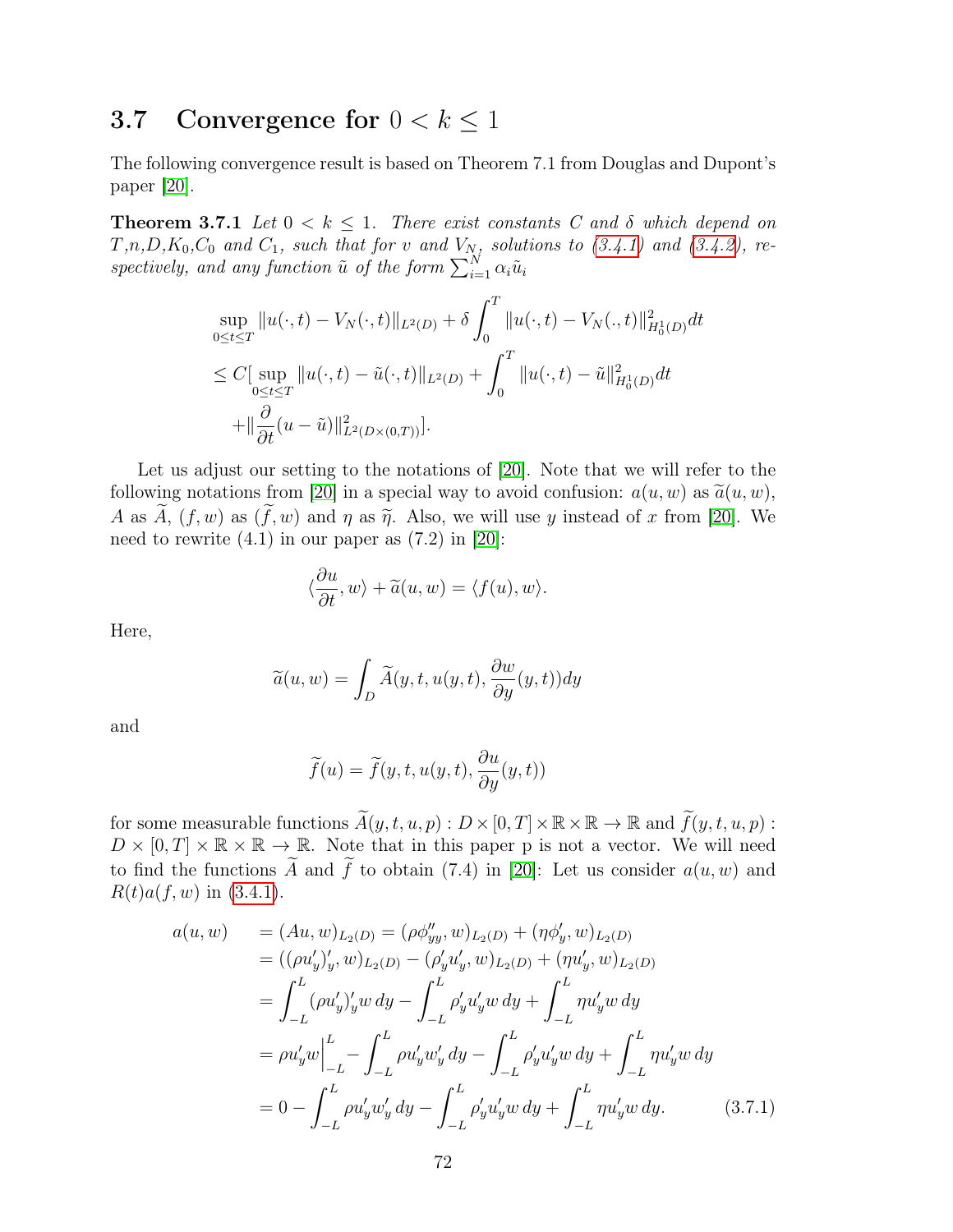Similarly,

<span id="page-72-0"></span>
$$
R(t)a(f, w) = R(t)(Af, w)_{L_2(D)}
$$
  
=  $R(t)((\rho f'_y)'_y, w)_{L_2(D)} - R(t)(\rho'_y f'_y, w)_{L_2(D)} + R(t)(\eta f'_y, w)_{L_2(D)}$   
=  $0 - R(t) \int_{-L}^{L} \rho f'_y w'_y dy - R(t) \int_{-L}^{L} \rho'_y f'_y w dy$  (3.7.2)

$$
+R(t)\int_{-L}^{L} \eta f'_{y} w \, dy. \tag{3.7.3}
$$

Now, let us consider  $R'(t)(f, w)_{L_2(D)}$  in [\(3.4.1\)](#page-60-0).

<span id="page-72-1"></span>
$$
R'(t)(f, w)_{L_2(D)} = R'(t) \int_{-L}^{L} f w dy.
$$
 (3.7.4)

Finally, let us consider  $(G_N, w)_{L_2(D)}$  in  $(3.4.1)$ .

$$
(G_N, w)_{L_2(D)} = \frac{1}{R(t)} \int_{-L}^{L} \mathcal{N}_{\lambda, k}[-R(t)u] w \, dy. \tag{3.7.5}
$$

We combine the terms with  $w'_y$  of the equations [\(3.7.1\)](#page-71-0) and [\(3.7.3\)](#page-72-0) to obtain  $\tilde{a}(u, w)$ <br>from 7.2 in [20] from 7.2 in [\[20\]](#page-80-0).

$$
\widetilde{a}(u, w) = \int_{-L}^{L} (-\rho u_y' w_y' - R(t)\rho f_y' w_y') dy.
$$

So,

$$
\widetilde{A}(y, t, u, u'_y) = -\rho u'_y - R(t)\rho f'_y.
$$

This gives

$$
\widetilde{A}(y,t,u,p) = -\rho p - R(t)\rho f_y'.
$$

Next, we combine the terms with  $w$  of the equations  $(3.7.1),(3.7.3),(3.7.4)$  $(3.7.1),(3.7.3),(3.7.4)$  $(3.7.1),(3.7.3),(3.7.4)$  $(3.7.1),(3.7.3),(3.7.4)$  $(3.7.1),(3.7.3),(3.7.4)$  and  $(3.7.4)$ to obtain  $(\tilde{f}, w)$  from [\[20\]](#page-80-0).

$$
(\widetilde{f}, w) = \int_{-L}^{L} \rho'_y u'_y w \, dy - \int_{-L}^{L} \eta u'_y w \, dy + R(t) \int_{-L}^{L} \rho'_y f'_y w \, dy -R(t) \int_{-L}^{L} \eta f'_y w \, dy + R'(t) \int_{-L}^{L} f w dy - \frac{1}{R(t)} \int_{-L}^{L} \mathcal{N}_{\lambda, k}[-R(t)u] w \, dy.
$$

So,

$$
\widetilde{f}(x,t,u,u'_y) = \rho'_y u'_y - \eta u'_y + \rho'_y f'_y - R(t)\eta f'_y + R'(t)f - \frac{1}{R(t)}\mathcal{N}_{\lambda,k}[-R(t)u].
$$

This gives

$$
\widetilde{f}(x,t,u,p) = \rho'_y p - \eta p + \rho'_y f'_y - R(t)\eta f'_y + R'(t)f - \frac{1}{R(t)}\mathcal{N}_{\lambda,k}[-R(t)u].
$$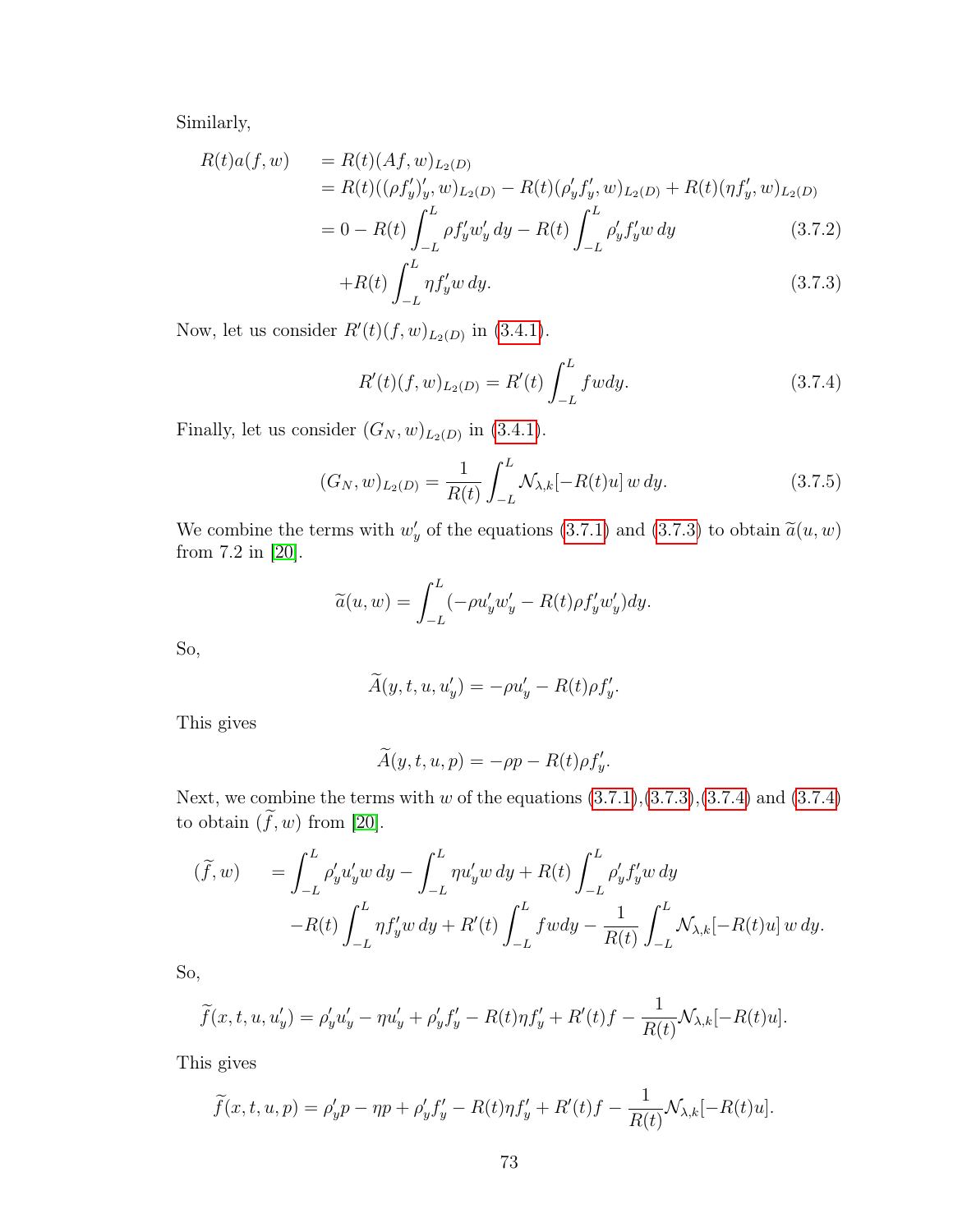Next, we check the conditions from [\[20\]](#page-80-0) on  $\widetilde{A}$  and  $\widetilde{f}$  in order for the theorem to hold. First, it is clear that both functions are measurable. Second,  $\frac{\partial a}{\partial u} = -\rho$  is such that  $C_0 \leq C_1$ ,  $0 \leq C_0 \leq C_1$  for some positive  $C_0$  and  $C_1$ . Next, we check the (7.1) in [\[20\]](#page-80-0): (7.1)

<span id="page-73-0"></span>
$$
\|\widetilde{A}(y,t,w(y),p(y)\|_{L^2(D)}^2 + \|\widetilde{f}(y,t,w(y),p(y)\|_{L^2(D)}^2)
$$
  
\n
$$
\leq C[\|w(y)\|_{L^2(D)}^2 + \|p(y)\|_{L^2(D)}^2 + 1].
$$
\n(3.7.6)

Observe that,

$$
\|\widetilde{A}(y,t,w(y),p(y)\|_{L^2(D)}^2 = \| -\rho p - \rho f'_y\|_{L^2(D)}^2 \le C(\|p\|_{L^2(D)}^2 + 1)
$$

and

$$
\begin{aligned} &\|\widetilde{f}(y,t,w(y),p(y)\|_{L^2(D)}^2) \\ &= \|\rho'_yp - \eta p + \rho'_y f'_y - R(t)\eta f' + R'(t)f - \frac{1}{R(t)}\mathcal{N}_{\lambda,k}[-R(t)p]\|_{L^2(D)}^2 \\ &\leq C(\|p\|_{L^2(D)}^2 + 1). \end{aligned}
$$

Since  $\rho$ ,  $\rho'_{y}$  and  $\eta$  are bounded and  $f'_{y}$  is bounded, and R(t) and R'(t) are bounded, the condition  $(3.7.6)$  holds. : .

Next, we check the conditions (7.11a-7.11e) in [\[20\]](#page-80-0) for our  $\tilde{A}(x, t, u, u'_y)$  and  $f(x, t, u, u'_y)$  Suppose that  $f = f_1 + f_2$  and that there exists  $K_0$  such that for  $(y, t) \in D \times (0, T), r$  and s in R, and p and q in R. Let us check the condition (7.11a)[\[20\]](#page-80-0):

$$
|\widetilde{A}(y,t,r,u'_y(y,t)) - \widetilde{A}(y,t,s,u'_y(y,t))| \le K_0|r-s|.
$$

This holds since

$$
|\widetilde{A}(y, t, r, u'_y) - \widetilde{A}(y, t, s, u'_y)| = -\rho u'_y - \rho f'_y - (-\rho u'_y - \rho(y)f'_y) = 0.
$$

Let us check the condition (7.11b)[\[20\]](#page-80-0):

$$
|\widetilde{f}_1(y,t,u(y,t),p)-\widetilde{f}_1(y,t,u(y,t),q)|\leq K_0|p-q|.
$$

This holds since

$$
|\tilde{f}_1(y, t, u(y, t), p) - \tilde{f}_1(x, t, u(y, t), q)|
$$
  
=  $|\rho'_y p - \eta p + \rho'_y f'_y - R(t)\eta f'_y + R'(t)f - \frac{1}{R(t)}\mathcal{N}_{\lambda, k}[-R(t)u]$   
 $-(\rho'_y q - \eta q + \rho'_y f'_y - R(t)\eta f'_y + R'(t)f - \frac{1}{R(t)}\mathcal{N}_{\lambda, k}[-R(t)u])|$   
=  $|(\rho'_y - \eta)(p - q)|$   
 $\leq K_0|p - q|$ .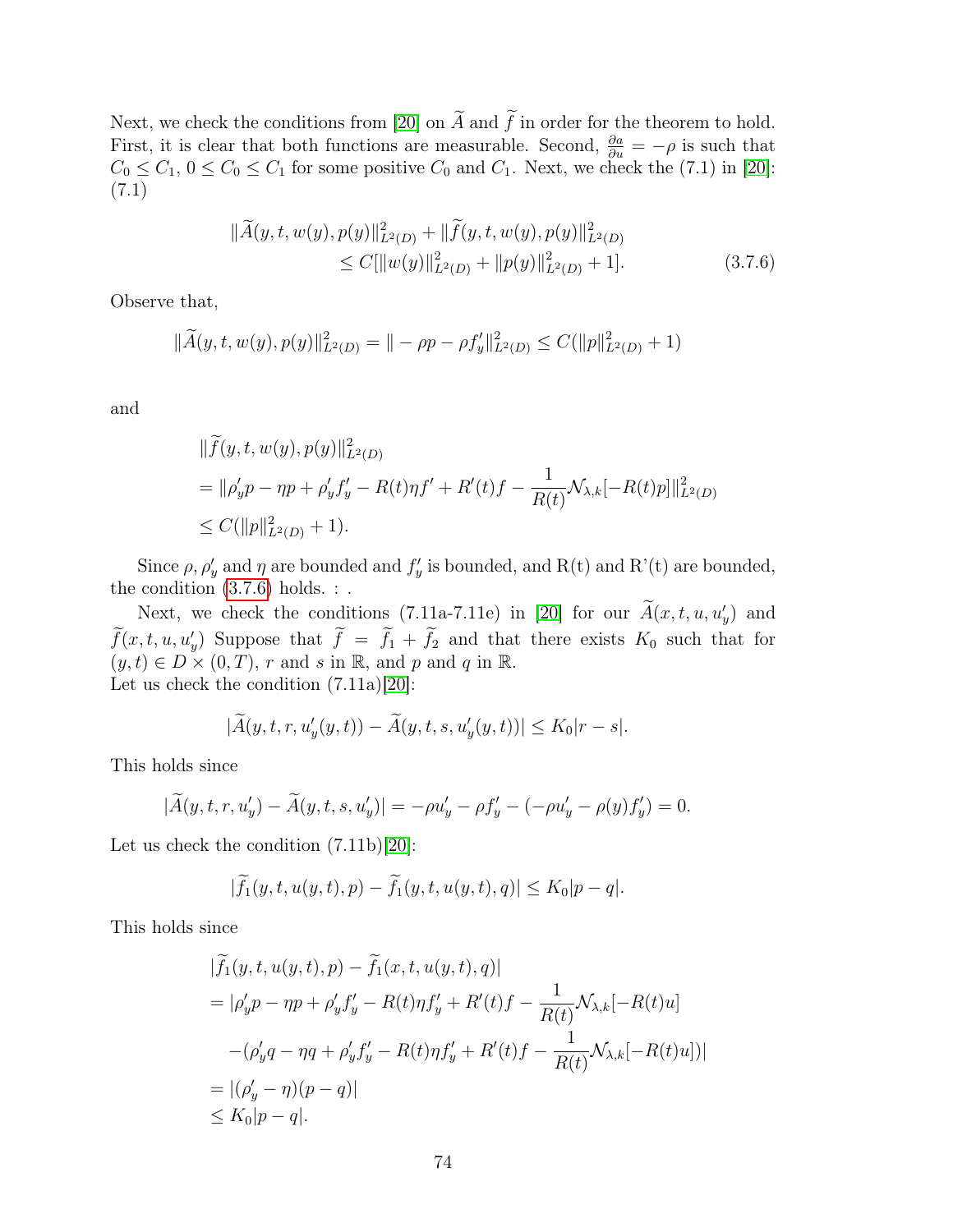and  $\rho(y)$ ,  $\rho'(y)$  and  $\eta(y)$  are bounded. Let us check the condition (7.11c)[\[20\]](#page-80-0):

$$
|\widetilde{f}_1(y,t,r,p) - \widetilde{f}_1(y,t,s,p) \le K_0 |r-s|.
$$

This holds if  $k \geq 1$ , since

$$
|\widetilde{f}_1(y,t,r,p) - \widetilde{f}_1(y,t,s,p)| = | -\frac{1}{R(t)} \mathcal{N}_{\lambda,k}[-R(t)r] - (-\frac{1}{R(t)} \mathcal{N}_{\lambda,k}[-R(t)s] |\leq K_0|r-s|.
$$

Let us check the condition  $(7.11d)$ [\[20\]](#page-80-0):

$$
|\widetilde{f}_2(y,t,r,u'(y,t)) - \widetilde{f}_2(y,t,s,u'(y,t))| \leq K_0|r-s|.
$$

This holds since

$$
|\widetilde{f}_2(y,t,r,u'_y(y,t)) - \widetilde{f}_2(y,t,s,u'_y(y,t))| = 0.
$$

Let us check the condition  $(7.11e)|20|$ :

$$
|\widetilde{f}_2(y,t,r,p) - \widetilde{f}_2(y,t,r,q)| \leq K_0|p-q|.
$$

This holds since

$$
\begin{aligned}\n|\tilde{f}_2(y,t,r,p) - \tilde{f}_2(y,t,r,q)| \\
&= \rho'_y p - \eta p + \rho'_y f'_y - R(t)\eta f'_y + R'(t)f - \frac{1}{R(t)} \mathcal{N}_{\lambda,k}[-R(t)u] \\
&\quad -(\rho'_y q - \eta q + \rho'_y f'_y - \eta f'_y - R(t)\eta f'_y + R'(t)f - \frac{1}{R(t)} \mathcal{N}_{\lambda,k}[-R(t)u]) \\
&= (\rho'_y - \eta)(p - q) \\
&\le K_0|p - q|\n\end{aligned}
$$

and  $\rho'(y)$  and  $\eta(y)$  are bounded. Theorem [3.7.1](#page-71-1) follows from Theorem 7.1 in [\[20\]](#page-80-0) which shows our method is convergent for  $k \leq 1$ .

### 3.8 Numerical experiments

In these experiments we calculated the price for a put option using our method. We considered the payoff  $(K - S(T))$ <sup>+</sup>. We found the solution of the equation [\(3.2.8\)](#page-56-0) with  $f(x) = (K - x)^{+}$  using our method and compared it with the solution given by a standard method for constant coefficients. Table [\(3.1\)](#page-75-0) shows the average error

$$
E = \sum \frac{|V(x_i, 0) - \tilde{V}(x_i, 0)|}{N}.
$$
\n(3.8.1)

Here, V is the solution of [\(3.2.8\)](#page-56-0) obtained by our method and  $\tilde{V}$  is the exact solution of  $(3.2.8)$  given by the Black-Scholes formula. In this table, N is the parameter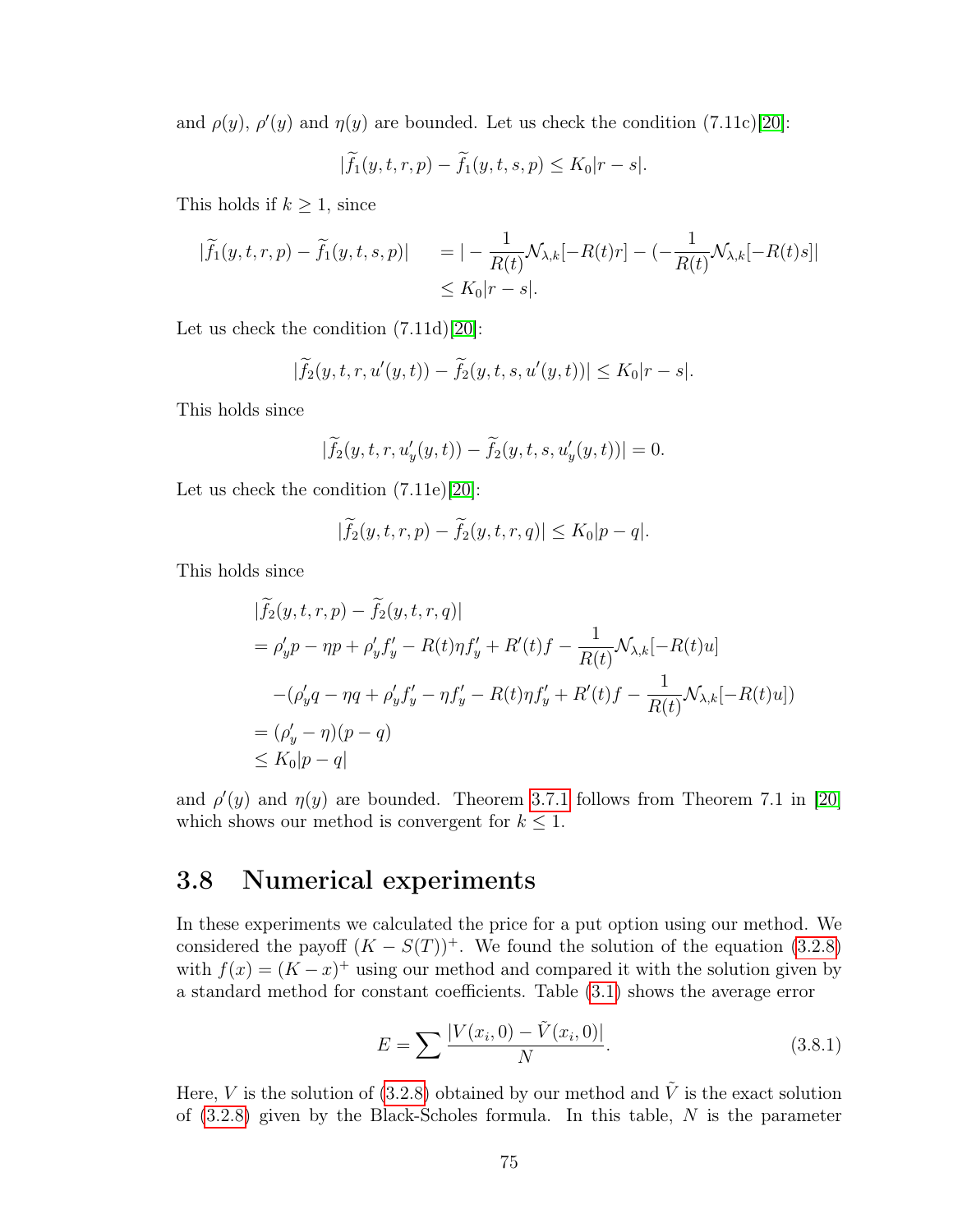introduced in Section 3 representing the rate of discretization in  $x$ .  $N_t$  is the number of points along the time axis. We used fixed  $k = 1$ ,  $\lambda = 999$ ,  $\sigma = 0.3$ ,  $T = 1$ ,  $L = 10$ ,  $r = 0.2, d = 0.04$  and  $K = 1$ , and we consider variable N and  $N_t$ . In additions, we presumed that  $C > L$  in our experiments; in this case, the actual choice of C does not impact the results.

We found that the choice of the truncation parameter  $L = 10$  is near optimal; variations of  $L$  do not improve the result.

<span id="page-75-0"></span>Variations of k with  $k \neq 1$  did not improve the results.

| $N, N_t$   | F.           |
|------------|--------------|
| 250, 250   | 0.07469794   |
| 250, 500   | 0.001745843  |
| 500, 250   | 0.000354912  |
| 500, 500   | 0.0003082416 |
| 500, 1000  | 0.000289123  |
| 1000, 500  | 0.0001507493 |
| 1000, 1000 | 0.0001690803 |
|            |              |

Table 3.1: Error of calculation of the put option.

For the computation, we wrote a computer code in R. The computations were on a standard personal PC.

To increase precision we can discretize in two directions: N and/or  $N_t$ . Note, It is shown that the average error is decreasing as we use more points along the state price and time axes. We found the increasing of the grid for the sate variable is more effective than he increasing of the grid for the time variable. It can be seen from comparing the lines 2 and 3, and lines 5 and 6 in Table [3.1.](#page-75-0)

We found that the largest error mostly occurs near the point where the final condition becomes zero.

Figure [??](#page-76-0) shows the comparison between the Black-Scholes and numerical solutions. More accurate approximations can be found by tweaking the parameters. In particular, the choice of  $\lambda$  and  $k$  could be tweaked to lead to better precision.

For example, in the problem above by increasing the parameters  $N = 2000$ ,  $N_t = 2000, L = 30$ , the average error becomes 9.854932e-05. These calculations took a very long time.

There are some computational restrictions defined by the computer code and the capacity of computer; we were unable to run calculations with  $N, N_t > 2000$  and  $L > 30$ .

Possibly, and preciseness improvement can be achieved with replacement of the truncation interval  $[-L, L]$  by an interval  $[-L_1, L_2]$  with  $L_1 \neq L_2$ .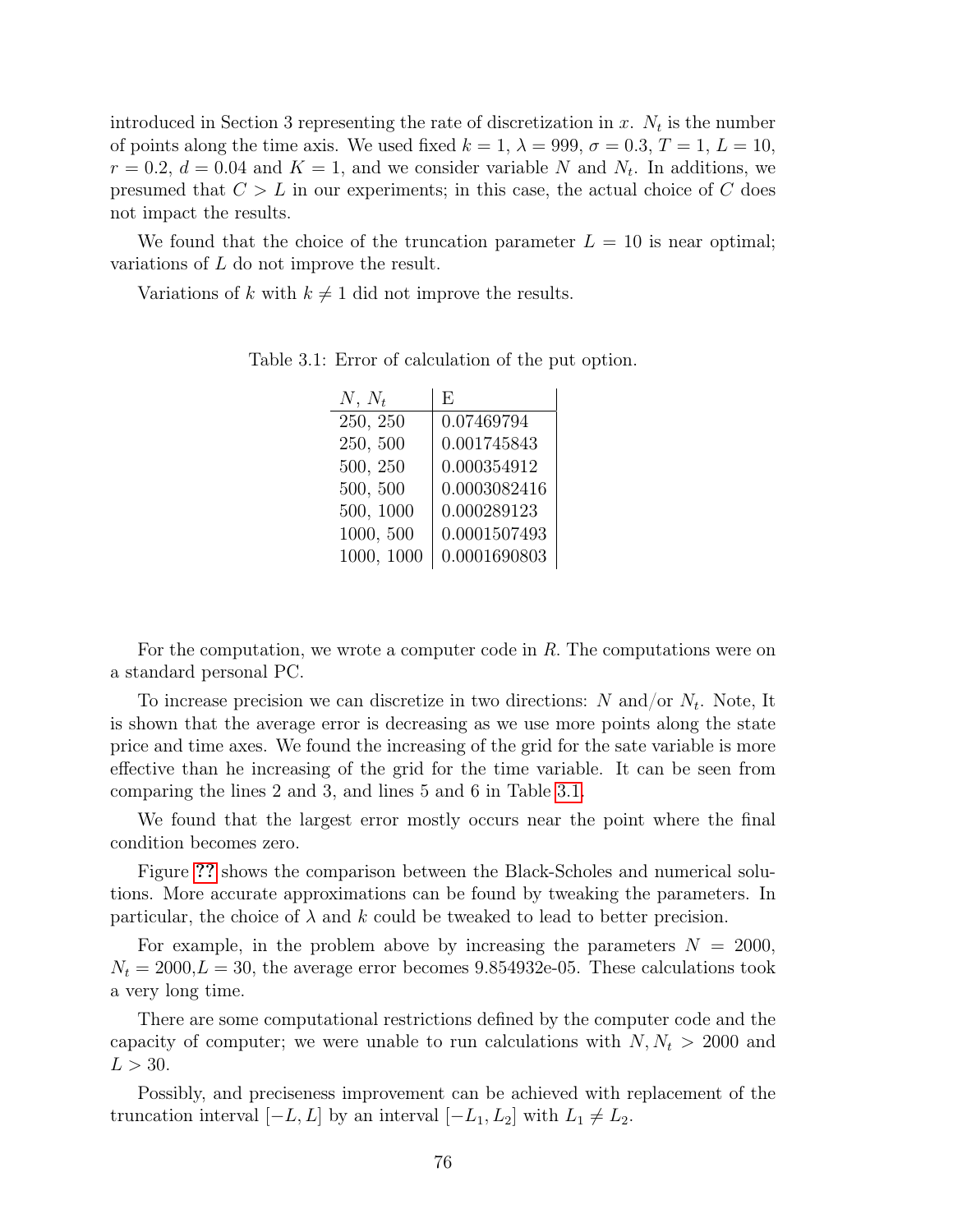<span id="page-76-0"></span>

Figure 3.2: Comparison of standard solution and numerical solution  $V$  for American options

## 3.9 Conclusion

In this chapter, we presented a method for solving the free boundary problem for the American option where the volatility is a function of the current stock price rather than a constant. We approximated the free boundary problem by a problem with fixed boundary and with a non-linear penalty term. We used a Galerkin's method to discretize the problem and to reduce it to an ODE. This ODE can be solved by the backward Euler method. Various numerical experiments were conducted which suggest the method's convergence with the standard method solution.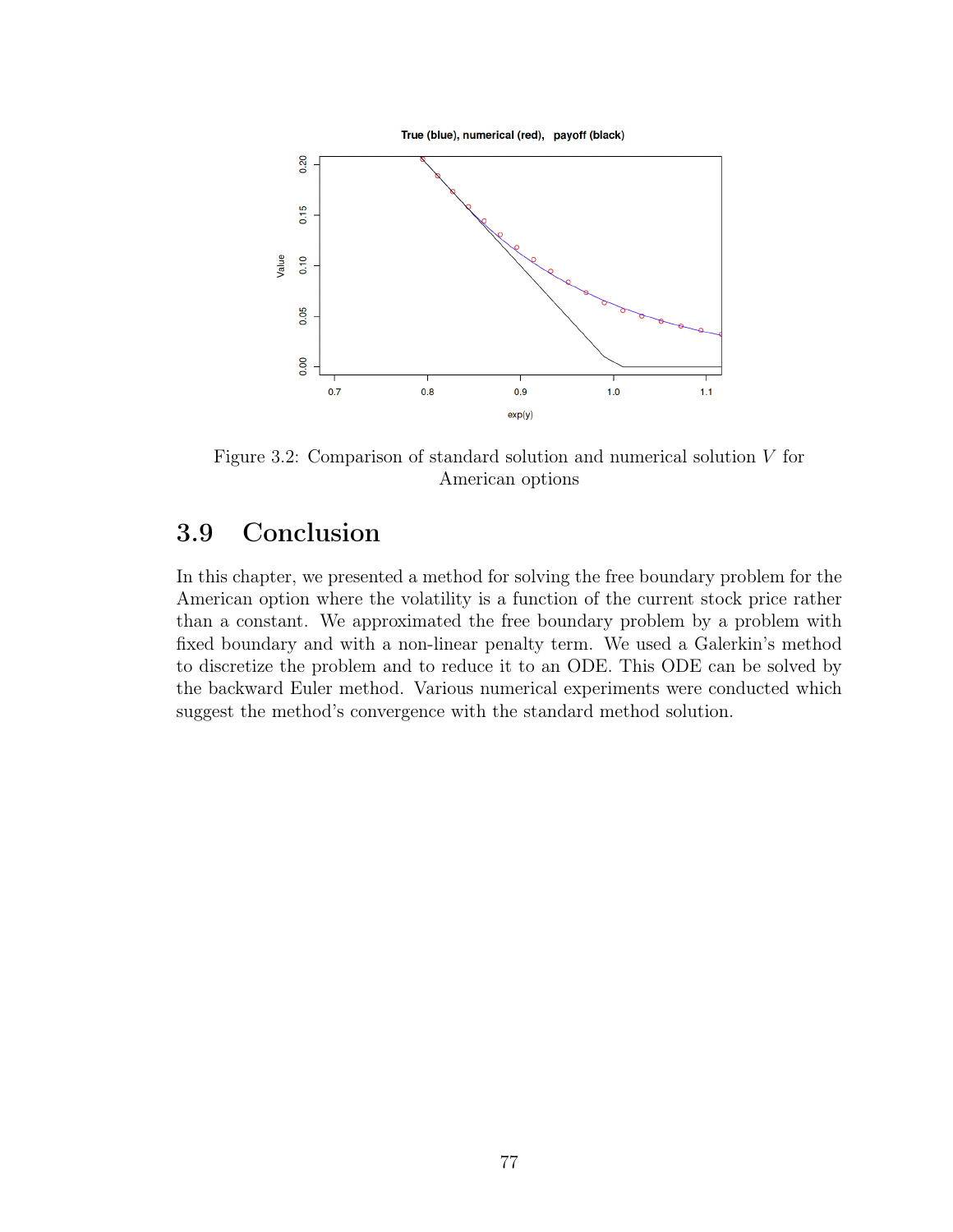# Chapter 4

## Conclusion

The thesis studied numerical solving boundary value problems for partial differential equations arising in financial modelling with state dependent coefficients.

The thesis commences with a description of the mathematical background of option pricing and related boundary value problems in Chapter 1. A review of numerical methods for boundary value problems for parabolic Black-Scholes equations is given. The Cauchy problem for European options and free boundary problem for American options are discussed therein.

In Chapter 2, we propose a numerical method of solutions for Black-Scholes parabolic equations in a setting where the volatility coefficient and the dividends rate depend on the current stock price. The work develops a modification of the Galerkin method based on a new special basis functions  $\phi_k$  that are selected such that  $A\phi_k = 0$ , where A is the second order driving operator for the Black-Scholes equation for the parabolic equation after the Euler transformation  $x = \log y$ . These basis functions are convenient for the equations with state dependent volatility and dividends since they allow explicit calculation of the coefficients of the ODEs generated by Galerkin method. Each basis function can be derived explicitly using the given state dependent volatility and state dependent dividends. The parabolic equation is approximated by a linear ordinary differential equations for the coefficients for the basis functions. The coefficients of this equations are derived explicitly. The option price value at any point along the state variable can be found by interpolating two basis functions. Convergence of the solution is established. The effectiveness of the method is confirmed in numerical experiments. In particular, we found an an example of an exact solution of a Black-Scholes equation with state-dependent volatility, and established convergence of our numerical solution to this exact solution.

In Chapter 3, we extended the approach developed in Chapter 2 on the case of a free boundary problem for Black-Scholes equation for the price of American options. The approach in this case is based on the power penalty method; the impact of the presence of the moving boundary is imitated by inclusion of a nonlinear free term in the equation. The power penalty used in Chapter 3 is a new modification of power penalty from Angermann and Wang (2007); this modification was rather technical; it was needed to ensure convergence of the Galerkin method.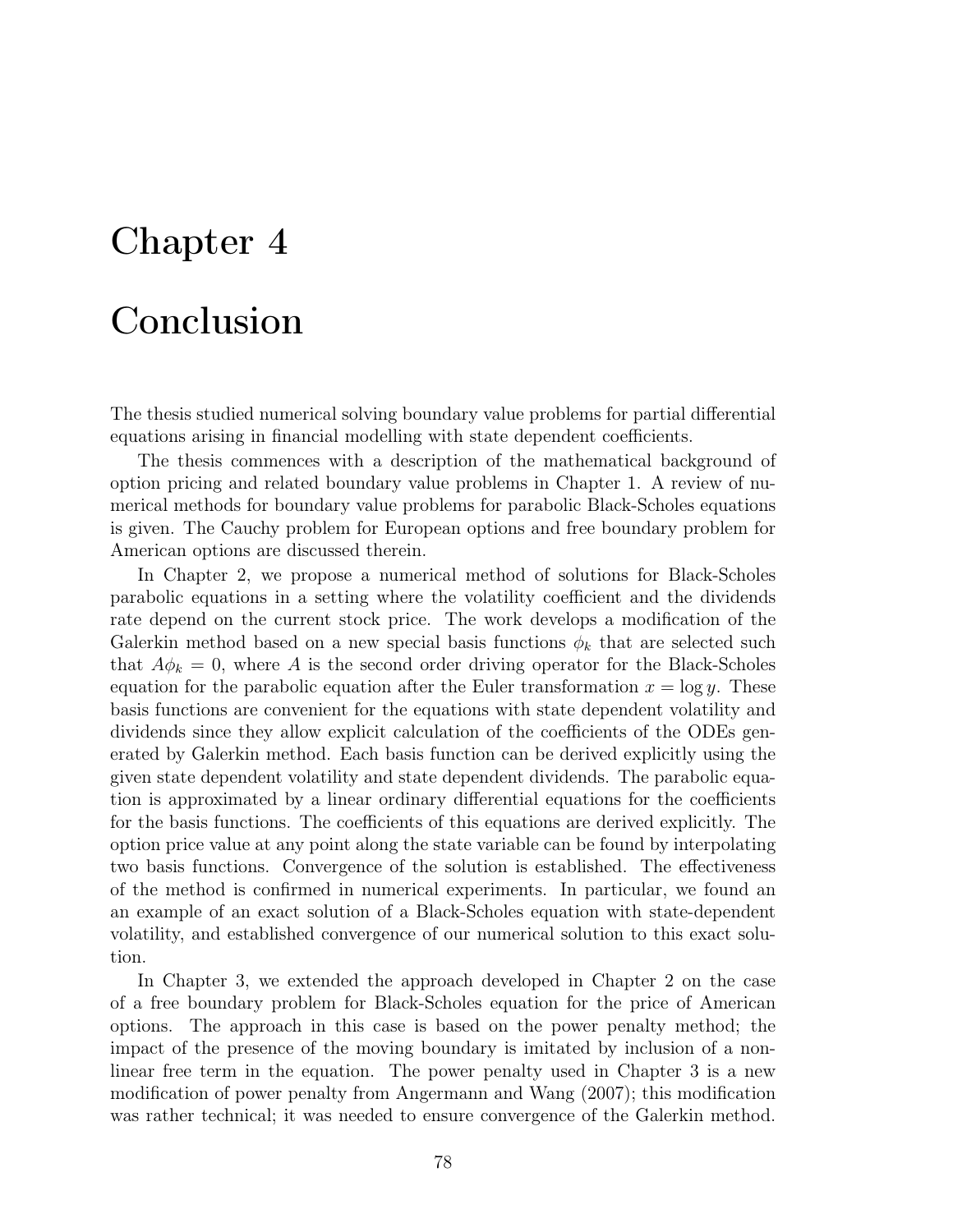The nonlinear penalised parabolic equation is approximated again by an ordinary differential equations for the coefficients for the basis functions. In this case, the ordinary differential equation contains a nonlinear term corresponding to the penalty function. The coefficients of this equations are derived explicitly. The convergence of the Galerkin approximations is established. Numerical experiments for the price of put options show the effectiveness of the method.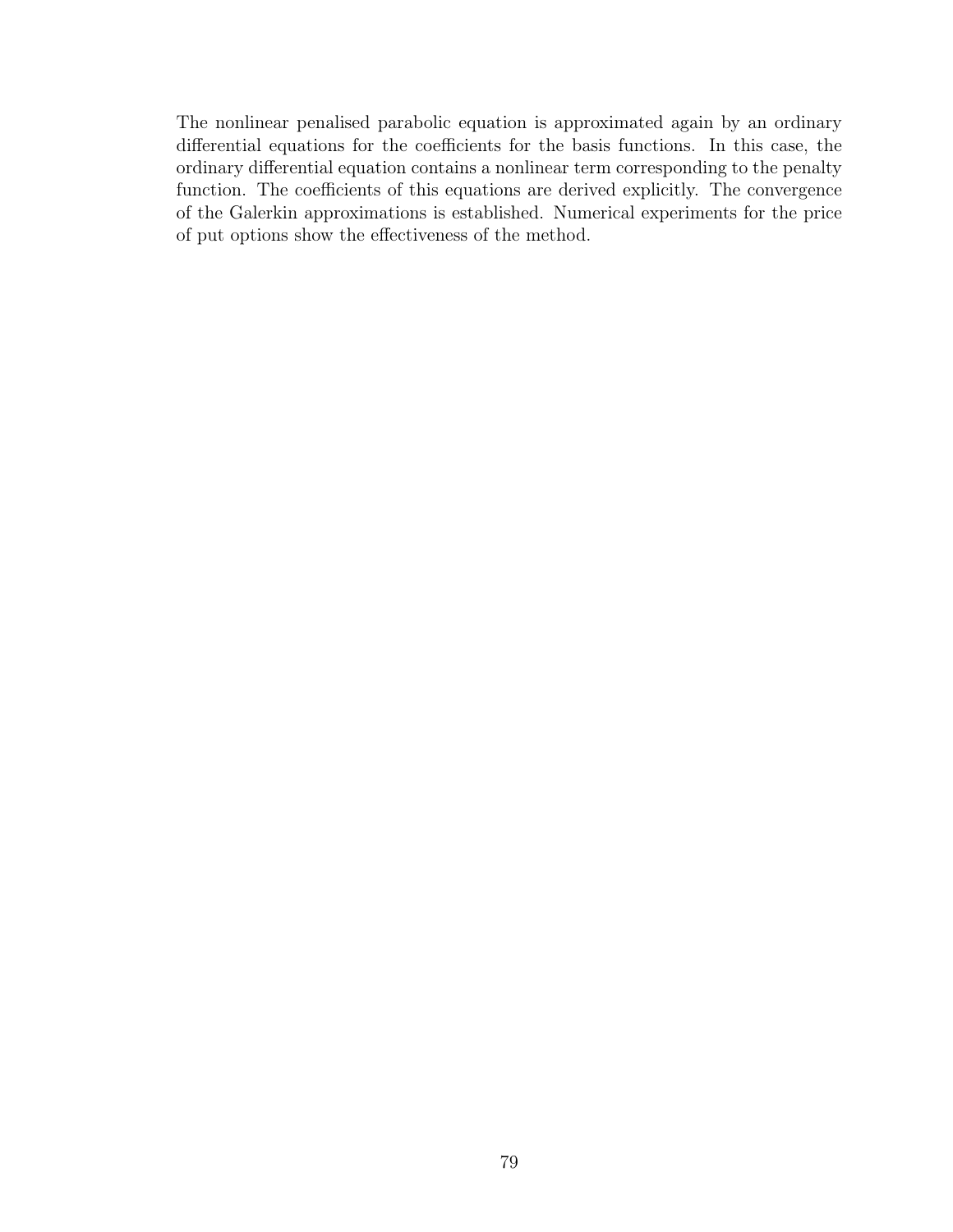# Bibliography

- [1] Achdou, Y. (2005). An inverse problem for a parabolic variational inequality arising in volatility calibration with American options. SIAM Journal on Control and Optimization, 43 (5), 1583-1615. https://doi.org/10.1137/S0363012903424423
- [2] Allegretto, W., Lin, Y. & Yang, H. (2001). Finite element error estimates for a nonlocal problem in American option valuation. SIAM J. Numer. Anal., 39(3), 834-857 (electronic). https://doi.org/10.1137/S0036142900370137
- [3] Allen, D. N. De G., & Southwell, R. V. (1955). Relaxation methods applied to determine the motion, in two dimensions, of a viscous fluid past a fixed cylinder. The Quarterly Journal of Mechanics and Applied Mathematics, 8, 129-145. https://doi.org/10.1093/qjmam/8.2.129
- [4] Angermann, L., & Wang, S. (2003). Three-dimensional exponentially fitted conforming tetrahedral finite elements for the semiconductor continuity equations. Applied Numerical Mathematics, 46, 19-43. https://doi.org/10.1016/S0168-9274(02)00224-6
- [5] Angermann, L., & Wang, S. (2007). Convergence of a fitted finite volume method for the penalized Black–Scholes equation governing European and American Option pricing. Numer. Math. (2007) 106:1–40.
- [6] Bachelier, L. (1900). Theorie de la speculation. Annales Scientifiques de l'École Normale Supérieure, 17, 21-86. https://doi.org/10.24033/asens.476
- [7] Barles, G. (1997). Convergence of Numerical Schemes for Degenerate Parabolic Equations Arising in Finance Theory. In L. Rogers & D. Talay (Eds.),  $Nu$ merical Methods in Finance (Publications of the Newton Institute, pp. 1-21). Cambridge: Cambridge University Press. doi:10.1017/CBO9781139173056.002
- [8] Barles, G., Daher, Ch. & Romano, M. (1995). Convergence of numerical schemes for problems arising in finance theory. Mathematical Models and Methods in Applied Sciences, 5, 125-143. https://doi.org/10.1142/S0218202595000085
- [9] Becker, S. (1980). The constant elasticity of variance model and its implications for option pricing. The Journal of Finance 35 (3), 661-673, https://doi.org/10.2307/2327490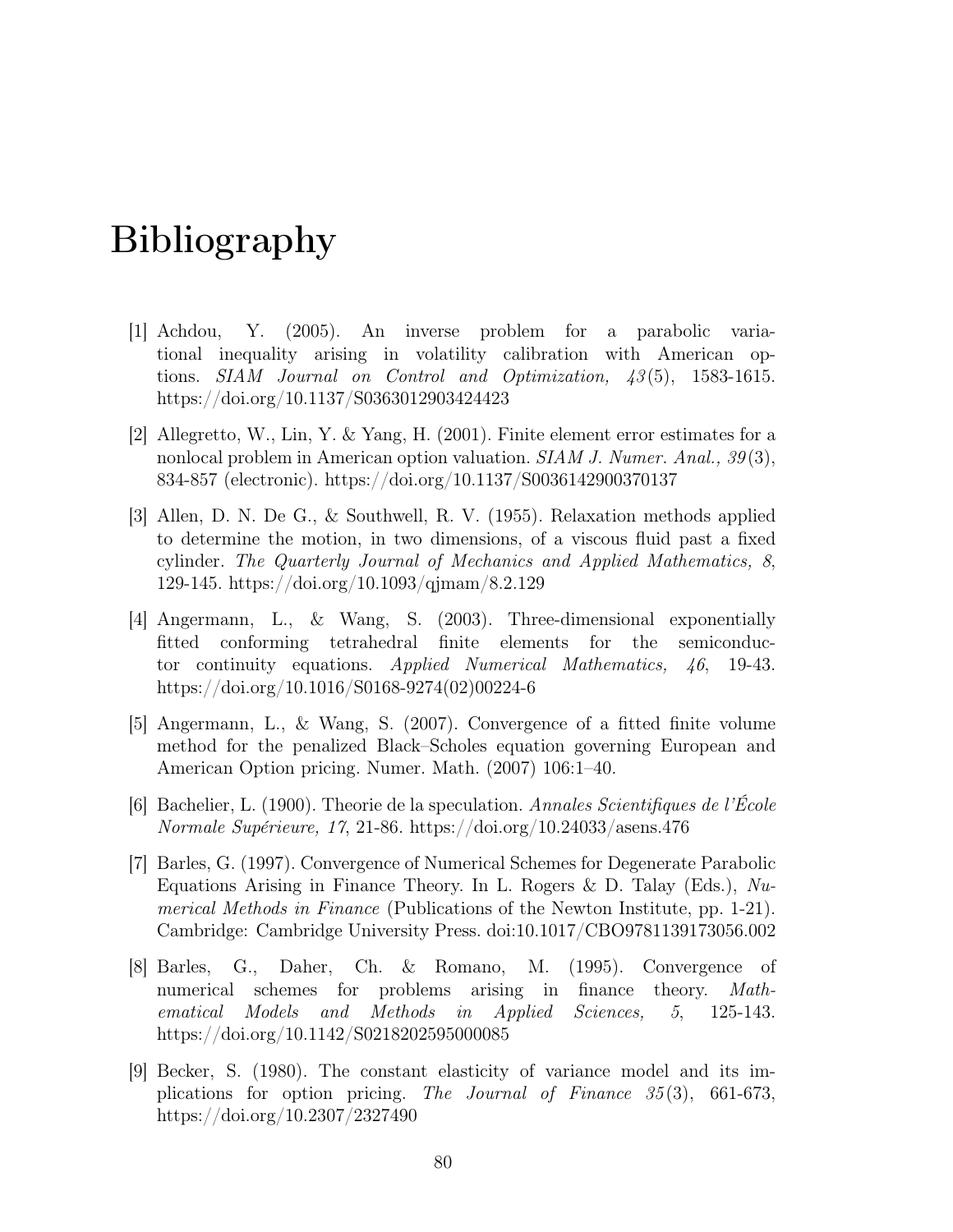- [10] Benth, F. E., Karlsen, K. H., & Reikvam, K. (2004). A semilinear Black and Scholes partial differential equation for valuing American options: approximate solutions and convergence. Interfaces and Free Boundaries  $6(4)$ , 379-404. https://doi.org/10.4171/IFB/106
- [11] Bensoussan, A., and Lions, J. L.(1982). Applications of Variational Inequalities in Stochastic Control, North-Holland, Amsterdam, Holland, 1982.
- [12] Black, F., & Scholes, M. (1973). The pricing of options and corporate liabilities. Journal of Political Economy, 81, 637-659. https://doi.org/10.1086/260062
- [13] Brandt, A., & Cryer, C. W. (1983). Multigrid algorithms for the solution of linear complementarity problems arising from free boundary problems. SIAM Journal on Scientific Computing,  $\lambda$ , 655-684. https://doi.org/10.1137/0904046
- [14] Brenner, S. C., & Scott, L. R. (1994). The Mathematical Theory of Finite Element Methods. New York: Springer. https://doi.org/10.1007/978-0-387-75934- 0
- [15] Broadie, M., Glasserman, P., and Jain, G. (1997). Enhanced Monte Carlo estimates for American option prices." The Journal of Derivatives 5, no. 1, 25-44.
- [16] Courtadon, G. (1982). A more accurate finite difference approximation for the valuation of options. Journal of Financial and Quantitative Analysis, 17, 697- 703. https://doi.org/10.2307/2330857
- [17] Cox, J. (1996). The constant elasticity of variance option pricing model. Journal of Portfolio Management, 23 (5) 15-17. https://doi.org/10.3905/jpm.1996.015
- [18] Cox, J. C., Ross, S., & Rubenstein, M. (1979). Option pricing: a simplified approach. Journal of Financial Economics, 7, 229-264. https://doi.org/10.1016/0304-405X(79)90015-1
- [19] Dokuchaev, M., Zhou, G., Wang, S. (2021) "A modification of Galerkin's method for option pricing" Journal of Industrial and Management Optimization, online first published https://www.aimsciences.org/article/doi/10.3934/jimo.2021077. doi: 10.3934/jimo.2021077.
- <span id="page-80-0"></span>[20] Douglas, J. Jr., Dupont, T. (1979) Galerkin Methods for Parabolic Equations. SIAM Journal on Numerical Analysis, Vol. 7, No. 4, 575-626.
- [21] Ferris, M. C., Pang, & J. S. (1997). Engineering and economic applications of complementarity problems, SIAM Review, 39, 669-713. https://doi.org/10.1137/S0036144595285963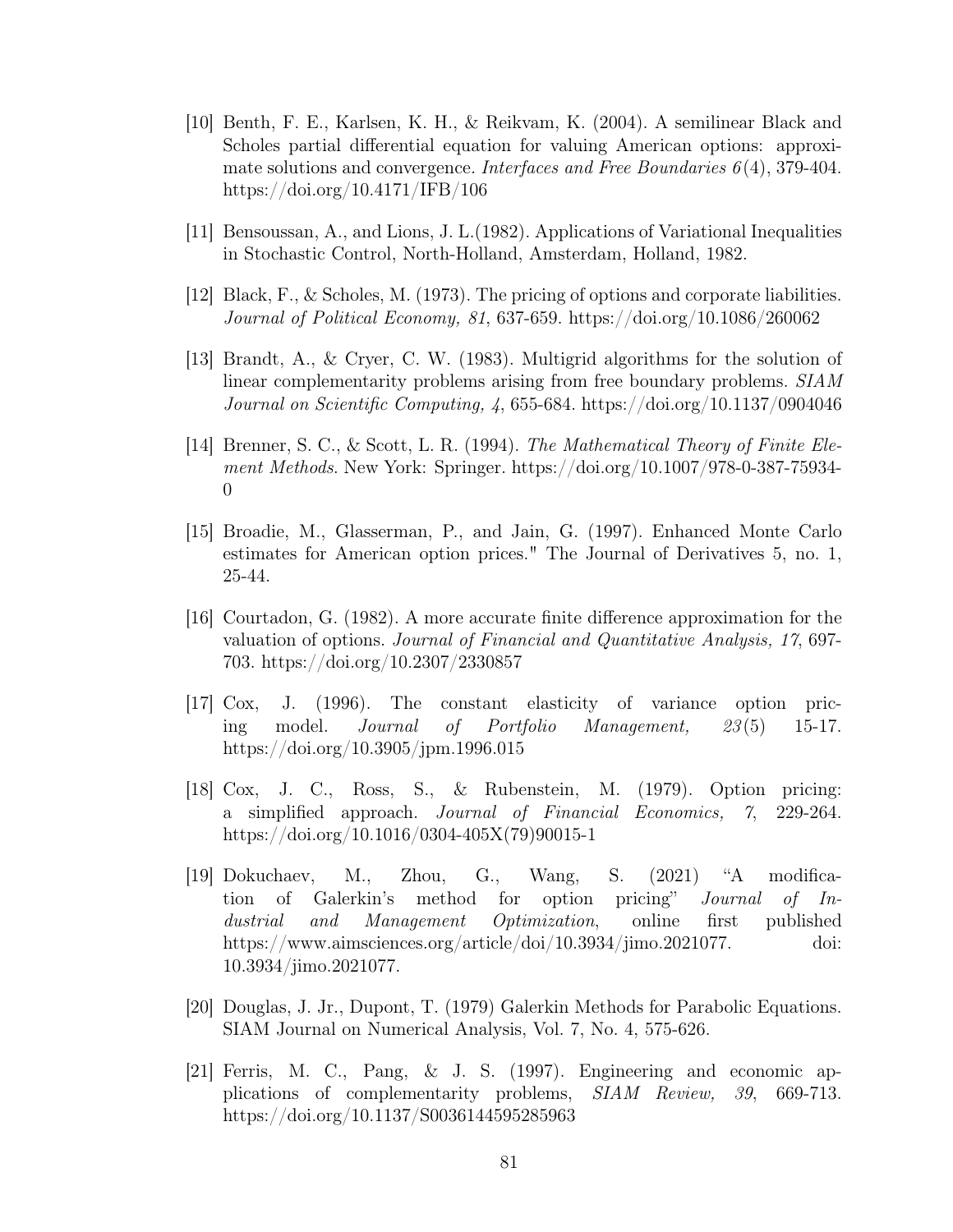- [22] Forsyth, P.A. and Vetzal, K.R. (2002). Quadratic Convergence for Valuing American Options Using a Penalty Method SIAM J. Sci. Comput., 23(6), 2095–2122.
- [23] Glowinski, R. (1984). Numerical Methods for Nonlinear Variational Problems. Springer, Berlin Heidelberg New York. https://doi.org/10.1002/zamm.19850650812
- [24] Han, H., & Wu, X. (2003). A fast numerical method for the Black-Scholes equation of American options. SIAM Journal of Numerical Analysis,  $\angle 41(6)$ , 2081-2095. https://doi.org/10.1137/S0036142901390238
- [25] Haslinger, J., Miettinen, M., & Panagiotopoulos, P. D. (1999). Finite element method for hemivariational inequalities. Springer US. https://www.springer.com/gp/book/9780792359517
- [26] Holtz, M., & Kunoth, A. (2007). B-spline-based monotone multigrid methods.  $SIAM$  journal of Numerical Analysis,  $45(3)$ , 1175-1199 https://doi.org/10.1137/050642575
- [27] Hsu, Y. L., Lin, T. I., & Lee, C. F. (2008) Constant elasticity of variance (CEV) option pricing model: integration and detailed derivation. Mathematics and Computers in Simulation,  $79(1)$ , Pages 60-71, https://doi.org/10.1016/j.matcom.2007.09.012
- [28] Hull, J. C., & White, A. (1988) The use of control variate technique in option pricing. Journal of Financial and Quantitative Analysis, 23, 237-251. https://doi.org/10.2307/2331065
- [29] Hull, J. & White, A. (1996) Hull-White on Derivatives. London: Risk Publications. https://doi.org/10.2307/2331065
- [30] Jaillet, P., Lamberton, D., & Lapeyre, B. (1990). Variational inequalities and the pricing of American options. Acta Applicandae Mathematicae, 21 (3), 263- 289. https://doi.org/10.1007/BF00047211
- [31] Kinderlehrer, D., & Stampacchia, G. (1980). An Introduction to Variational Inequalities and Their Applications. Academic New York. https://doi.org/10.1137/1.9780898719451
- [32] Kufner, A. (1985). Weighted Sobolev spaces. Wiley, New York. https://www.worldcat.org/title/weighted-sobolev-spaces/oclc/10018405
- [33] Lesmana, D. and Wang, S. (2015). Penalty approach to a nonlinear obstacle problem governing American put option valuation under transaction costs. Applied Mathematics and Computation. 251: pp. 318-330. https://doi.org/10.1016/j.amc.2014.11.060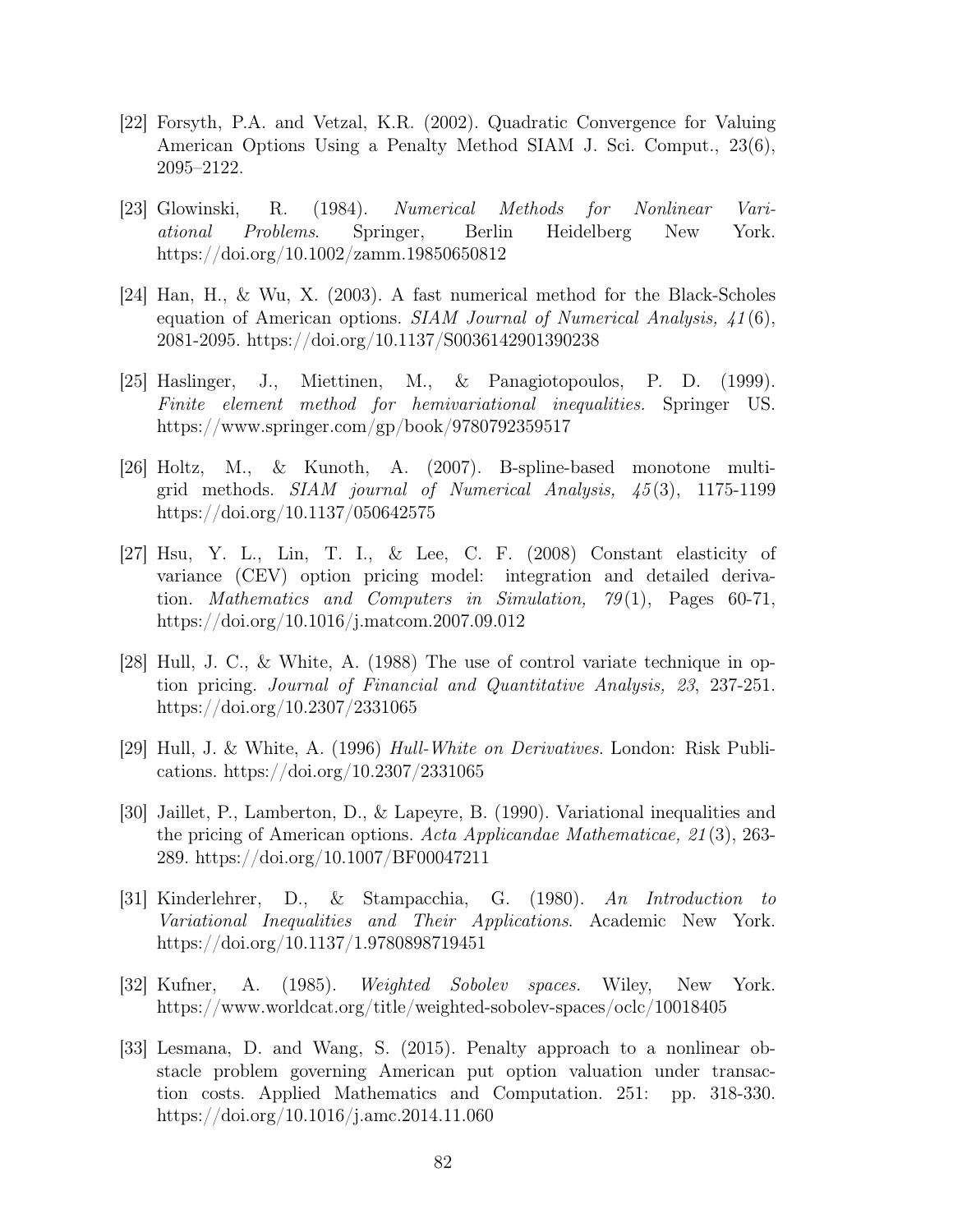- [34] Miller, J. J. H., & Wang, S. (1994a). A new non-conforming Petrov-Galerkin method with triangular elements for a singularly perturbed advection-diffusion problem. IMA Journal of Numerical Analysis, 14, 257-276. https://doi.org/10.1093/imanum/14.2.257
- [35] Miller, J. J. H., & Wang, S. (1994b). An exponentially fitted finite element volume method for the numerical solution of 2D unsteady incompressible flow problems. Journal of Computational Physics, 115, 56-64. https://doi.org/10.1006/jcph.1994.1178
- [36] Nicholls, D., & Sward, A. (2015). A Discontinuous Galerkin Method for Pricing American Options Under the Constant Elasticity of Variance Model. Communications in Computational Physics, 17, 761-778. https://doi.org/10.4208/cicp.190513.131114a
- [37] Oosterlee, C. W. (2003). On multigrid for linear complementarity problems with application to American-style options. Electronic Transactions on Numerical Analysis 15, 165-185. http://eudml.org/doc/123267
- [38] Ortega, J.M., & Rheinboldt, W.C. (1970). Iterative Solution of Nonlinear Equations in Several Variables. Academic Press, New York. https://doi.org/10.1016/C2013-0-11263-9
- [39] Rogers, L.C.G. and Shi, Z. (1995) The value of an Asian Option. Journal of Applied Probability, 32, 1077-1088. https://doi.org/10.1017/S0021900200103559
- [40] Rubinov, A. M., Yang, X. Q. (2003). Lagrange-type functions in constrained non-convex optimization. Boston, MA: Springer.
- [41] Rogers, L. C. G. & Talay, D. (1997). Numerical Methods in Finance. Cambridge: Cambridge University Press. https://doi.org/10.1017/CBO9781139173056
- [42] Schwartz, E. (1977). The valuation of warrants: implementing a new approach. Journal of Financial Economics, 13, 79-93. https://doi.org/10.1016/0304- 405X(77)90037-X
- [43] Valkov, R. (2014). Fitted finite volume method for a generalized Black-Scholes equation transformed on finite interval. Numerical Algorithmns, 65, 195-220. https://doi.org/10.1007/s11075-013-9701-3
- [44] Varga, R. S. (1962). Matrix Iterative Analysis. Englewood Cliffs, NJ: Prentice-Hall. https://doi.org/10.1007/978-3-642-05156-2
- [45] Vazquez, C. (1998). An upwind numerical approach for an American and European option pricing model. Applied Mathematics and Computation, 97, 273- 286. https://doi.org/10.1016/S0096-3003(97)10122-9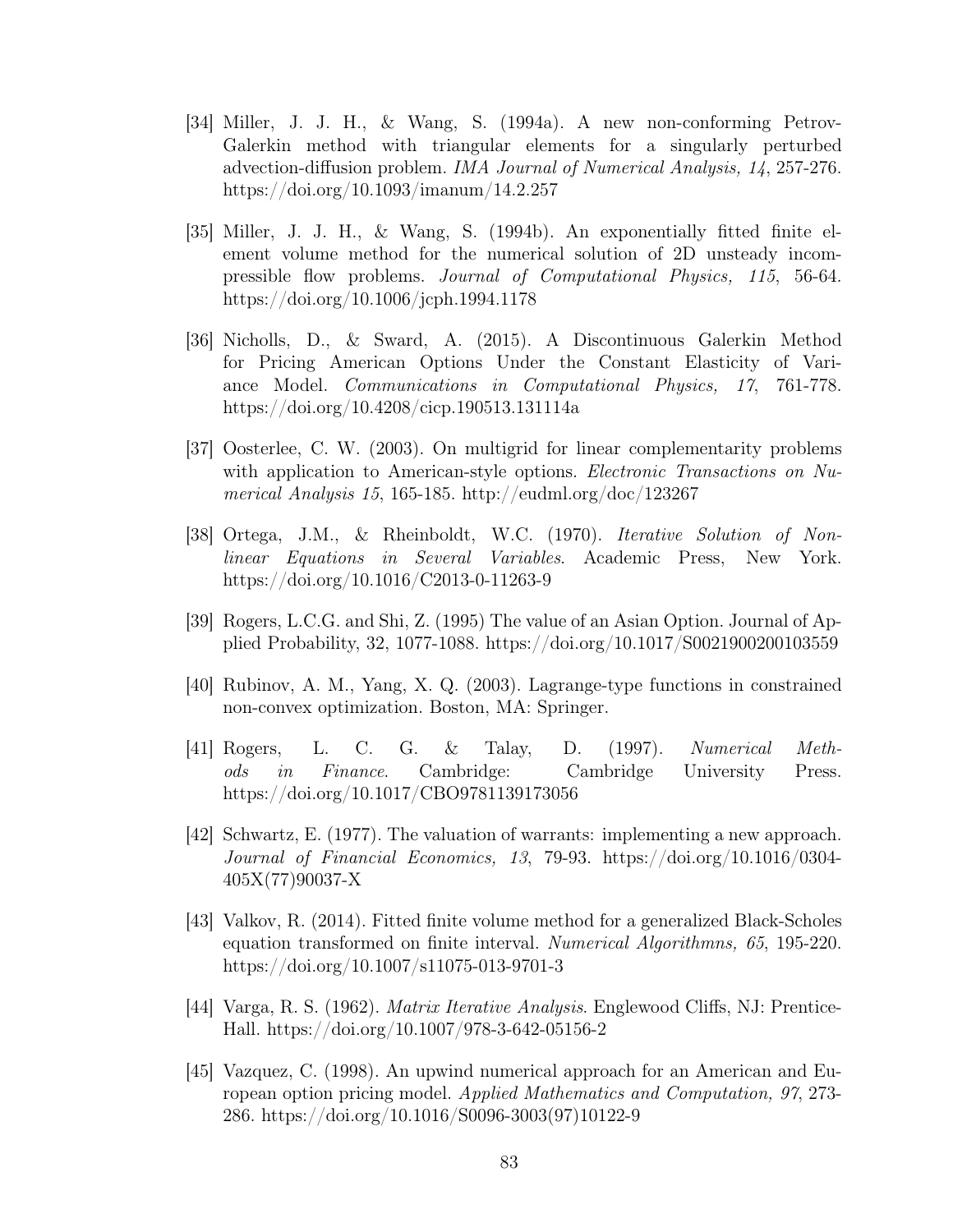- [46] Wang, S. (1997). A novel exponentially fitted triangular finite element method for an advectiondiffusion problem with boundary layers. Journal of Computational Physics, 134, 253-260. https://doi.org/10.1006/jcph.1997.5691
- [47] Wang, S. (2004). A novel fitted finite volume method for the Black-Scholes equation governing option pricing. IMA J. Numer. Anal. 24, 699-720. https://doi.org/10.1093/imanum/24.4.699
- [48] Wang, S., Yang, X. Q., & Teo, K. L. (2006). A power penalty method for a linear complementarity problem arising from American option valuation. Journal of Optimization Theory and Applications volume, 129 (2), 227-254. https://doi.org/10.1007/s10957-006-9062-3
- [49] Wang S., Yang X., (2008). A power penalty method for linear complementarity problems, Oper. Res. Lett., 36, 211-214.
- [50] Wilmott, P., Dewynne, J., & Howison, S. (1993). Option Pricing: Mathematical Models and Computation. Oxford: Oxford Financial Press. [https://books.google.com.au/books/about/Option\\_Pricing.](https://books.google.com.au/books/about/Option_Pricing.html?id=cGuGcgAACAAJ&redir_esc=y) [html?id=cGuGcgAACAAJ&redir\\_esc=y](https://books.google.com.au/books/about/Option_Pricing.html?id=cGuGcgAACAAJ&redir_esc=y)
- [51] Wong, H. Y. and Zhao, & J. (2008). An artificial boundary method for American option pricing under the CEV model. SIAM Journal on Numerical Analysis, 46 (4), 2183-2209, https://doi.org/10.1137/060671541
- [52] Yang, X. Q., & Huang, X. X. (2001). A Nonlinear Lagrangian Approach to Constrained Optimization Problems, SIAM Journal on Optimization, 14, 1119- 1144, https://doi.org/10.1137/S1052623400371806
- [53] Zhang, K., Wang, S., Yang, X. Q., & Teo, K. L. (2009). A power penalty approach to numerical solutions of two-asset american options. Numerical Mathematics: Theory, Methods and Applications,  $2(2)$ ,  $202-223$ . http://gdxxjssxxbe.periodicals.net.cn/default.html
- [54] Zhang, K, Wang, S. (2012). Pricing American bond options using a penalty method. Automatica 48, 472-479.
- [55] Zvan, R., Forsyth, P. A., Vetzal, K. R. (1998): Penalty methods for American options with stochastic volatility. Journal of Computational and Applied Mathematics, 91 (2), 199-218. https://doi.org/10.1016/S0377-0427(98)00037-5